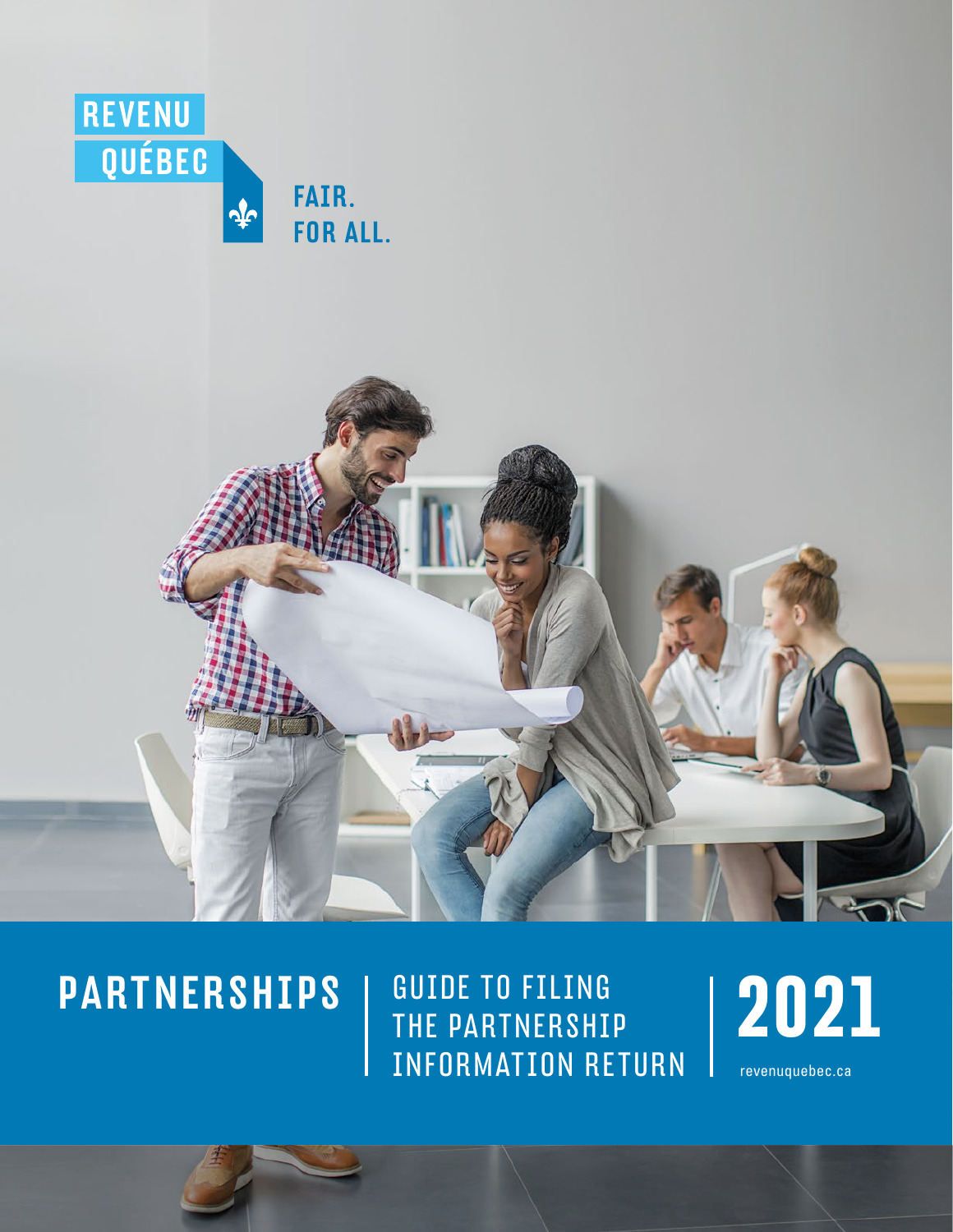# BY COMPLETING THE INFORMATION RETURN ON BEHALF OF A PARTNERSHIP, YOU HELP ITS MEMBERS CORRECTLY DETERMINE THEIR INCOME.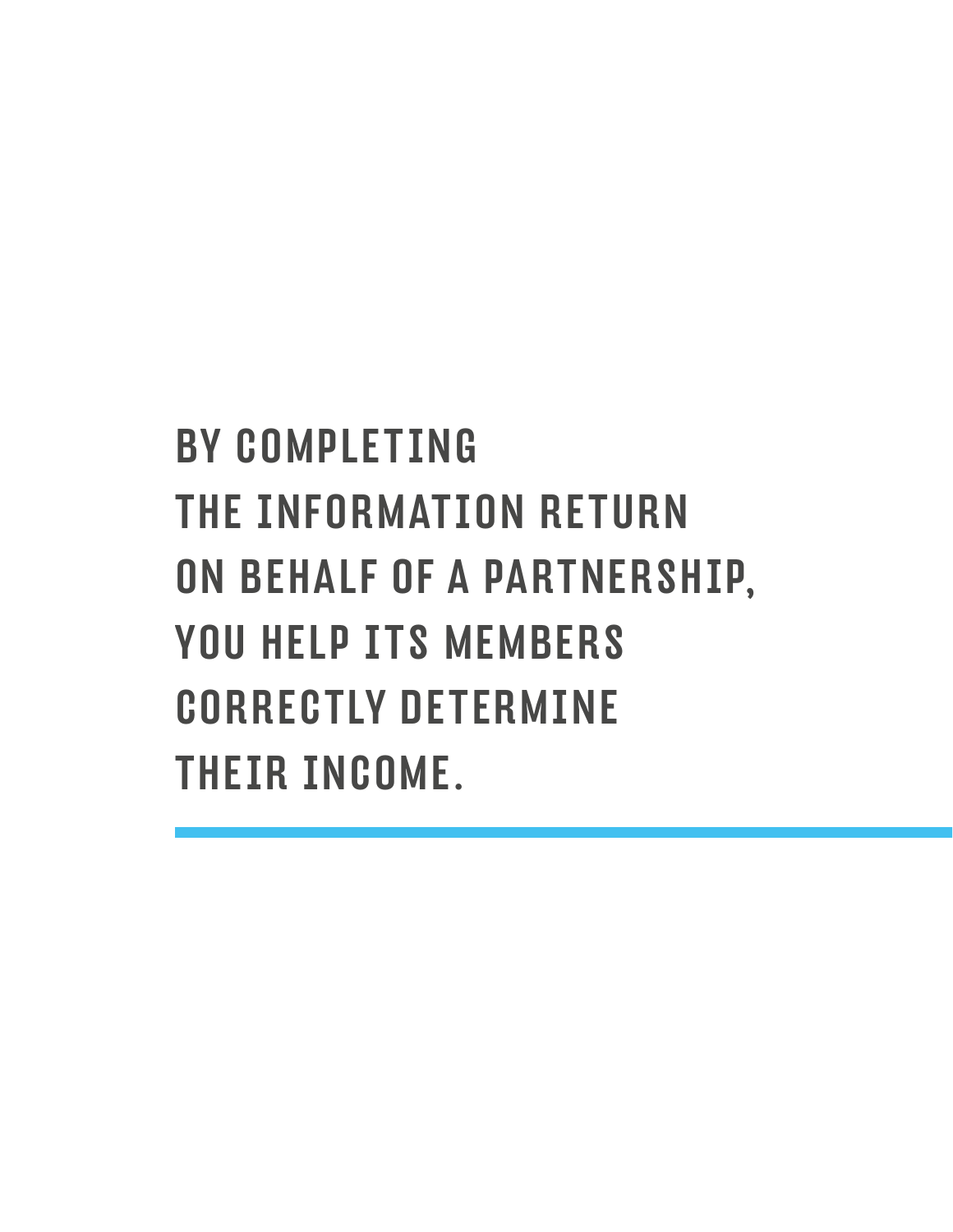# **CONTENTS**

|                | <b>Principal changes</b><br>$6\phantom{1}$ |                                                                                           |    |  |  |  |
|----------------|--------------------------------------------|-------------------------------------------------------------------------------------------|----|--|--|--|
| 1              | <b>General information</b>                 |                                                                                           |    |  |  |  |
|                | 1.1                                        |                                                                                           |    |  |  |  |
|                | 1.2                                        |                                                                                           |    |  |  |  |
|                |                                            | 1.2.1                                                                                     |    |  |  |  |
|                |                                            | 1.2.2                                                                                     |    |  |  |  |
|                |                                            | 1.2.3                                                                                     |    |  |  |  |
|                |                                            | 1.2.4                                                                                     |    |  |  |  |
|                |                                            | 1.2.5                                                                                     |    |  |  |  |
|                |                                            | 1.2.6<br>Partnerships exempted from filing a partnership information return 12            |    |  |  |  |
|                | 1.3                                        |                                                                                           |    |  |  |  |
|                |                                            | 1.3.1                                                                                     |    |  |  |  |
|                |                                            | 1.3.2                                                                                     |    |  |  |  |
|                |                                            | 1.3.3                                                                                     |    |  |  |  |
|                |                                            | 1.3.4                                                                                     |    |  |  |  |
|                | 1.4                                        |                                                                                           |    |  |  |  |
|                | 1.5                                        |                                                                                           |    |  |  |  |
| $\overline{2}$ | <b>Contextual information</b>              |                                                                                           |    |  |  |  |
|                | 2.1                                        |                                                                                           |    |  |  |  |
|                | 2.2                                        |                                                                                           |    |  |  |  |
|                | 2.3                                        |                                                                                           |    |  |  |  |
|                | 2.4                                        |                                                                                           |    |  |  |  |
|                | 2.5                                        | Designated member of a partnership for the application of the small business deduction 25 |    |  |  |  |
| 3              |                                            | Instructions for completing the <i>Partnership Information Return</i> (form TP-600-V)     | 27 |  |  |  |
|                | 3.1                                        |                                                                                           |    |  |  |  |
|                | 3.2                                        | Information about the partnership contained and contained according to the partner.       |    |  |  |  |
|                | 3.3                                        |                                                                                           |    |  |  |  |
|                |                                            | 3.3.1                                                                                     |    |  |  |  |
|                |                                            | 3.3.2                                                                                     |    |  |  |  |
|                |                                            | 3.3.3                                                                                     |    |  |  |  |
|                | 3.4                                        |                                                                                           |    |  |  |  |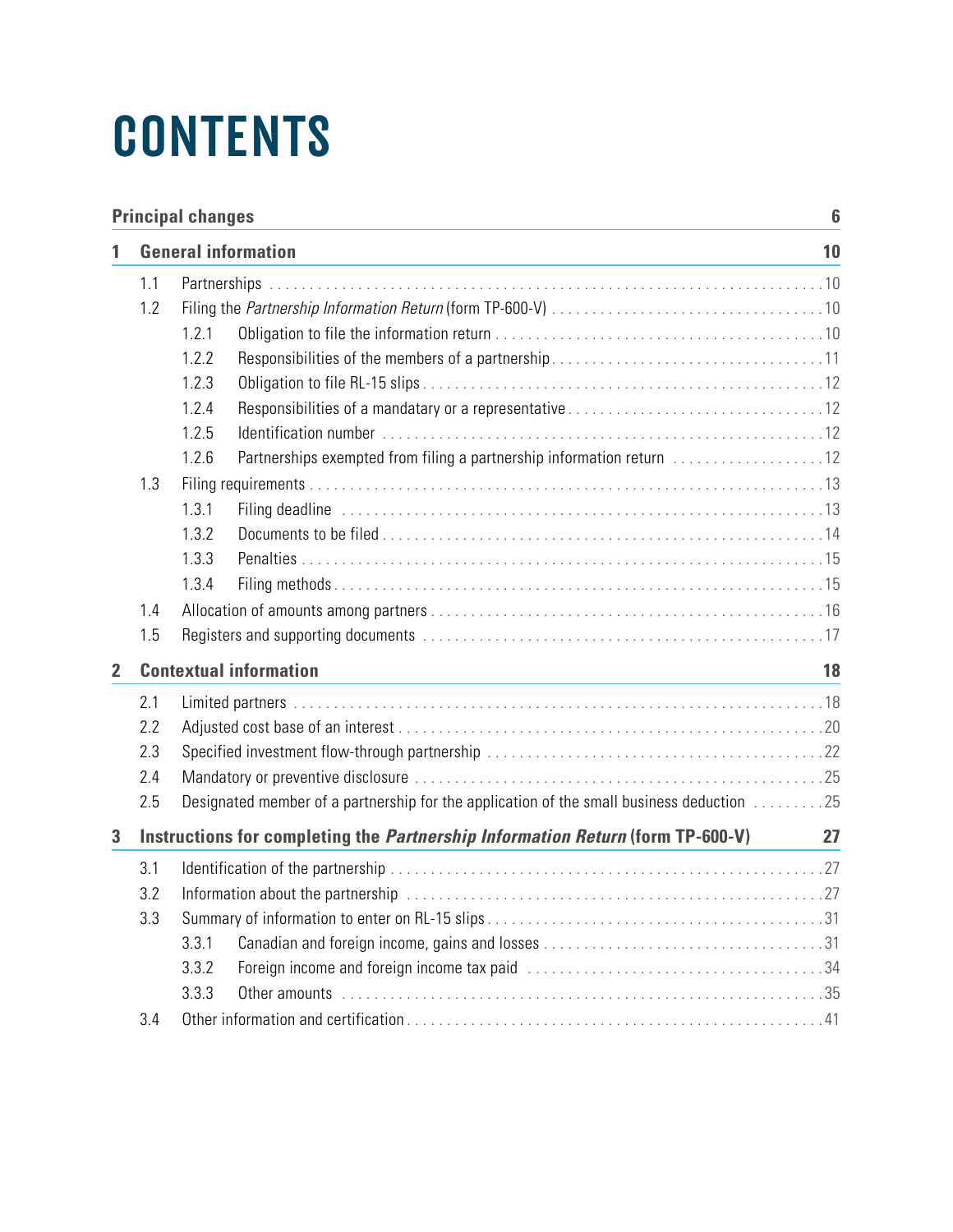| Instructions for completing the schedules |                                                                        |                                                                                                                                                   |    |
|-------------------------------------------|------------------------------------------------------------------------|---------------------------------------------------------------------------------------------------------------------------------------------------|----|
| 4.1                                       |                                                                        |                                                                                                                                                   |    |
| 4.2                                       |                                                                        |                                                                                                                                                   |    |
| 4.3                                       |                                                                        |                                                                                                                                                   |    |
| 4.4                                       | Schedule E - Summary of Certain Information to Enter on RL-15 Slips 59 |                                                                                                                                                   |    |
|                                           | 4.4.1                                                                  | Resource expenses incurred by operating partnerships 59                                                                                           |    |
|                                           | 4.4.2                                                                  |                                                                                                                                                   |    |
|                                           | 4.4.3                                                                  |                                                                                                                                                   |    |
|                                           | 4.4.4                                                                  |                                                                                                                                                   |    |
|                                           | 4.4.5                                                                  |                                                                                                                                                   |    |
| 4.5                                       |                                                                        |                                                                                                                                                   |    |
|                                           | 4.5.1                                                                  |                                                                                                                                                   |    |
|                                           | 4.5.2                                                                  |                                                                                                                                                   |    |
|                                           | 4.5.3                                                                  |                                                                                                                                                   |    |
|                                           | 4.5.4                                                                  |                                                                                                                                                   |    |
|                                           | 4.5.5                                                                  | Deduction of expenses relating to the use of a portion of a partner's                                                                             |    |
|                                           | 4.5.6                                                                  |                                                                                                                                                   |    |
|                                           | 4.5.7                                                                  |                                                                                                                                                   |    |
|                                           | 4.5.8                                                                  | Temporary additional capital cost allowance for property constituting<br>computer equipment or used for manufacturing or processing activities 78 |    |
|                                           | 4.5.9                                                                  | Additional CCA of 30% for certain property in classes 14, 14.1, 43.1, 43.2, 44, 50 and 53 . 82                                                    |    |
|                                           | 4.5.10                                                                 |                                                                                                                                                   |    |
|                                           |                                                                        | <b>Province, territory and country codes</b>                                                                                                      | 83 |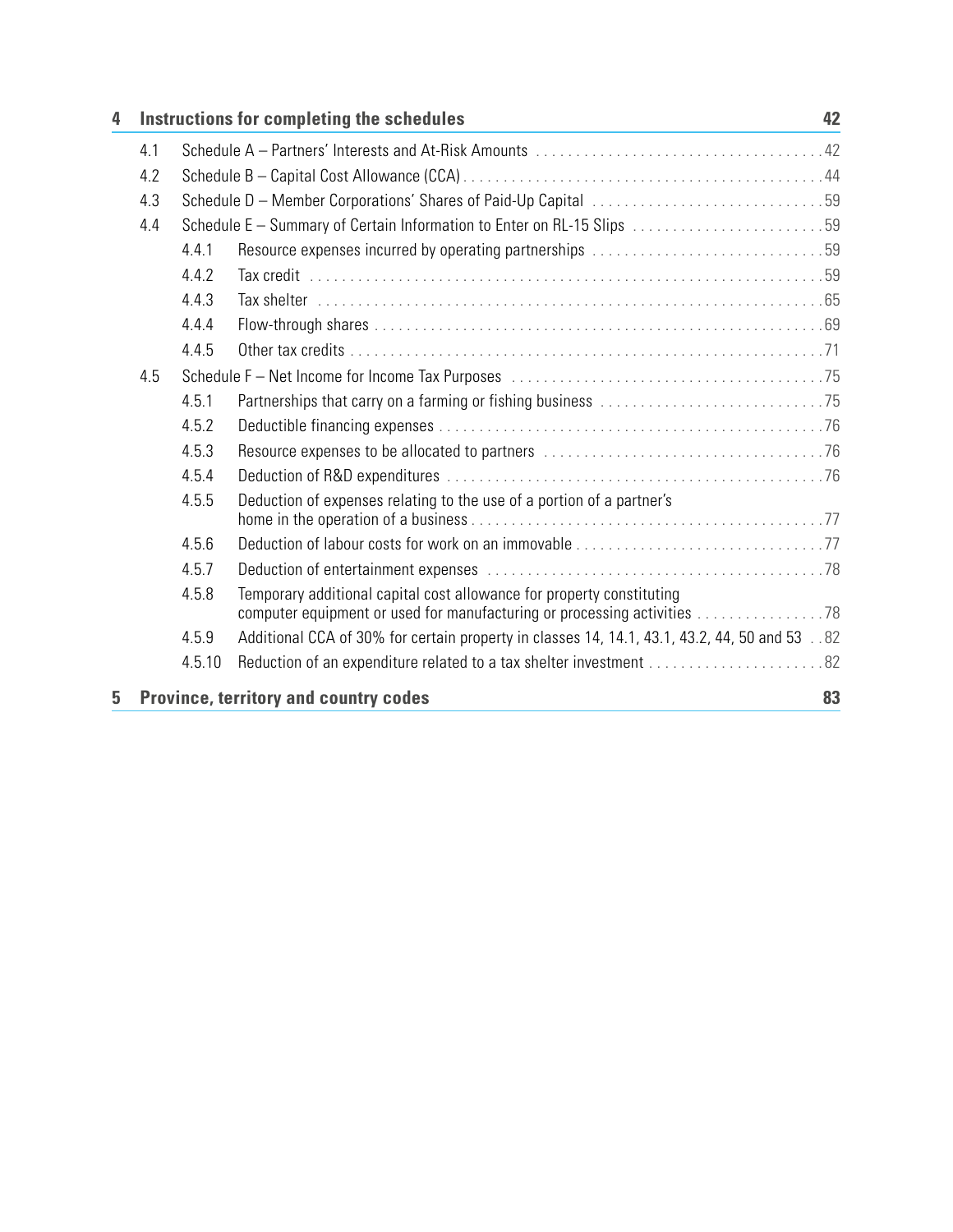This guide contains instructions on how to file form TP-600-V, Partnership Information Return, and the accompanying schedules. The instructions for completing the RL-15 slip are contained in the Guide to Filing the RL-15 Slip: Amounts Allocated to the Members of a Partnership (RL-15.G-V).

This version of the Guide to Filing the Partnership Information Return pertains to fiscal periods that end **in 2021**.

The information provided in this guide does not constitute a legal interpretation of the Taxation Act or any other legislation. The numbers and abbreviations in italics at the end of certain paragraphs refer to sections of the Tax Administration Act (section numbers preceded by "TAA"), the Taxation Act (section numbers alone), and the Regulation respecting the Taxation Act (section numbers containing an "R").

For further information, contact us. Our contact information is given at the end of the guide.

#### **Abbreviations used in this guide**

- ACB Adjusted cost base
- AIIP Accelerated investment incentive property
- CCA Capital cost allowance
- CCPC Canadian-controlled private corporation
- CRA Canada Revenue Agency
- FMV Fair market value
- GRE Graduated rate estate
- R&D Scientific research and experimental development
- REIT Real estate investment trust
- SIFT Specified investment flow-through
- SBD Small business deduction
- UCC Undepreciated capital cost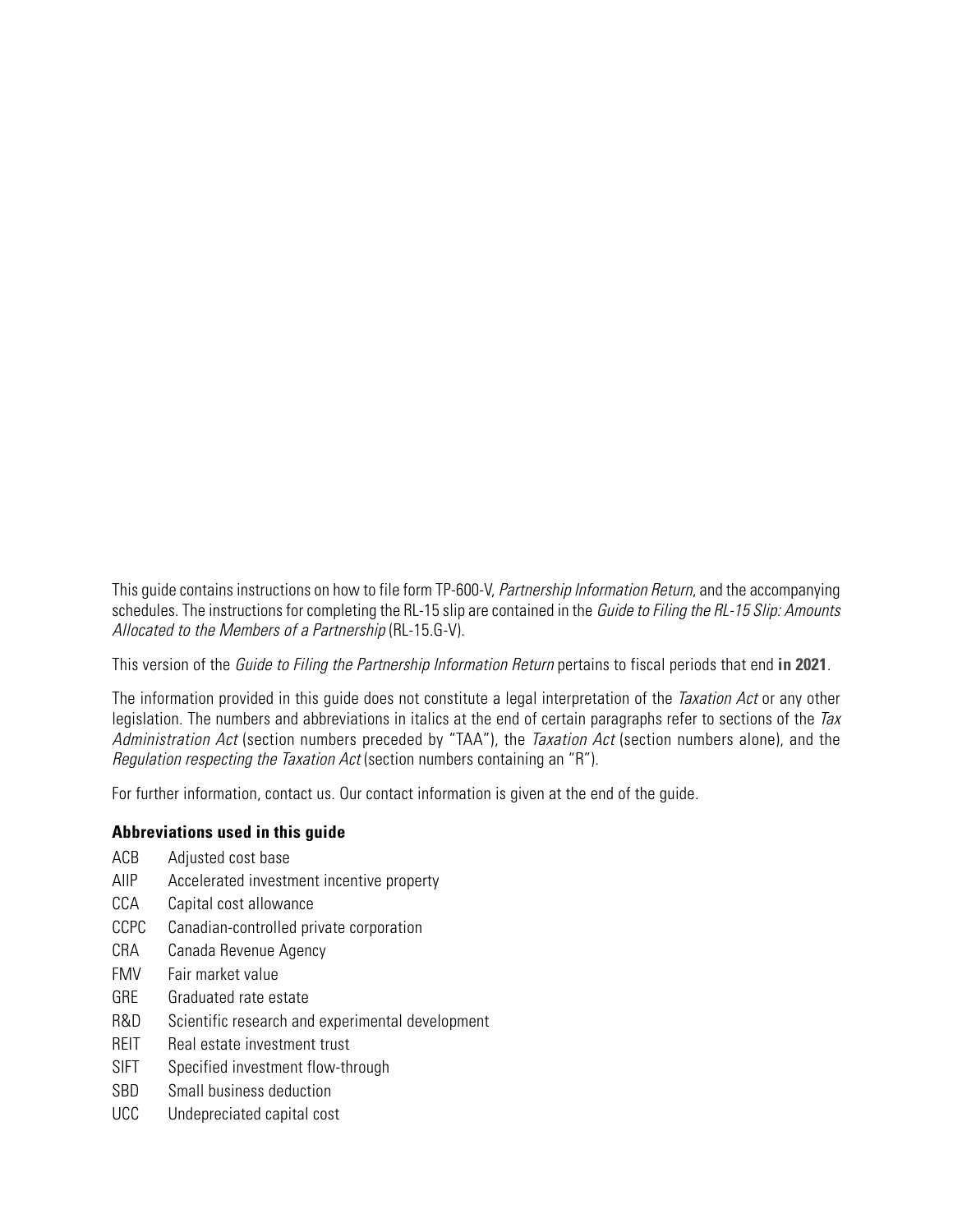## <span id="page-5-0"></span>PRINCIPAL CHANGES

## **Property in classes 43.1 and 43.2**

Clean energy generation equipment and energy conservation equipment is included in class 43.1 or, under certain conditions, in class 43.2. These classes benefit from tax incentives with respect to the capital cost allowance.

Changes have been made to the types of property that can be included in classes 43.1 and 43.2 in order to encourage investment in clean technology.

In addition, as the tax incentives associated with these classes must enable the government to achieve its current environmental goals, the eligibility criteria for certain types of property in these classes have been modified.

#### **Addition of property types**

The following types of property can be included in classes 43.1 and 43.2 if certain conditions are met:

- pumped hydroelectric storage equipment;
- electricity generation equipment that uses physical barriers or dam-like structures to harness the kinetic energy of flowing water or wave or tidal energy;
- active solar heating systems, ground source heat pump systems, and geothermal energy systems that are used to heat water for a swimming pool;
- equipment used to produce solid and liquid fuels (e.g., wood pellets and renewable diesel) from specified waste material or carbon dioxide;
- a broader range of equipment used for the production of hydrogen by electrolysis of water; and
- equipment used to dispense hydrogen for use in hydrogen-powered automotive equipment and vehicles.

These changes apply to new property acquired and available for use after April 18, 2021.

#### **Removal of property types and modifications to eligibility criteria**

The following property types have been removed from classes 43.1 and 43.2:

- fossil-fuelled cogeneration systems;
- fossil-fuelled enhanced combined cycle systems;
- specified waste-fuelled electrical generation systems for which more than one quarter of the total fuel energy input is from fossil fuels;
- specified waste-fuelled heat production equipment for which more than one quarter of the total fuel energy input is from fossil fuels;
- gas generating equipment for which more than one quarter of the total fuel energy input is from fossil fuels.

In addition, a change was made to the eligibility criteria for classes 43.1 and 43.2 such that specified waste-fuelled electrical generation systems (for which one quarter or less of the total fuel energy input is from fossil fuels) are subject to a maximum heat rate threshold. Systems with an electrical output capacity of three megawatts or less will be exempt from this requirement.

The removal of certain types of property from classes 43.1 and 43.2, as well as the application of the new heat rate threshold for specified waste-fuelled electrical generation systems, will apply to property that becomes available for use after 2024.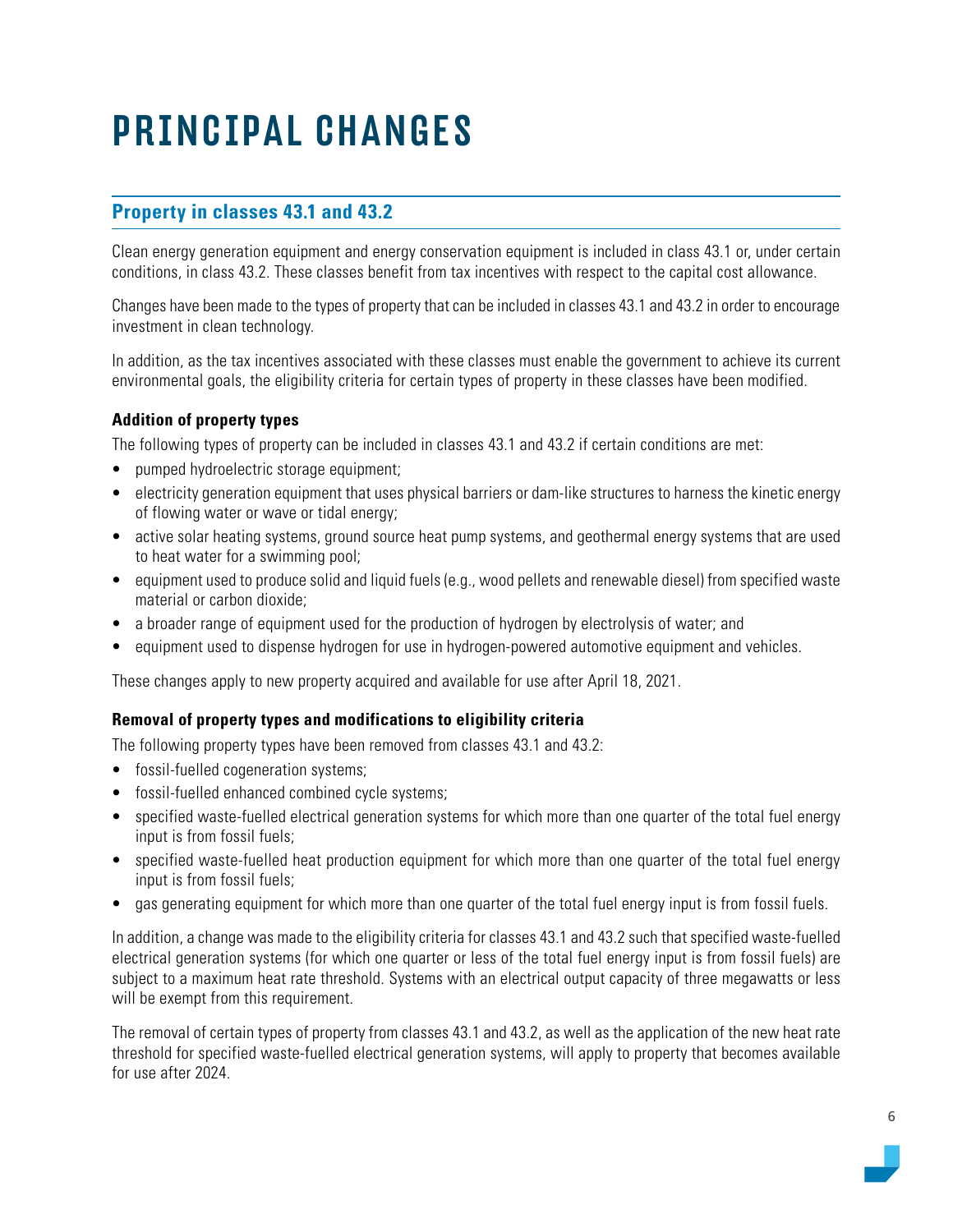## **Tax credit for university research or research carried out by a public research centre or a research consortium – Elimination of the requirement to obtain an advance ruling**

If a partnership carries on a business in Canada and undertakes scientific research and experimental development (R&D) work in Québec or has such work undertaken in Québec on its behalf, the partnership's members can claim the tax credit for university research or research carried out by a public research centre or a research consortium for their taxation year in which the partnership's fiscal period ends, provided that the application is accompanied by a favourable advance ruling.

However, this rule has been amended to lighten the administrative burden associated with R&D tax credits. Thus, the requirement to obtain a favourable advance ruling has been eliminated, and changes have been made concerning the information collected to verify the eligibility requirements for this tax credit.

This measure applies as of March 26, 2021.

### **Temporary enhancement of the tax credit for an on-the-job training period**

Members of a qualified partnership can claim, under certain conditions, the tax credit for an on-the-job training period for a taxation year in which the partnership incurred, during its fiscal period that ends in that taxation year, qualified expenditures with respect to an individual serving a qualified training period in a business carried on in Québec by the partnership.

Certain rates of the tax credit for an on-the-job training period have been enhanced for qualified expenditures incurred after March 25, 2021, but before May 1, 2022, in connection with an on-the-job training period beginning after March 25, 2021.

**For this period**, the base rates of the tax credit for an on-the-job training period are:

- 20% in lieu of 16% for a member who is an individual, if the trainee is a disabled person, an immigrant or an Aboriginal person, or serves the training period in a qualified region;
- 40% in lieu of 32% for a member that is a corporation, if the trainee is a disabled person, an immigrant or an Aboriginal person, or serves the training period in a qualified region;
- 15% in lieu of 12% for a member who is an individual or 30% in lieu of 24% for a member that is a corporation, for all other trainees.

Note that the increased rates of the tax credit remain the same for a trainee enrolled as a full-time student in a recognized educational institution.

For more information, see form CO-1029.8.33.6, Crédit d'impôt pour stage en milieu de travail (if the partner is a corporation), or form TP-1029.8.33.6-V, Tax Credit for an On-the-Job Training Period (if the partner is an individual).

### **Tax credit for investment and innovation**

If a qualified partnership incurs specified expenses during a fiscal period to acquire specified property, any qualified corporation that is a member of the partnership can claim the new tax credit for investment and innovation for these expenses for its taxation year in which the partnership's fiscal period ends, provided that such expenses are incurred after March 10, 2020, but before January 1, 2025.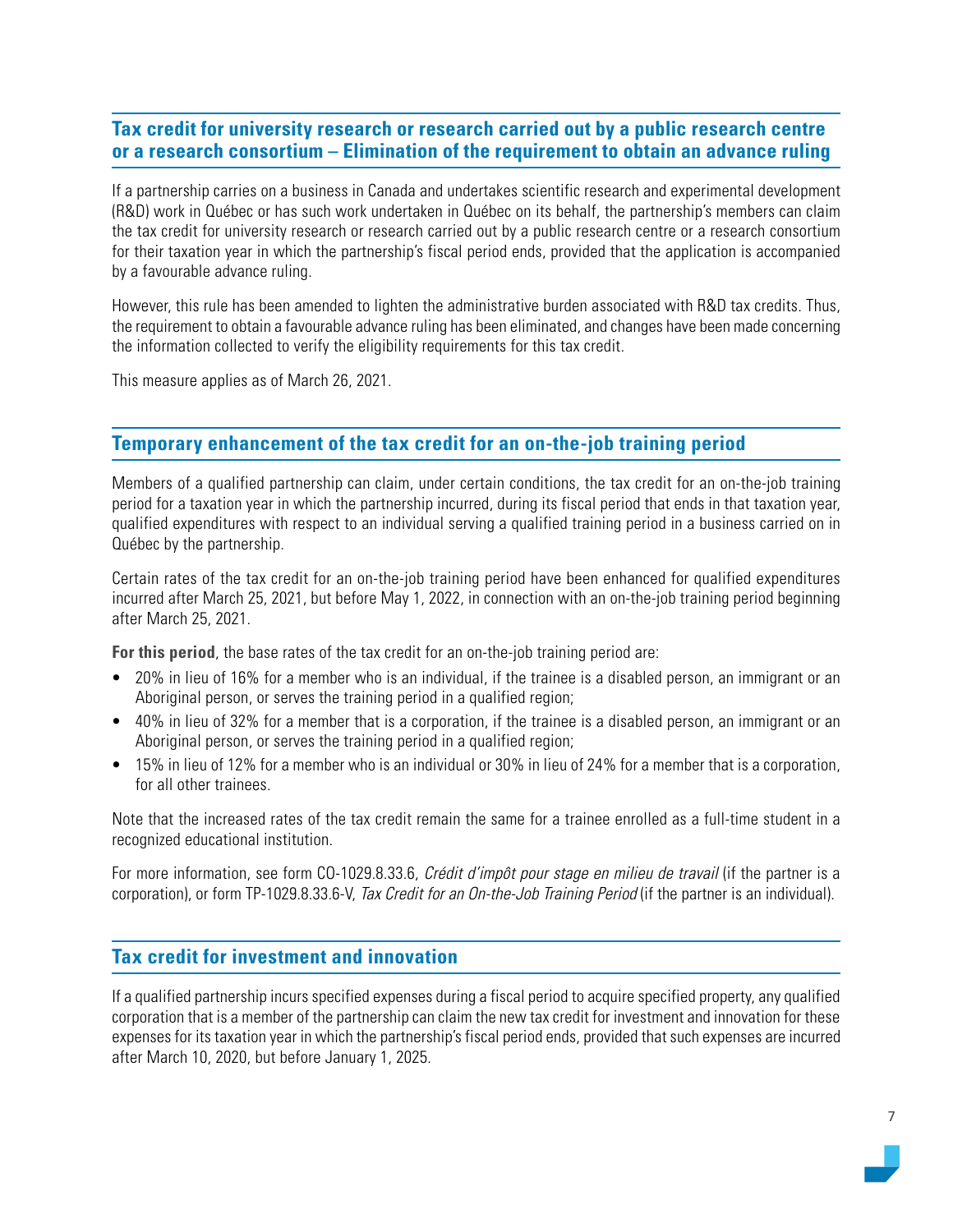#### **Temporary enhancement**

In order to encourage Quebec businesses to carry out their investment projects and to accelerate Quebec's economic recovery, the tax credit for investment and innovation has been enhanced, and its rates temporarily increased from:

- 20% to 40%, if the property is acquired to be used primarily in a low economic vitality zone;
- 15% to 30%, if the property is acquired to be used primarily in an intermediate zone;
- 10% to 20%, if the property is acquired to be used primarily in a high economic vitality zone.

This temporary enhancement applies to specified expenses incurred after March 25, 2021, but before January 1, 2023, to acquire specified property during this period or to acquire specified property after March 25, 2021, but before April 1, 2023, if one of the two following conditions is met:

- The property is acquired in accordance with a written obligation entered into after March 25, 2021, but before January 1, 2023.
- The construction of this property, by the partnership or on the partnership's behalf, began after March 25, 2021, but before January 1, 2023.

#### **Amendment of the definition of "low economic vitality zone"**

Québec tax legislation has been amended to **add** the regional county municipalities (RMCs) of Maskinongé, Le Domaine-du-Roy and Papineau to the list of low economic vitality zones for the application of the tax credit for investment and innovation. This change applies to specified expenses incurred after June 30, 2021, to acquire specified property after that date, except for property:

- acquired in accordance with a written obligation entered into before July 1, 2021;
- whose construction, by the partnership or on the partnership's behalf, was already in progress on June 30, 2021.

The RMCs of Les Appalaches and La Côte-de-Gaspé, as well as the Communauté maritime des Îles-de-la-Madeleine have been **removed** from the list of low economic vitality zones for the application of the tax credit for investment and innovation. This change applies to specified expenses incurred after March 31, 2023, to acquire specified property after that date.

## **Tax credit to support print media companies**

A qualified corporation that is a member of a qualified partnership that incurred qualified salaries or wages in respect of employees whose duties relate to the production of original written information content or to information technology activities related to the production or dissemination of such content can, under certain conditions, claim the tax credit to support print media companies. The corporation must claim the credit for its taxation year in which the partnership's fiscal period ends, based on its percentage interest in the partnership.

The definition of the term "qualified partnership" has been modified. A partnership that carries on a broadcasting undertaking within the meaning of the *Broadcasting Act* is now qualified for the purposes of the application of the tax credit to support print media companies. However, the term "qualified partnership" now excludes, among others, partnerships that hold a licence within the meaning of the Act. This change applies to all taxation years for which a qualified corporation that is a member of a qualified partnership can claim this tax credit.

For more information, refer to the instructions for code 108 of lines 440p through 440y in the Guide de la déclaration de revenus des sociétés (CO-17.G), which is available in French only.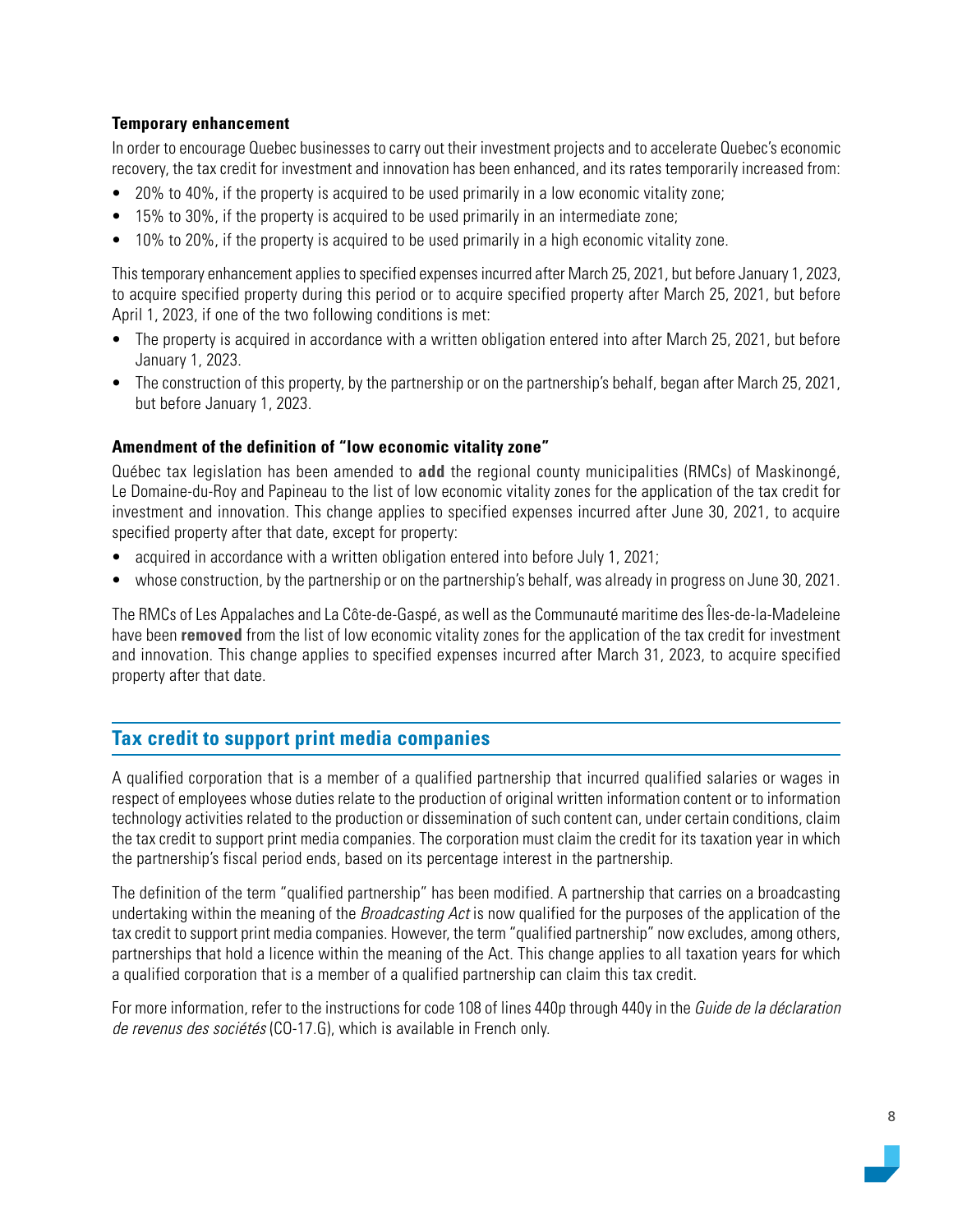## **Election of the period used for the calculation of employee remunerated hours – Small business deduction**

A Canadian-controlled private corporation (CCPC) that is a member of a partnership can, under certain conditions, benefit from the small business deduction (SBD) with respect to its share of income derived from an eligible business in this partnership for a fiscal period ending in the CCPC's taxation year. One of these conditions is that the CCPC **must meet the eligibility requirement with respect to the number of remunerated hours of its employees**. This condition applies to a partnership that would not have been a primary or manufacturing sectors corporation (at least 25% of the activities of such corporations are in the primary or manufacturing sectors) for the fiscal period had it been a corporation.

Specifically, according to the eligibility requirement, the number of remunerated hours of the partnership's employees must exceed 5,000 for the fiscal period ending in the CCPC's taxation year in order for the CCPC to be entitled to the SBD on its share of income derived from an eligible business in the partnership.

In addition, a corporation's applicable SBD rate for a taxation year decreases linearly if the total remunerated hours is between 5,500 and 5,000. The SBD rate is equal to zero if this total does not exceed 5,000 hours.

To limit the potential impact of the temporary suspension of activities due to the COVID-19 pandemic, taxpayers can choose the period used to calculate employee remunerated hours.

Thus, for a fiscal period of a partnership that ends after June 30, 2020, and before July 1, 2021, any CCPC that is a member of a partnership in a taxable year in which the fiscal period ends **can elect**, with respect to its share of income derived from an eligible business of the partnership, to have its SBD eligibility determined in reference to the partnership's employee remunerated hours for the fiscal period of the partnership that ended immediately before the given fiscal period.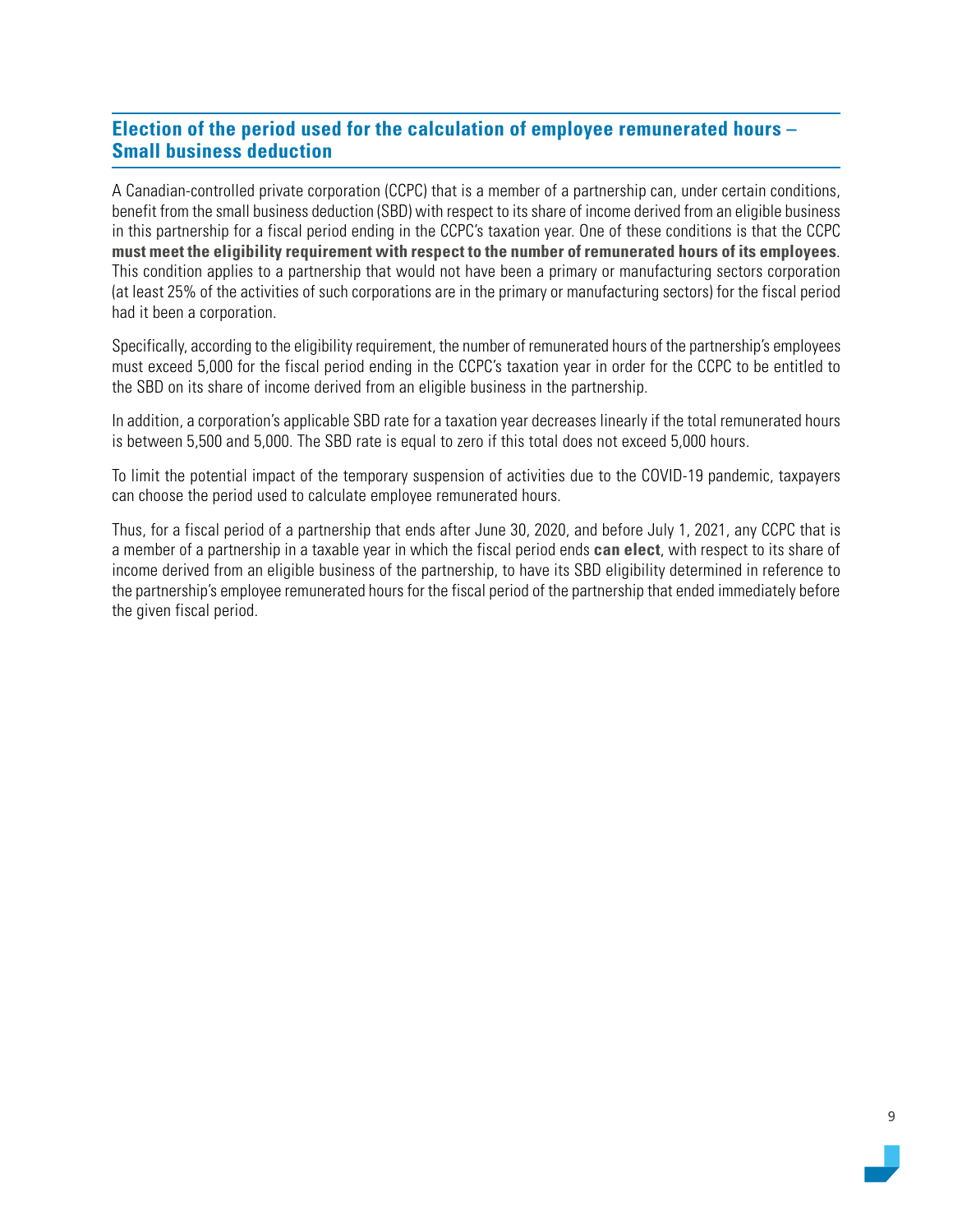## <span id="page-9-0"></span>1 GENERAL INFORMATION

## **1.1 Partnerships**

Under the Civil Code of Québec, a partnership is an institution by virtue of which two or more persons accept to carry on an activity together (including the operation of a business) with a view to making a profit that is shared among themselves.

If the partnership is governed by the legislation of another Canadian province, it is defined as an institution characterized by the relationship that exists between persons jointly carrying on a business with a view to making a profit.

Partnerships can be general partnerships, limited partnerships or undeclared partnerships.

A general or limited partnership constituted in Québec is required to register with the Registraire des entreprises by filing a declaration of registration as prescribed by the Act respecting the legal publicity of enterprises. If a partnership does not register, it is deemed to be an undeclared partnership.

#### **Limited partnership**

A partnership whose members include at least one general partner and at least one limited partner.

#### **General partner**

A partner whose personal liability for the debts and obligations of a limited partnership is unlimited, and who is responsible for effectively managing the business for which the partnership was formed.

A partnership exists only if each partner contributes corporeal or incorporeal property, credit, skills, etc., and shares in the profits, and if the intention to form a partnership exists. A partnership may exist whether or not the partners are bound by a written contract. Partners hold an interest in the partnership, but do not own the partnership's property. The existence of a partnership is determined essentially on the basis of the nature and extent of the relationship among the persons.

A partnership is not subject to income tax, and it is the members who must report their share of the partnership income or losses on their income tax returns. However, a SIFT partnership is subject to income tax on a portion of its income. For more information, see Part 2.

## **1.2 Filing the Partnership Information Return (form TP-600-V)**

## **1.2.1 Obligation to file the information return**

The following types of partnerships must file the *Partnership Information Return* (form TP-600-V) for every fiscal period:

- 1. any partnership that carries on a business:
	- in Québec, or
	- in Canada, outside Québec, where one of its members is an individual (including a trust) that is resident in Québec or a corporation that has an establishment in Québec;
- 2. any Canadian partnership or SIFT partnership (see the definition in Part 2) of which one of the members is an individual (including a trust) that is resident in Québec or a corporation that has an establishment in Québec;
- 3. any partnership that owns a specified immovable, where one of the members is a specified trust.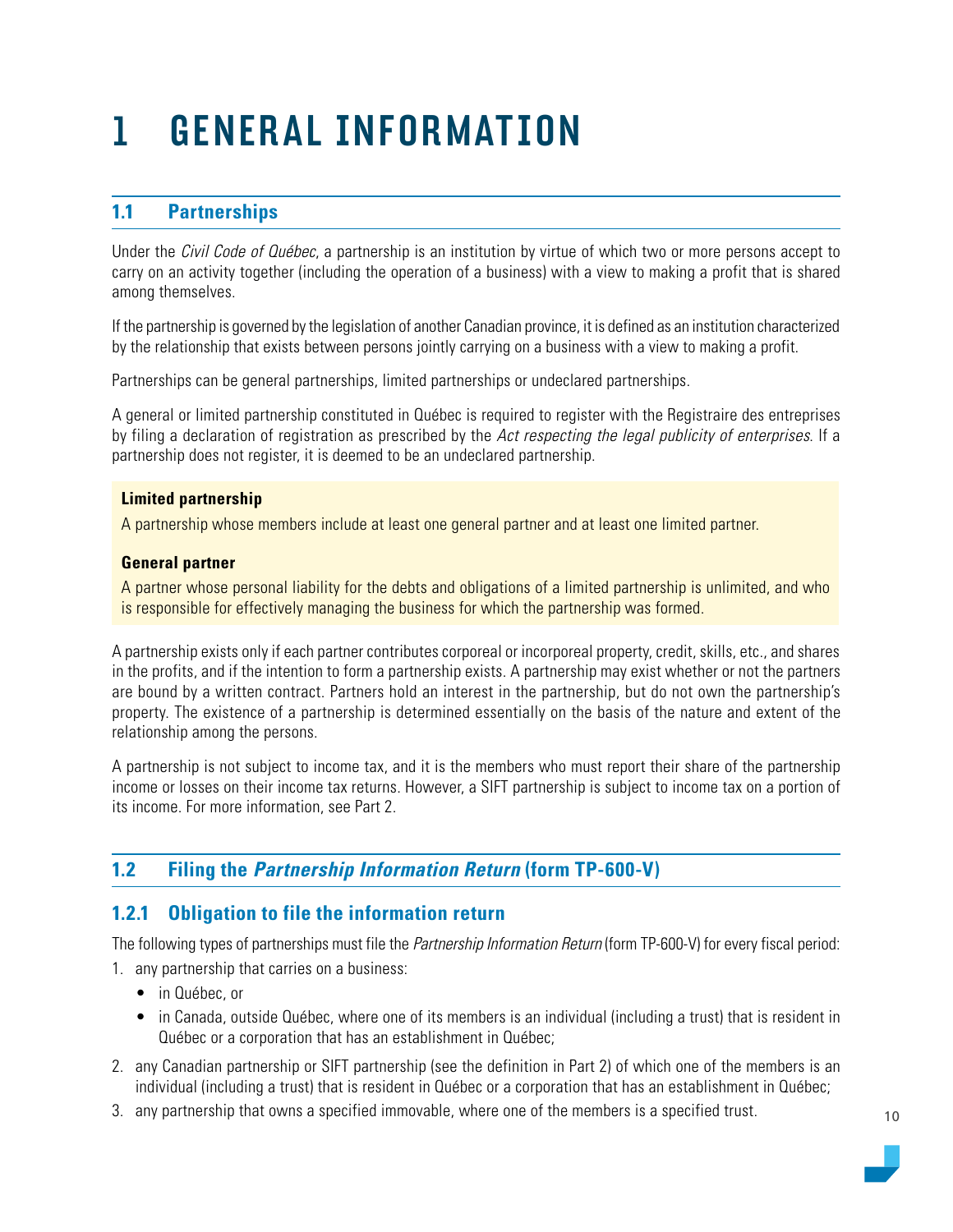#### <span id="page-10-0"></span>**Canadian partnership**

A partnership all of whose members are resident in Canada. *599*

#### **Specified trust**

For a given taxation year, an inter vivos trust that was not resident in Canada at any time in the year and that is not tax-exempt.

*1129.77*

#### **Specified immovable**

An immovable (including a right to or an option on such an immovable) located in Québec that is used mainly for the purpose of earning gross revenue that constitutes rent. *1129.77*

Notwithstanding the rules stated in points 1 and 2 on the previous page, a Revenu Québec administrative policy exempts a partnership from filing an information return if it satisfies all of the following conditions:

- at the end of its fiscal period:
	- the total absolute value of its revenue and expenses was less than \$2 million,
	- the value of its assets was less than \$5 million;
- throughout the fiscal period:
	- it had no more than five members that were not partnerships, trusts or corporations,
	- it was not an interposed partnership (that is, it was neither itself a member of another partnership nor were any of its members partnerships),
	- no exploration or development expenses were renounced in favour of the partnership, and no amounts of assistance were allocated to the partnership (the partnership must in turn allocate these amounts and expenses to its members) because the partnership invested in flow-through shares,
	- it was not a SIFT partnership having an establishment in Québec.

If the partnership does not file an information return because of this administrative policy, section 1007.1 of the Taxation Act will not apply.

A SIFT partnership covered by point 2 on the previous page must file an information return **if it has an establishment in Québec**. It must enclose with the return a duly completed copy of form TP-1129.71-V, Income Tax Payable by a SIFT Partnership, and, where applicable, the payment of any income tax payable.

#### NOTE

An investment club that is not a partnership, trust or corporation must file the Partnership Information Return (form TP-600-V) if it elects to be considered a partnership in order to facilitate the calculation of its members' income.

## **1.2.2 Responsibilities of the members of a partnership**

Where a partnership is required to file an information return, each member of the partnership is responsible for making sure that the information return is filed for each of the partnership's fiscal periods.

A partnership information return filed by one member is deemed to have been filed by all members. Accordingly, if a member files a return for a fiscal period, the other members are not required to file a return for that period.

Since we may determine or redetermine a partnership's income (or loss) for a particular fiscal period and since, as a rule, a designated partner is the only person authorized to file an objection, one of the members should be named the "designated partner," and clearly identified as such on the return filed for that period.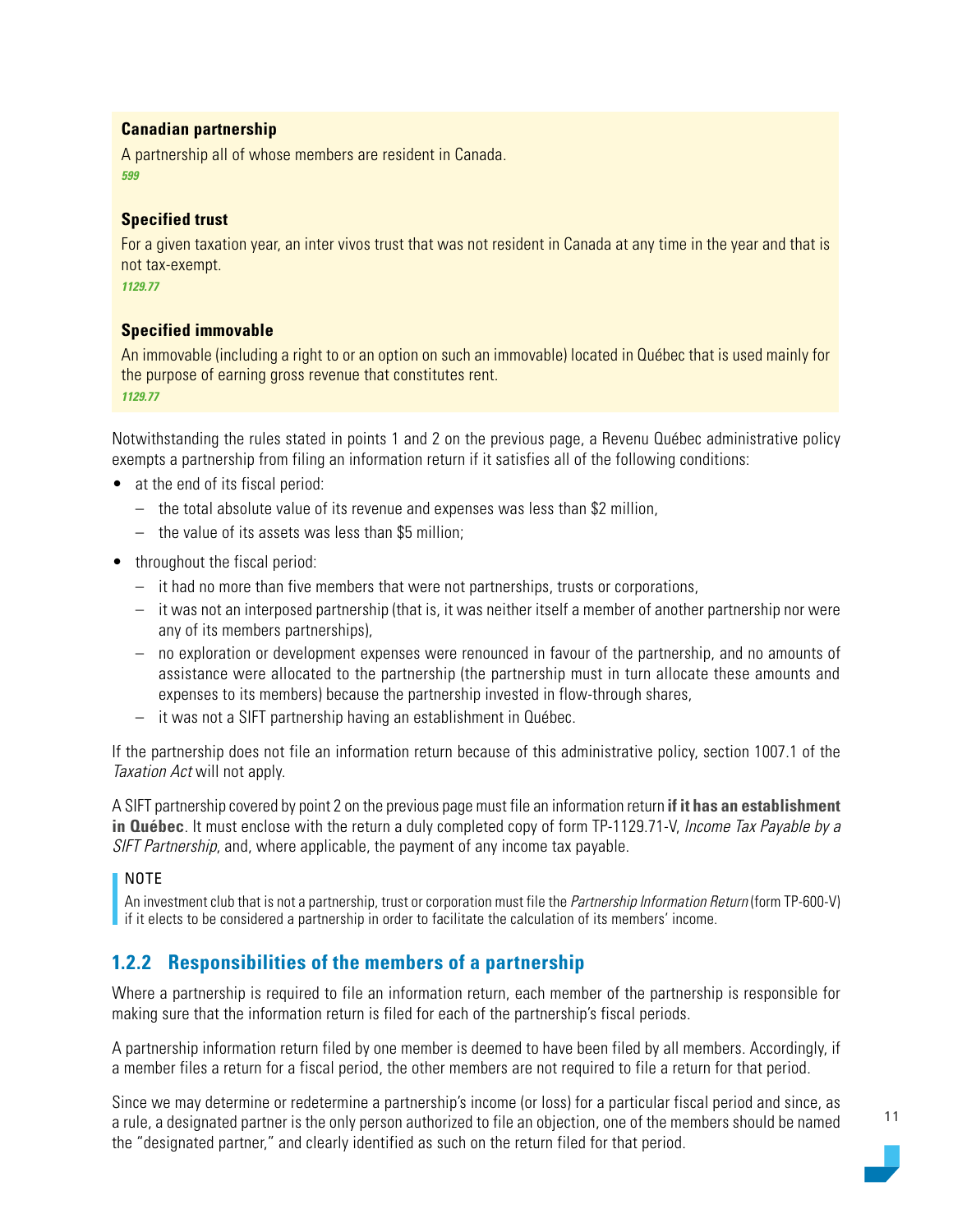## <span id="page-11-0"></span>**1.2.3 Obligation to file RL-15 slips**

Any partnership that is required to file the *Partnership Information Return* (form TP-600-V) must also file RL-15 slips on behalf of its members in order to inform them of their share of income or losses, capital gains or losses, deductions, etc.

A partnership that carries on a business in Canada, outside Québec, and that owns a specified immovable must file RL-15 slips for all its members (including members who are resident outside Québec), where one of the members of the partnership is a specified trust.

*359.11, 359.11.1, 1007.1, 1129.71–1129.76; 1086R70, 1086R78; TAA 93.1.1.1*

## **1.2.4 Responsibilities of a mandatary or a representative**

A mandatary or a representative who holds interests in a partnership on behalf of investors must file an information return and RL-15 slips on behalf of the investors, taking into account the information in the RL-15 slips that the mandatary or representative received from the partnership.

The mandatary or representative must complete:

- pages 1 to 3;
- section 4.4; and
- Part 3 of Schedule E (if the partnership is a tax shelter).

The information to be entered by the mandatary or representative on lines 08a through 08c of the information return must cover the RL-15 slips that the mandatary or representative is filing, not the RL-15 slips that the partnership has filed. *1086R79*

### **1.2.5 Identification number**

A partnership **must** obtain an identification number if it is required to file an information return. This number must be used every time the partnership contacts us or files documents such as:

- the Partnership Information Return (form TP-600-V) and its schedules;
- RL-15 slips;
- documents related to the return.

To obtain the partnership's identification number, you can:

- use the **Register a Business with Revenu Québec** online service;
- call our client services:
- complete form LM-1-V, Application for Registration.

#### NOTE

The name of the partnership entered on the *Partnership Information Return* (form TP-600-V) must be exactly the same as the one you gave when you registered the partnership with Revenu Québec.

*TAA 58.1, TAA 58.1.1*

## **1.2.6 Partnerships exempted from filing a partnership information return**

If a partnership is not required to file the partnership information return, each individual who is a member of the partnership must complete Schedule L of the personal income tax return and enclose that schedule with his or her return. Each individual must also enclose:

- the partnership's financial statements for the fiscal period (or a copy of form TP-80-V, Business or Professional Income and Expenses); and
- the particulars concerning the amounts allocated.

For more information, consult the guide Business and Professional Income (IN-155-V).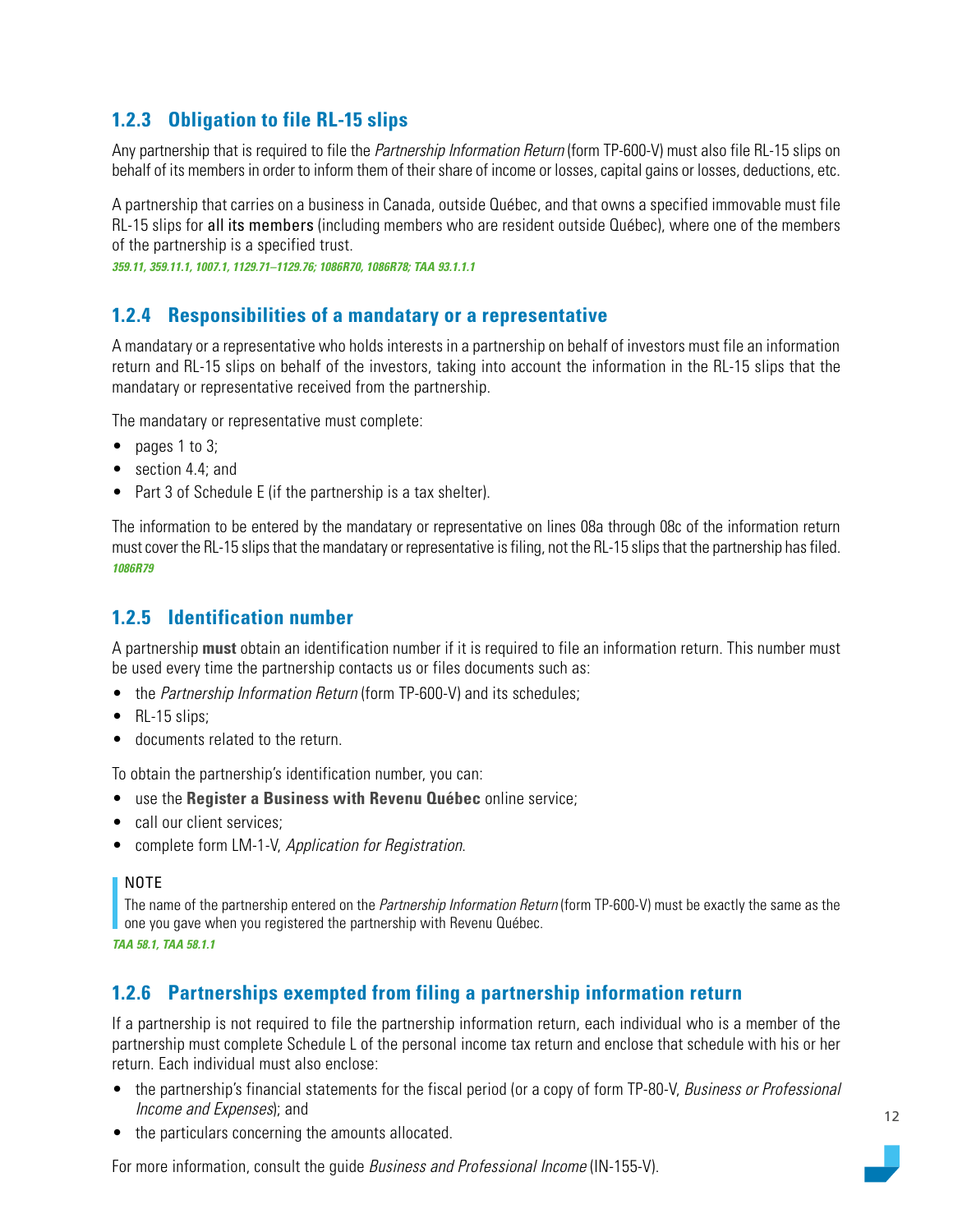## <span id="page-12-0"></span>**1.3 Filing requirements**

## **1.3.1 Filing deadline**

The return and the required documents (see section 1.3.2) must be filed:

- by March 31 of the calendar year following the year in which the partnership's fiscal period ended, where, as applicable:
	- throughout the fiscal period, all members of the partnership (including end members in the case of an interposed partnership) were **individuals** (including a trust),
	- the information return is filed by an investment club;
- within five months after the end of the partnership's fiscal period, if, throughout the fiscal period, all the members of the partnership (including end members in the case of an interposed partnership) were **corporations**;
- in **all other cases**, by the earlier of:
	- March 31 of the calendar year following the year in which the partnership's fiscal period ended, and
	- the last day of the fifth month following the end of the partnership's fiscal period.

#### **End member**

An individual (including a trust) or a corporation to whom an amount from a partnership is allocated after the amount goes through interposed partnerships.

#### **Interposed partnership**

A partnership that is a member of another partnership or of which a member is a partnership.

#### NOTE

If the filing deadline falls on a Saturday, Sunday or holiday, the deadline is extended until the next following working day. *1086R80; TAA 36; Interpretation Act 52, 61*

#### **Partnerships that invest exclusively in flow-through shares**

If the partnership allocates exploration and development expenses or amounts of assistance to its members and it has restricted its activities to investments in flow-through shares, the return must be filed before the end of the third month following the end of the fiscal period.

#### *359.11*

#### **Public partnership – Obligation to post information online**

A public partnership must provide information about the partnership in the prescribed manner and by the prescribed deadline. Such information includes the number of outstanding shares and allocations of income and distributions of capital to its members. The information must be posted on the website of [CDS Innovations Inc.](https://www.cds.ca/cds-services/cds-innovations), by the earlier of the following dates:

- 60 days after the end of the calendar year in which the public partnership's fiscal period ended;
- four months after the end of the public partnership's fiscal period.

#### **Public partnership**

A partnership, the interests in which are listed on a designated stock exchange in Canada, that either:

- carries on a business in Québec; or
- is a Canadian partnership whose members include at least one individual or trust resident in Québec or a corporation with an establishment in Québec.

*1086R81.1*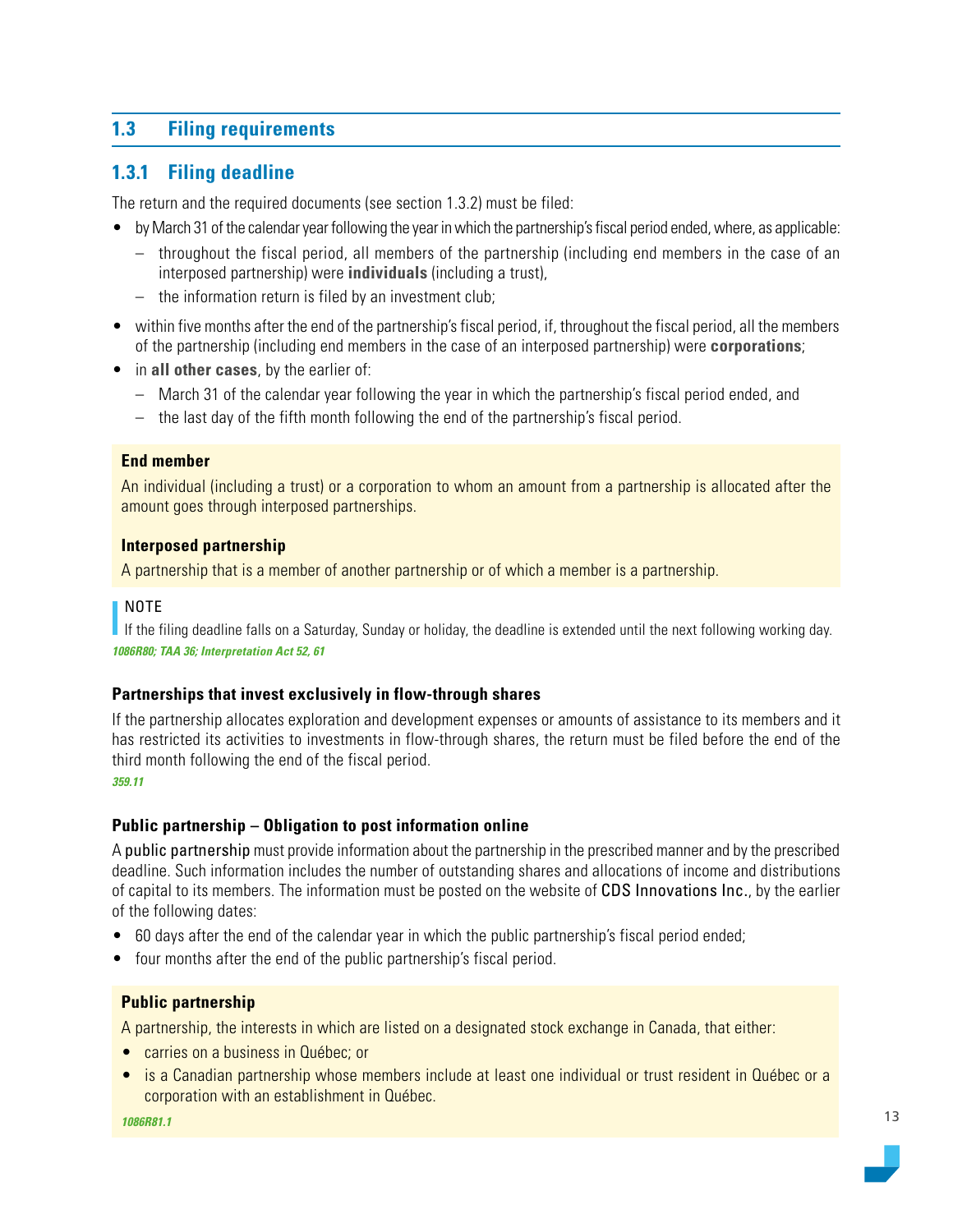<span id="page-13-0"></span>However, if the public partnership meets the requirements to be considered a public investment partnership, it must post its information on the website of CDS Innovations Inc. no later than 67 days after the end of the calendar year in which its fiscal period ended.

#### **Public investment partnership**

A public partnership of which all or substantially all of the FMV of the property it holds is related to:

- units of public trusts:
- interests in public partnerships:
- shares of the capital stock of public corporations.

#### *1086R81.1*

If you are completing the information return for a public partnership, check the box on line 23 of the return. *1086R81.2*

#### **Final return**

If the partnership ceases its activities, it must file any return not yet filed by the earlier of the following dates:

- the 90th day after the date on which the partnership ceased its activities;
- the filing deadline for the return for the fiscal period in which the partnership ceased its activities.

#### *1086R81*

## **1.3.2 Documents to be filed**

You must enclose several documents with the partnership information return, in particular:

- the applicable schedules of the return:
	- Schedule A, Partners' Interests and At-Risk Amounts,
	- Schedule B, Capital Cost Allowance (CCA),
	- Schedule D, Member Corporations' Shares of Paid-Up Capital,
	- Schedule E, Summary of Certain Information Entered on RL-15 Slips,
	- Schedule F, Net Income for Income Tax Purposes;
- any prescribed forms (which are required to be filed by law or regulation), such as:
	- form RD-222-V, Deduction Respecting Scientific Research and Experimental Development Expenditures,
	- form TP-1086.R.23.12-V, Costs Incurred for Work on an Immovable,
	- form TP-1129.71-V, Income Tax Payable by a SIFT Partnership;
- any forms supporting the information you must enter in Part 2 of Schedule E (see section 4.4.2);
- any RL-11 slips that the partnership received from a development corporation for flow-through shares;
- any RL slip or information slip that the partnership received that must be enclosed with the return;
- the RL-15 slips filed by the partnership (unless they have already been filed online);
- the partnership's financial statements or a duly completed copy of form TP-80-V, Business or Professional Income and Expenses;
- any official receipts for charitable donations and any forms required for other gifts, such as form TPF-712.0.1-V, Certificate of Disposition of Cultural Property, which is issued by the Conseil du patrimoine culturel du Québec.

#### NOTE

Make sure that you always use the version of the RL-15 slip corresponding to the version of the *Partnership Information* Return (form TP-600-V) that is in effect for the taxation year concerned.

Always consult the version of the Guide to Filing the Partnership Information Return (TP-600.G-V) and of the Guide to Filing the RL-15 Slip: Amounts Allocated to the Members of a Partnership (RL-15.G-V) applicable to the fiscal period concerned. The various versions of the guides are available on our website at [revenuquebec.ca](https://www.revenuquebec.ca/en/).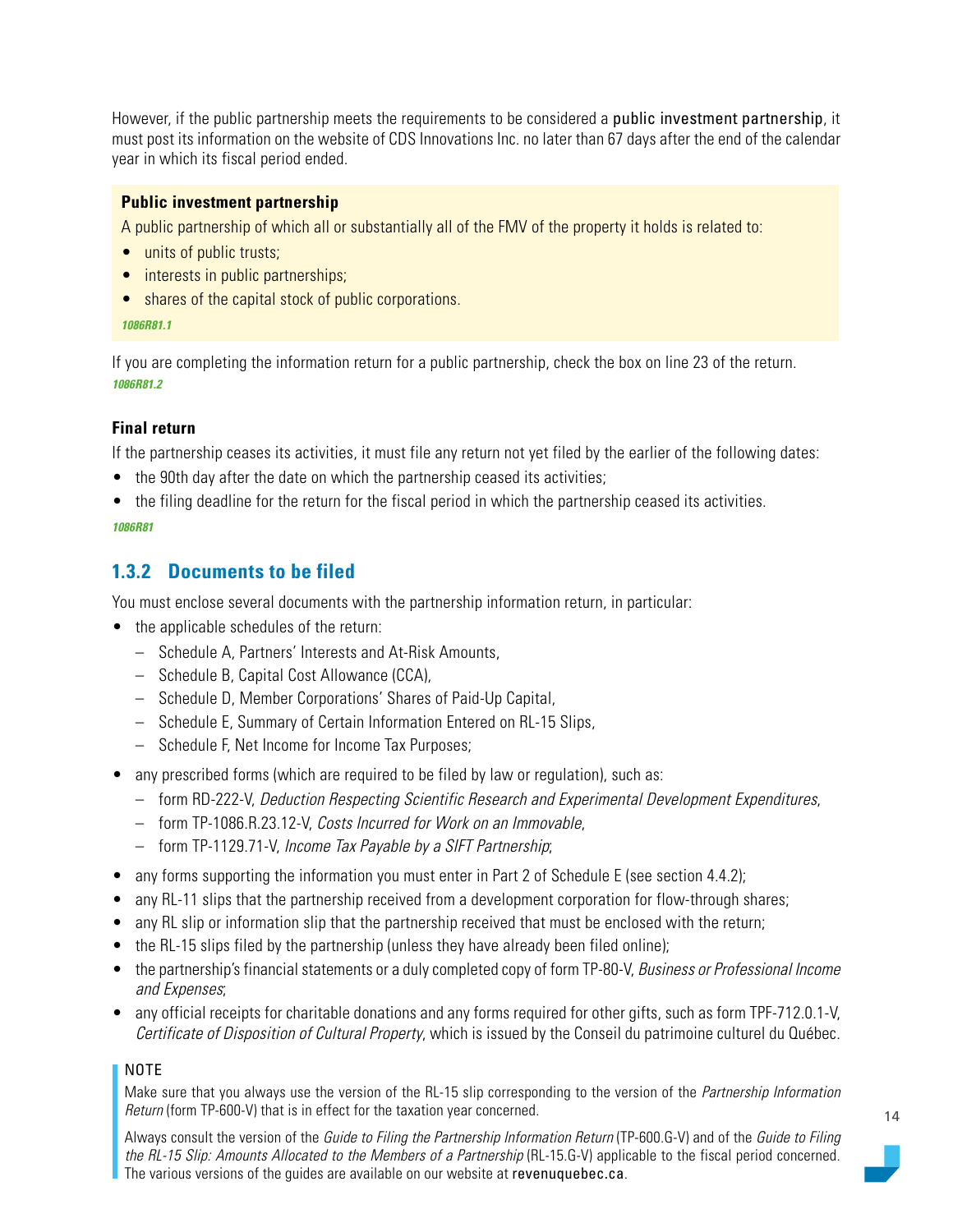## <span id="page-14-0"></span>**1.3.3 Penalties**

#### **Penalty for late filing or for failure to file the return**

If the partnership files the return late or fails to file the return, it is liable to a penalty. The penalty is \$25 for each day the return is late, up to a maximum of \$2,500.

*TAA 59 (1st and 2nd par.)*

#### **Penalty for failure to provide information**

Members of the partnership are liable to a penalty of \$100 if they fail to provide information requested in the return and in the accompanying documents. This applies to all information requested. *TAA 59.0.2*

#### **Penalty for failure to provide certain documents**

If certain elections have been made under federal legislation and the members of the partnership fail to send us, by the prescribed deadline, a copy of any document filed with the Canada Revenue Agency (CRA), the members are liable to a penalty. The penalty is \$25 for each day a document is late, up to a maximum of \$2,500. *21.4.7*

## **1.3.4 Filing methods**

#### **Using software to complete the return**

To complete a computer-generated copy of the return, you must get software from a software developer authorized by Revenu Québec. Consult the quide *Information for Software Users* (IN-415.A-V), which is intended for partnerships, registered charities and other donees. Note that you cannot file the information return online.

#### **Where to send the documents**

The return and accompanying documents must be sent to the address below that is nearest to the partnership's principal establishment in Québec.

Revenu Québec 3800, rue de Marly Québec (Québec) G1X 4A5

Revenu Québec C. P. 3000, succursale Place-Desjardins Montréal (Québec) H5B 1A4

If the partnership does not have an establishment in Québec, these documents can be submitted to either address.

#### **Filing RL-15 slips**

For information on how to file RL-15 slips, refer to the *Guide to Filing the RL-15 Slip: Amounts Allocated to the* Members of a Partnership (RL-15.G-V).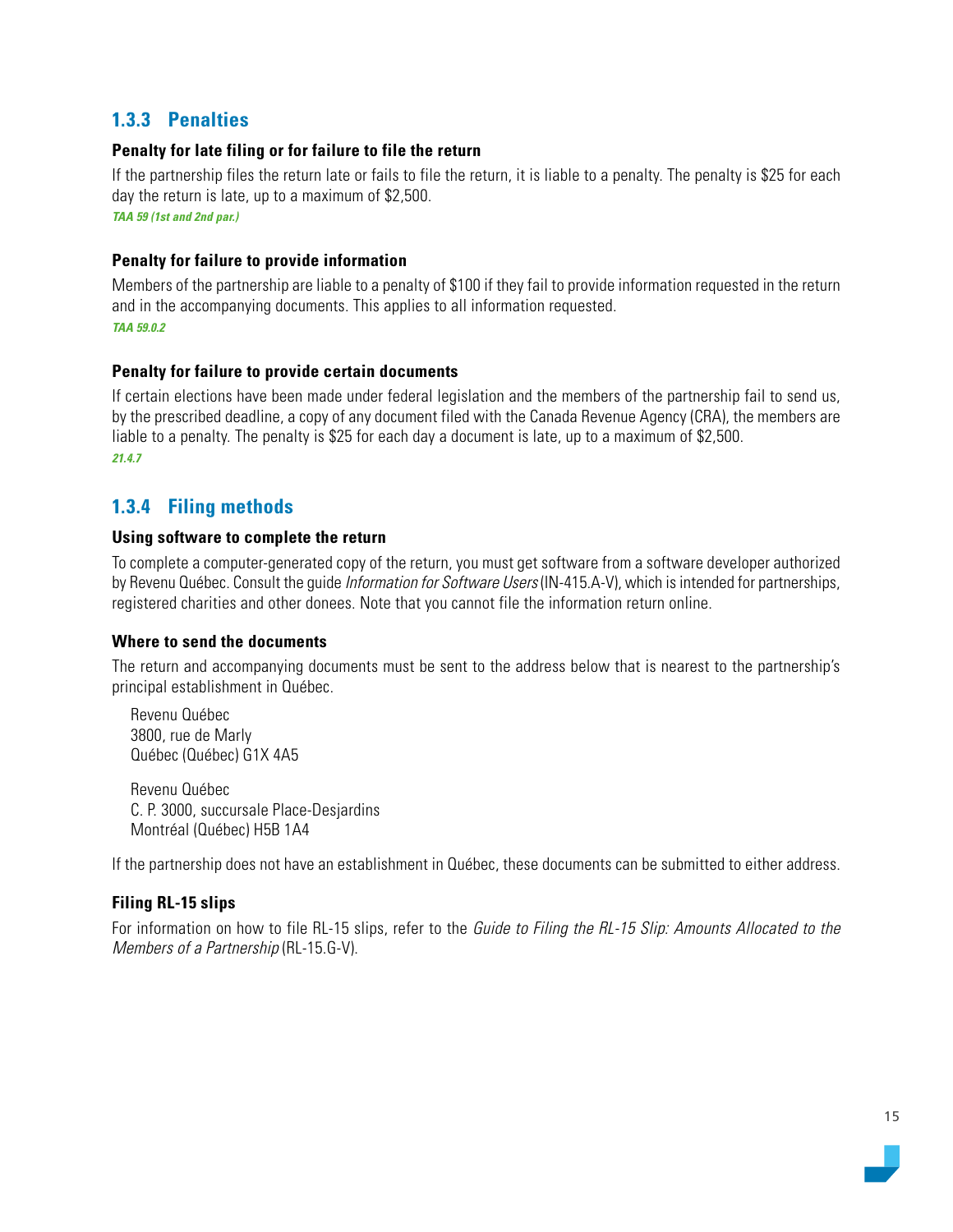## <span id="page-15-0"></span>**1.4 Allocation of amounts among partners**

Partnerships that are required to file an information return must also file RL-15 slips for its members (also called "partners"). Members use the information from the RL-15 slips to report, in their income tax return (or information return), the portion of the partnership's income or losses allocated to them.

As a rule, income, gains, losses, deductions, credits and other amounts are allocated among the partners in accordance with the terms of the partnership agreement.

However, the allocation of certain amounts must be determined on the basis of the percentage interest (also called "agreed proportion"), which is defined as the share of a partner in the partnership income (or losses) for the fiscal period. If the partnership income and loss for the fiscal period are both nil, the calculation of the percentage interest used for the allocation must be made as if the partnership had an income of \$1 million for the fiscal period.

The percentage interest must be entered in box 36 of the RL-15 slip. If an amount that gives entitlement to a tax credit must be allocated, the percentage interest used for the allocation must be entered in box 74. This percentage may be smaller than the percentage in box 36 if the partnership is an interposed partnership (see the definition in section 1.3.1).

The amounts to be allocated among members based on their percentage interest are:

- the adjusted cost of a qualifying security within the meaning of the Cooperative Investment Plan (CIP) so that a member that is an individual can claim a deduction for strategic investments;
- the paid-up capital of a member corporation;
- the net income from logging operations used to calculate the logging tax (1/3 of this tax can be deducted from the income tax payable);
- amounts that may entitle members to tax credits, such as:
	- the various R&D tax credits for salaries and wages, for university research or research carried out by a public research centre or a research consortium, for fees and dues paid to a research consortium and for private partnership pre-competitive research,
	- the tax credit relating to resources,
	- the tax credit for investment,
	- the tax credit for investment and innovation,
	- the tax credit for an on-the-job training period,
	- the tax credit for the reporting of tips,
	- the tax credit for taxi owners,
	- the tax credit for the training of workers employed in small and medium-sized businesses,
	- the tax credit for small and medium-sized businesses to foster the retention of experienced workers,
	- the tax credit for small and medium-sized businesses that employ persons with a severely limited capacity for employment;
- the special income taxes relating to the above-mentioned credits;
- dividends from cooperatives received in the form of preferred shares and distributed to members during a fiscal period.

The allocation of amounts among the partners may require other adjustments, based on whether or not the partners are specified members, on the type of income or loss, on the type of tax credit, etc. *603.1, 726.33, 726.34, 965.37.1, 1029.6.0.1.8.3, 1129.0.0.4.1, 1136 (par. 3), 1179*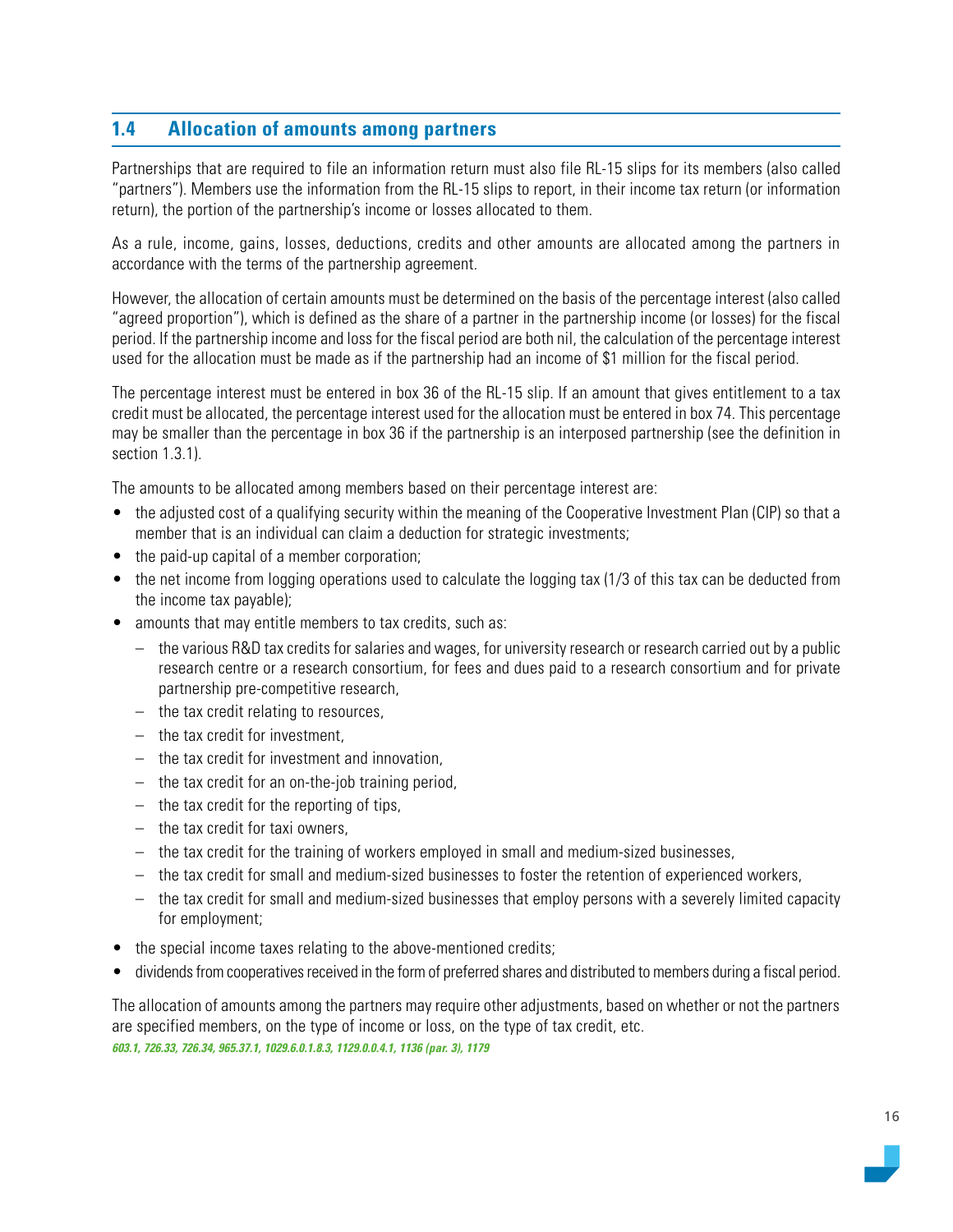## <span id="page-16-0"></span>**1.5 Registers and supporting documents**

Unless otherwise indicated in this guide, a partnership is not required to enclose supporting documents with the return. The partnership is required, however, to keep supporting documents and the related registers, in case of an audit.

Registers and supporting documents include the following (regardless of the storage medium):

- invoices, receipts and other documents substantiating the information that is or should be entered in a register;
- any document that is used to collect and compare data for accounting, financial, fiscal or legal purposes, such as a general journal and special journals (cash journal, sales journal, cash disbursements journal, purchase journal, etc.), as well as an inventory of property, kept in the prescribed manner.

These registers and supporting documents must be kept for six years after the end of the last fiscal period to which they apply or after the date on which the return for the fiscal period is submitted, if the return is submitted late. In addition, registers and supporting documents in an electronic or digital format must be kept readable for the retention period. You must take the necessary steps to ensure and maintain their integrity throughout their lifecycle. *TAA 1.0.1, TAA 34 ff.*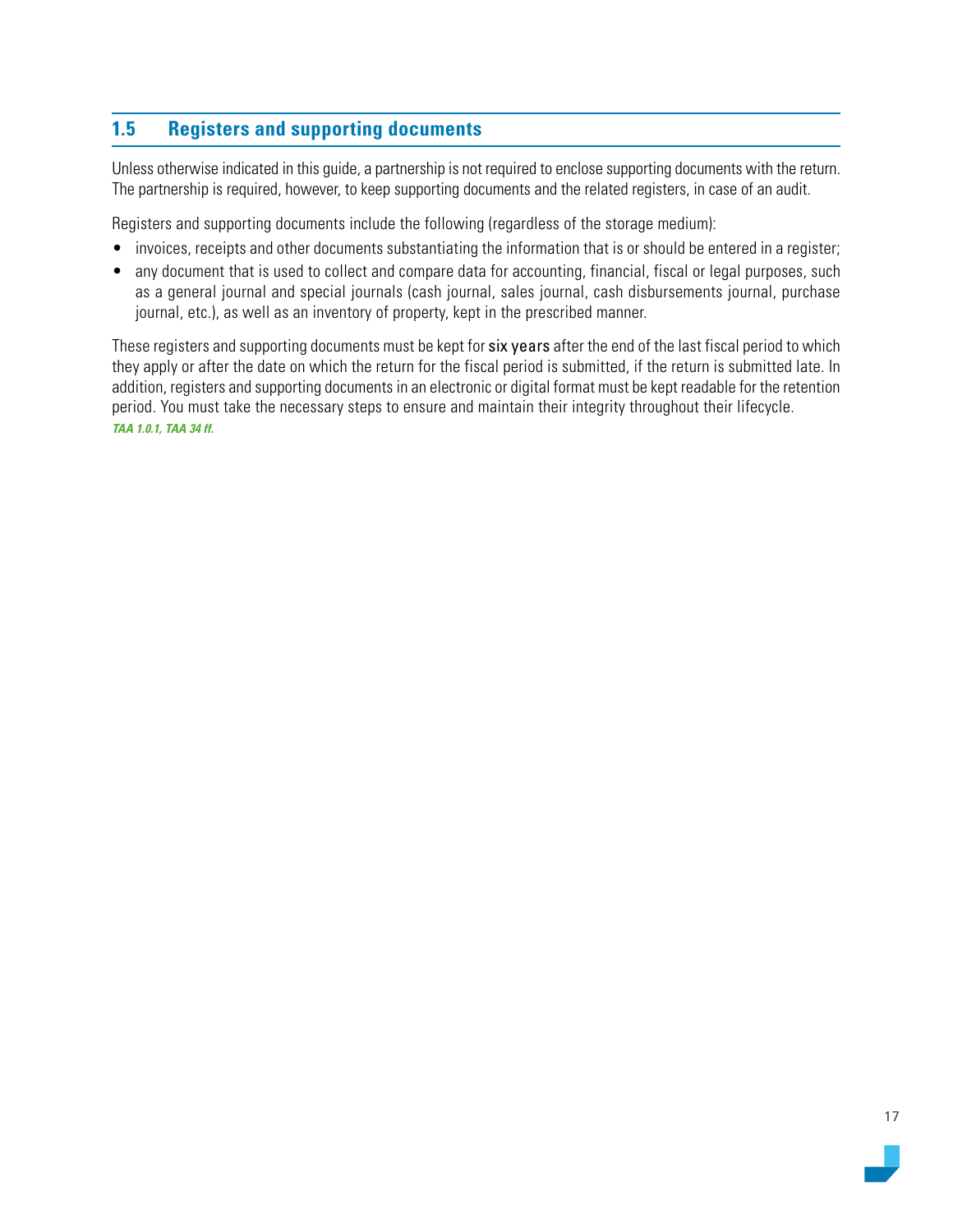## <span id="page-17-0"></span>2 CONTEXTUAL INFORMATION

## **2.1 Limited partners**

Certain rules apply to a partnership that sustains a loss where one of its members is a limited partner.

#### **Limited partner**

The term "limited partner" generally refers to a member of a partnership, at a given time, whose interest in the partnership is not exempt from income tax and whose liability is limited by a law governing the partnership agreement. More specifically, a limited partner is a member whose liability for the debts and obligations of the partnership does not exceed the amount of capital the partner contributed. A limited partner does not ordinarily take part in the activities of the partnership. *613.6*

The term "exempt interest in a partnership" means a member's interest in a partnership that carried on business on a regular and continuous basis before February 26, 1986, or earned income from the rental or leasing of property before that date, provided the partnership pursued one of these activities after February 25, 1986, and, since that date, there has not been a substantial contribution of capital to the partnership or a substantial increase in the indebtedness of the partnership.

*613.7*

#### NOTE

Professional members of a limited liability partnership (LLP) are not considered limited partners under the Taxation Act, because they are not personally liable for the obligations of the partnership, or for the obligations of another professional arising from any faults or negligent acts committed by that professional in the course of professional activities carried out within the partnership.

*613.6*

A limited partner's share of all of the partnership's losses, whether from a business (other than a farming business) or from property, is deductible up to an allowable amount. The allowable amount is equal to the **partner's at-risk amount** at the end of the partnership's fiscal period or, if applicable, to the portion of the at-risk amount that exceeds the partner's share of:

- the federal investment tax credit:
- the partnership's losses from a farming business for the fiscal period;
- the Canadian and foreign resource expenses incurred by the partnership during the fiscal period (boxes 28 through 31 of its RL-15 slip).

You must take this rule into account when determining the losses to be entered on the limited partner's RL-15 slip. The total amount of these losses must not exceed the allowable amount mentioned above.

If the partnership incurred scientific research and experimental development (R&D) expenditures that created or increased the business loss, the partnership must not allocate a share of this loss (or of the increase in this loss) to the partner.

#### NOTE

A partnership's losses from a farming business are not limited by the at-risk amount rules and must be included in the amount of the income (or loss) allocated to the partner.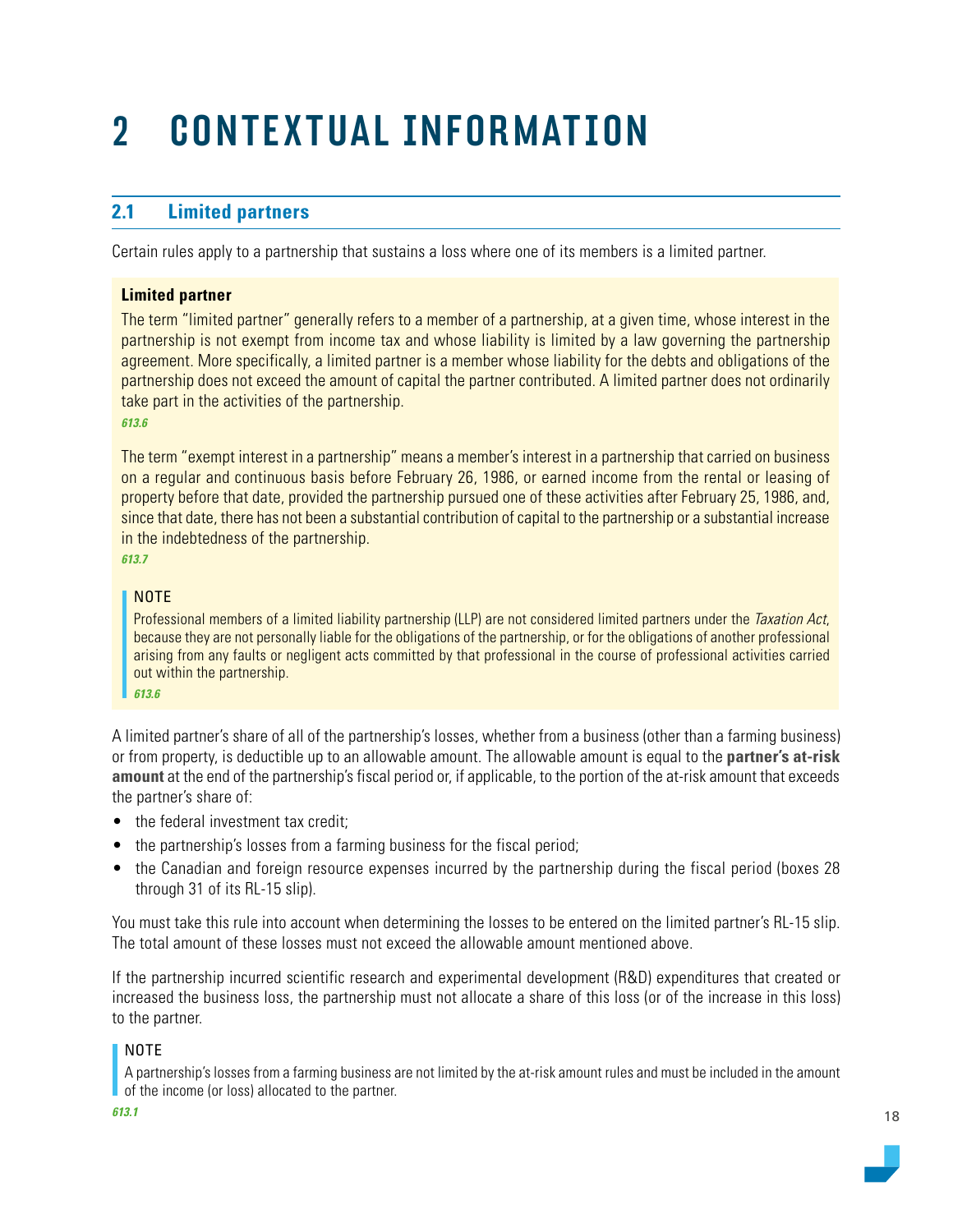#### **Limited partnership loss**

The term "limited partnership loss" means the portion of a limited partner's share of the partnership's loss from a business (other than a farming business), property loss or issue expenses related to Québec resources (boxes 1, 3 and 65 of the RL-15 slip) that **cannot** be deducted because of the partner's at-risk amount.

The amount of this loss can, however, be deducted from the partner's taxable income for a subsequent year (hereinafter "given year"), up to the amount by which the partner's at-risk amount at the end of the partnership's fiscal period ending in the particular year **exceeds** the aggregate of the following amounts:

- the partner's share of the federal investment tax credit for the given year;
- the partner's share of the partnership's business losses or property losses for the partnership's fiscal period ending in the given year; and
- the partner's share of the Canadian and foreign exploration or development expenses incurred by the partnership for the fiscal period ending in the given year.

*613.1, 726.4.17.11 (3rd par.), 733.0.0.1*

#### **At-risk amount**

The at-risk amount of a limited partner's interest in a partnership at a specific moment corresponds to the amount by which the aggregate of:

- the adjusted cost base (ACB) of the partner's interest in the partnership at that moment (see the first point of the note below);
- the partner's share of any partnership income derived from any source for the fiscal period that ended, where applicable, at that moment; and
- the partner's share in each of the amounts covered by subparagraph (viii) of paragraph (i) of section 255 of the Taxation Act which must be subtracted from the cumulative Canadian exploration expenses, Canadian development expenses or Canadian oil and gas property expenses that the partnership allocates to the member for the fiscal period;

**exceeds** the aggregate of:

- the total of the amounts owed at that moment by the partner (or by a person or partnership not dealing at arm's length with the partner) to the partnership (or to a person or partnership not dealing at arm's length with the partnership). However, this total does not include such amounts as the unpaid principal amount of any limited-recourse indebtedness used to acquire the interest or any limited-recourse amount pertaining to the interest that is to be deducted in the calculation of the ACB or the cost of the partner's interest in the partnership; and
- the amount or benefit, as applicable, that the partner (or a person not dealing at arm's length with the partner) is entitled to receive, either immediately or in the future and either absolutely or contingently, whether by way of reimbursement, compensation, revenue guarantee, proceeds of disposition, loan or any other form of indebtedness, or in any other form. This amount or benefit is granted or is to be granted for the purpose of eliminating or reducing the impact of a loss that the partner may sustain because the partner holds or disposes of an interest in the partnership, unless the amount or benefit is an amount of assistance that is to be deducted from Canadian exploration or development expenses or Canadian oil and gas property expenses, or if entitlement to receive the amount or benefit results from certain excluded obligations or insurance contracts.

Complete Schedule A to provide the information required for the calculation of the at-risk amount of the partners. See the instructions for completing this schedule in section 4.1 of this guide.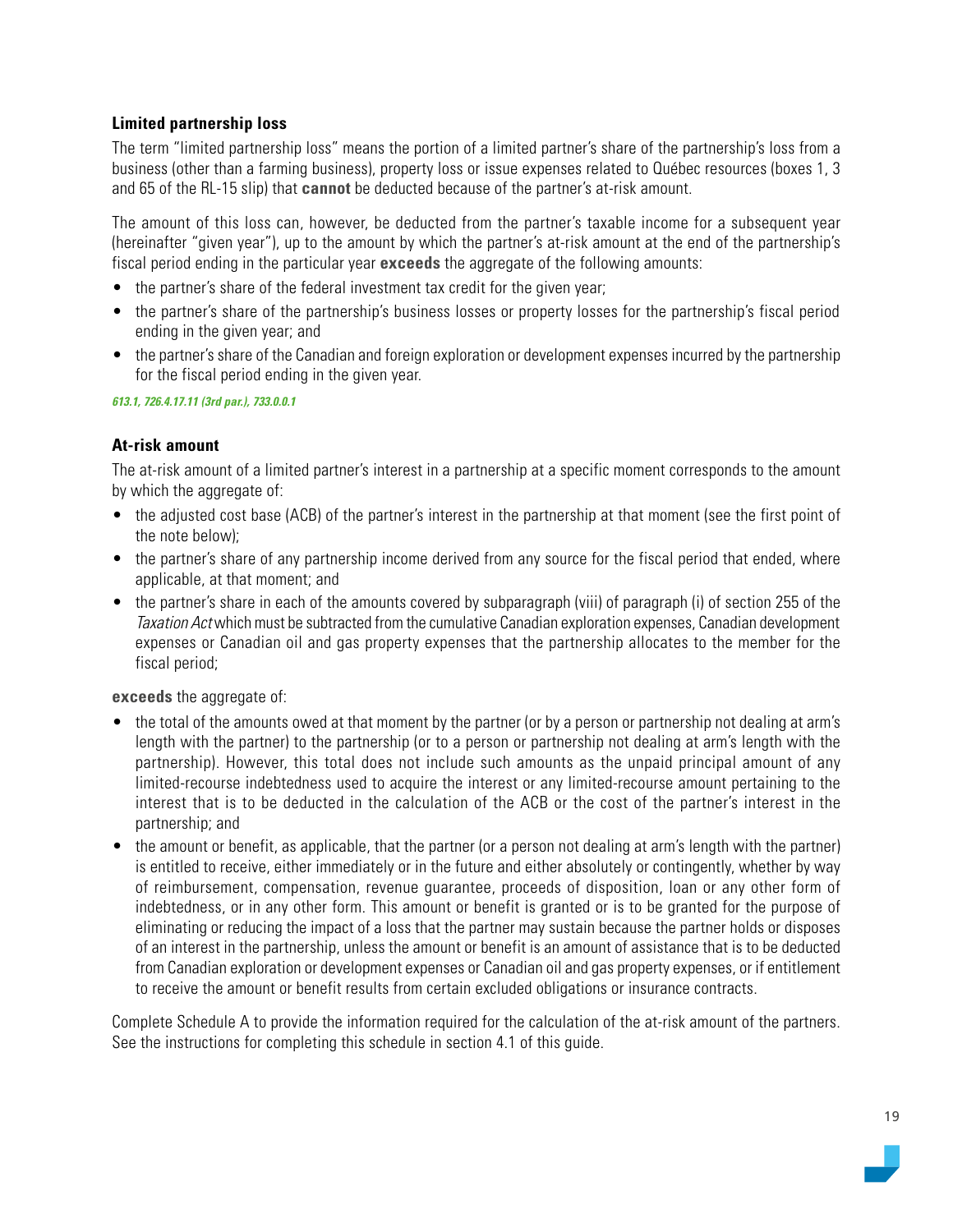#### <span id="page-19-0"></span>NOTE

- For the purposes of calculating the at-risk amount, where the interest held by a limited partner was acquired from a third party, rather than directly from the partnership, the ACB of the interest must be determined as if its cost were equal to the **lesser** of the following amounts:
	- the cost otherwise determined;
	- the ACB of the interest for the transferor, immediately before the transaction, or zero, whichever is greater.
- If, for the fiscal period, the partnership sustained a business or property loss, or incurred resource expenses (Canadian exploration or development expenses, Canadian oil and gas property expenses and foreign resource expenses), or share and security issue expenses for flow-through shares, it is important to calculate the at-risk amount before determining the amounts to enter in the following boxes of the RL-15 slip: box 1, net Canadian and foreign business income (or loss); box 3, net Canadian and foreign rental income (or loss); box 27, limited partnership loss; boxes 28 through 31, Canadian and foreign resource expenses; and boxes 60, 61 and 65, Canadian exploration or development expenses and share and security issue expenses.

#### *613.2, 613.3, 613.5, 418.37, 726.4.17.11 (3rd par.)*

To calculate the ACB of a partner's interest in the partnership, see section 2.2.

## **2.2 Adjusted cost base of an interest**

Adjusted cost base (ACB) is a fiscal concept used to determine the capital gain or loss resulting from the disposition of property, in this case an interest in a partnership.

To calculate the ACB of a partner's interest in a partnership at a specific moment, you must adjust the original cost of this interest. If the interest constitutes a tax shelter investment, see the instructions for boxes 53 through 55 in section 4.4.3 to find out whether you should take into account certain reductions.

You must first **add** to the original cost of the partner's interest (or to the original cost less certain reductions, such as in the case of a tax shelter investment) the following amounts, among others:

- in most cases, the partner's share of the partnership's income and capital gains (see the first point in the note below) from all sources, for each fiscal period that ended before the moment in question, from the time the partner acquired the interest in the partnership;
- the partner's share of the capital dividends or life insurance capital dividends received by the partnership, from the time the partner acquired the interest in the partnership while he or she owned it;
- the partner's share of the amount by which any life insurance proceeds received by the partnership exceed the ACB of a policyholder's interest in the policy, from the time the partner acquired the interest in the partnership (exceptions apply);
- the partner's additional capital contributions to the partnership, from the time the partner acquired the interest in the partnership, unless it is a benefit given to another member of the partnership with which he or she is associated;
- where the partner has been a limited partner or a specified member since becoming a member of the partnership, any amount that, before the moment in question, is deemed to be a capital gain because the ACB of the interest is negative (see "Limited partners and specified members" below);
- where, were it not for certain legislative provisions, the partnership would be considered to no longer exist or the partner would no longer be considered a member of the partnership, any amount that, before the moment in question, is deemed to be a capital gain because the ACB of the partner's residual interest, determined at the end of the partnership's fiscal period, is negative.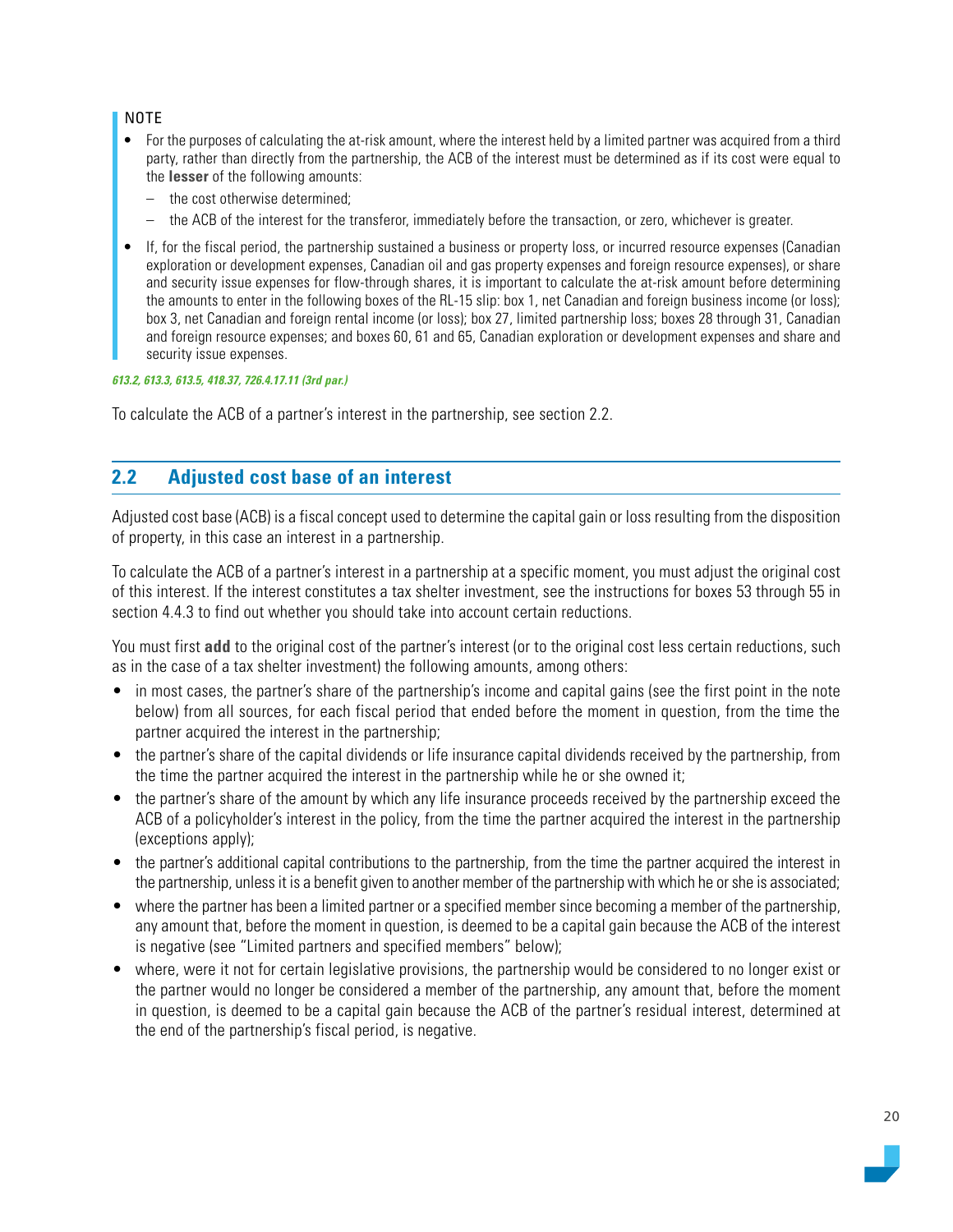You must then **deduct** the following amounts, among others, from the result:

- the partner's share of the partnership's losses, including capital losses (see the second point in the note below) from all sources (except any portion of such losses that constitutes a limited partnership loss), resource expenses (Canadian exploration or development expenses, Canadian oil and gas property expenses, foreign resource expenses and share or security issue expenses), and eligible amounts of donations and gifts made by the partnership, for each fiscal period that ended before the moment in question, from the time the partner acquired the interest in the partnership;
- the partner's limited partnership loss for each fiscal period that ended before the moment in question, provided the loss was deducted for a taxation year;
- the amount that the partner elects to consider a capital loss for the taxation year, for an amount deemed a capital gain because the ACB of the interest is negative (see "Limited partners and specified members" below);
- the partner's drawings, from the time the partner acquired the interest until the moment in question;
- where the partner is a limited partner or has been a specified member since becoming a member of the partnership, the unpaid principal amount of any indebtedness of the partner (for which recourse is limited, either immediately or in the future and either absolutely or contingently) that can reasonably be considered to have been used by the partner to acquire the interest in the partnership. If the interest is a tax shelter investment, do not take the unpaid principal amount into account in calculating the ACB, as the amount must be used to reduce the cost of the interest.

#### NOTE

- The amount of capital gains to be added to the initial cost of an interest corresponds to the actual amount of capital gains and any tax-exempt capital gain further to a gift of certain property.
- The amount of capital losses to be deducted from the initial cost of an interest corresponds to the actual amount of capital losses.

Complete Schedule A to provide the information pertaining to the adjustment of the ACB of the partners' interests during the fiscal period. See the instructions for completing this schedule in section 4.1.

#### **Limited partners and specified members**

Limited partners and partners who have been specified members since becoming members of a partnership may have to report the ACB of their interest in the partnership as a capital gain if the ACB is negative at the end of the partnership's fiscal period (in this case, the ACB of the partner's interest immediately after the end of the fiscal period is nil).

#### **Specified member**

A member of a partnership that, in the fiscal period of the partnership, is:

- a limited partner at any time in the fiscal period; or
- a silent partner, namely:
	- a member that is not actively engaged in the activities of the partnership, with the exception of activities related to the financing of the partnership, or
	- a member that does not carry on (otherwise than as a member of another partnership) a business similar to that carried on by the partnership, on a regular, continuous and substantial basis, at any time during that part of the fiscal period during which the business of the partnership is ordinarily carried on and the member is a member of the partnership.

The term "limited partner" is defined in section 2.1. *1*

Where the partner in question is a corporation, an individual (other than a trust) or an inter vivos trust and the ACB of the partner's interest is positive at the end of a fiscal period of the partnership, the partner can **elect** to be deemed to have sustained, at that time, a capital loss (the ACB of the partner's interest is thereby reduced by an amount equal to the amount of the capital loss).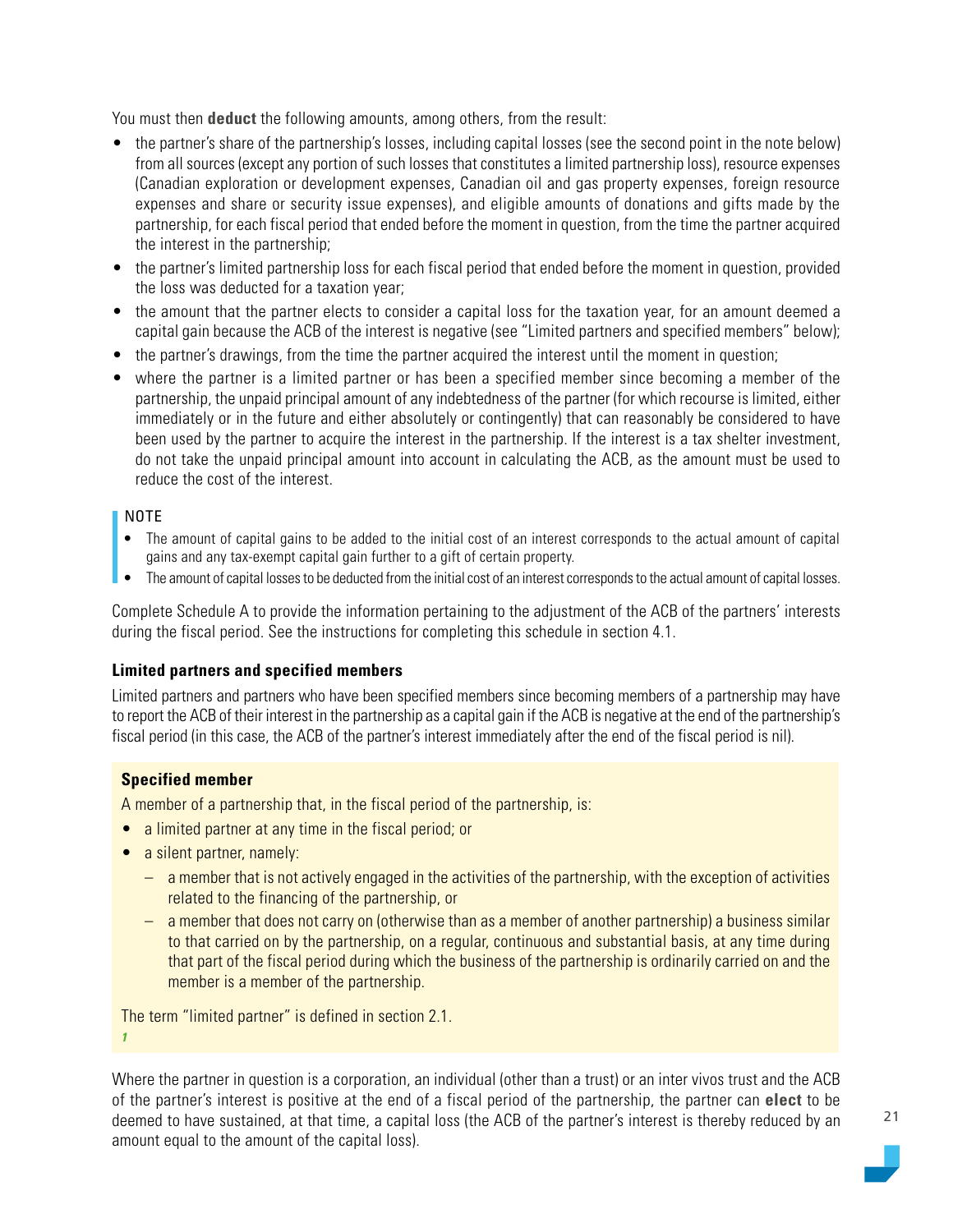<span id="page-21-0"></span>For the purposes of Québec legislation, no such election can be made unless it is made under federal legislation with the CRA, in which case it is automatically deemed to be made. If this election is made with the CRA, the partner must send us proof that the election was made.

The capital loss subject to the election made for Québec income tax purposes is equal to one of the following amounts, **whichever is less**:

- the amount by which any capital gain resulting from a negative ACB exceeds any capital loss resulting from a positive ACB already deducted;
- the ACB of the partner's interest at that time; or
- the amount of the capital loss subject to the election with the CRA plus, if the amount is the maximum amount that the partner could enter, the amount entered on the partner's Québec income tax return.

*255(i), 257(l), 261.1, 261.2, 613.5, 618, 642*

## **2.3 Specified investment flow-through partnership**

A partnership is a specified investment flow-through partnership (SIFT partnership) for a given taxation year if it meets the following conditions:

- It is resident in Canada.
- The investments in the partnership are listed or traded on a stock exchange or other public market.
- It holds non-portfolio property.

The partnership cannot be an excluded subsidiary entity in the given taxation year.

A Canadian resident partnership is a partnership all of the members of which are resident in Canada, a partnership formed under the laws of a province, or, in the case of a partnership that has its central management and control in Canada, a partnership that would be considered resident in Canada if it were a corporation.

#### **Specified investment flow-through entity (SIFT entity)**

A SIFT entity can be either a SIFT trust or a SIFT partnership.

#### **Excluded subsidiary entity**

For a given taxation year, an entity the equity (shares of its capital stock, where the entity is a corporation; income or capital interests, where the entity is a trust; or interests held by its members, where the entity is a partnership) or equity-like liabilities of which:

- are not listed or traded on a stock exchange or other public market at any time during the year;
- are held exclusively by:
	- a real estate investment trust (REIT),
	- a taxable Canadian corporation,
	- a SIFT trust,
	- a SIFT partnership,
	- a person or partnership that, with respect to the holding of a security of the entity, does not own any property whose value is based on a security listed on a stock exchange or traded on another public market, or
	- any other excluded subsidiary entity for the taxation year.

*1129.70*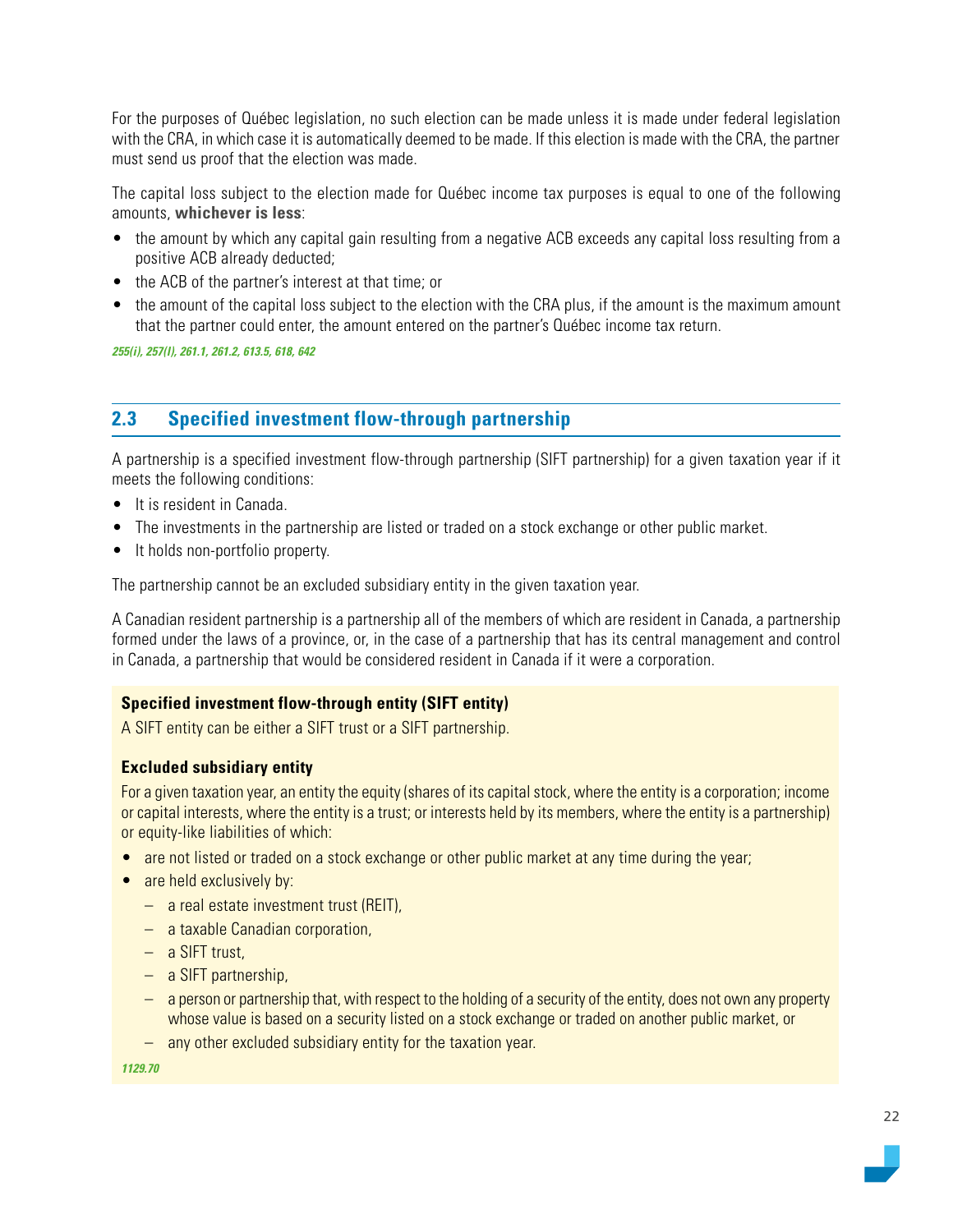#### **Obligation to pay income tax and allocate amounts as eligible dividends**

If a SIFT partnership has an establishment in Québec and its securities are publicly traded, that partnership must:

- pay income tax on its taxable non-portfolio earnings at the same tax rate as corporations;
- allocate to members their share of the residual amount of taxable non-portfolio earnings (that is, the amount remaining after the federal and provincial income tax payable is deducted from such earnings) as eligible dividends.

If the partnership has an establishment in Québec and an establishment elsewhere in Canada, it must calculate the income tax on its taxable non-portfolio earnings based on the percentage of business carried on in Québec. See the instructions for box 42 in the Guide to Filing the RL-15 Slip: Amounts Allocated to the Members of a Partnership (RL-15.G-V).

#### **Taxable non-portfolio earnings**

For a SIFT partnership, the **lesser** of the following amounts:

- the amount that, under certain conditions, would be the partnership's net income. That amount corresponds to the total of its business or property income (or losses) from all sources and its net taxable capital gains, **minus** the deductions that can be claimed when calculating that income or those losses;
- the amount of its non-portfolio earnings.

#### *1129.70*

#### **Non-portfolio earnings**

For a SIFT partnership, the total of the following amounts:

- the amount by which the partnership's income exceeds its losses from a business it carries on in Canada or from non-portfolio property (other than taxable dividends);
- the amount by which its taxable capital gains exceed its allowable capital losses from the disposition of nonportfolio property.

"Non-portfolio property" means property held by a SIFT partnership that consists of:

- securities issued by a subject entity (other than a portfolio investment entity) if, as applicable:
	- the FMV of the securities is greater than 10% of the equity value of the subject entity, or
	- the total FMV of the subject entity's securities, together with all of the securities held by the partnership that are issued by entities affiliated with the subject entity, is greater than 50% of the partnership's equity value;
- Canadian immovable or resource property, if the property's FMV is greater than 50% of the partnership's equity value; or
- property that the partnership, or a person or partnership with whom the partnership is not dealing at arm's length, uses in the course of carrying on a business in Canada.

"Subject entity" means a corporation or a trust resident in Canada, a Canadian resident partnership, or a person or partnership that is not resident in Canada but whose principal source of income is one or more sources in Canada.

"Portfolio investment entity" means an entity that does not hold any non-portfolio property. *1129.70*

The partnership must complete form TP-1129.71-V, Income Tax Payable by a SIFT Partnership, if income tax is payable. It must enclose form TP-1129.71-V and its income tax payment with the partnership information return. *603.1, 1129.71*

If the return is not filed on time, the SIFT partnership is liable to a **penalty** equal to 5% of the income tax unpaid by the filing deadline and an additional 1% of that unpaid income tax for each complete month (up to 12 months) that the return is late.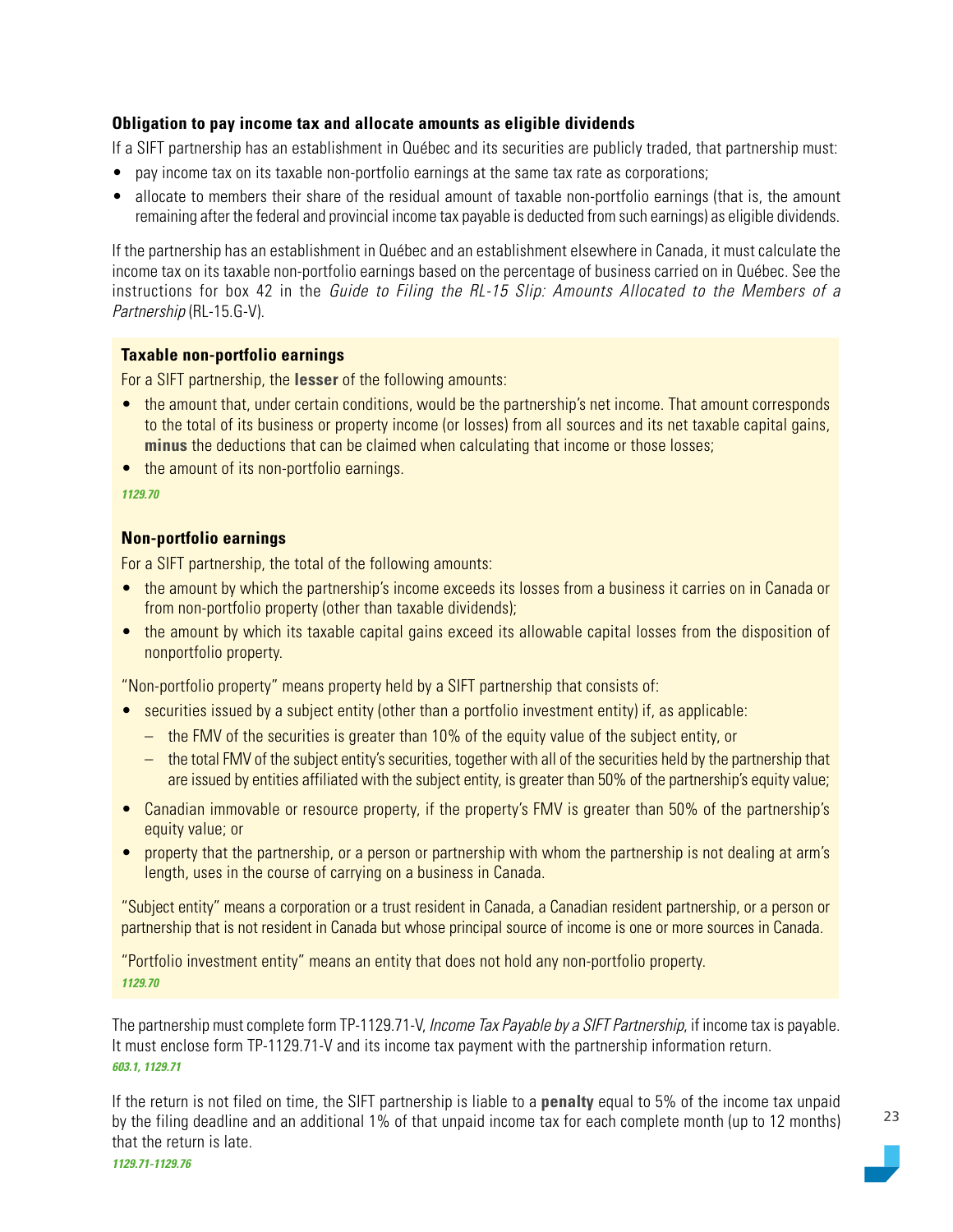#### NOTE

If the partnership realized net taxable capital gains or earned business or property income (or sustained a business or property loss) from a source located in a specific place, and if that income (or loss) or those net taxable capital gains included non-portfolio earnings, the partnership must:

- subtract from that income (or loss) or those net taxable capital gains the portion of the taxable non-portfolio earnings attributable to that income (or loss) or those net taxable capital gains;
- allocate to its members their share of the result of that calculation, whether it is business or property income (or a loss) or a taxable capital gain (or an allowable capital loss). In the latter case, the result must be multiplied by 2 to obtain the capital gain (or capital loss) that must be reported on the RL-15 slip.

#### **Income tax instalments**

A SIFT partnership is required to make monthly instalment payments by the last day of each month if the estimated income tax payable for the fiscal period concerned and the income tax payable for the previous fiscal period exceeds \$3,000 in each case.

*1129.75*

#### **Loss trading during the conversion of a SIFT partnership into a corporation**

If, during the conversion of a SIFT partnership into a corporation, several members dispose of their interest in the partnership in exchange for shares of the corporation's capital stock, control of that corporation and of each corporation controlled by it immediately before the exchange is deemed to have been acquired by a person or group of persons at the time of the exchange. This presumption restricts the trading of the corporation's losses following the conversion.

#### **Restrictions applicable to a SIFT partnership with respect to stapled securities**

In calculating its income, a SIFT partnership cannot claim a deduction for an amount paid or payable, as applicable:

- as interest on a debt or obligation that is a stapled security of the partnership, unless each reference security of the stapled security is also a debt or an obligation;
- to a REIT (or one of its subsidiaries) or to a person or partnership that pays an amount (or has an amount paid) to a REIT (or one of its subsidiaries), if a security of the partnership (or of one of its subsidiaries or of an entity of which it is a subsidiary) is a reference security of a stapled security issued by the REIT (or one of its subsidiaries).

#### **Stapled securities**

A combination of two or more securities to which the following conditions apply:

- The securities cannot be transferred independently of each other, as each security is a reference for the other securities.
- At least one of the securities is listed or traded on a stock exchange or other public market.
- The securities are issued by, as applicable:
	- a single entity that is a corporation, a SIFT partnership or a SIFT trust;
	- separate entities of which one is a subsidiary of the other and of which one or the other is a corporation, a SIFT partnership or a SIFT trust;
	- separate entities of which one is a REIT (or a subsidiary of an REIT).

#### NOTE

If a security of the partnership ceased to be a stapled security and then became a stapled security once again and the partnership claimed the above-mentioned deduction in the period where the security was not a stapled security (referred to as the "period of unstapling"), the partnership must include in its income an amount equal to the amount of the deduction claimed.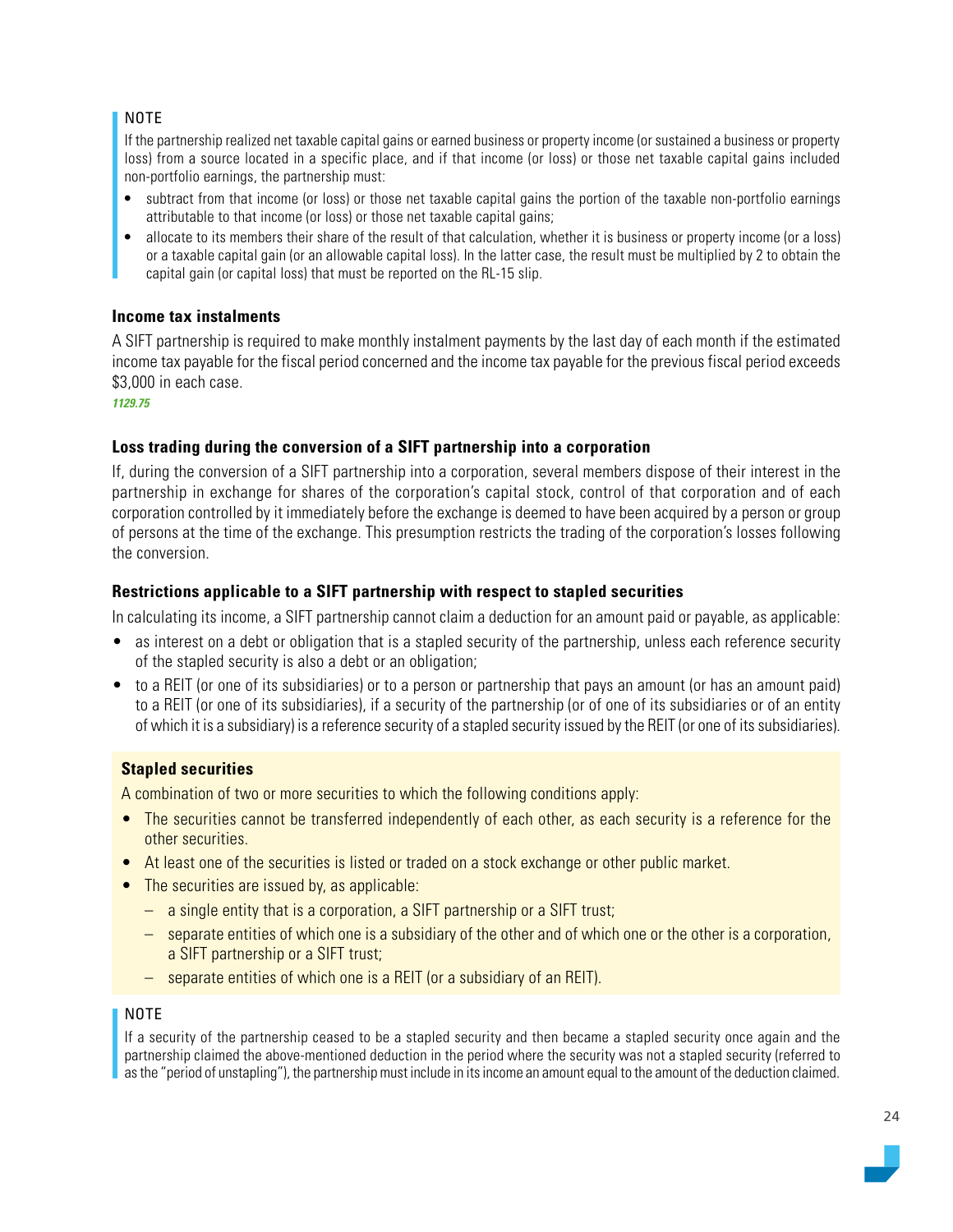## <span id="page-24-0"></span>**2.4 Mandatory or preventive disclosure**

The following transactions are subject to mandatory disclosure:

- confidential transactions, transactions involving conditional remuneration and transactions involving contractual coverage where any of those transactions result (either directly or indirectly) in a tax benefit of \$25,000 or more for each member of the partnership or have an impact of \$100,000 or more on the partnership's income;
- specified transactions.

Each member of a partnership (or, for a limited partnership, each general partner) that carries out such a transaction **must** disclose the transaction (see the note below).

Advisers and promoters must disclose any specified transactions they commercialize or promote whose form and substance has not required a significant change when implemented for different taxpayers or partnerships. If the advisor or promotor is a partnership, one of the partners **must** disclose this information (see the note below).

If a partnership is party to a nominee agreement that was entered into after May 17, 2019 (or before that date where the consequences of the transaction referred to in the agreement continue after May 16, 2019), each member of the partnership must file a **mandatory** disclosure for the agreement (see the note below).

Members of a partnership **can** also make a **preventive** disclosure for any transaction that a partnership of which they are a member has carried out.

#### NOTE

A mandatory or preventive disclosure made by one member of a partnership, whether it is a limited partnership or another partnership, is deemed to have been made by each member of the partnership.

For more information, refer to:

- form TP-1079.DI-V, Mandatory or Preventive Disclosure of Tax Planning;
- form TP-1079.CP-V, Mandatory Disclosure of Tax Planning by an Adviser or Promoter;
- form TP-1079.PN-V, Disclosure of a Nominee Agreement.

## **2.5 Designated member of a partnership for the application of the small business deduction**

A Canadian-controlled private corporation (CCPC) may, under certain conditions, benefit from a tax rate reduction, referred to as the "small business deduction" (SBD), which applies to the first portion of \$500,000 of income derived from an eligible business carried on in Canada in a given taxation year. This first portion of annual income is referred to as the "business limit."

To determine the total eligible income for the SBD for a taxation year (subject to the business limit), a corporation that is a member of a partnership must add the specified partnership income to its income derived from a business carried on in Canada other than as a member of a partnership.

The specified partnership income is equal to the corporation's share of the income (or loss) from a qualified business carried on in Canada by the partnership of which it is a member, and cannot exceed its share of the \$500,000 business limit applicable to the partnership.

A corporation that supplies property or services to a partnership may be considered a designated member of the partnership if it is not already a member. In this case, its income from such property and services is deemed to be derived from an eligible business carried on in Canada by the partnership.

*<sup>1079.8.1</sup> ff.*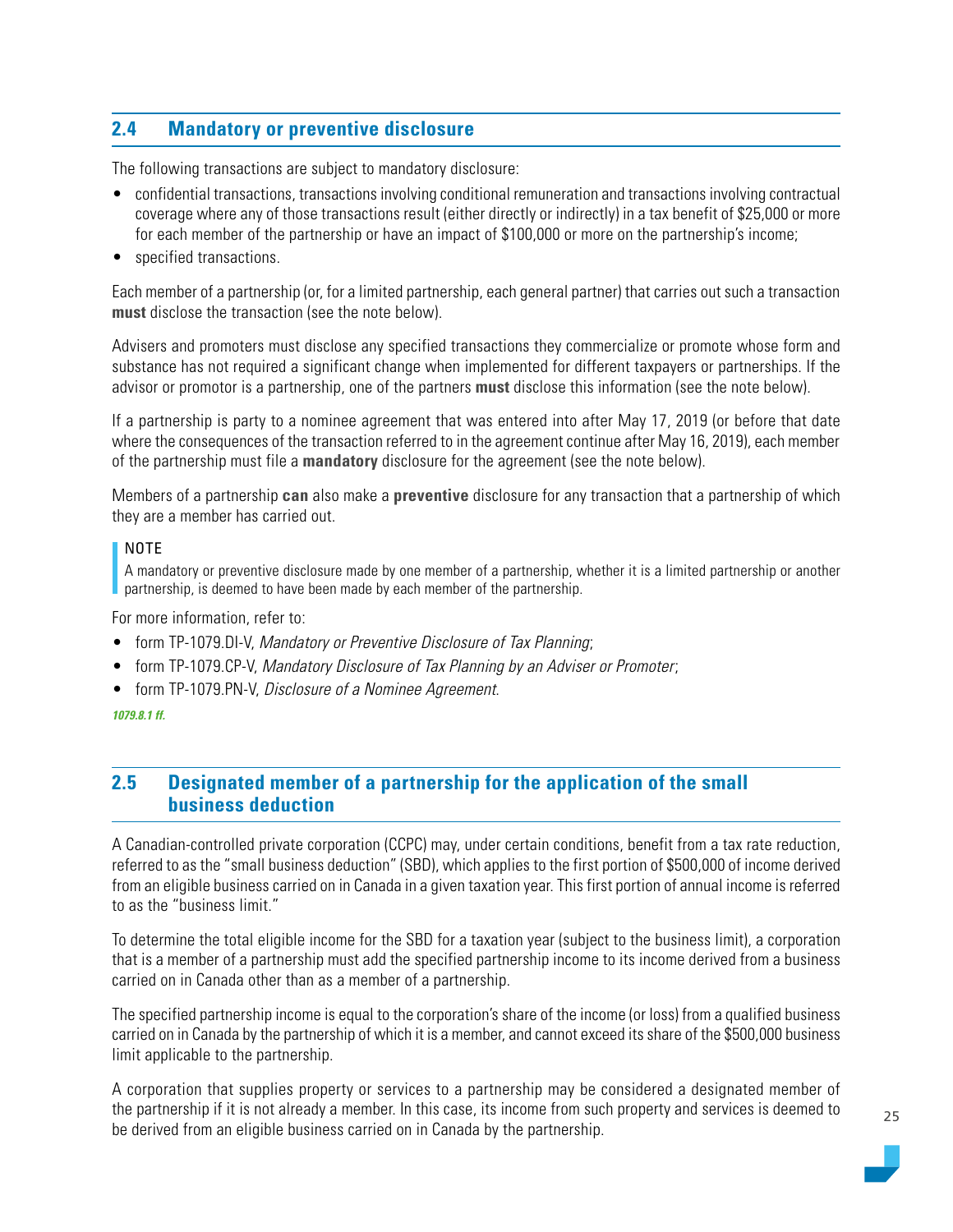#### **Designated member of a partnership**

A corporation is a designated member of a partnership in a taxation year if it is a CCPC that supplies (directly or indirectly, in any manner whatsoever) property or services to the partnership at any time in its taxation year, and if:

- the corporation is not a member of the partnership at any time during its taxation year; and
- one of its shareholders holds a direct or indirect interest in the partnership, at any time in the year.

A corporation that does not meet the second condition can still be a designated member of the partnership if:

- it does not deal at arm's length with a person that holds a direct or indirect interest in the partnership; and
- 90% or more of its income from an eligible business is not derived from supplying property or services to persons or partnerships with which it deals at arm's length. The latter do not include:
	- the partnership in question,
	- any partnership in which a person that does not deal at arm's length with the corporation holds a direct or indirect interest.

If the corporation is a designated member of the partnership in the taxation year, it must calculate its specified partnership income for the taxation year, which includes income from property or services supplied, directly or indirectly, to the partnership of which it is a designated member. However, it is not entitled to its portion of the business limit attributable to the partnership, since it is not actually a member. Consequently, its income from property and services supplied to the partnership is not eligible for the SBD.

However, a person (individual, corporation, partnership or trust) that is a member of the partnership can assign to the corporation that is a designated member of the partnership all or a portion of its specified partnership business limit. Thus, the corporation can benefit from the assigned business limit up to the amount of income derived from property or services supplied to the partnership of which it is a designated member. To do so, the member of the partnership and the corporation that is a designated member of the partnership must enclose form CO-771.2.1.AT, Plafond des affaires attribué à une société qui est un membre désigné d'une société de personnes, with their respective income tax returns.

To calculate the specified partnership income and the income derived from an eligible business carried on in Canada of a corporation that is a designated member of the partnership, complete form CO-771.2.1.2, Revenus d'une société provenant d'une entreprise admissible qu'elle exploite au Canada (société qui est un membre ou un membre désigné d'une société de personnes).

#### *771.1*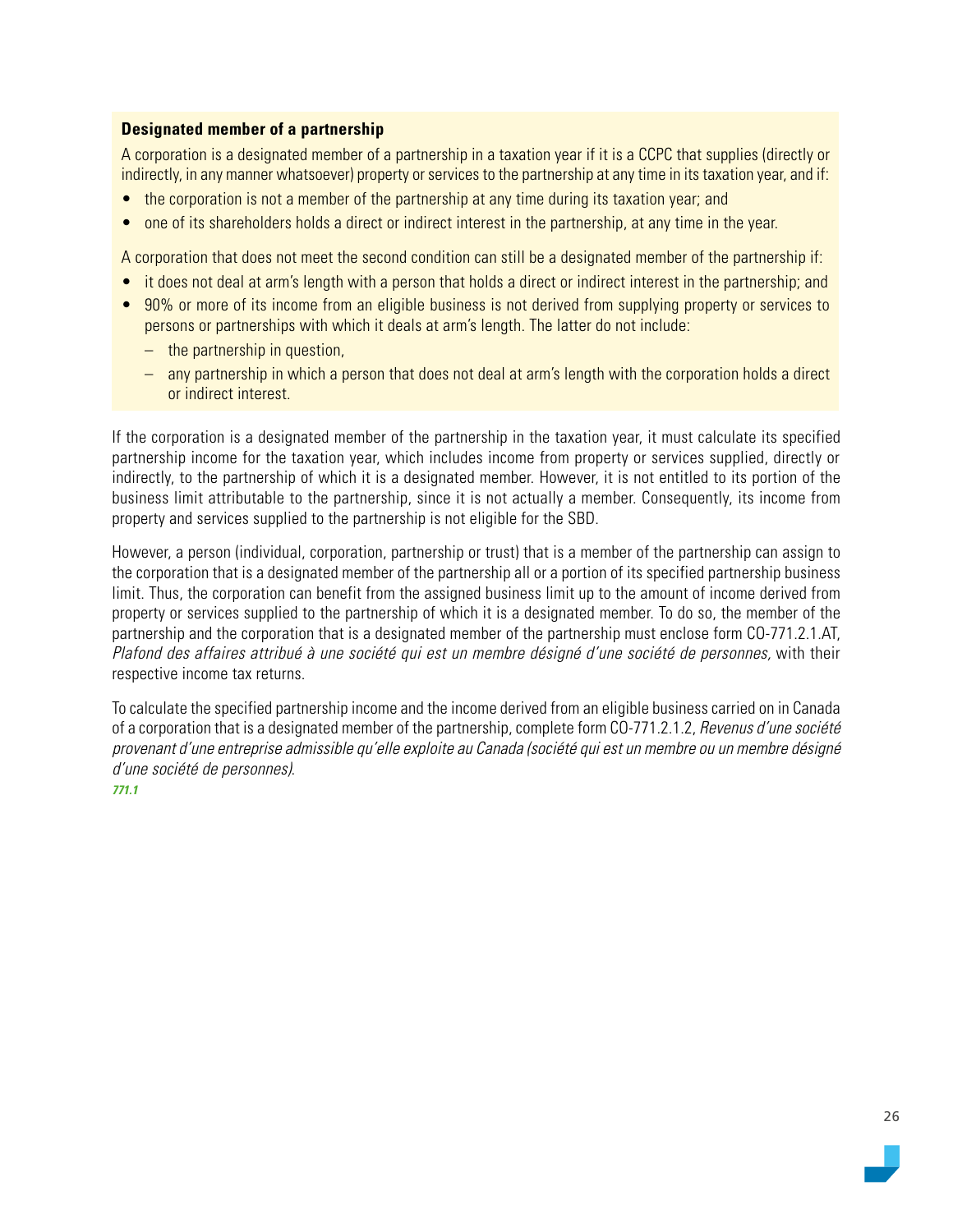## <span id="page-26-0"></span>3 INSTRUCTIONS FOR COMPLETING THE PARTNERSHIP INFORMATION RETURN (FORM TP-600-V)

## **3.1 Identification of the partnership**

#### **01 Amended return**

Check the box only if you are filing an amended return.

#### **01.1 Mandatary or representative**

Check the box if the return is being filed by a mandatary or a representative that holds interests in the partnership on behalf of investors (see section 1.2.4).

#### **01a Québec enterprise number (NEQ)**

Enter the Québec enterprise number (NEQ) that was assigned to the partnership by the Registraire des entreprises.

#### **01b Identification and file numbers**

Enter the identification number that we assigned to the partnership, followed by the file number. If the partnership does not yet have an identification number, see section 1.2.5.

#### **01c Tax shelter identification number**

If an interest in the partnership constitutes a tax shelter, enter the identification number that we assigned to the partnership for the tax shelter.

#### **02 to 03a Name and address of partnership**

Enter the name of the partnership and the address of its principal establishment. If the partnership already has an identification number, enter the name exactly as it is shown on form LM-1-V, Application for Registration.

Use a province or territory code listed in Part 5 of this guide.

### **3.2 Information about the partnership**

#### **05 to 05d Limited partnership**

If the partnership is a limited partnership (see the definition in section 1.1), check box 05 and enter the name and address of the principal general partner on lines 05a to 05c. If the principal general partner is a corporation, enter its identification number on line 05d.

Use a province or territory code listed in Part 5 of this guide.

27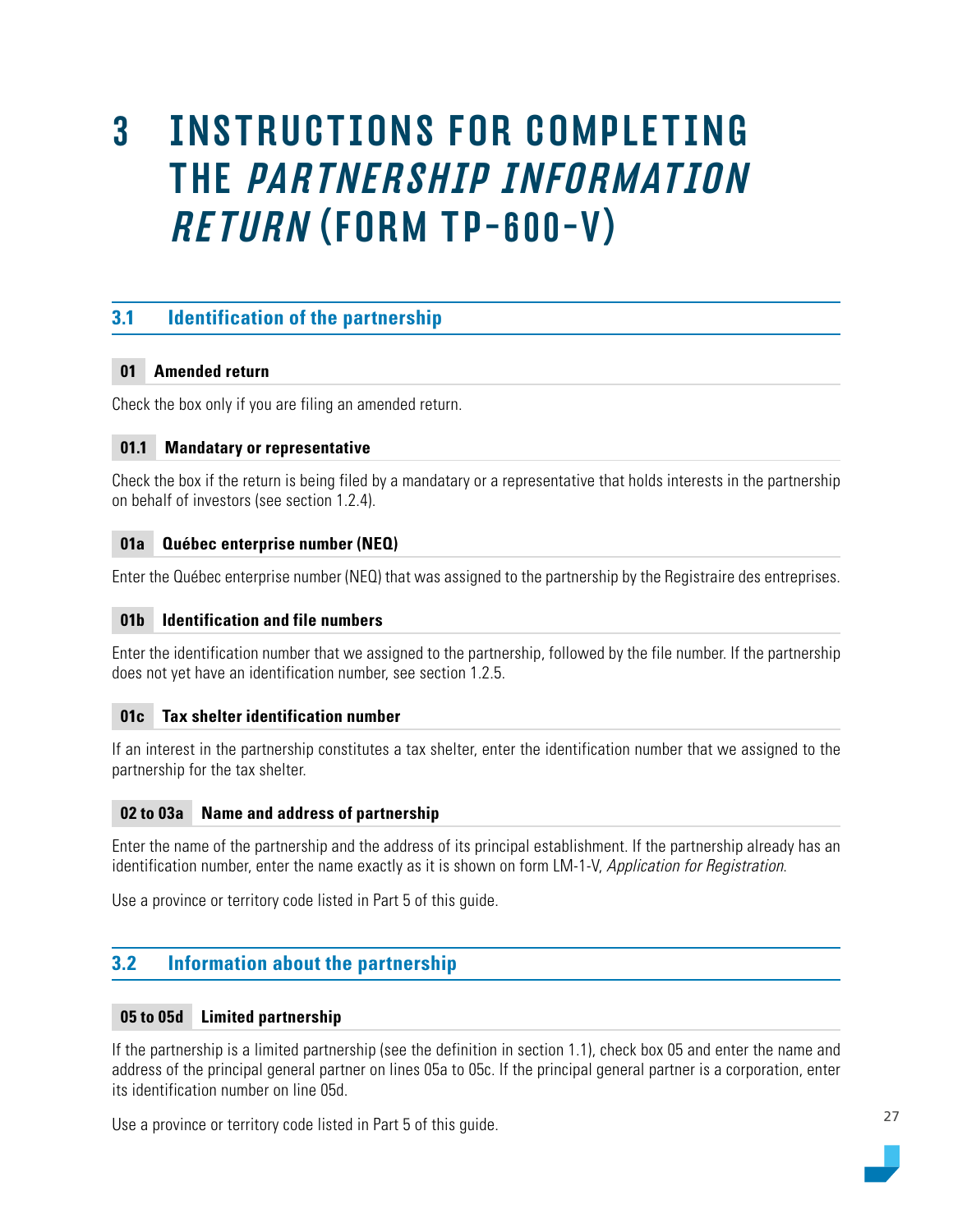#### **06a and 06b Fiscal period**

Enter the start date and end date of the fiscal period covered by the return.

The dates must be the same as the ones established for the purposes of federal legislation. The dates must therefore be the same as the ones entered on the *Partnership Financial Return* (form T5013-FIN) filed with the CRA. Enter the end date of the fiscal period on line 06b of each schedule that you must enclose with the partnership information return.

Under federal legislation, **the fiscal period of most partnerships must coincide with the calendar year**. However, a partnership to which **this obligation** applies can elect to have its fiscal period end on a date other than December 31.

#### *7 (3rd par.)*

#### **Election made under federal legislation concerning the fiscal period**

No election to have the fiscal period end on a date other than December 31 can be made for Québec income tax purposes unless it is made under federal legislation, in which case it is automatically deemed to be made. Likewise, unless a request for revocation of an election is made with the CRA, no such revocation is possible for Québec income tax purposes.

Elections that can be made under federal legislation concerning the fiscal period include:

- a multi-tier fiscal alignment election made by an interposed partnership (such an election is no longer possible);
- an election made using federal form T1139, *Reconciliation of Business Income for Tax Purposes*, concerning the fiscal period of a partnership that is not a member of another partnership **and all of whose members** are individuals.

The member who was authorized to make an election using federal form T1139 on behalf of all the members must send us a copy of form T1139 no later than:

- 30 days after making the election;
- the filing deadline for his or her income tax return; or
- the earliest of the filing deadlines that apply to all the members where one of the members (see the note below) of the partnership is a GRE (see the definition below).

A member who does not submit a copy of the form is liable to a penalty for failure to provide certain documents. For more information, see section 1.3.3.

If an election is made, each member must complete form TP-80.1-V, Calculation of Business or Professional Income, Adjusted to December 31, each year to calculate his or her net income (or net loss) adjusted to December 31, until the election is revoked. Each member must enclose the form with his or her income tax return.

If the partnership decides to revoke the election it made to have its fiscal period end on December 31, the partnership must, for the first taxation year of the members to which the revocation applies, provide financial statements for two fiscal periods: the first period must end on the date specified in the election, and the second on December 31.

The member of the partnership who is authorized to make the request for revocation **must send us a copy of form T1139** no later than the filing deadline for his or her income tax return or, if one of the members of the partnership is a GRE (see the definition below), by the earliest of the filing deadlines that apply to the members (see the note below).

If the election is revoked, each member of the partnership must complete form TP-80.1-V and enclose it with his or her income tax return.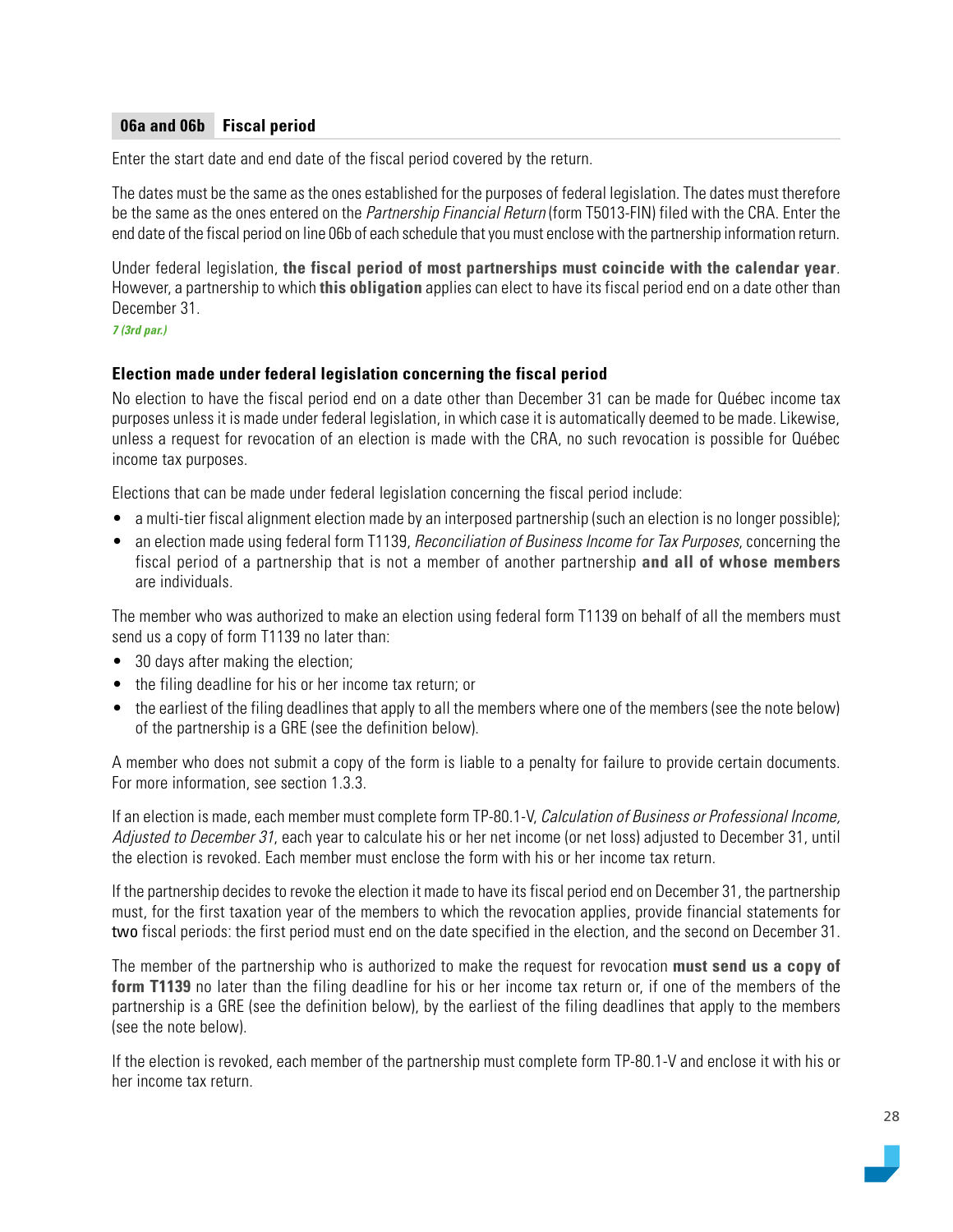#### **Graduated rate estate (GRE)**

A GRE is a succession that, at a given time, meets the following conditions:

- It arose on and as a consequence of an individual's death.
- The given time is no more than 36 months after the death.
- It is a testamentary trust at the given time.
- It designates itself as a GRE for its first taxation year ending after 2015, and no other succession designates itself as such.
- It enters the individual's social insurance number on its income tax return for each taxation year that ends after 2015 and during the 36 months after the individual's death.

#### NOTE

The return(s) in question (the income tax return of the authorized partner or the income tax returns of all of the members of the partnership, as applicable) are those for the taxation year that includes the first day of the partnership's first fiscal period (the first fiscal period following the election concerning the end date of its fiscal period or following the revocation of that election).

*7.0.3, 7.0.4, 7.0.5, 217.2, 646.0.1*

#### **New partner**

If the partnership did not revoke the election it made concerning the end date of its fiscal period, an individual who became a member of the partnership after the beginning of the partnership's fiscal period but before the end of the calendar year must include in his or her income, for the calendar year, a portion of the income derived from a business of the partnership for the fiscal period in question. To do so, the individual must complete form TP-80.1-V, Calculation of Business or Professional Income, Adjusted to December 31.

*217.3*

#### **Joint venture**

The CRA does not permit taxpayers who are participating in a joint venture to calculate their income as if the venture had a separate fiscal period. This measure is also applied by Revenu Québec since the fiscal period determined for Québec income tax purposes corresponds to the fiscal period determined for federal income tax purposes.

Consequently, if the partnership participates in a joint venture, it must calculate its share of the income (or losses) from the joint venture on the basis of its own fiscal period.

#### **Dissolved partnership**

If the partnership ceased its activities during the fiscal period, write "Final Return" on the financial statements for the period or on a duly completed copy of form TP-80-V, Business or Professional Income and Expenses.

The fiscal period of a partnership is deemed to end immediately before the dissolution of the partnership. However, a partner who is an individual can, for the purpose of calculating his or her income, **elect** under federal legislation to consider that the fiscal period of the partnership ended immediately before the moment it would normally have ended, if the partnership had continued to exist. No such election can be made for Québec income tax purposes unless it is made under federal legislation, in which case it is automatically deemed to be made. A member must provide us with proof that such an election was made with the CRA. A member who fails to send us proof is liable to a penalty for failure to provide certain documents. For more information, see section 1.3.3.

This election has no effect on the partnership's return. Further to the dissolution of the partnership, you must file any return that the partnership failed to file for a previous year.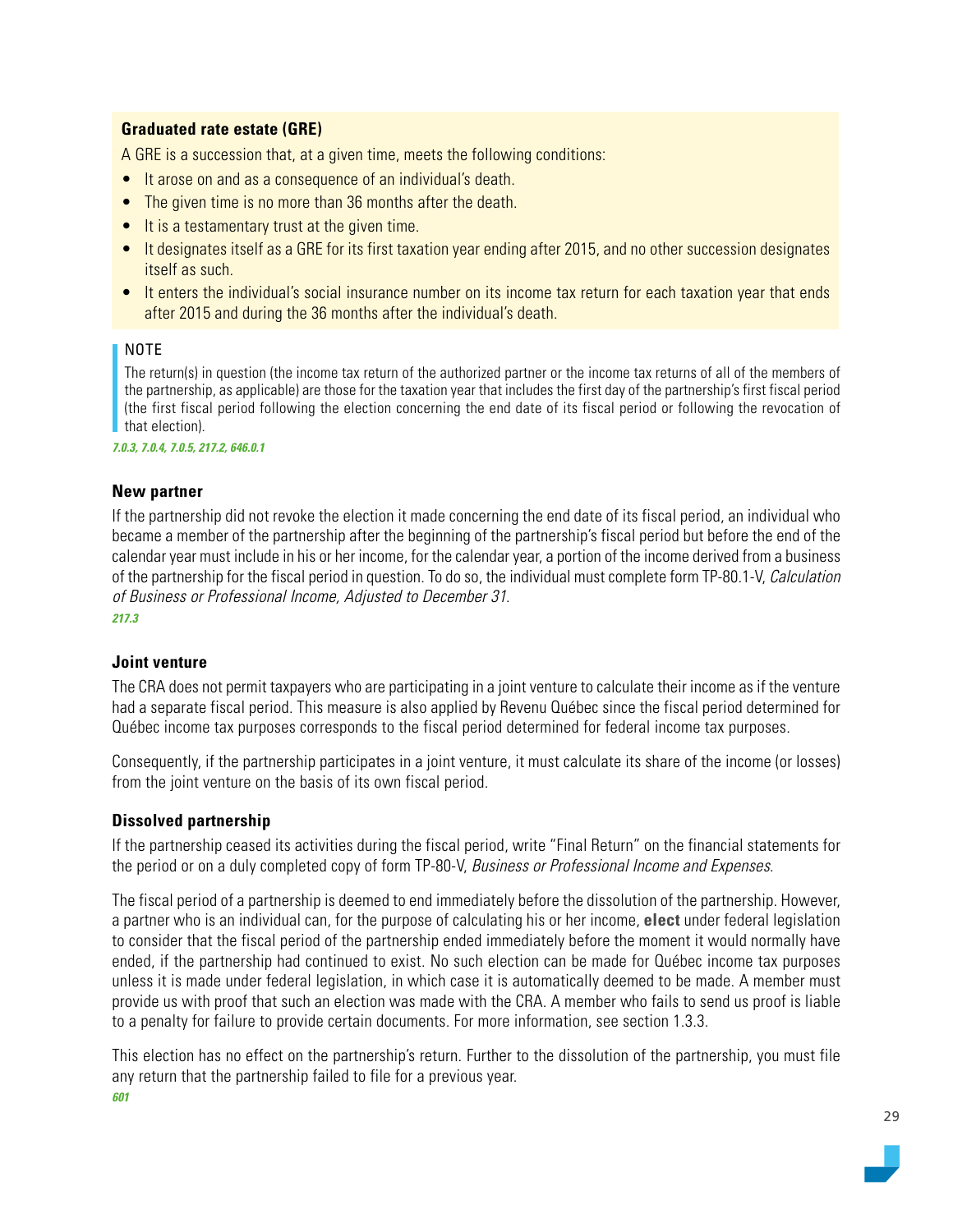#### **09 to 09g Principal activity**

Check the box that best describes the partnership's principal activity. If you check box 09g, briefly describe the activity in the space provided.

#### **10 Province, territory or country, if the principal activity is carried on outside Québec**

Enter the code for the province, territory or country in which the partnership carries on its principal activity, if it is carried on outside Québec. This information tells the partners whether they must determine the portion of their income that was earned in Québec, for the purpose of calculating their income tax payable.

Use a province, territory or country code listed in Part 5 of this guide.

If the partnership's income or losses result from activities carried on in more than one province or territory, or in a country other than Canada, prepare a table that breaks down the income or losses among the provinces, territories and countries concerned. Enclose a copy of the table with the return and with each partner's RL-15 slip.

#### **11a to 23**

Check the applicable boxes and provide the information requested.

Check box 22 only if the partnership received or disposed of virtual currency.

The use of virtual currency as a method of payment or medium of exchange is considered a barter transaction.

There may be tax consequences if the partnership, among other things:

- accepts virtual currency as a form of payment;
- uses such currency to acquire goods or services;
- converts virtual currency to monetary currency;
- exchanges one virtual currency for another;
- sells or makes a gift of virtual currency.

Similarly, there may be tax consequences if the partnership mines cryptocurrency.

To report income derived from the use of virtual currency or the mining of cryptocurrency, you must determine whether the income is considered to be a capital gain (or loss) or business or property income (or loss). To do so, refer to the guides Capital Gains and Losses (IN-120-V) and Business and Professional Income (IN-155-V).

#### **Barter**

Exchange of goods or services for other goods or services, without the use of money.

#### **Blockchain**

Secure, distributed database that stores transactions between users, from the date of its creation, in a chronologically ordered sequence of blocks that are linked together.

#### **Cryptocurrency**

Virtual currency used as a peer-to-peer method of payment or medium of exchange, usually independently of the banking system and any monetary policy, whose issuance and transactions are based on blockchain technology.

#### **Mining**

Operation, based on a consensus mechanism, that enables blocks to be added to a cryptocurrency network in exchange for a block reward.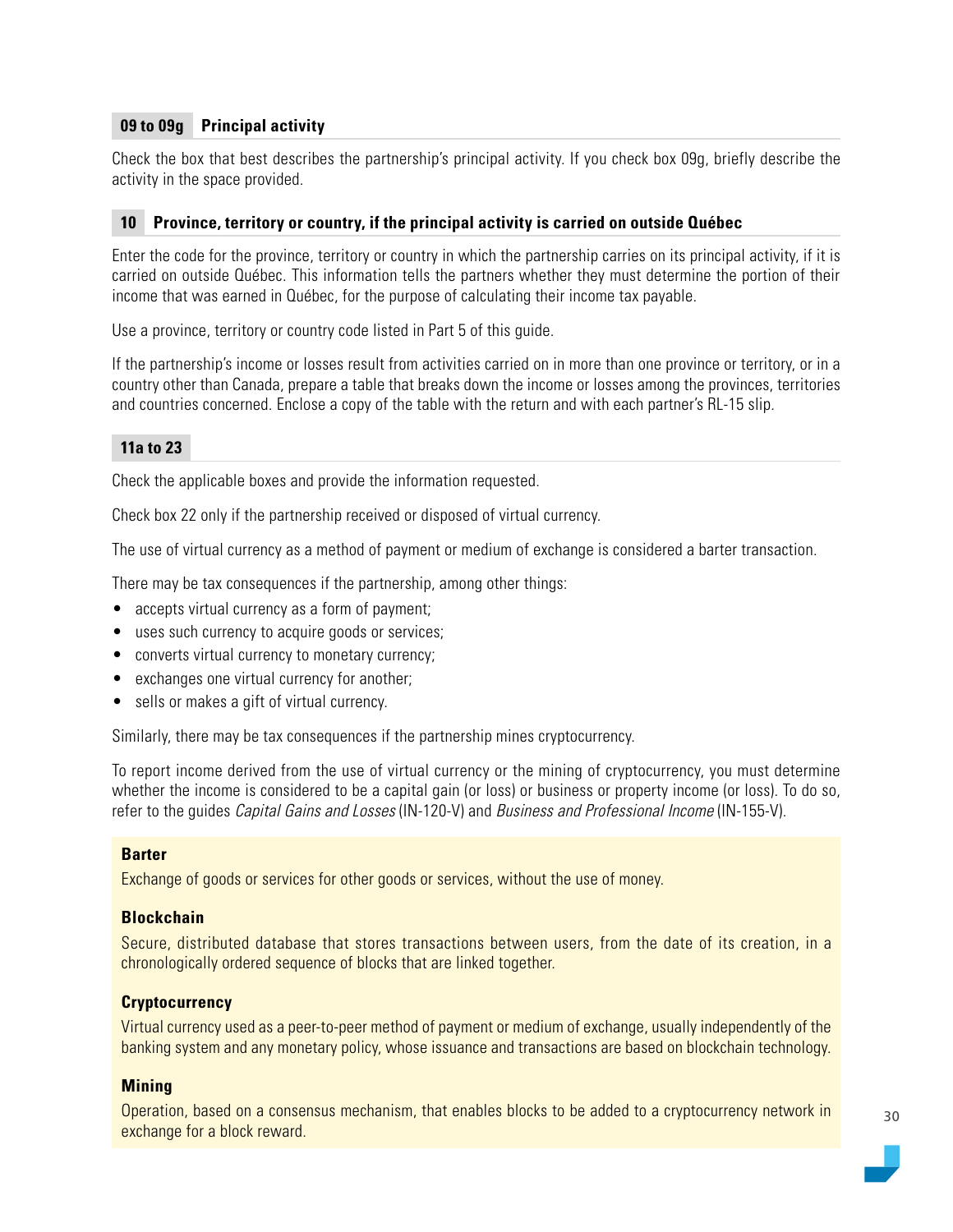#### <span id="page-30-0"></span>**Virtual currency**

Digital currency that can be used to buy goods or services or for speculation, whose legal value is not typically guaranteed by the government.

For box 23, see the instructions under "Public partnership – Obligation to post information online" in section 1.3.1.

#### **24 to 27**

For the purposes of the filing deadline given in section 1.3.1, you must check only one of the following boxes on the return:

- box 24a, if all the members of the partnership are individuals (including trusts);
- box 24b, if all the members are corporations or partnerships whose members are corporations.

On line 25, enter the code corresponding to the functional currency (USD, EUR, GBP or AUD) chosen. See the information under "Filing a return using a functional currency" in section 3.3.2.

Finally, enter the partnership's:

- total revenue on line 26a;
- total expenditures on line 26b;
- total assets on line 27

## **3.3 Summary of information to enter on RL-15 slips**

In Part 3 of the return, it is important to enter the amounts on the appropriate lines because the tax treatment of income and losses under the Taxation Act differs according to the source of the income or loss (business, farming, etc.).

The partners' share of the amounts entered on lines 30 through 74 must be reported on the RL-15 slip. Certain exceptions apply, however, to limited partners and specified members.

The source and nature of the income (or loss) entered on the RL-15 slip must correspond to the source and nature of that income (or loss) entered on the return.

## **3.3.1 Canadian and foreign income, gains and losses**

#### **30 to 34 and 40 to 44 Business income (or losses)**

Enter the gross business income and the net business income (or net business loss) only. Include business income from both Canadian and foreign sources.

Enter on lines 30 and 40, respectively, the gross income and the net income (or net loss) from a business (including a rental business) other than a business described on lines 31 through 34 and lines 41 through 44.

Use Schedule F to adjust the net income (or net loss) shown in the financial statements so that you can obtain the net income for income tax purposes. The adjustment is necessary, for example, where a type of income (or loss) or expenditure is treated differently for accounting purposes and for income tax purposes.

For more information, see section 4.5.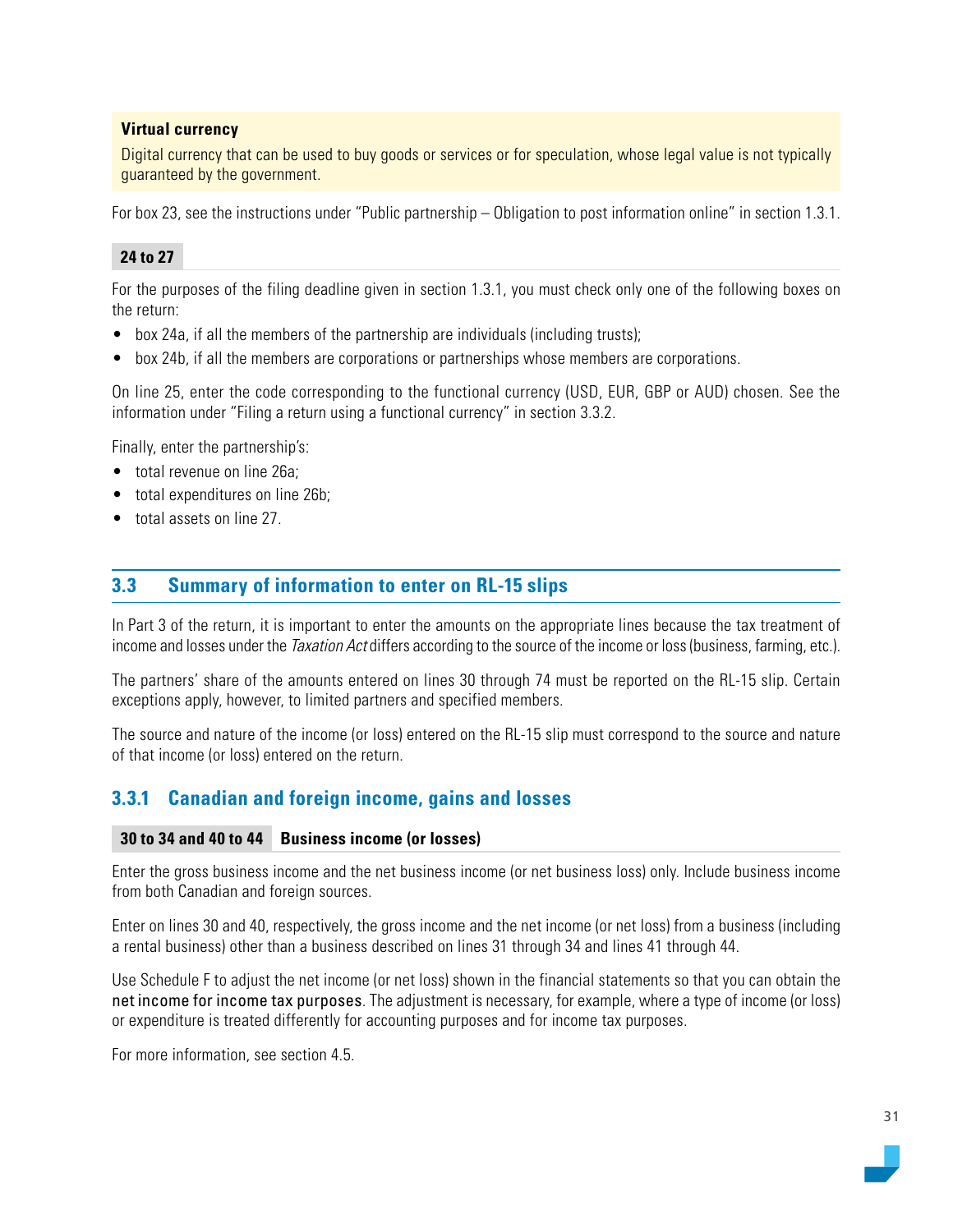#### **36 and 46 Rental income (or loss)**

Enter the gross income derived from the rental of immovables (with or without leasing property) that is property income and the corresponding net income (or net loss), whether the immovables are located in Canada or elsewhere. For more information, see section 3.3.2.

Use Schedule F to adjust the net income (or net loss) shown in the financial statements in order to obtain the net income for income tax purposes. The adjustment is necessary if an income (or loss) or an expense is treated differently for accounting purposes and tax purposes.

For more information, refer to section 4.5.

#### **Rental income – Distinction between business income and property income**

A rental activity may be considered a business (for example, the operation of a motel or a campground) or an investment producing property income. In this guide and in the related forms, such property income is called "rental income."

You must enter the gross income (or gross loss) and the net income (or net loss) from the rental of property:

- on lines 30 and 40, if the rental activity can be compared to the operation of a business; and
- on lines 36 and 46, if the activity is considered an investment producing rental income that is property income.

Whether the rental activity is an investment or a business, there is a limit to the CCA the partnership can deduct for **rental property** (immovables rented with or without leasing property). See the text entitled "Limit on CCA – rental property and computer software tax shelter property" in section 4.2. This section also includes instructions for completing column J of Schedule B. Income derived from rental property is usually collected in the form of rent, which a person pays for the right to use or occupy a dwelling or commercial premises and for the right to services made available with respect to the use or occupation.

#### **37 Total gross business and rental income**

The total on line 37 includes the gross income from all businesses and from all property that is rental property.

You must add the amount on line 37 (not the partner's share of the amount) and the amounts from line 51a to 53, and enter the result in box 14 ("Gross income of the partnership") of each partner's RL-15 slip.

#### **51a and 51b Actual amounts of eligible dividends and ordinary dividends**

Enter the actual amount of dividends from taxable Canadian corporations paid or deemed to have been paid to the partnership on:

- line 51a, if the dividends are eligible dividends; or
- line 51b, if the dividends are ordinary dividends (dividends other than eligible dividends).

Members who are individuals may be entitled to the dividend tax credit for these dividends.

Do not take into account carrying charges or interest expenses; enter them on line 54 instead.

#### NOTE

You must enter on line 52, rather than on lines 51a and 51b, the taxable dividends received under a dividend rental arrangement.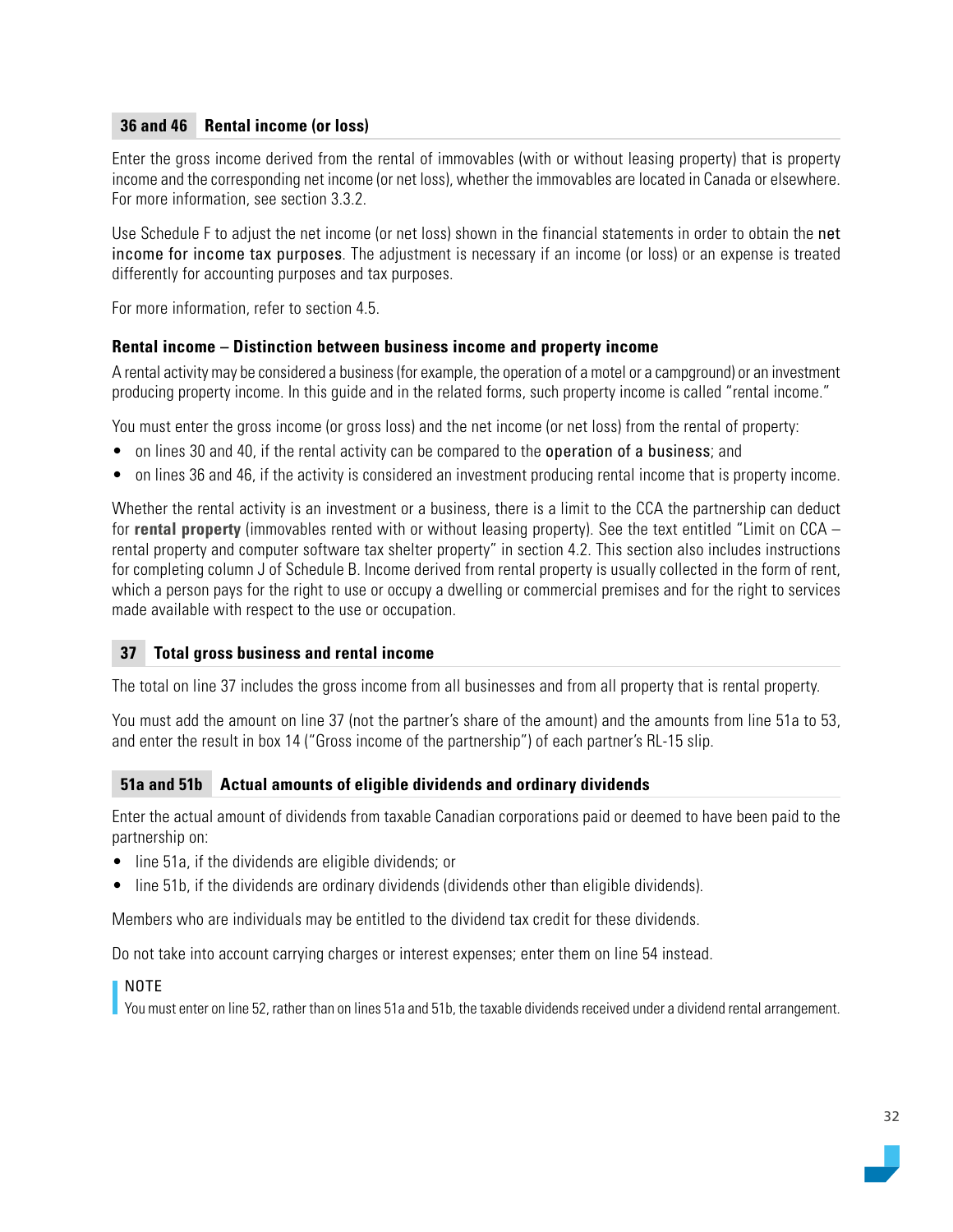#### **52 Other investment income from Canadian sources**

Enter the following amounts:

- interest income from Canadian sources that is property income and that was included in the partnership income for the fiscal period;
- other investment income (in particular, taxable dividends received from a tax-exempt Canadian corporation and taxable dividends received under a dividend rental arrangement).

Do not take into account carrying charges or interest expenses; enter them on line 54 instead.

#### NOTE

Interest income that is business income must not be entered on this line; it must be reported on lines 30 and 40 instead.

#### **53 Foreign investment income**

Enter, in Canadian dollars, all foreign non-business income (dividends, interest, etc.).

Do not take into account carrying charges or interest expenses; enter them on line 54 instead.

#### **60 and 62 Capital gains (or losses) from the disposition of capital property**

Enter the capital gains (or losses) on qualified small business corporation shares or qualified farm or fishing property on line 60, even if the property is resource property.

Enter the capital gains (or losses) on all other capital property on line 62.

#### **Resource property**

For the purposes of the capital gains deduction on resource property:

- flow-through shares issued further to an investment, an application for a receipt for the preliminary prospectus or an application for an exemption from filing a prospectus made before June 13, 2003, or after March 30, 2004;
- an interest in a partnership that invested in such flow-through shares;
- an interest in a partnership that incurred Canadian exploration expenses or Canadian development expenses, where the interest was acquired after March 30, 2004, by an individual as part of a public issue of securities further to an investment made after June 12, 2003, or further to an application for a receipt for the preliminary prospectus or an application for an exemption from filing a prospectus, as applicable, made after June 12, 2003; or
- property substituted for other resource property.

*726.20.1*

When calculating capital gains (or losses), do not:

- deduct a reserve relating to the disposition of capital property;
- convert capital gains into taxable capital gains, or capital losses into allowable capital losses; or
- include a business investment loss.

However, you must include on line 60 the reserves to be treated as capital gains for the fiscal period, that is, the reserves deducted for the previous fiscal period.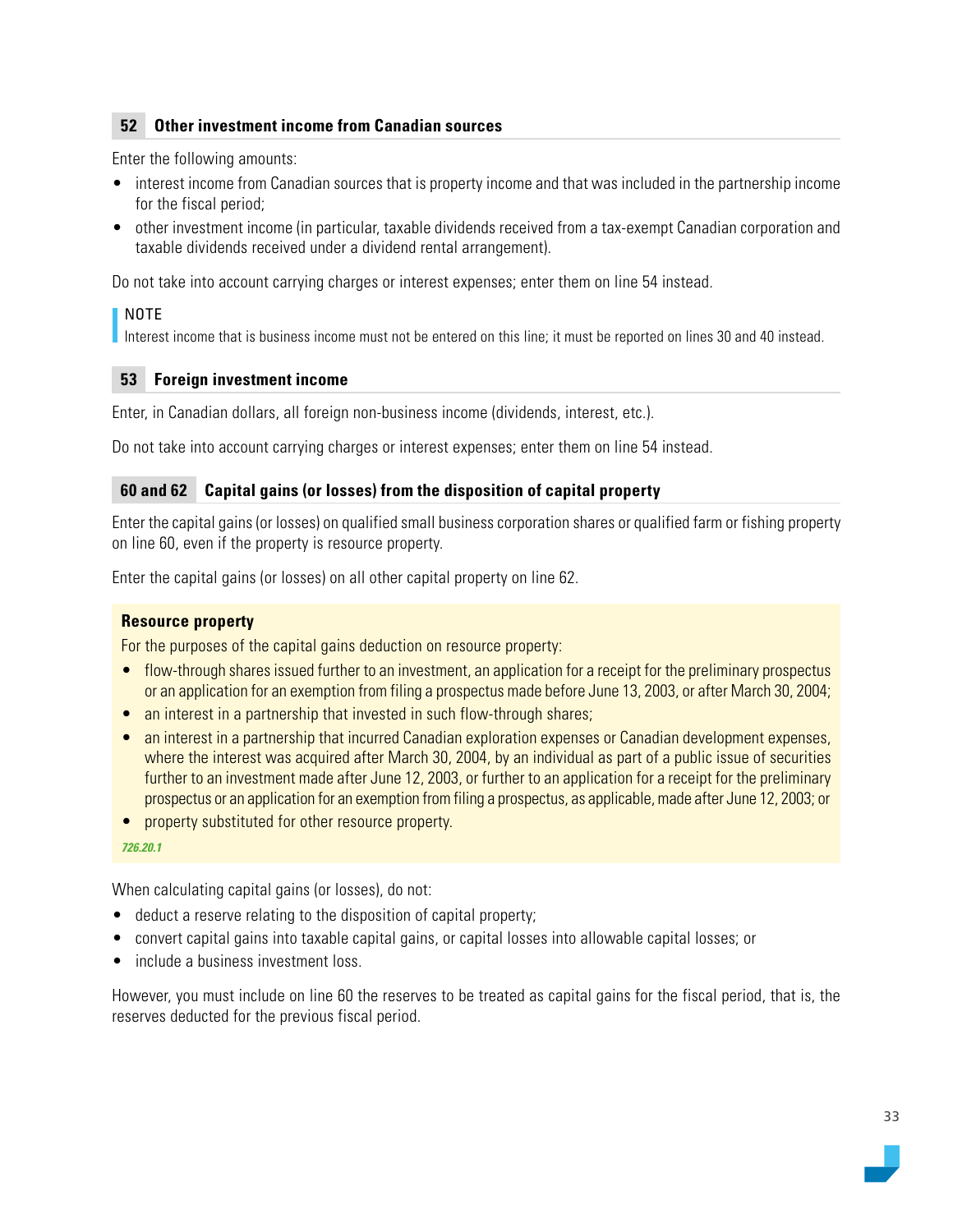<span id="page-33-0"></span>For more information, see the guide *Capital Gains and Losses* (IN-120-V). The guide also contains information about:

- the income tax exemption for capital gains realized on the donation of certain types of property (section 5.5.2);
- the income tax exemption for capital gains realized on the donation of flow-through shares listed on a stock exchange (section 5.5.3);
- the income tax exemption for capital gains realized on the donation of exchangeable securities (section 5.5.2);
- losses sustained on the disposition of property involving an affiliated person (section 7.3);
- capital losses sustained on the disposition of non-depreciable property (section 7.3.1);
- capital losses sustained on the disposition of depreciable property (section 7.3.2).

#### **61 and 63 Reserves**

Enter the amounts to be allocated among the partners as reserves on:

- line 61, if the reserves are related to qualified small business corporation shares or qualified farm or fishing property;
- line 63, if the reserves are related to any other capital property.

The amount that a partner can claim as a reserve on an income tax return for the disposition of property must be equal to the lesser of the following amounts:

- the amount of the reserve claimed for federal income tax purposes;
- the amount of the reserve to which the partner is entitled for Québec income tax purposes.

#### *234(b)*

#### NOTE

The partner must send us a copy of the documents filed with the CRA respecting the reserve the partner deducted for the purposes of calculating federal income tax. A partner who fails to send us a copy of these documents is liable to a penalty for failure to provide certain documents. For more information, see section 1.3.3.

For more information about the amount that a partner can claim as a reserve and how to calculate it, see Part 4 of the guide Capital Gains and Losses (IN-120-V).

#### **70 Business investment loss**

On line 70, enter the business investment loss sustained by the partnership.

For more information, see Part 8 of the quide *Capital Gains and Losses* (IN-120-V).

## **3.3.2 Foreign income and foreign income tax paid**

#### **71a to 72 Foreign income and foreign income tax paid**

Enter:

- on lines 71a and 71, respectively, the total net foreign non-business income (or net foreign nonbusiness losses) and any foreign income tax paid on the net income;
- on lines 72a and 72, respectively, the total net foreign business income (or net foreign business losses) and any foreign income tax paid on the net income.

The partnership must report all income (and losses) from foreign sources. As a rule, the amount of such income must be converted to **Canadian dollars**, using the exchange rate in effect on the date of the transaction. If transactions were made on different dates during the year, you can use the average exchange rate for the year. However, in the case of capital transactions, you must use the exchange rate in effect on the date of the transaction. For information on the exchange rate, consult the website of the Bank of Canada ([bankofcanada.ca](https://www.bankofcanada.ca/)).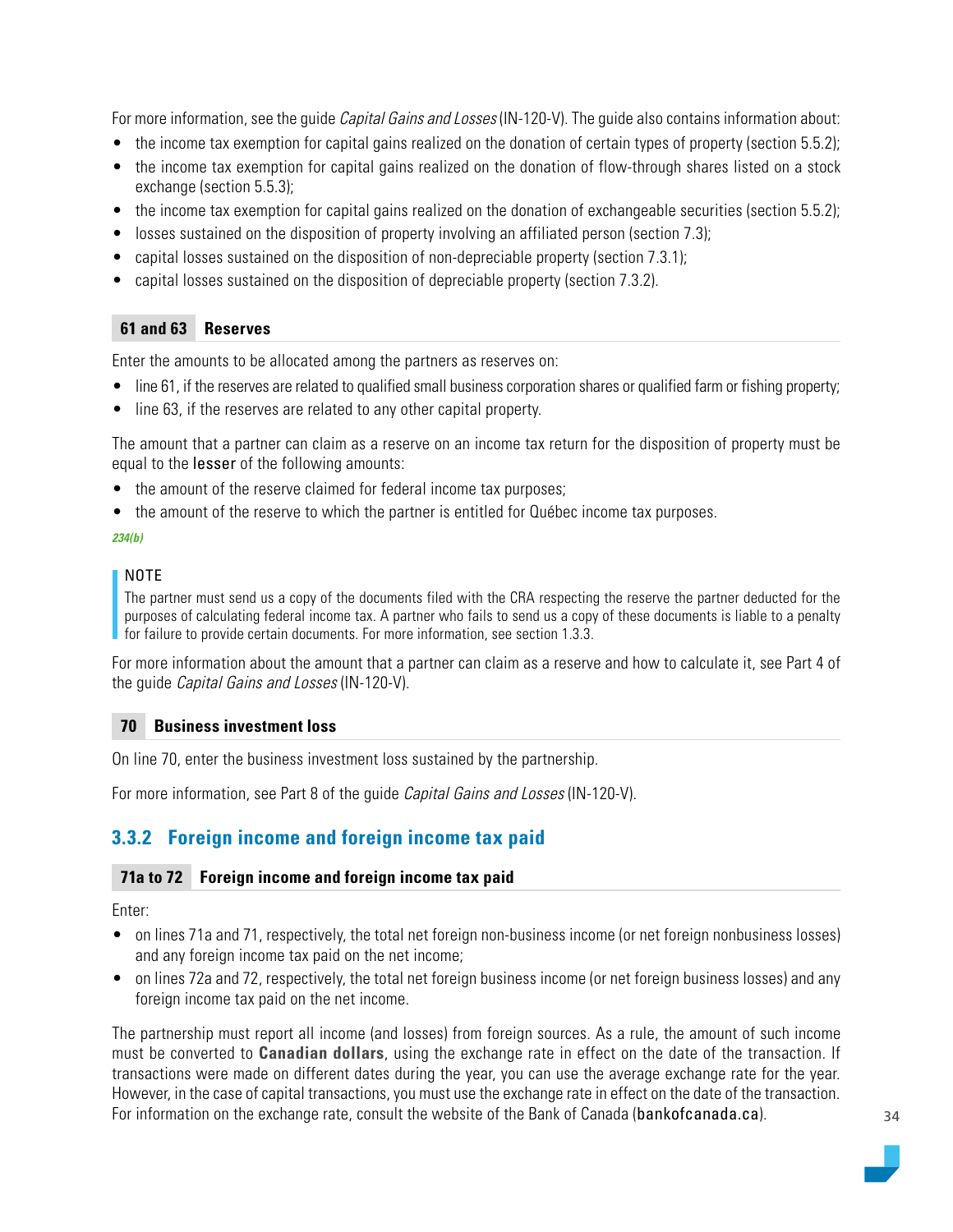<span id="page-34-0"></span>Do not subtract from foreign income the foreign income tax withheld at source or paid by the partnership. You must differentiate the foreign income tax on business income from the foreign income tax on non-business income so that each partner's share of the foreign income tax is accurately entered in box 17 or box 18 of the partner's RL-15 slip. *21.4.17, 146, 146.1, 772 ff.*

#### **Filing a return using a functional currency**

A corporation can **elect**, under federal legislation, to file its income tax return using a particular functional currency, where that currency is the principal currency used by the taxpayer to keep registers and books of account for financial reporting purposes.

The following functional currencies can be used:

- the American dollar (USD)
- the Euro (EUR)
- the pound sterling (GBP)
- the Australian dollar (AUD)

If a member corporation of the partnership makes such an election (which is automatically deemed to be made for the purposes of Québec legislation), the partnership must file its information return using the elected functional currency of the member corporation. Where one member of the partnership elects to use a particular functional currency while another member does not make any such election or elects to use a different functional currency, the partnership must file a separate information return for each currency.

You must enter the code corresponding to the elected functional currency on line 25 of the return. *21.4.18 ff.*

## **3.3.3 Other amounts**

#### **50 Capital cost allowance related to the rental of property (including the rental of certain films)**

Enter the total CCA related to a rental business that has been deducted on line 62 of Schedule F.

#### **54 Carrying charges and interest expenses**

Enter the total amount of carrying charges and interest expenses incurred to earn property income other than rental income, in particular:

- interest paid or payable on amounts borrowed to earn investment income;
- carrying charges (such as fees, other than commissions, paid to an investment counsellor for advice on buying or selling certain securities, or for the administration or management of securities);
- financing expenses (issue expenses, expenses related to the sale of interests in the partnership and borrowing costs), where the partnership ceased to exist during the fiscal period.

#### *157(d)*

#### **Financing expenses**

The financing expenses that the partnership incurred during a fiscal period cannot be deducted in whole for that period. The deduction of financing expenses must be spread over a period of, as a rule, five years (the maximum deduction for each fiscal period is equal to 20% of the total amount of expenses and is prorated according to the number of days included in the fiscal period and 365).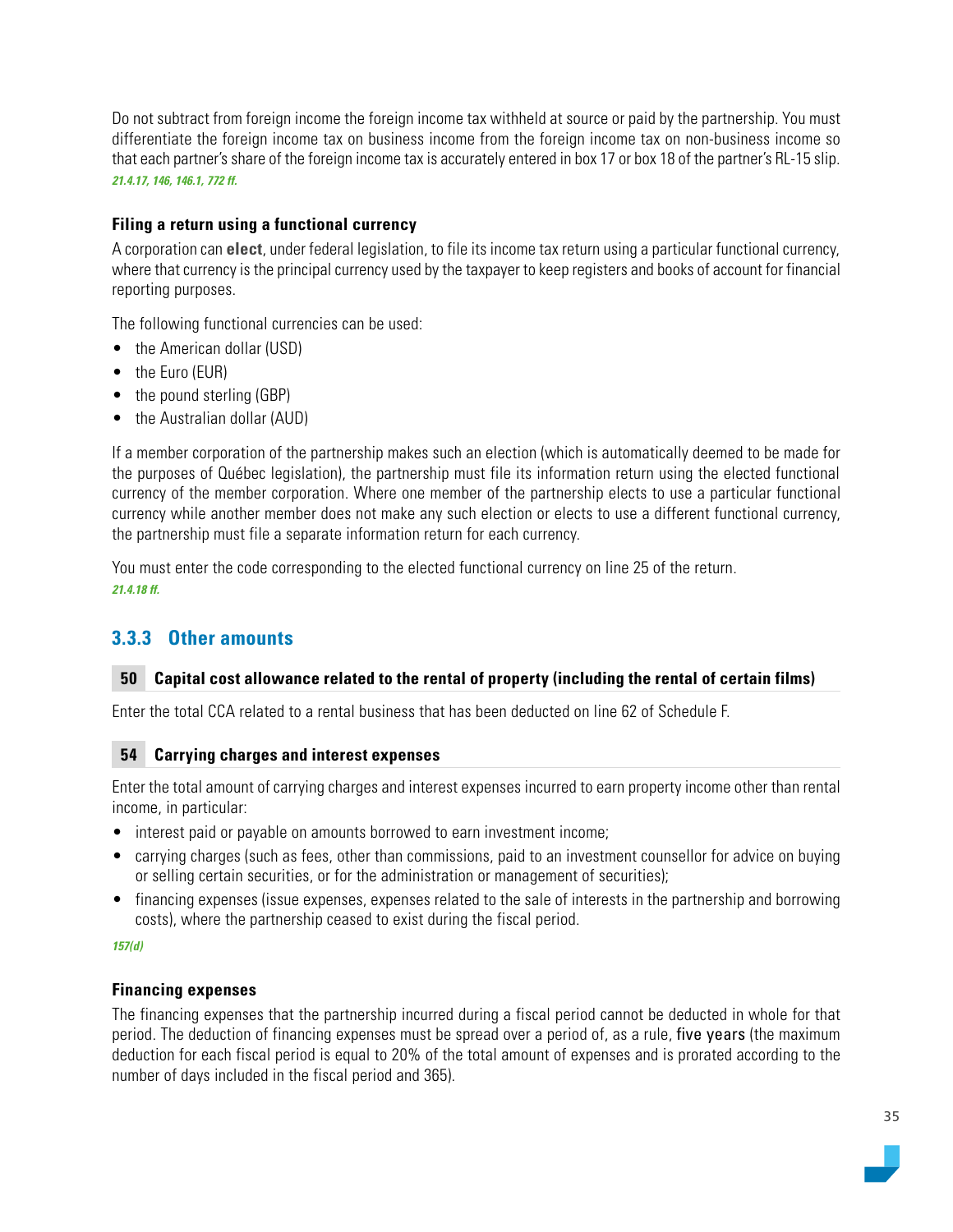If the partnership ceased to exist at some time in a fiscal period, it cannot deduct, for the fiscal period, any financing expenses that it could have deducted in the five-year period had it continued to exist. However, its members can allocate the deduction (eligible deduction) that the partnership could have claimed each year for the rest of the five-year period.

The annual eligible deduction is allocated among the partners according to the proportion representing the FMV of each partner's interest and the FMV of all interests (immediately before the partnership ceased to exist). To allocate the eligible deduction, use the formula  $A \times B \div C$ , where:

- A represents the amount of the annual eligible deduction;
- B represents the FMV of the partner's interest immediately before the partnership ceased to exist;
- C represents the FMV of all interests in the partnership at that time.

Once you have obtained the results for each year and each partner, you must:

- inform each of the partners of the amounts they can deduct for financing expenses during the remainder of the five-year period, for their taxation year that ended at the time the partnership ceased to exist or after;
- enter the total of the annual deductions in box M on line 11 of Schedule A (see the instructions for box M in section 4.1)

#### NOTE

Do not include, on line 54, issue expenses relating to flow-through shares if those expenses are included in box 65 of the RL-15 slip of a member that is either an individual or a partnership whose members include an individual.

*147–147.3, 160, 163, 176, 176.1, 176.4, 176.6, 179*

#### **55 Dividend rental arrangement compensation payments**

Enter the total compensation payments paid by the partnership as taxable dividends.

#### **56 Patronage dividends from cooperatives**

Enter the total amount of dividends from cooperatives that the partnership received.

#### **73 and 74 Charitable donations and other gifts**

Enter:

- on line 73, the total eligible amount of charitable donations;
- on line 74, the total eligible amount of other gifts.

Take into account, where applicable, the increased eligible amount for certain property (see "Increase in the eligible amount of a gift of a work of art" and "Increase in the eligible amount of a gift of an immovable to be used for cultural purposes" below).

Gifts made on behalf of the partnership are considered to have been made by its members during their taxation year in which the partnership's fiscal period ended. If the gifts were deducted in the partnership's financial statements, they must be adjusted on line 11 of Schedule F.

You must also take into account the eligible amount of charitable donations and other gifts based on the official receipts issued to the partnership. Enclose the receipts with the information return. Each partner can claim a tax benefit (such as the tax credit for donations and gifts, or, where the partner is a corporation, a deduction for donations and gifts) for the partner's share of the amounts on lines 73 and 74.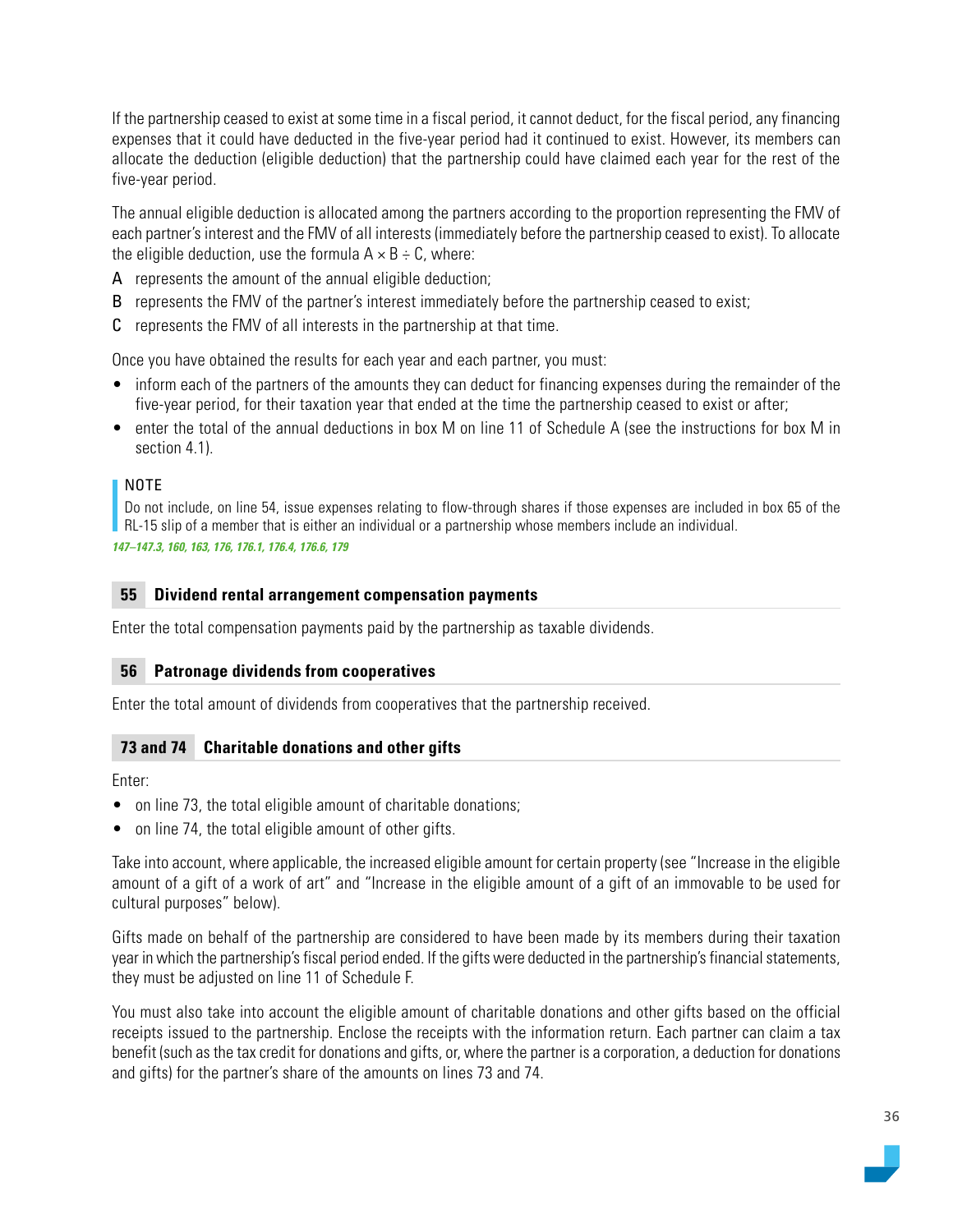## **Charitable donations**

Charitable donations are gifts made to qualified donees, **other** than gifts of cultural property, ecological gifts or gifts of a musical instrument (see Table 1 on page 40).

## **Qualified donee**

A qualified donee can be:

- a registered charity;
- a registered Canadian or Québec amateur athletic association;
- a corporation constituted exclusively for the purpose of providing low-cost housing accommodation for senior citizens;
- a registered cultural or communications organization;
- a Canadian municipality;
- the United Nations or one of its agencies;
- a prescribed foreign university;
- the Government of Canada or a provincial government;
- the Organisation internationale de la Francophonie or one of its subsidiaries;
- a registered museum;
- a municipal or public body performing a function of government in Canada;
- a recognized political education organization;
- a registered journalistic organization.

## Restriction applicable to a charitable donation of a work of art

For a work of art donated on behalf of a partnership, partners can claim a tax benefit for the taxation year that ended in the partnership's fiscal period in which the donation was made ended, provided the donee sold the work of art by December 31 of the fifth year after the calendar year in which the donation was made. If the partnership cannot take into account such a donation at the time it files its information return because it has not yet received the official receipt, the partners keep their right to their share of the eligible amount of the donation made on behalf of the partnership during one of its fiscal periods, as long as the work of art is sold within five years after the donation.

The requirement to sell the work of art within five years does not apply if the donee is:

- a Canadian municipality, the Government of Canada, a provincial government or an organization that acquired the work of art as part of its primary mission;
- a charity that is a recognized establishment for purposes of the 50% increase of the eligible amount of the gift, in the case of a public work of art (see the information below).

## Increase in the eligible amount of a gift of a work of art

The eligible amount of a gift of a work of art can be **increased by 25%** if the gift was made to a Québec museum (a museum situated in Québec or a registered museum).

If a charitable donation or a gift of cultural property was made to certain donees on behalf of the partnership, and the property donated is a public work of art, the eligible amount of the gift can be **increased by 25% or 50%**, as applicable. The partnership must hold a certificate, issued by the Ministère de la Culture et des Communications, confirming the FMV of the public work of art or, in the case of a gift of cultural property, a document issued by the competent authority for this type of gift (for information regarding gifts of cultural property, see Table 1 on page 40).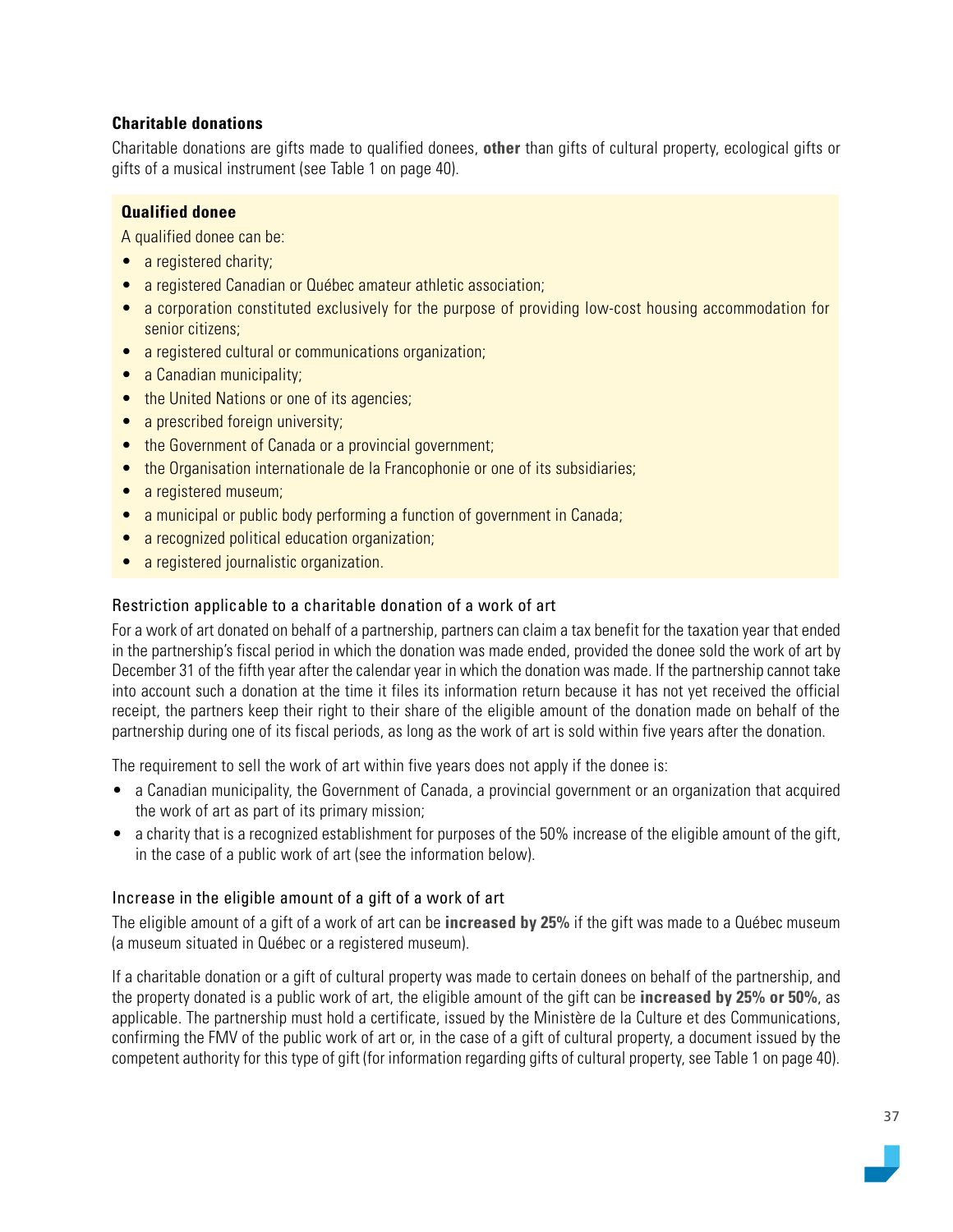## **Public work of art**

A permanent work of art, often large in size or of an environmental nature, installed in a space accessible to the public for the purposes of commemoration, embellishment or integration into the architecture or environment of public buildings and sites.

Accordingly, the eligible amount of a gift of a public work of art can be **increased by 25%** if the gift was made to one of the following donees (unless the eligible amount was previously increased by 25% because the public work of art was donated to a Québec museum):

- the Québec government (unless the gift was made to an educational institution that is a mandatary of the State);
- a Québec municipality or a municipal or public body performing a function of government in Québec (unless the gift was made to a school service centre, formerly known as a "school board") provided that, according to the certificate issued by the Ministère de la Culture et des Communications, the work was acquired by the municipality or the body in accordance with its policy of acquisition and conservation of public works of art.

The eligible amount of a gift of a public work of art can be **increased by 50%** if the gift was made to one of the following donees:

- an educational institution that is a mandatary of the State;
- a school service centre (formerly known as a "school board") governed by the Education Act or the Education Act for Cree, Inuit and Naskapi Native Persons;
- a registered charity whose mission is education and that is:
	- an educational institution established under Québec law, other than a mandatary of the State,
	- a general or vocational college (CEGEP),
	- an educational institution at the university level referred to in paragraphs 1 to 11 of section 1 of the Act respecting educational institutions at the university level, or
	- $-$  a private educational institution accredited for the purposes of subsidies under the Act respecting private education.

In this case, the certificate issued by the Ministère de la Culture et des Communications must also confirm that the work of art acquired by the donee will be installed in a place accessible to students and that its conservation can be ensured.

## Increase in the eligible amount of a gift of an immovable to be used for cultural purposes

Where a gift of a building located in Québec that can house artist studios or cultural organizations was made on behalf of the partnership, the eligible amount of the gift can be **increased by 25%**.

The partnership must hold a qualification certificate for the building and a certificate confirming the FMV of the building (the FMV includes the value of the land on which it is located) issued by the Ministère de la Culture et des Communications or, in the case of a cultural gift, a document issued by the competent authority for this type of gift (for information regarding gifts of cultural property, see Table 1 on page 40). The gift must have been made to one of the following donees:

- a Québec municipality or a municipal or public body performing a function of government in Québec;
- a registered charity operating in Québec for the benefit of the community, such as the Société d'habitation et de développement de Montréal, or in the arts or culture sector;
- a registered cultural or communications organization;
- a registered museum.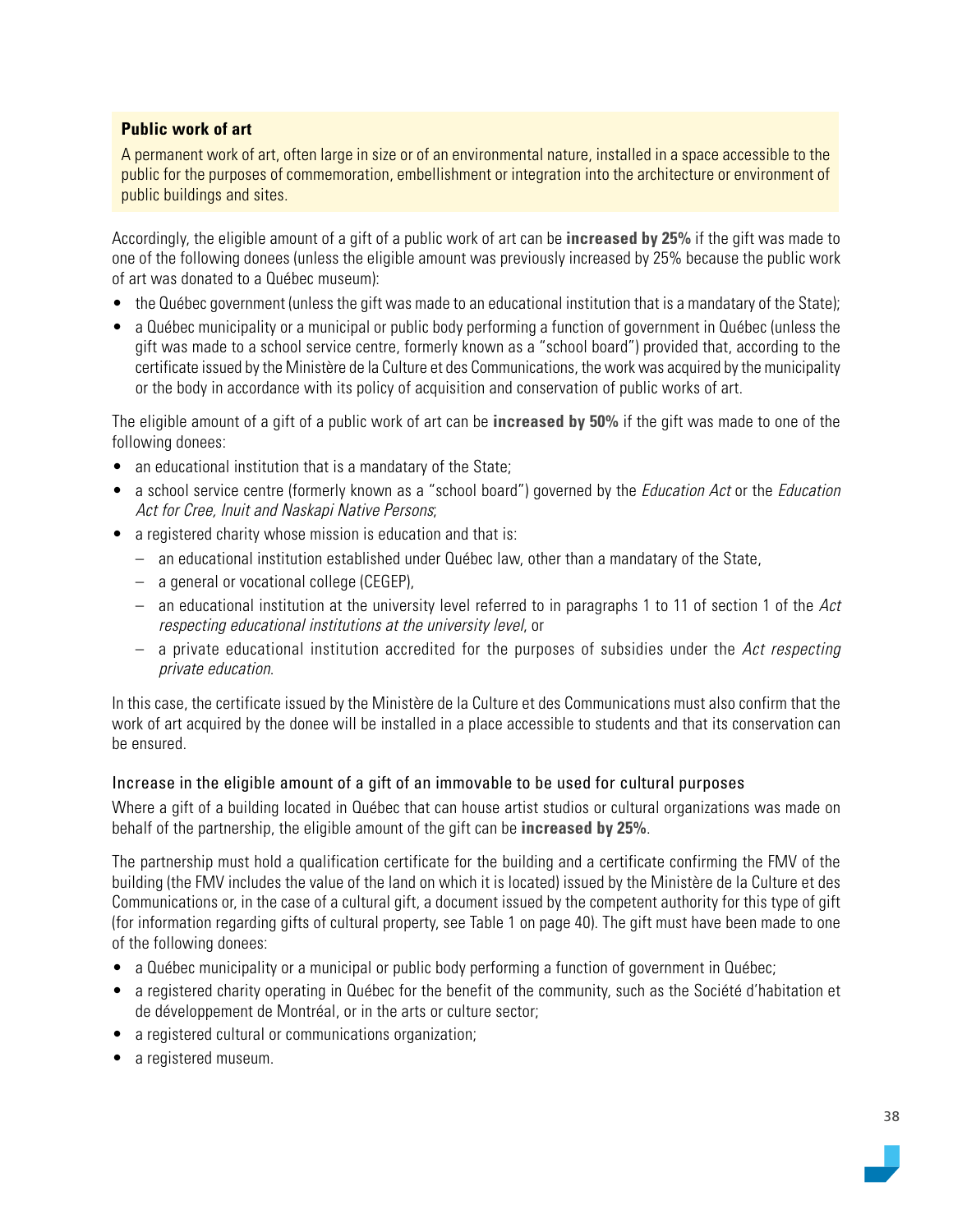## Increase in the eligible amount of a food donation

The eligible amount of a food donation can be **increased by 50%** if the food donation was made by a partnership that is a recognized agricultural producer. The food donation must have been made to a registered charity that is a Food Bank of Québec, a Moisson member or an associated member.

The eligible amount of certain food donations (milk, oil, flour, sugar, deep frozen vegetables, pasta, prepared meals, baby food and infant formula) can also be **increased by 50%** if the food donation was made by a partnership carrying on a food processing business.

## Restriction applicable to a gift of a non-qualifying security

For the gift of a non-qualifying security on behalf of a partnership, partners can claim a tax benefit for their taxation year in which the partnership's fiscal period in which the gift was made ended, but only if the security in question ceased to be a non-qualifying security or was sold by the donee within five years after the gift was made. The donee can only issue an official receipt for the gift after one of these events has occurred. If the partnership cannot take into account the amount of the gift at the time it files its information return because it has not received the receipt at that time, the partners do not lose their rights to their share of the eligible amount for the gift of a non-qualifying security on behalf of the partnership in the partnership's fiscal period, provided the security ceased to be a nonqualifying security or was sold by the donee within five years after the gift was made.

However, for non-qualifying securities that the donee sells after March 21, 2011, but before the above-mentioned five-year period expires, the partners can claim the tax credit only if the donee did not receive another non-qualifying security as consideration for the sale of the securities.

## Restriction applicable to a gift of an option to acquire property

If a partnership grants a qualified donee an option to acquire one of its properties, its members may be able to claim a tax benefit, but only once the donee has acquired the property in question. This rule applies to any option granted after March 21, 2011.

The amount that gives entitlement to the tax credit is equal to the amount by which the FMV of the property at that time exceeds the total of the amounts paid by the donee to obtain the option and to acquire the property, provided that this amount is equal to at least 20% of the FMV of the property at that time.

## Information about a large cultural donation and cultural patronage

If a monetary donation was made on behalf of the partnership, and the donation was made in one or more instalments during the fiscal period, a member of the partnership who is an individual (other than a trust) may be able to claim a tax credit for this donation, for the taxation year in which the fiscal period ended. The donation qualifies for an additional tax credit of 25% if it is a single large cultural donation and for an additional tax credit of 30% if it is cultural patronage. The amount of such a donation must be paid in its entirety in the fiscal period. Note that cultural patronage made by a partnership may be paid over more than one of the partnership's fiscal periods if the donation was made pursuant to a promise of donation registered with the Ministère de la Culture et des Communications.

The donation must have been made to one of the following donees:

- a registered charity operating in the arts or culture sector;
- a registered cultural or communications organization;
- a registered museum, one of the four major Québec museums (Musée d'art contemporain de Montréal, Musée de la civilisation, Montreal Museum of Fine Arts or Musée national des beaux-arts du Québec) or a museum located in Québec that is established under the *Museums Act*, where the donation is not a charitable donation (see Table 1 on page 40).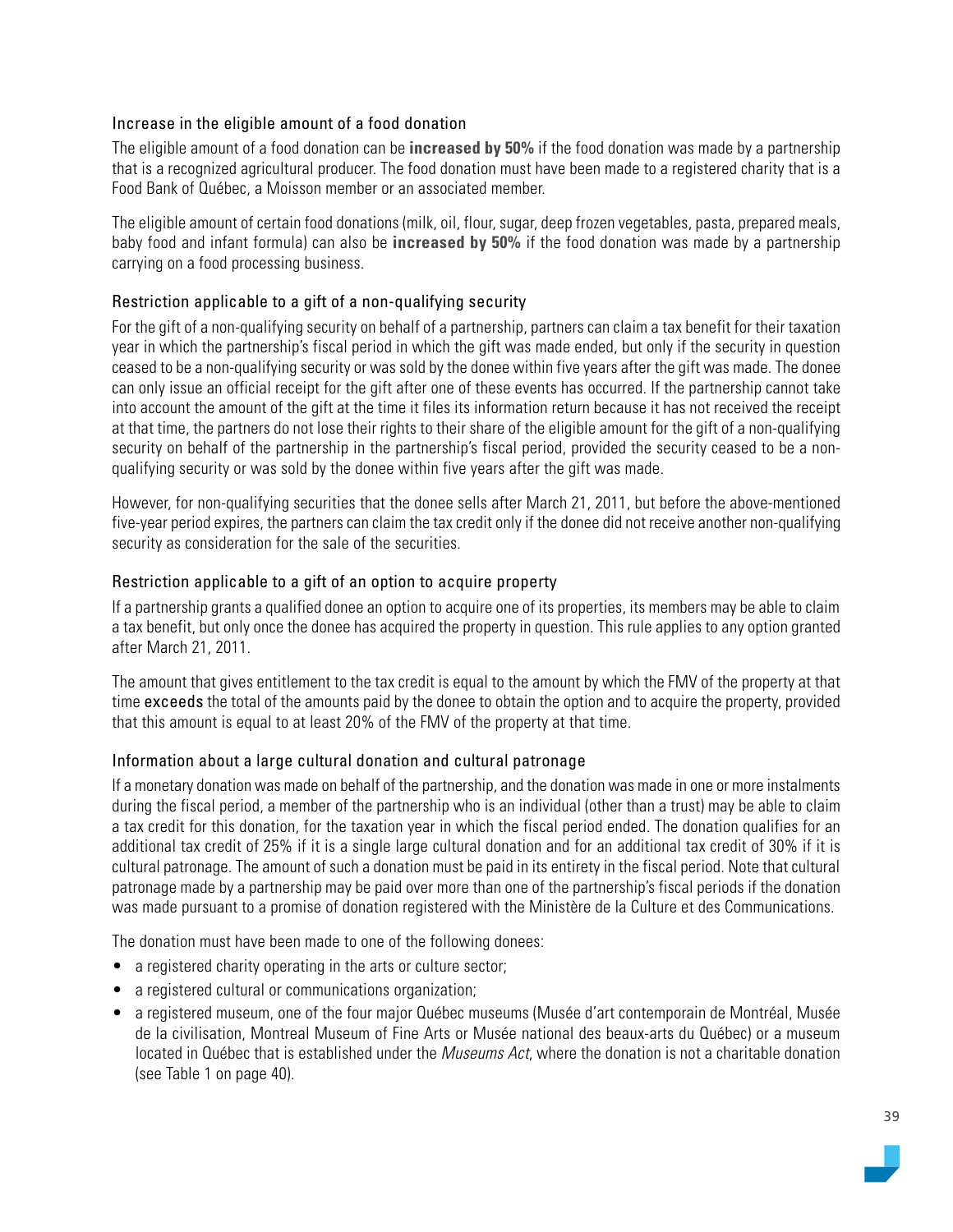Enter the eligible amount of the large cultural donation or of the cultural patronage on line 73 or on line 74, if the donation was made to a registered museum, to one of the four major Québec museums or to a museum located in Québec that is established under the Museums Act.

You must also inform each member of the partnership who is an individual of the amount corresponding to their share of the eligible amount of the donation if that share is:

- at least \$5,000 (but not exceeding \$25,000), in the case of a large cultural donation;
- at least \$250,000, in the case of cultural patronage.

## NOTE

If cultural patronage is in the form of a promise of donation, the donation must be paid over a period of no more than ten fiscal periods. Consequently, the share of the member who is an individual in the eligible amount of the donation for each fiscal period must be at least \$25,000.

## **Other gifts**

Table 1 shows the other gifts for which the members of a partnership can claim a tax benefit and the documents to enclose with the information return.

| <b>Type of gift</b>                                                                                                                                                                                                                                                                                                                                                                                | <b>Donees</b>                                                                                                                                                                                                                                                                                                                                                                                         | <b>Documents to enclose with</b><br>the information return                                                                                                                                                                             |  |
|----------------------------------------------------------------------------------------------------------------------------------------------------------------------------------------------------------------------------------------------------------------------------------------------------------------------------------------------------------------------------------------------------|-------------------------------------------------------------------------------------------------------------------------------------------------------------------------------------------------------------------------------------------------------------------------------------------------------------------------------------------------------------------------------------------------------|----------------------------------------------------------------------------------------------------------------------------------------------------------------------------------------------------------------------------------------|--|
| Gift of cultural property<br>(If the property is a work of art, see the<br>section entitled "Increase in the eligible<br>amount of a gift of a work of art" on<br>page 37.)                                                                                                                                                                                                                        | An institution or public authority in<br>Canada designated by the Minister of<br>Canadian Heritage and Official Languages                                                                                                                                                                                                                                                                             | Official receipt<br>Form T871, Cultural<br>Property Income Tax<br>Certificate, issued by the<br><b>Canadian Cultural Property</b><br>Export Review Board or the<br>notice issued by the<br>Conseil du patrimoine<br>culturel du Québec |  |
|                                                                                                                                                                                                                                                                                                                                                                                                    | One of the following four major Québec<br>museums: Musée d'art contemporain<br>de Montréal, Musée de la civilisation,<br>Montreal Museum of Fine Arts and<br>Musée national des beaux-arts du Québec                                                                                                                                                                                                  | Official receipt<br>Form TPF-712.0.1-V,<br>Certificate of Disposition of<br>Cultural Property, issued by<br>the Conseil du patrimoine                                                                                                  |  |
|                                                                                                                                                                                                                                                                                                                                                                                                    | A certified archival centre or a registered<br>museum (in this case, the gift is also<br>referred to as a "gift of property with<br>heritage value")                                                                                                                                                                                                                                                  | culturel du Québec                                                                                                                                                                                                                     |  |
| Ecological gift<br>Land in Québec with ecological value,<br>or real servitude encumbering such land<br>Personal servitude that has a term of<br>$\bullet$<br>not less than 100 years (encumbering<br>land located in Québec), if the gift is<br>made after March 21, 2017<br>(An ecological gift located in a region<br>that borders Québec may be eligible. For<br>more information, contact us.) | The Government of Canada or the<br>$\bullet$<br>Québec government<br>A Québec municipality or other public<br>$\bullet$<br>body performing a function of<br>government in Québec<br>A registered charity (except a private<br>$\bullet$<br>foundation, if the gift is made after<br>March 21, 2017) whose primary<br>mission is the preservation and<br>protection of Québec's<br>ecological heritage | Form TPF-712.0.2-V, Certificate<br>for a Gift of Land or a Servitude<br>With Ecological Value, issued<br>by the Ministère de<br>l'Environnement et de<br>la Lutte contre les<br>changements climatiques                                |  |

## TABLE 1 Other gifts and documents to enclose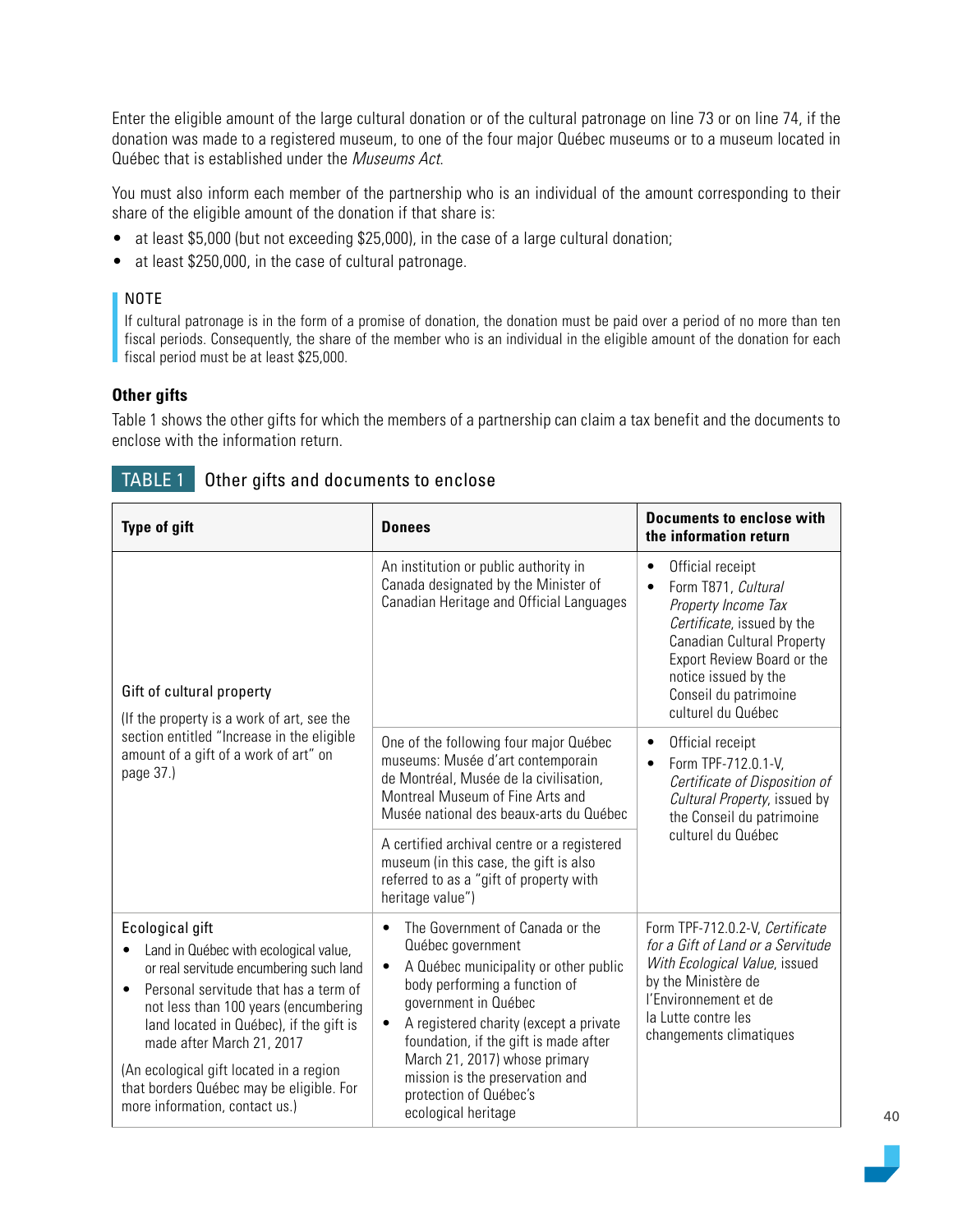| <b>Type of gift</b>                                                                                                            | <b>Donees</b>                                                                                                                                                                                        | Documents to enclose with<br>the information return |  |
|--------------------------------------------------------------------------------------------------------------------------------|------------------------------------------------------------------------------------------------------------------------------------------------------------------------------------------------------|-----------------------------------------------------|--|
| Gift of a musical instrument                                                                                                   | Recognized educational institution                                                                                                                                                                   | Official receipt                                    |  |
| Large cultural donation or cultural                                                                                            | Registered museum                                                                                                                                                                                    | Official receipt                                    |  |
| patronage<br>(See the section entitled "Information<br>about a large cultural donation and<br>cultural patronage" on page 39.) | One of the following four major Québec<br>museums: Musée d'art contemporain de<br>Montréal, Musée de la civilisation,<br>Montreal Museum of Fine Arts and<br>Musée national des beaux-arts du Québec |                                                     |  |
|                                                                                                                                | Museum located in Québec and<br>established under the <i>Museums Act</i>                                                                                                                             |                                                     |  |

*710, 714, 714.1, 716.0.1.1, 752.0.10.1, 752.0.10.11.1, 752.0.10.11.2, 752.0.10.15, 752.0.10.15.1*

## **3.4 Other information and certification**

In Part 4 of the return, enter the information regarding the following persons, as applicable: the designated partner, the partnership's representative, the partner authorized to sign and the mandatary or the representative holding an interest on behalf of investors. Such persons also sign the form in this part.

If the partner, representative or mandatary is a corporation, the corporation's president, vice-president, secretary or treasurer (or any other person duly authorized by the corporation's board of directors) must sign the form.

#### **Designated partner**

A designated partner is a partner who is authorized to serve a notice of objection respecting the determination (or redetermination) of the partnership's income (or loss) for the fiscal period. The designated partner must complete section 4.1.

Furthermore, as it may be difficult to obtain each member's waiver, the designated partner can, on behalf of all members, waive the three-year time period for making a determination.

#### **Representative of the partnership**

In section 4.2, enter information about the person to contact to obtain additional information for the purposes of an audit or for processing the return.

#### **Partner authorized to sign**

The partner who files the return on behalf of all the partners must complete section 4.3.

#### **Mandatary or representative holding an interest on behalf of investors**

If the return is filed by a mandatary or representative, the mandatary or representative must complete section 4.4. *1007.1–1007.5; TAA 58, 93.1.1.1; 1086R78, 1086R79*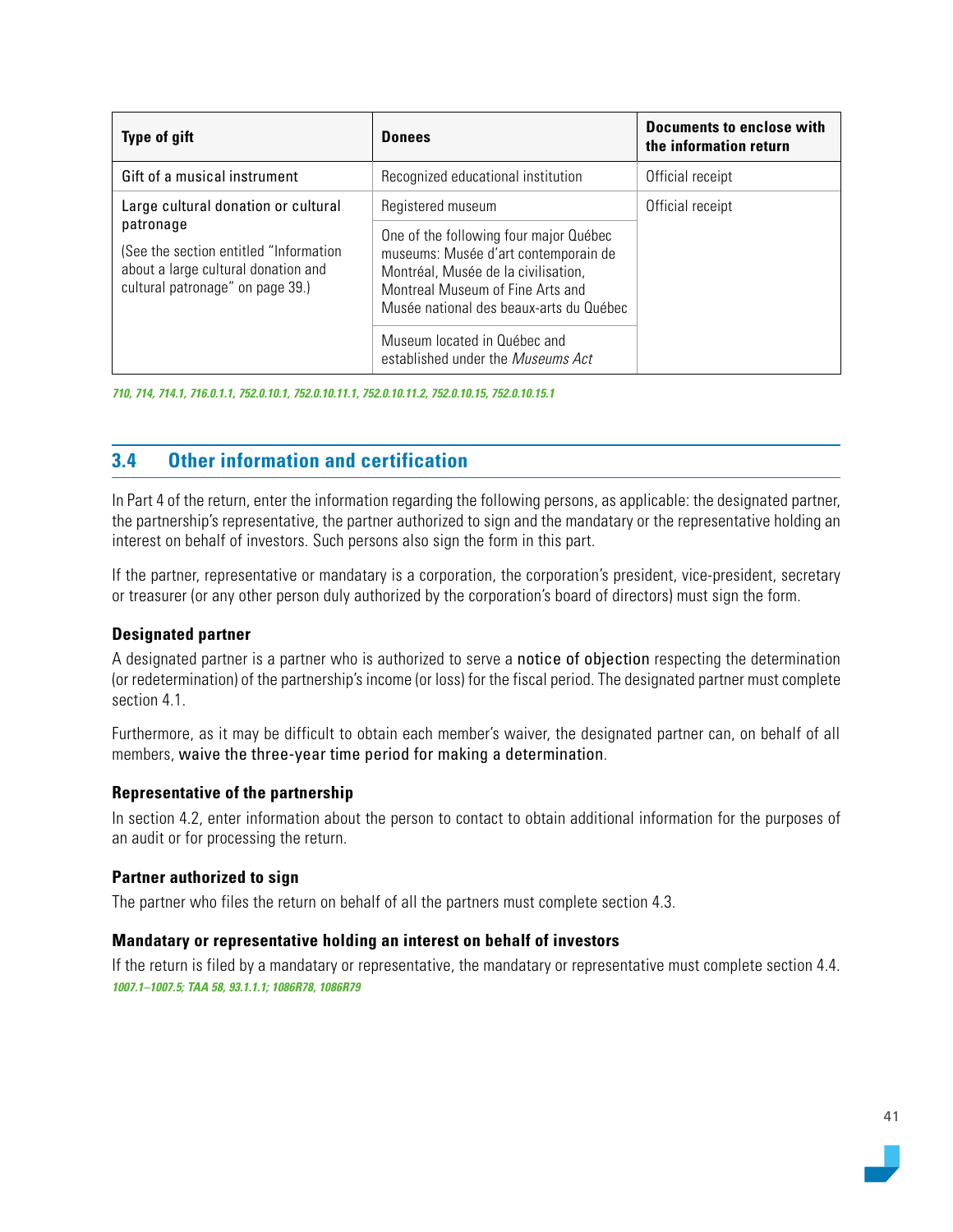# 4 INSTRUCTIONS FOR COMPLETING THE SCHEDULES

# **4.1 Schedule A – Partners' Interests and At-Risk Amounts**

Complete Schedule A to provide information about the adjustments to the ACB of the interest held by each member of a partnership during the fiscal period and, if applicable, the adjustments to the at-risk amount of limited partners.

You must enter the information requested for each person that was a member of the partnership during the fiscal period, including persons who became members and persons who disposed of their interest (in whole or in part).

## **10a Number of partners at the end of the fiscal period**

Enter the number of partners who hold an interest in the partnership at the end of the fiscal period.

#### **10b Number of partners who disposed of their interest (in whole or in part) during the period**

Enter the number of partners who, during the fiscal period, disposed of their interest in the partnership (in whole or in part).

## **11 Boxes A to R**

#### **Box A Partner's social insurance number or identification number**

Enter the partner's social insurance number (in the case of an individual) or identification number (in all other cases). Also enter this number on the partner's RL-15 slip.

#### **Box B Name of partner**

Enter the name of the partner (based on the type of taxpayer), as follows:

- the last name followed by the first name in the case of an individual (other than a trust);
- the name of the corporation;
- the name of the partnership;
- the name of the trust (in the case of a succession, write "Succession of" before the name of the deceased person, for example, "Succession of Jacques Lévesque").

Also enter this information on the partner's RL-15 slip.

## **Box C Address**

Enter the partner's city and country of residence. In the case of a trust, its place of residence is generally that of the trustee, the liquidator of the succession or the person who administers the succession, as applicable.

See the list of country codes in Part 5 of this guide.

You must enter the full address on the partner's RL-15 slip.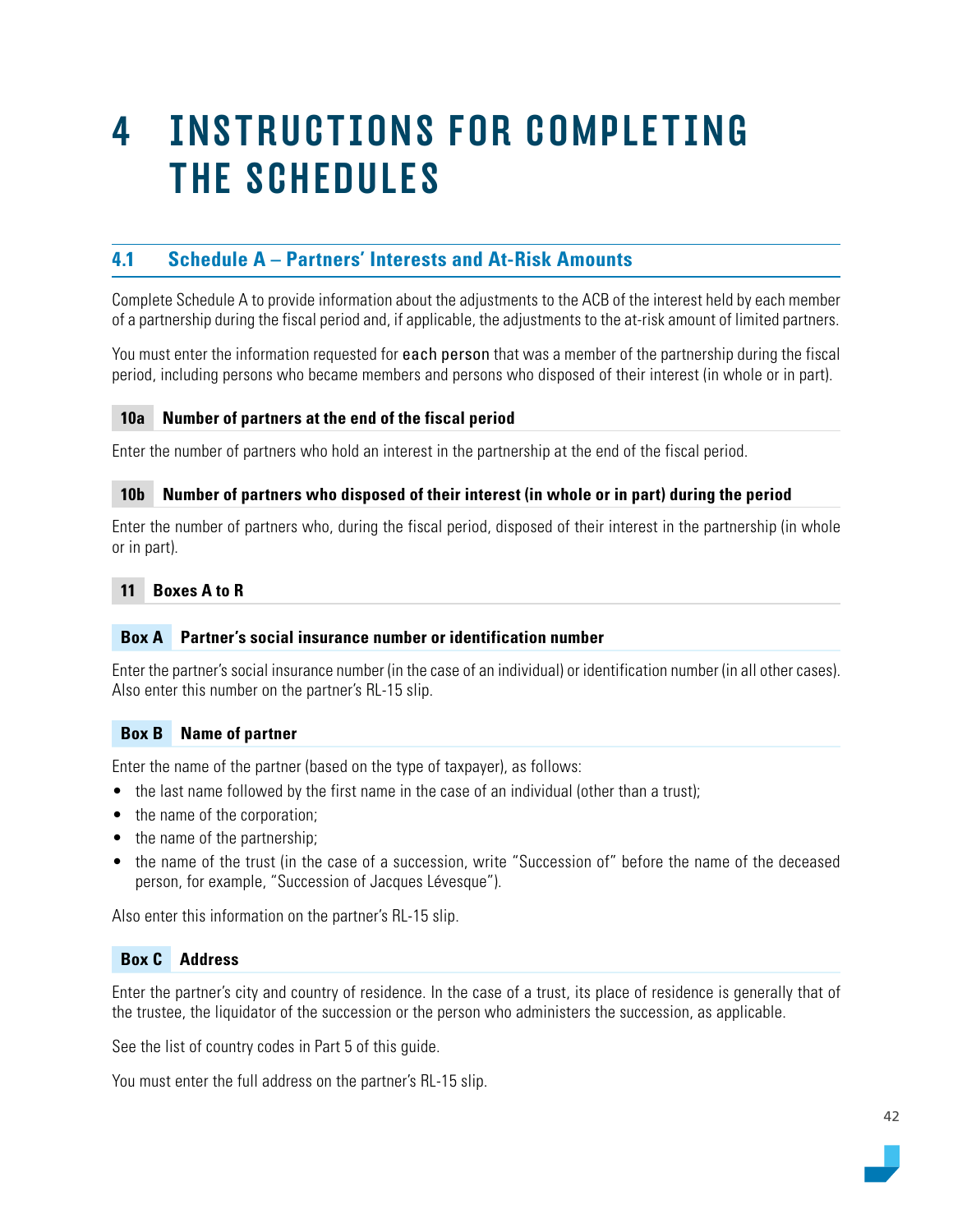## **Box G All or a portion of the partner's interest was disposed of during the fiscal period**

Check box G if all or a portion of the partner's interest was disposed of during the fiscal period.

## **Box H Share in the net income (or loss) of the fiscal period**

Enter the partner's share of the amount entered on line 95 or line 100 of Schedule F, depending on whether the partner is a general partner or a specified member (limited partner or silent partner).

#### **Box I Cost of units acquired during the fiscal period**

Enter the total cost of the units acquired by the partner during the fiscal period.

## **Box J Share of the net income (or net loss) of the previous fiscal period**

Enter the partner's share of the amount that would have been entered on line 95 or line 100 of Schedule F, depending on whether the partner is a general partner or a specified member (limited partner or silent partner), had you completed this schedule for the previous fiscal period.

## **Box K Capital contributions during the fiscal period**

Enter the total amount of capital the partner contributed to the partnership during the fiscal period.

Only take into account the capital contributions that the partnership has already received or is entitled to receive.

## **Box L Drawings in the fiscal period**

Enter the total amount of payments made to the partner and the amount corresponding to the value of the advantages the partner received during the fiscal period. This includes:

- capital repayments;
- salaries and wages:
- cost of goods intended for sale that were used for the partner's personal consumption;
- personal expenses paid by the partnership.

#### **Box M Other adjustments during the fiscal period**

Enter the amount of any adjustment that is not entered in one of the previous boxes.

If the partnership ceased to exist at some time during the fiscal period and the partner can claim a deduction for financing expenses that the partnership could have claimed had it continued to exist, enter the total of the amounts that the partner can claim as financing expenses. Enter a minus sign (–) before the total, as it reduces the ACB of the partner's interest (see "Financing expenses" in the instructions for line 54 of the return).

#### Partner that ceased to be a member of the partnership

If a partner ceased to be a member of the partnership during the fiscal period, enter the share of income (or of the loss) that the partnership is allocating to this partner for the fiscal period. This amount is added to the ACB of the partner's interest.

*602.1*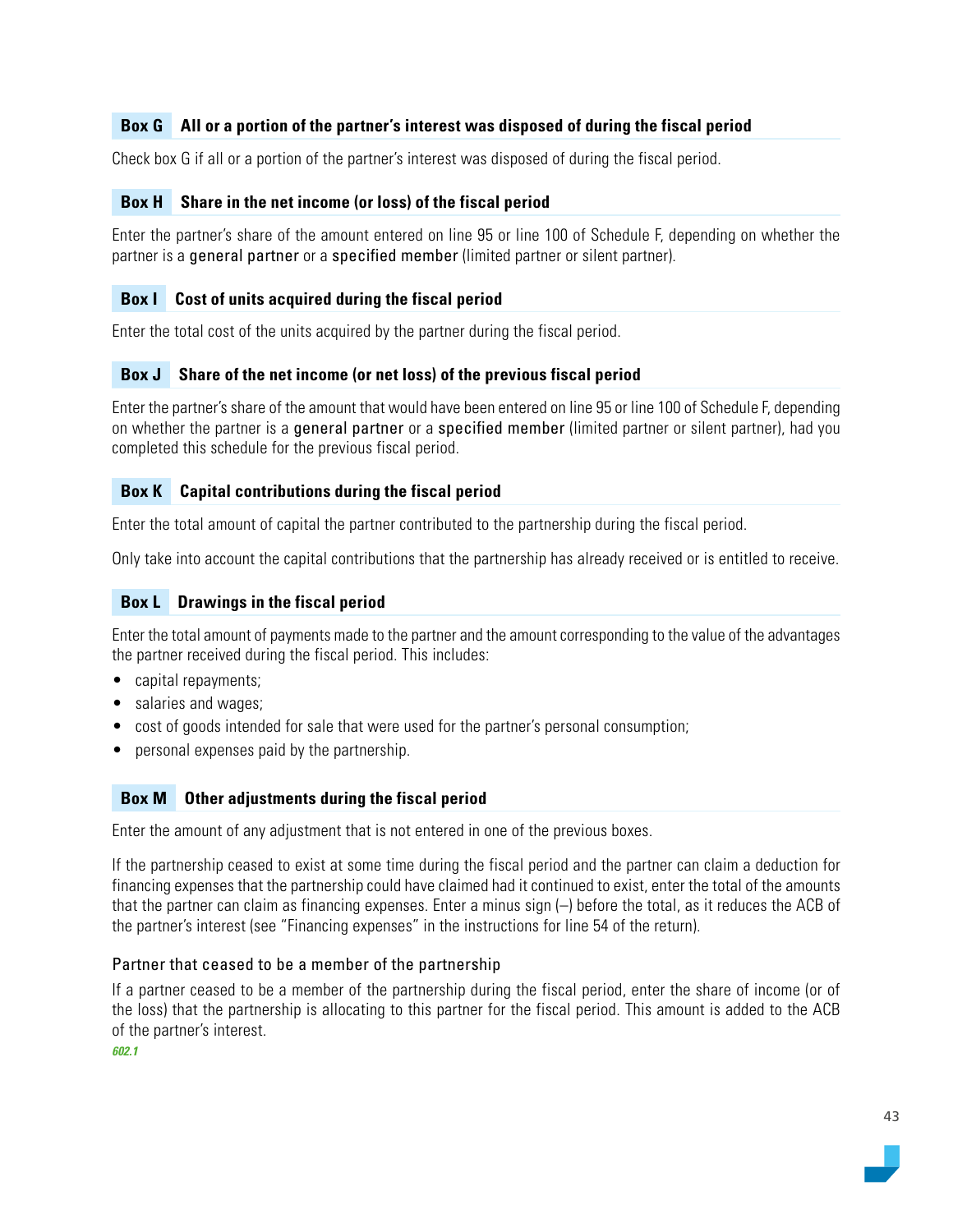## **Box P Share of the net income of the fiscal period**

If the amount on line 100 of Schedule F constitutes net income, enter the partner's share of this income.

#### **Box Q Share in certain reductions of resource expenses for the fiscal period**

Enter the partner's share of each amount covered by subparagraph (viii) of paragraph (i) of section 255 of the Taxation Act which must be subtracted from the cumulative Canadian exploration expenses, Canadian development expenses or oil and gas property expenses that the partnership allocates to the member for the fiscal period.

#### **Box R Amounts owing or benefits received during the fiscal period**

Enter the total amounts owing to the partnership (or to a person or partnership not dealing at arm's length with the partnership) by the partner (or a person or partnership not dealing at arm's length with the partner).

Also enter in this box the amount corresponding to the value of the benefits that the partner (or a person not dealing at arm's length with the partner) received or is entitled to receive, whether by way of a reimbursement, compensation, revenue guarantee, loan or in any other way, for the purpose of eliminating or reducing the impact of a loss that the partner may sustain because the partner holds or is disposing of an interest in the partnership.

Note that exceptions apply. For more information, see "At-risk amount" in section 2.1 of this guide.

## **4.2 Schedule B – Capital Cost Allowance (CCA)**

Schedule B is to be completed by a partnership that, in the calculation of its business or property income, deducts a portion of the capital cost of certain depreciable property as CCA.

#### **Column A Property class number**

Enter the class number of each depreciable property of the partnership, using a separate line for each class. Refer to the CCA table for the previous fiscal period or consult Schedule B to the *Regulation respecting the Taxation Act* (RTA) to find out what classes of property exist and the CCA rate applicable to each. The CCA rates applicable to the most common classes are also provided in the instructions for column I.

As a rule, property of a same class is grouped together. Consequently, a given class number should appear only once in column A. However, **in certain circumstances**, property of a same class must be separated into two or more groups. In this case, the class number must be entered in column A once for each group.

Property of the same class is separated in the following circumstances:

- The RTA **requires** that certain property of the same class be included in a separate class.
- Under the RTA, certain property of the same class can be included in a separate class if the partnership **elects** to separate it.

Table 2 shows **certain** classes for which certain property must be included or can be included in a separate class.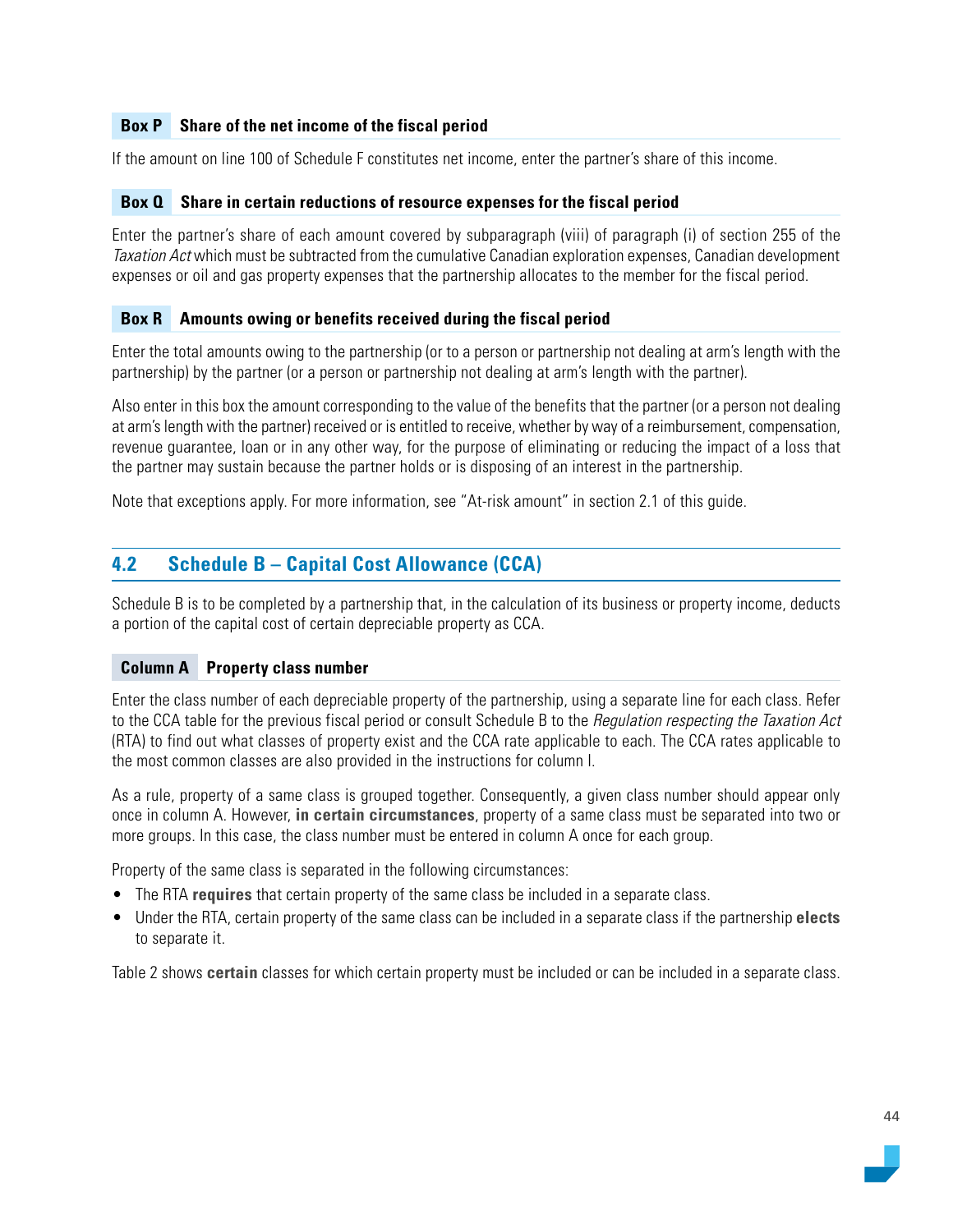# TABLE 2 Separate classes

| <b>Class</b><br>number | <b>Mandatory</b>                                                                                                                                    | <b>Election</b>                                                                                                                                                                                                                  |
|------------------------|-----------------------------------------------------------------------------------------------------------------------------------------------------|----------------------------------------------------------------------------------------------------------------------------------------------------------------------------------------------------------------------------------|
| Class 1                | Under sections 130R33 and 130R34 of the RTA, certain<br>leasehold interests must be included in a separate                                          | A separate class 1 for <b>each</b> property for which<br>an election can be made                                                                                                                                                 |
|                        | class 1.<br>Leasehold interests included in classes 3 and 6 must<br>be included in a separate class 3 or a separate class 6<br>for the same reason. | (See "Non-residential buildings" in the<br>instructions for column J.)                                                                                                                                                           |
| Class 8                | N/A                                                                                                                                                 | A separate class 8 including all billboards<br>$\bullet$<br>A separate class 8 including all office<br>$\bullet$<br>equipment for which an election can be made<br>(See "Office equipment" in the instructions<br>for column J.) |
| Class 10.1             | A separate class 10.1 for each property in this class<br>(See "Automobiles" in the instructions for column J.)                                      | N/A                                                                                                                                                                                                                              |
| Class 14               | All class 14 qualified intellectual property must be<br>included in a separate class.                                                               | N/A                                                                                                                                                                                                                              |
| Class 14.1             | All class 14.1 qualified intellectual property must be<br>included in a separate class.                                                             | N/A                                                                                                                                                                                                                              |
| Class 38               | N/A                                                                                                                                                 | A separate class 38 for each property in this class                                                                                                                                                                              |
| Class 43.1             | All property for which an additional CCA of 30% can<br>be claimed must be included in a separate class 43.1.                                        | N/A                                                                                                                                                                                                                              |
|                        | (Refer to section 4.5.9.)                                                                                                                           |                                                                                                                                                                                                                                  |
| Class 43.2             | All property for which an additional CCA of 30% can<br>be claimed must be included in a separate class 43.2.                                        | N/A                                                                                                                                                                                                                              |
|                        | (Refer to section 4.5.9.)                                                                                                                           |                                                                                                                                                                                                                                  |
| Class 44               | All class 44 qualified intellectual property must be<br>included in a separate class.                                                               | N/A                                                                                                                                                                                                                              |
| Class <sub>50</sub>    | All property for which an additional CCA of 30% can<br>be claimed must be included in a separate class 50.                                          |                                                                                                                                                                                                                                  |
|                        | (Refer to section 4.5.9.)                                                                                                                           | N/A                                                                                                                                                                                                                              |
|                        | All computer software tax shelter property must be<br>included in a separate class 50.                                                              |                                                                                                                                                                                                                                  |
| Class 53               | All property for which an additional CCA of 30% can<br>be claimed must be included in a separate class 53.                                          | N/A                                                                                                                                                                                                                              |
|                        | (Refer to section 4.5.9.)                                                                                                                           |                                                                                                                                                                                                                                  |

Under certain conditions, the following property must be included in a separate class from other property of the same class:

• rental property the capital cost of which is \$50,000 or more;

• specified leasing property;

• leasing property.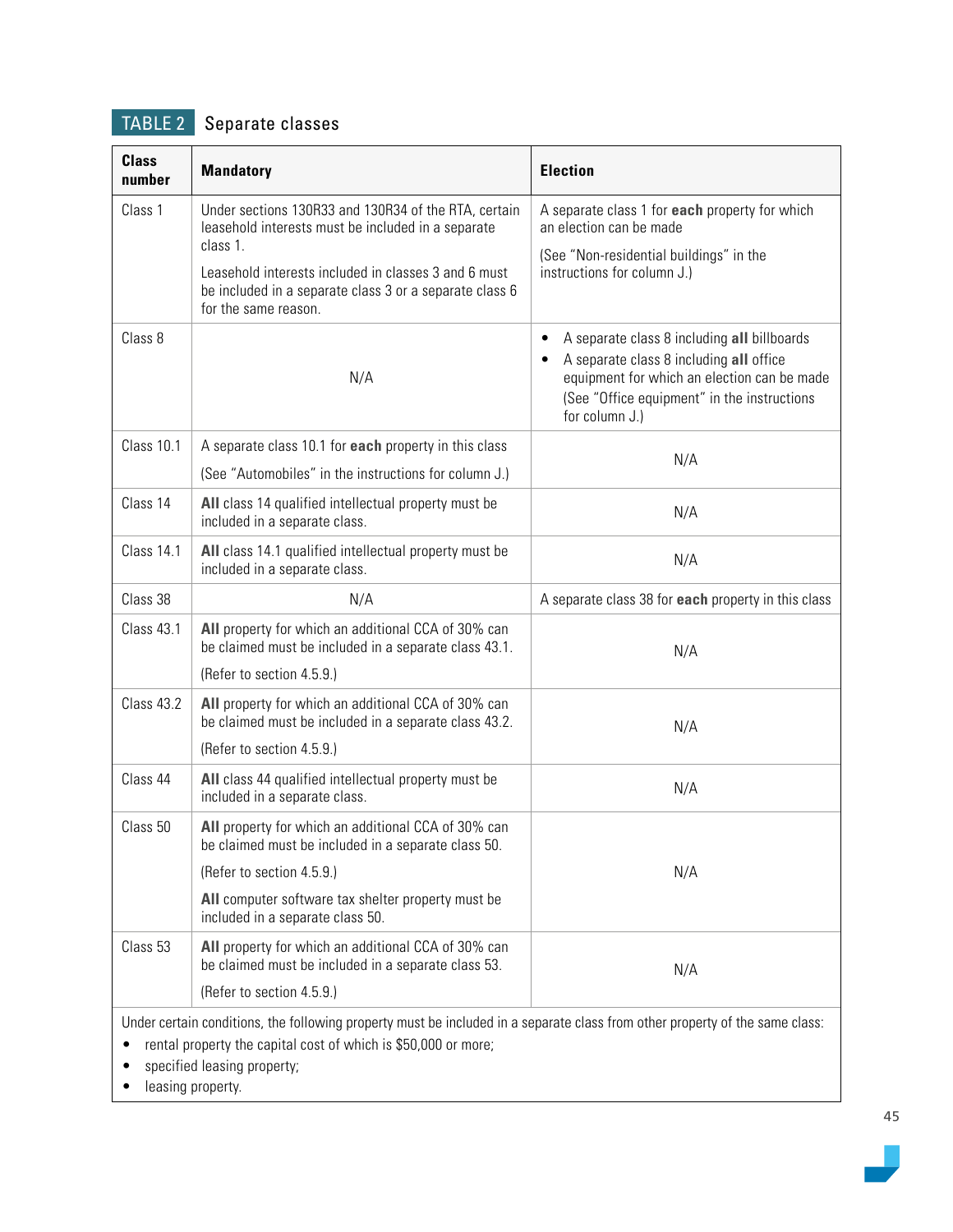## **Qualified intellectual property**

A patent or a right to use patented information, a licence, a permit, know-how, a trade secret or other similar property constituting knowledge that:

- is acquired after December 3, 2018;
- is class 14, class 14.1 or class 44 property;
- is acquired by the partnership as part of a technology transfer, or is developed by the partnership, or on its behalf, in order to implement an innovation or an invention for its business;
- the partnership begins to use within a reasonable time after acquiring it or after its development is completed;
- is, for the time required to implement the innovation or invention ("implementation period"), used only in Québec and primarily in the course of a business carried on by the partnership or by a person not dealing at arm's length with the partnership who acquired the property by way of a transfer, an amalgamation or a winding-up;
- is not used, during the implementation period, to earn or produce gross income that is a rent or royalty;
- is not acquired from a person or partnership that is not dealing at arm's length with the partnership.

The term "qualified intellectual property" does not mean a trademark, an industrial design, a copyright or other similar property constituting the expression of knowledge.

## **Partnerships carrying on another business or earning property income**

If certain property of the same class was acquired to earn income from a business, and other property was acquired to earn income from another business or property income, a separate class must be created for each business in respect of the property.

*130R156 –130R203*

#### **Column B Undepreciated capital cost (UCC) at the beginning of the period**

Enter, for each class, the UCC of the property at the end of the previous fiscal period. This amount is shown in column K of the copy of Schedule B filed for the previous period.

If this is the partnership's first fiscal period, leave column B blank.

If the disposition of the property involved an affiliated person and resulted in a loss, add the excess amount referred to under "Depreciable property" (see the instructions for completing lines 60 and 62 that discuss capital losses resulting from dispositions involving an affiliated person).

## **Column C Capital cost of property acquired in the period**

If the partnership acquired depreciable property during the fiscal period and that property was available for use, enter the capital cost of the property on the line for the appropriate class.

The **capital cost of property** is generally the full cost the partnership incurred to acquire the property and includes:

- legal, accounting, engineering and other fees incurred to acquire the property;
- site preparation, delivery, installation, testing and other costs incurred to put the property into use; and
- in the case of property the partnership manufactures for its own use, material, labour and overhead costs reasonably attributable to the property, but not any profit which might have been earned had the asset been sold.

In calculating the capital cost of property, you must deduct the amount of any assistance received, input tax credits (ITCs) granted and input tax refunds (ITRs) claimed during the taxation year in respect of the property. You must add the amount of any assistance, ITCs and ITRs already deducted that the partnership has repaid (or is deemed to have repaid) during the taxation year. Amounts that were received or repaid **after** the property to which they relate was disposed of must be entered in column D instead.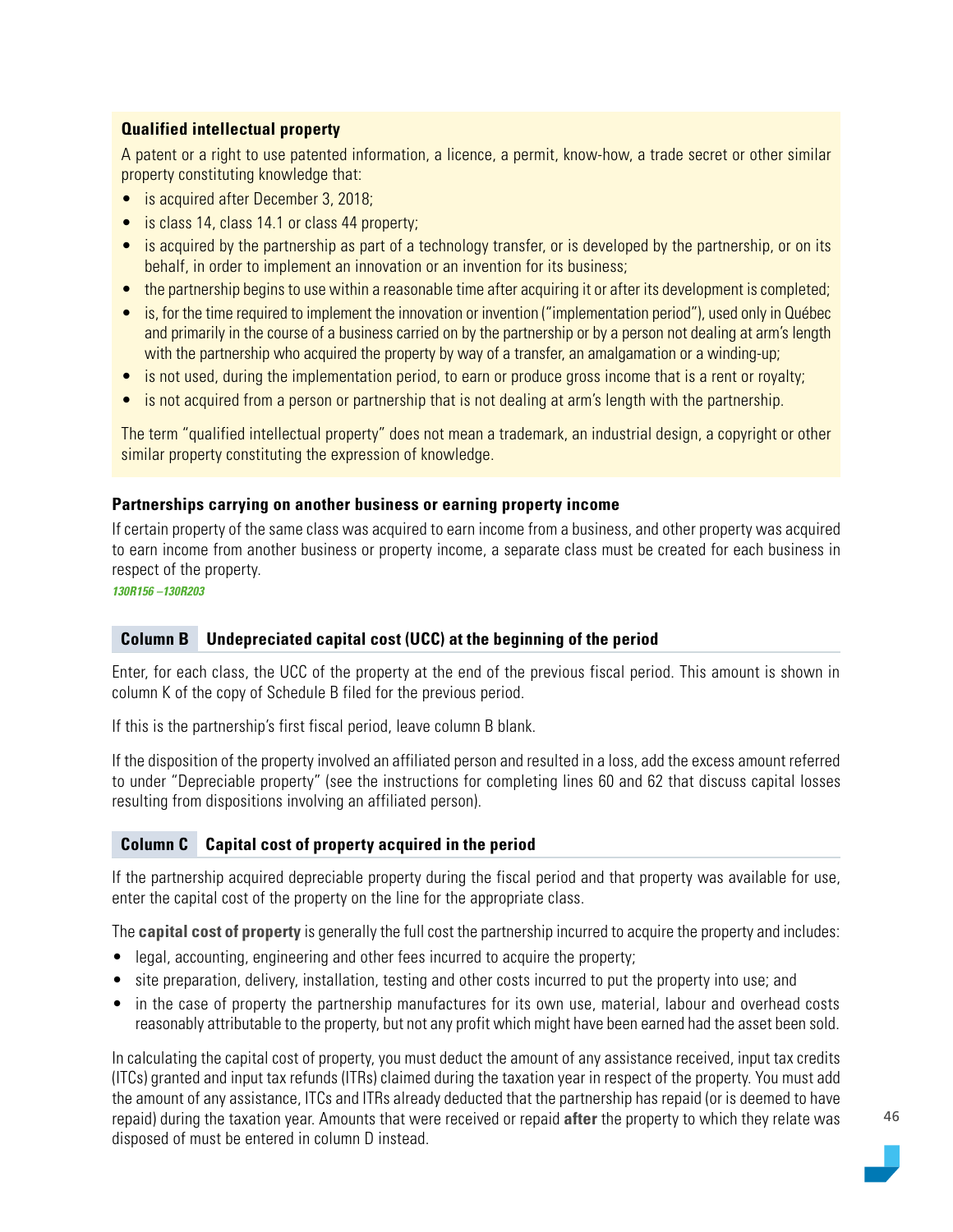Note that other rules reduce or increase the capital cost of certain property. For example, the capital cost of property in class 10.1 or class 54 is limited. See "Automobiles" and "Zero-emission vehicles" below.

#### NOTE

If the partnership was entitled to federal investment tax credits for depreciable property acquired and put to use in the fiscal period (other than property that constitutes qualified R&D expenditures), and if it allocated the tax credits to the partners, the partnership must subtract the tax credits from the capital cost of the depreciable property, regardless of whether the credits were deducted by the partners in their income tax returns.

#### **Available-for-use rule**

Most depreciable property is subject to the available-for-use rule. Under this rule, no CCA can be claimed for new property until it has been first used to earn income.

Consequently, when depreciable property is used to earn income in the fiscal period in which it was acquired (which is usually the case), its capital cost must be entered in column C of the CCA table for that fiscal period.

If the property is not used to earn income in the fiscal period in which it was acquired, its capital cost must be entered in column C of the CCA table for the fiscal period in which it is considered to be available for use.

Under the Taxation Act, a certain number of dates may be considered to be the date on which the property acquired by a partnership becomes available for use. For further information, contact us. *21.35, 21.35.1. 93.6, 93.7, 93.8, 101, 252 (1st par.)*

#### **Column C.1 Capital cost of property that qualifies for accelerated CCA**

A partnership can claim an accelerated CCA if it acquired:

- class 54, class 55 or class 56 property;
- property in another class that is AIIP.

The following rules apply to such property for the fiscal period in which the property is available for use (usually the fiscal period in which the property is acquired):

- The half-year rule does not apply.
- The UCC used to calculate the CCA is increased so that an amount of enhanced CCA may be granted.

With these rules, the total CCA that can be claimed for a property over its lifetime is deducted more quickly than before the implementation of the accelerated CCA rules.

#### NOTE

Given that property available for use **after 2027** will no longer be AIIP or class 54, class 55 or class 56 property, the accelerated CCA rules **will not apply** to any property put into use in the following fiscal periods:

- a fiscal period that begins in 2027 and ends in 2028, **except** if the property is put into use in 2027;
- any fiscal period that begins after December 31, 2027.

Column C.1 is used to enter the capital cost of property for which accelerated CCA can be claimed. Therefore, if the CCA table includes:

- property in class 54, class 55 or class 56, carry the amount from column C for each class to column C.1 for each class;
- property included in any other class whose capital cost is included in column C and that is AIIP, carry the capital cost to column C.1 for each class concerned.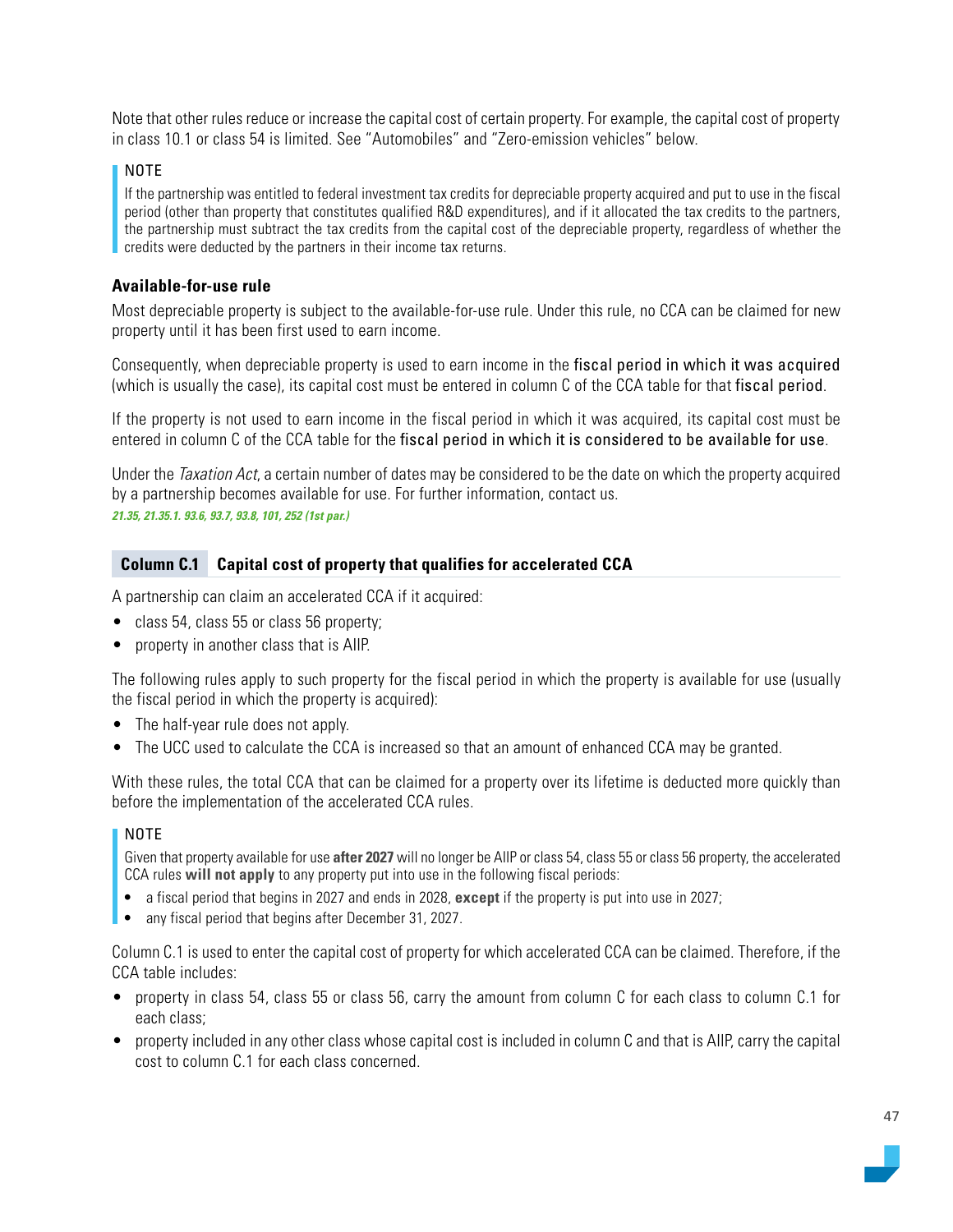If, for a given class, you have no amount to enter in column C.1, enter "0." Also enter 0 in columns F.1, F.2 and F.3. Then complete columns D, E and F and G.

As the CCA rate for property in **class 12** is 100% and the half-year rule does not apply, there is no accelerated CCA for this class. Enter 0 in columns C.1, F.1, F.2, F.2.1 and F.3. Then complete columns D, E, F and, if applicable, column G. Continue to column H.

An enhanced CCA can also be applied to property in **class 13, class 14 or class 15** (property to which the straight-line depreciation method applies) for the first fiscal period. However, a different type of enhancement is used. Enter 0 in columns C.1, F.1, F.2, F.2.1 and F.3. Then complete columns D, E, F and G. If the partnership acquired property in class 13 or class 14, see the instructions for column J. If the partnership acquired property in class 15, contact us.

#### **Accelerated investment incentive property (AIIP)**

Property (other than property in class 54, 55 or 56) acquired after November 20, 2018, and available for use before 2028. The property must also meet **one** of the following requirements:

- No CCA or deduction for a terminal loss has been claimed with respect to the property by the partnership, or by another person or partnership, for a taxation year or fiscal period that ended before the property was acquired by the partnership.
- The property is not:
	- property that was acquired as part of a tax-deferred rollover;
	- property that was previously acquired or held **either** by the partnership **or** by a person or a partnership (hereinafter "other entity") with which the partnership was not dealing at arm's length at the time the other entity owned it or the partnership acquired it.

#### NOTE

The term "tax-deferred rollover" refers to a rollover under section 614 of the Taxation Act.

#### **Column D Adjustments**

For each class, enter the total of the adjustments made in calculating the UCC.

To calculate the total, you must:

- add the total of any assistance that meets the following requirements:
	- the assistance is related to depreciable property in the class,
	- the assistance was repaid by the partnership, under an obligation to repay the assistance, after the partnership disposed of the property,
	- the assistance would have been included in the calculation of the property's capital cost, under section 101 of the *Taxation Act*, had the repayment been made before the property's disposition;
- subtract the total of any assistance that meets the following requirements:
	- the assistance is related to depreciable property of the class or was paid to help acquire such property,
	- the partnership received or was entitled to receive the assistance before claiming the CCA and after disposing of the property,
	- the assistance would have been included, under section 101 of the Act, in the assistance that the partnership received or was entitled to receive for the property had the assistance been received before the property's disposition.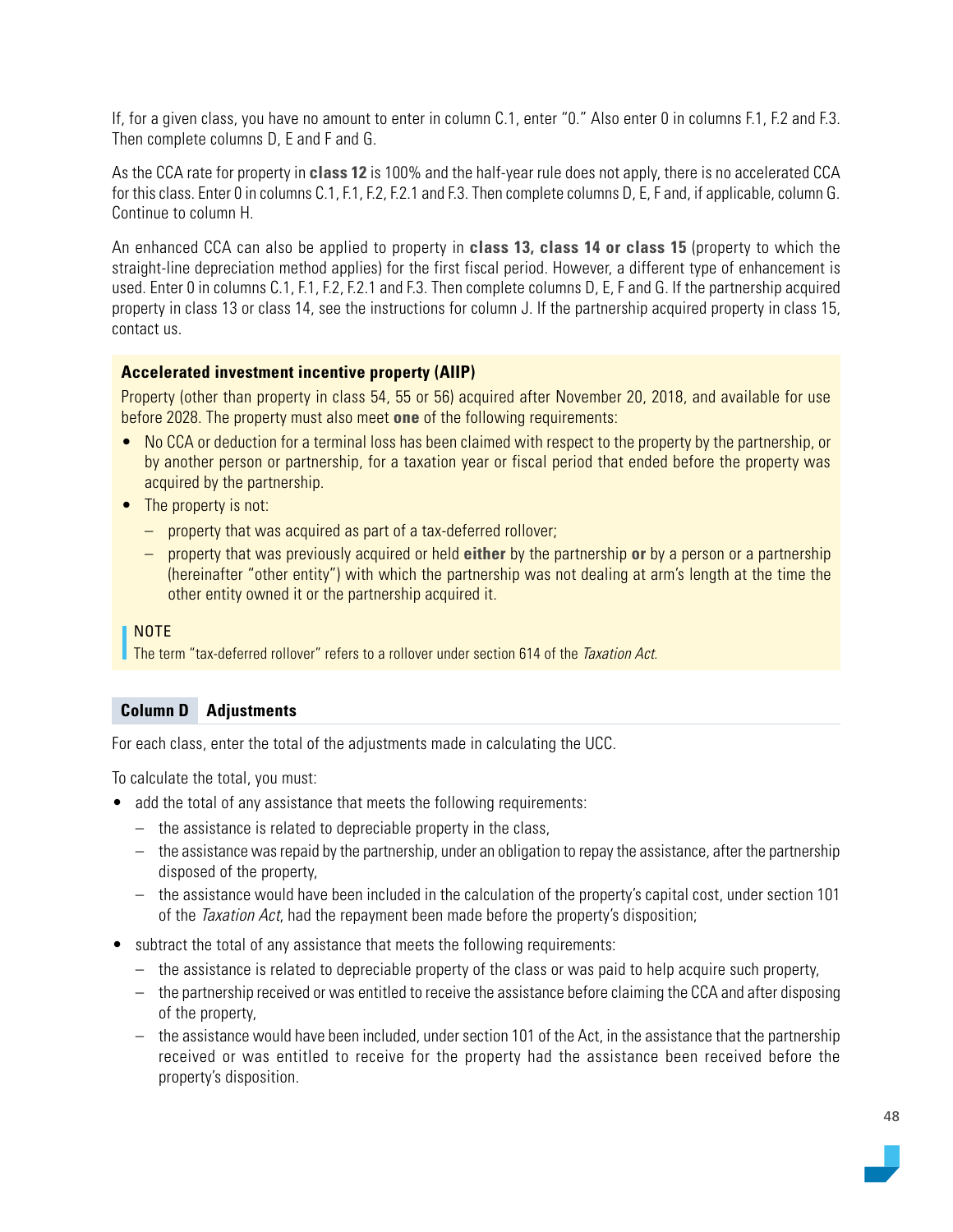## NOTE

- Enter a minus sign (–) before a negative amount in column D.
- Do not use the copy of Schedule B you are filing for this fiscal period to correct errors made in a previous period. If the errors affect the partnership's net income (or net loss), correct the documents filed for the previous year and submit amended RL-15 slips to the partners.

*93(e)*

## **Column E Proceeds of dispositions of property in the period**

For each depreciable property disposed of during the fiscal period, determine the lesser of the following amounts:

- the proceeds of disposition of the property, minus any expenses incurred for the disposition;
- the capital cost of the property.

Add the amounts obtained for each depreciable property of a same class and enter the total amount in column E. *93(e)(iv)*

## **Column F UCC before adjustments for acquired property**

If the amount in column F is positive, it is used to calculate the CCA for each class of property entered in column A, unless:

- an adjustment must be made in column F.3 or column G (in which case the amount in column H is used to calculate the CCA); or
- that class no longer contains any property, in which case the amount in column F is deductible as a terminal loss (enter "0" in column H).

Any negative amount entered in column F must be included as CCA recapture in the calculation of partnership income. In this case, enter 0 in column H.

#### NOTE

There is no CCA recapture or terminal loss for vehicles in class 10.1.

#### *94, 130.1*

## **Column F.1 Reduction of the capital cost of the property that qualifies for accelerated CCA**

As a rule, to calculate the enhanced CCA, you must **subtract** the following from the capital cost of property that qualifies for accelerated CCA (column C.1):

- for property in class 54, class 55 or class 56, **the proceeds from the disposition of the property** during the fiscal period;
- for property in other classes that is AIIP, **the portion** of the proceeds from the disposition of all such property during the fiscal period **that exceeds** the capital cost of property in the class that is not AIIP.

Column F.1 is used to determine the amount you have to subtract from the capital cost of property that qualifies for accelerated CCA. To calculate this amount, where no amount is entered in column D of a given class, **subtract** the amount in column C.1 from column C, then **subtract** the result from the amount in column E.

If an amount is entered in column D for a given class, **subtract** the amount in column C.1 from the adjusted amount in column C, then **subtract** the result from the adjusted amount in column E.

If you entered 0 in column C.1, also enter 0 in column F.1.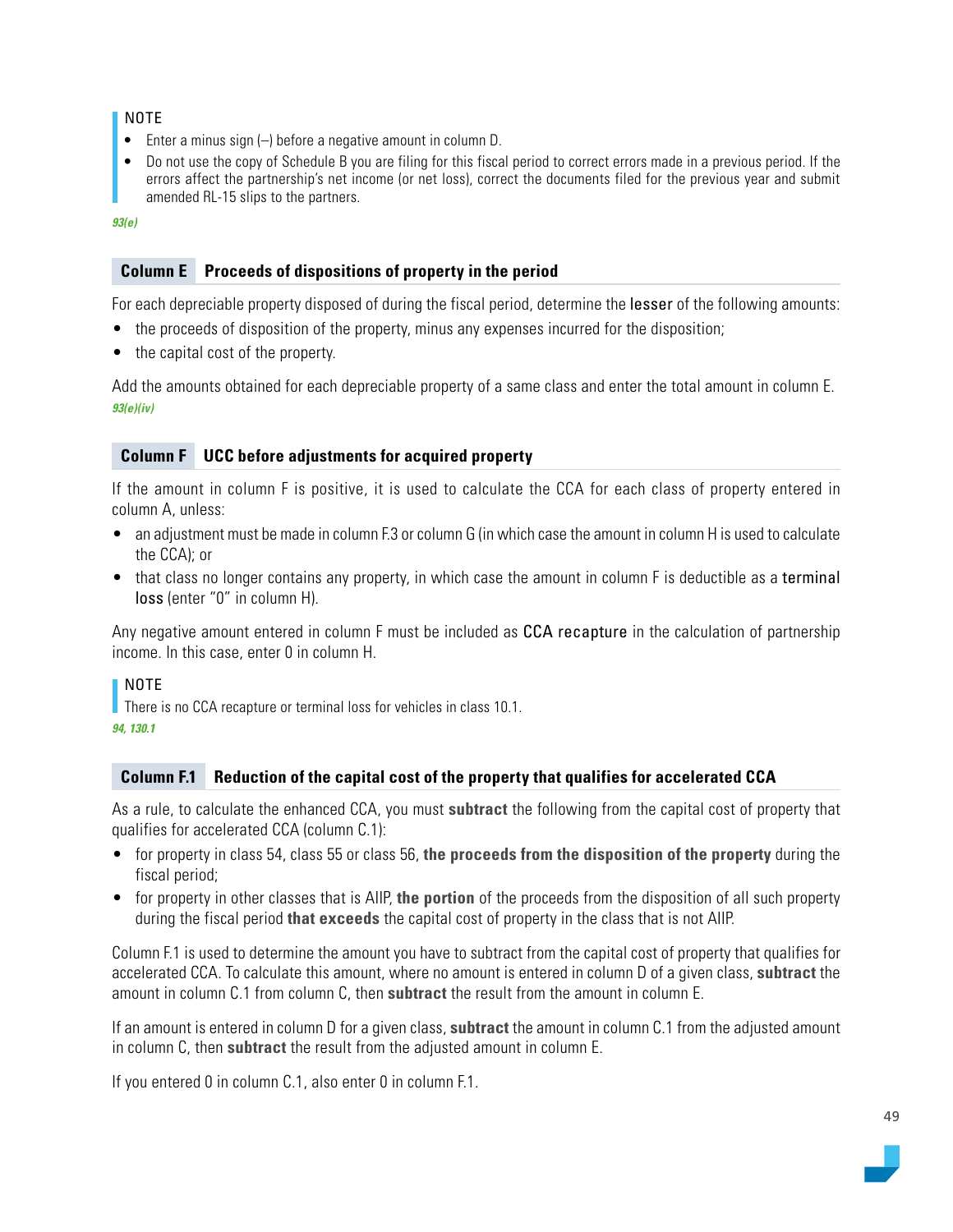## **Adjusted amount in column E (if an amount is shown in column D)**

You must **add** the total of the adjustments included in column D that reduce the UCC to the amount in column E. More specifically, these adjustments are any assistance that meets the following requirements:

- the assistance is related to property in the class or was paid to help acquire such property;
- the partnership received or was entitled to receive the assistance before claiming the CCA but **after** disposing of the property;
- $\bullet$  the assistance would have been included, under section 101 of the *Taxation Act*, in the assistance the partnership received or was entitled to receive for the property had the assistance been received before the property's disposition.

## **Adjusted amount in column C (if an amount is in column D)**

You must **add** the total of the adjustments included in column D that are added to the UCC to the amount in column C. More specifically, these adjustments are any assistance that meets the following requirements:

- the assistance is related to property in the class;
- the assistance was repaid by the partnership, under an obligation to repay the assistance, **after** the partnership disposed of the property;
- the assistance would have been included in the calculation of the property's capital cost under section 101 of the Act had the repayment been made before the property's disposition.

## NOTE

If the amount in column F.1 is negative, enter "0."

## **Column F.2 Net acquisitions pertaining to property that qualifies for accelerated CCA**

The amount in column F.2 is the portion of the capital cost of property that qualifies for accelerated CCA that must be increased for the purpose of calculating the enhanced CCA. To calculate this portion, **subtract** the amount in column F.1 from the amount in column C.1.

If the result is negative, enter 0 and go to column G.

#### **Column F.2.1 Multiplier**

Table 3 shows the **gross-up rate** (hereinafter "multiplier") applicable to each class for a fiscal period ending in 2020. It is used to determine the portion of the capital cost of property that qualifies for accelerated CCA that will be added to the UCC to create a "hypothetical" UCC for the purpose of calculating CCA.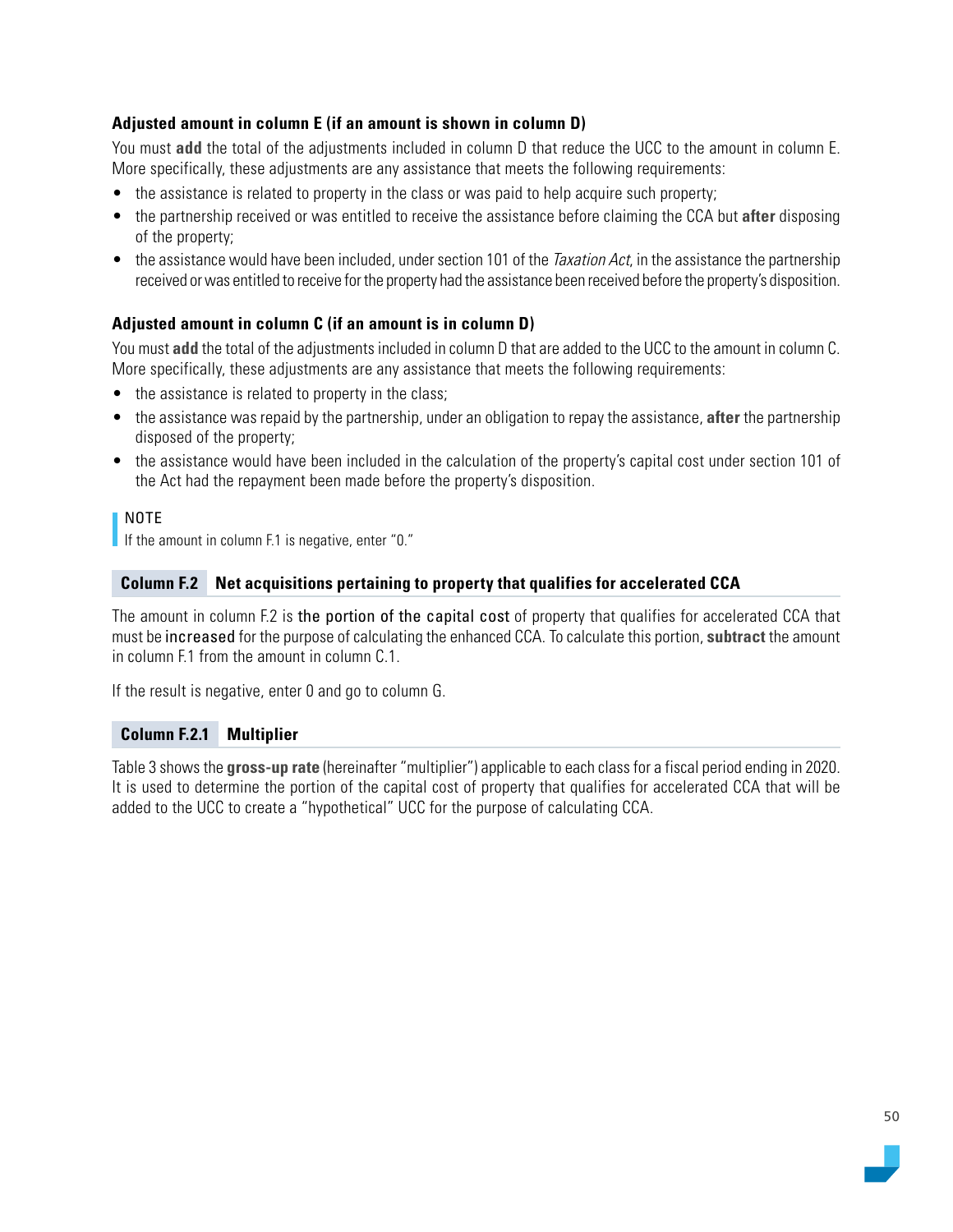| Classes of property subject to the declining-balance method of depreciation                                                                                                                                                                                                           |     |
|---------------------------------------------------------------------------------------------------------------------------------------------------------------------------------------------------------------------------------------------------------------------------------------|-----|
| Class 14.1 (property that is qualified intellectual property <sup>1</sup> )                                                                                                                                                                                                           | 19  |
| Class 43.1, class 54 or class 56                                                                                                                                                                                                                                                      | 7/3 |
| Class 43.2                                                                                                                                                                                                                                                                            |     |
| Class 44 (property that is qualified intellectual property <sup>1</sup> )                                                                                                                                                                                                             |     |
| Class 50 (property used primarily in Québec that was acquired after December 3, 2018)                                                                                                                                                                                                 |     |
| Class 53                                                                                                                                                                                                                                                                              |     |
| Class 55                                                                                                                                                                                                                                                                              |     |
| Class 14.1 or class 44 (property other than qualified intellectual property <sup>1</sup> )<br>٠<br>Class 50 (property that is not used primarily in Québec or that was acquired after November 20,<br>٠<br>2018, but before December 4, 2018)<br>Other classes (except class 12)<br>٠ |     |

## TABLE 3 Multiplier for a fiscal period that ends in 2021

## **Column F.3 UCC adjustment for property that qualifies for accelerated CCA**

The amount in column F.3 is the portion of the capital cost of property that qualifies for accelerated CCA to be added to the UCC (column F) to create a "hypothetical" UCC (column H) for the purpose of calculating CCA. To determine the amount to add to the UCC, **multiply** the amount in column F.2 by the multiplier in column F.2.1.

#### **Column G UCC adjustment for other property acquired in the period**

Column G applies to property subject to the **half-year rule**, that is, property that meets the following three requirements:

- The property is available for use during the fiscal period (the capital cost of the property is in column C).
- The property does **not** qualify for accelerated CCA (the capital cost of the property is in column C, not in column C.1; as a rule, the property was acquired before November 21, 2018).
- The property is **not** excluded property under the half-year rule (see "Exceptions" below).

#### NOTE

Given that property available for use **after 2027** will not qualify for accelerated CCA, the half-year rule **will apply again** to property available for use in the following fiscal periods:

- a fiscal period beginning in 2027 and ending in 2028, **except** if the property is put into use in 2027 or if it is excluded property under the half-year rule (see "Exceptions" below);
- any fiscal period that begins after December 31, 2027, **except** if the property is excluded property under the half-year rule (see "Exceptions" below).

Under the half-year rule, the capital cost of a given property is reduced by half for the fiscal period in which the property is available for use. If property was disposed of within the same fiscal period, the proceeds of disposition must be subtracted from the property's capital cost.

<sup>1.</sup> See the definition of "qualified intellectual property" on page 46.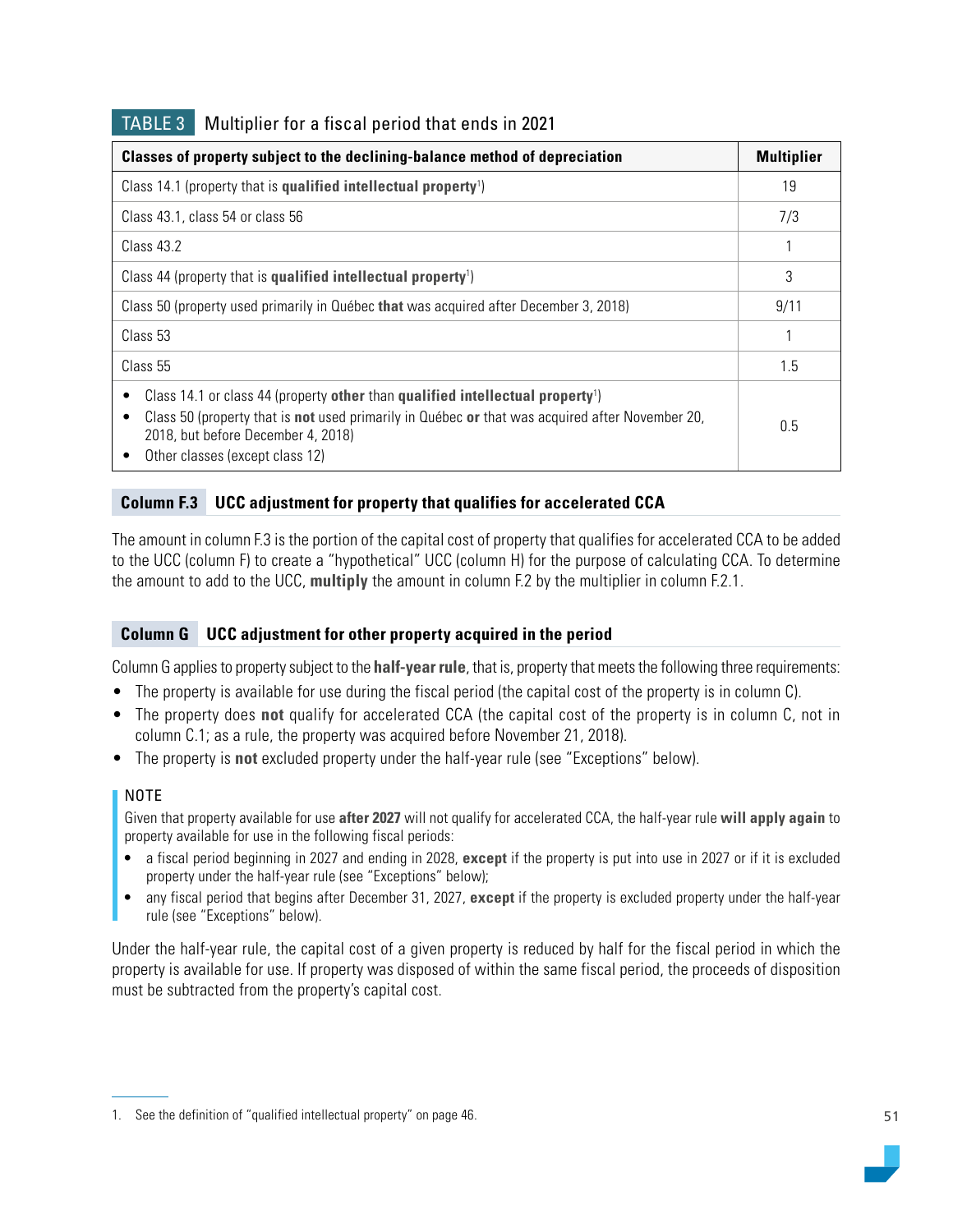For a given class of property, you must do the following calculation:

| <b>Calculation</b> |                                                                                                                                                                                          | <b>Note</b>                                        |
|--------------------|------------------------------------------------------------------------------------------------------------------------------------------------------------------------------------------|----------------------------------------------------|
| $50\% \times$      | Capital cost of property subject to the half-year rule (subtract<br>column $C.1$ from column $C1$ minus the proceeds of dispositions of<br>property in the fiscal period (column $E^2$ ) | If the result is negative,<br>enter 0 in column G. |

## **Exceptions**

The half-year rule **does not apply** to:

- property in class 12 (except for dies, jugs, patterns, moulds or lasts);
- property in classes 13, 14, 15 and 23;
- property that the partnership elected to include in a separate class.

Under certain conditions, this rule does not apply to property acquired as a result of certain transfers made to a person not dealing at arm's length with the partnership or acquired in the course of certain reorganizations. *130R119, 130R120(a), 130R122–130R124*

## **Column H UCC adjusted for the calculation of CCA**

Column H is used to determine the "hypothetical" UCC for calculating CCA. The hypothetical UCC is the actual UCC (column F) plus the adjustment related to property that qualifies for accelerated CCA (column F.3) minus the adjustment related to property subject to the half-year rule (column G).

## **Column I CCA rates by class of property**

Table 4 shows the CCA rate for each class of property subject to the declining-balance method of depreciation. The instructions for column J provide details for classes followed by an asterisk (\*).

<sup>1.</sup> For property in class 12, take into account only the portion of the amount in column C related to property subject to the half-year rule (see "Exceptions" below). If you entered an amount in column D, use the adjusted amount in column C (see "Adjusted amount in column C" in the instructions for column F.1).

<sup>2.</sup> If you entered an amount in column D, use the adjusted amount in column E (see "Adjusted amount in column E" in the instructions for column F.1).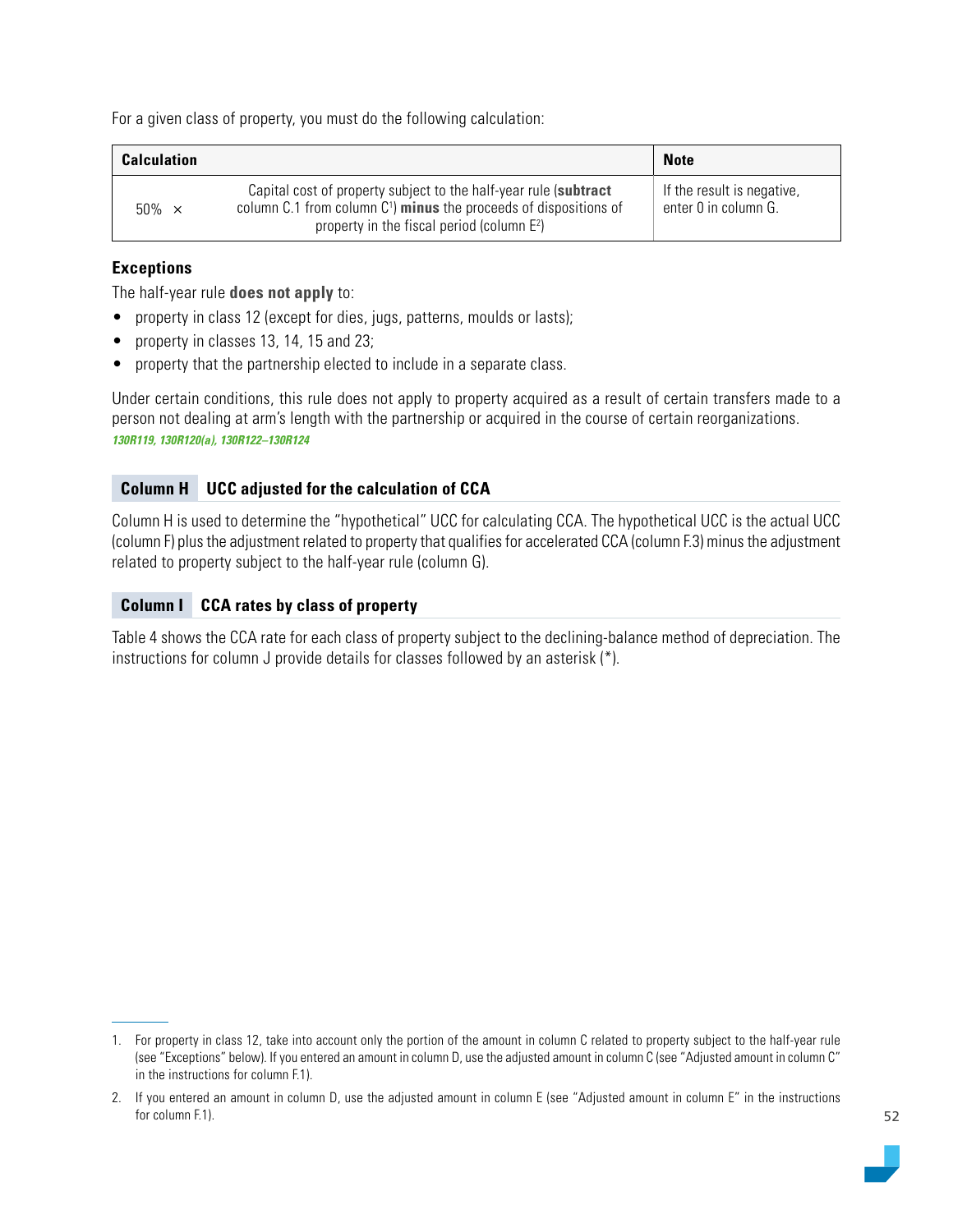| $Class 1*$    | $4\%$   |
|---------------|---------|
| Class 2       | 6%      |
| Class 3       | 5%      |
| Class 4       | 6%      |
| Class 5       | 10%     |
| Class 6       | 10%     |
| Class 7       | 15%     |
| $Class 8*$    | 20%     |
| Class $8.1*$  | 33 1/3% |
| Class 9       | 25%     |
| Class $10*$   | 30%     |
| Class $10.1*$ | 30%     |
| Class 11      | 35%     |
| Class 12*     | 100%    |
| Class $14.1*$ | 5%      |

## TABLE 4 CCA rate by class of property (declining-balance method)

| Class 16 | 40%  |  |
|----------|------|--|
| Class 17 | 8%   |  |
| Class 18 | 60%  |  |
| Class 22 | 50%  |  |
| Class 23 | 100% |  |
| Class 25 | 100% |  |
| Class 26 | 5%   |  |
| Class 28 | 30%  |  |
| Class 30 | 40%  |  |
| Class 31 | 5%   |  |
| Class 32 | 10%  |  |
| Class 33 | 15%  |  |
| Class 35 | 7%   |  |
| Class 37 | 15%  |  |
| Class 38 | 30%  |  |

| Class 39                 | 25% |
|--------------------------|-----|
| Class 41                 | 25% |
| Class 42                 | 12% |
| $\mathsf{Class}\ 43^*$   | 30% |
| $\mathsf{Class}\ 43.1^*$ | 30% |
| $\rm{Class}$ 43.2 $^*$   | 50% |
| Class 44                 | 25% |
| Class 46                 | 30% |
| $Class 50*$              | 55% |
| $\mathsf{Class}\: 53^*$  | 50% |
| $\mathsf{Class}\: 54^*$  | 30% |
| $Class 55*$              | 40% |
| $\mathsf{Class}\: 56^*$  | 30% |
|                          |     |

## **Classes of property subject to the straight-line depreciation method**

Property in classes 13, 14, 15 and 29 are subject to the straight-line depreciation method. If the partnership acquired property in classes 13, 14 and 29, see the instructions for column J below. Contact us if the partnership acquired class 15 property.

## **Column J CCA**

For each class of property listed in column A, enter the amount that the partnership is claiming as CCA, without exceeding the amount set by the *Regulation respecting the Taxation Act*. As a rule, the CCA is calculated using the declining-balance method, where the UCC (column H) for a given class is multiplied by the CCA rate for that class. In some cases, however, the straight-line depreciation method must be used.

The partnership cannot claim an amount as CCA for a particular class if the partnership no longer owns property in that class at the end of the fiscal period (with the exception of a class 10.1 automobile).

If the fiscal period covers fewer than 12 months, the CCA provided for above must be calculated on the basis of the ratio between the number of days in the fiscal period and 365.

*130(a); 130R1, 130R3, 130R22, 130R23, 130R127*

#### **Limit on CCA – rental property and computer software tax shelter property**

Regardless of whether **rental property** (immovables with or without leasing property) generates property income (line 46) or business income (line 40), the partnership cannot deduct any portion of the CCA that creates or increases a rental loss. In other words, the amount of CCA deducted must not exceed the amount of net rental income before CCA. If the partnership owns more than one immovable, this rule applies to all of the immovables. You must therefore take the rule into account in calculating the total CCA, before calculating the net rental income (or loss) for all the property.

If an amount is claimed as CCA for **computer software tax shelter property** (tax shelter software used in carrying on a business) the partnership cannot deduct any portion of the CCA for the computer software tax shelter property that creates or increases a business loss.

*130R85 ff., 130R117, 130R118*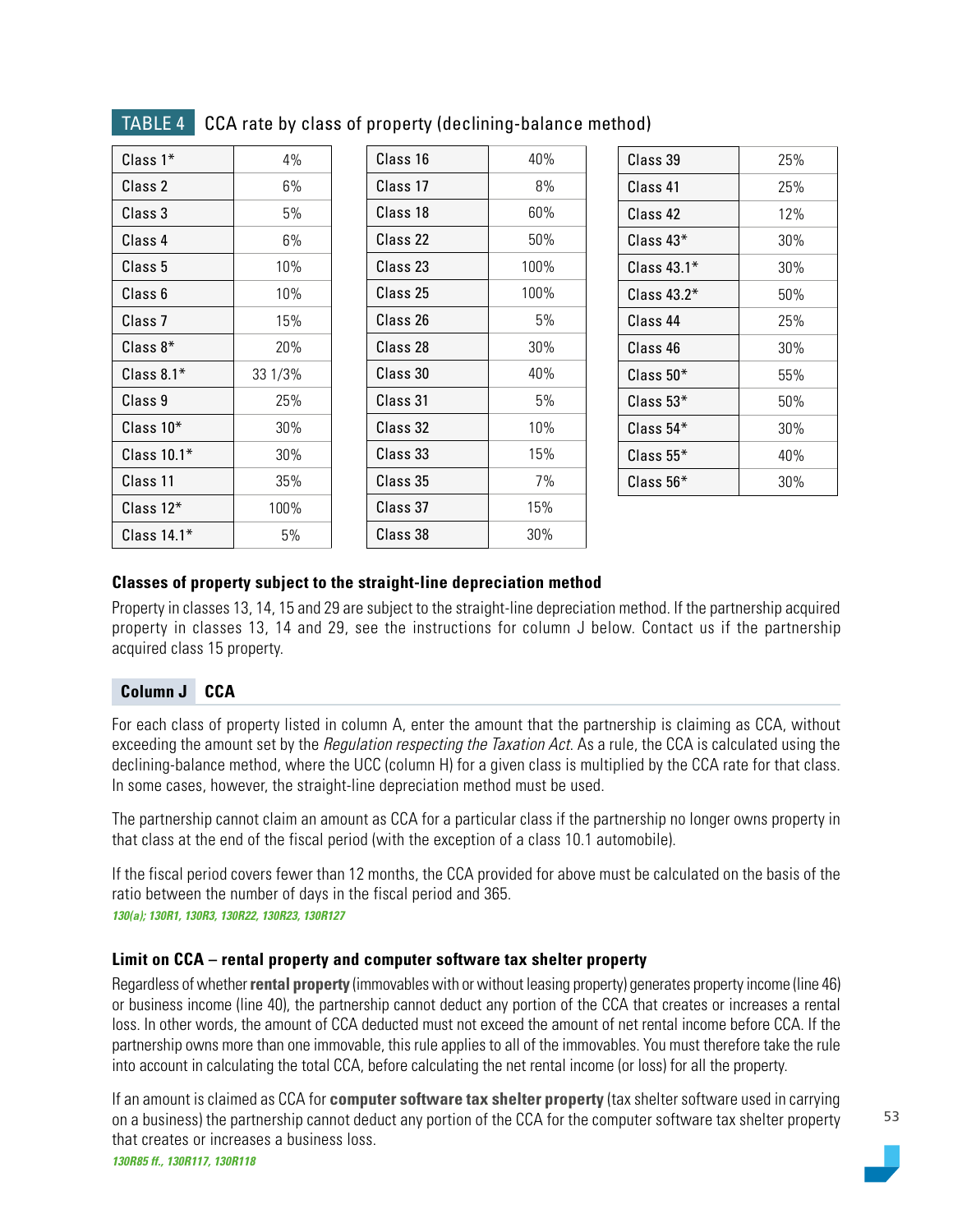## **Non-residential buildings** (class 1)

As a rule, non-residential buildings are included in class 1 and, as such, are eligible for a CCA rate of 4%.

However, a non-residential building acquired after March 18, 2007, and placed in a separate class may be eligible for an additional allowance of 6% if at least 90% of the floor space of the building is used for the manufacturing or processing in Canada of goods intended for sale or lease. Other non-residential buildings placed in a separate class may be eligible for an additional allowance of 2%.

The additional allowances of 6% and 2% also apply to buildings that were under construction on March 19, 2007, provided that they had not been wholly acquired on that date, nor used or acquired for use before that date.

If the partnership does not place each of these buildings in a separate class 1, it must apply a CCA rate of 4%.

## NOTE

For property in this class that is not AIIP, the half-year rule applies to both the CCA and the additional allowance.

## **Office equipment** (class 8)

Certain class 8 property, such as photocopiers, fax machines and telephone equipment whose cost exceeds \$400, can be included in a separate class if an election is made in respect of the property.

The election to create a separate class does not change the CCA rate (for example, the CCA rate of class 8 property is still 20%). However, it does provide the following advantages:

- The half-year rule (see column G) does not apply to this property for the fiscal period during which the partnership acquired the property, even if the property does not qualify for accelerated CCA.
- If, at the end of a given fiscal period, the partnership no longer owns any property in a separate class (whether the class was created for each property or for two or more properties), it can claim a terminal loss equal to the UCC of the property in that class.

## **Tools of less than \$500** (class 8 or 12)

Tools, kitchen utensils and medical or dental instruments that cost \$500 or more must be included in class 8, and, as such, they are eligible for a CCA rate of 20%.

However, any such property that costs less than \$500 can be included in class 12, in which case it is eligible for a CCA rate of 100%. This measure does not apply to electronic communication devices or electronic data processing equipment.

#### **Work of art** (class 8.1)

Property that is a drawing, a print, an etching, a sculpture, a painting or other similar work of art of which the artist was a Canadian is included in this class.

#### **Automobiles** (class 10.1)

Passenger vehicles (motor vehicles designed to carry a maximum of nine people) must be included in class 10.1, rather than class 10, if their capital cost exceeds \$30,000 (excluding taxes). Each vehicle of this type must be included in a separate class.

When a passenger vehicle is disposed of, there is no CCA recapture or terminal loss. The partnership can, however, deduct one half of the amount of CCA it would have been entitled to deduct had it not disposed of the vehicle in the year.

#### NOTE

Class 54 vehicles cannot be included in class 10.1.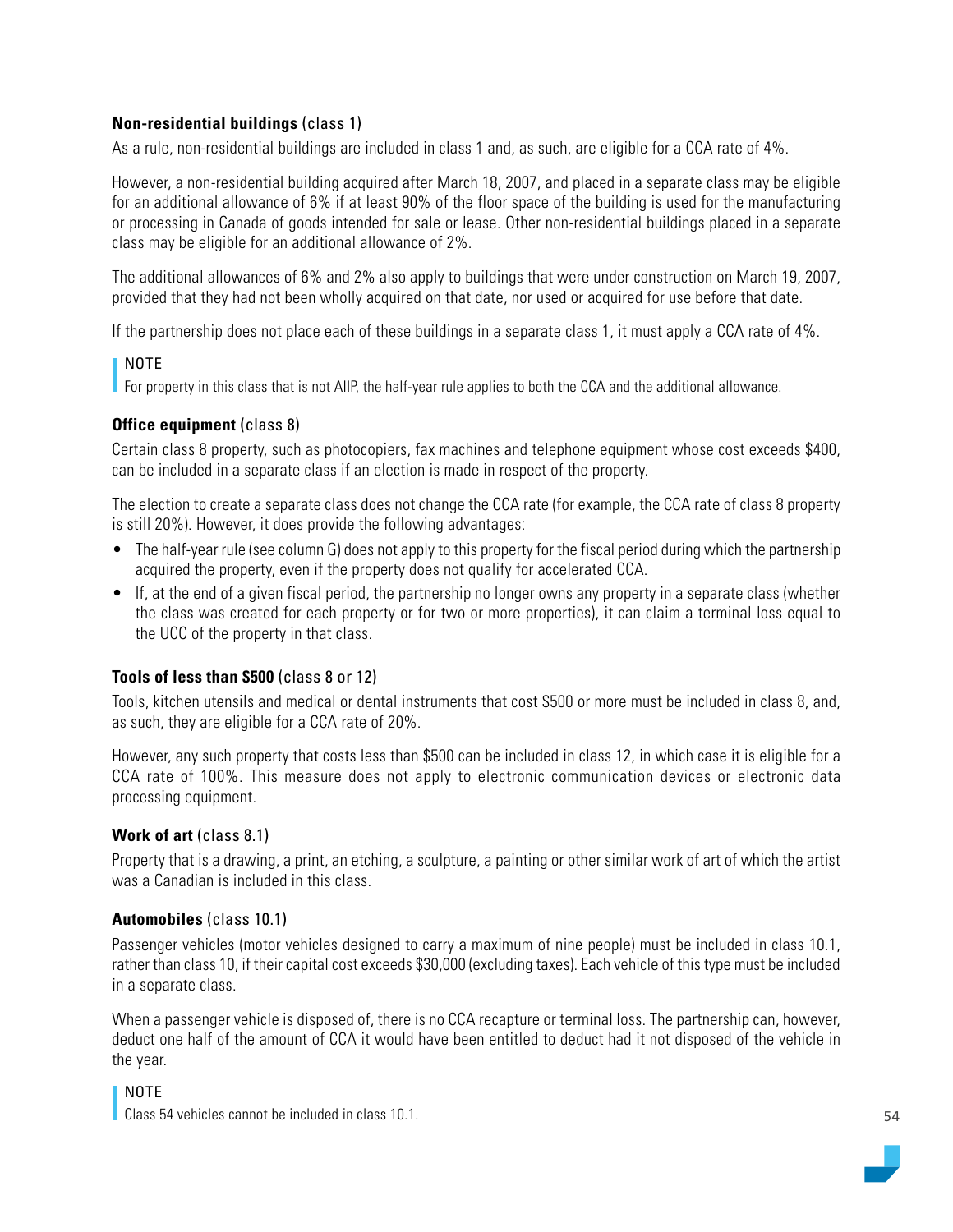## **Leasehold improvements** (class 13)

The capital cost of leasehold improvements incurred in a fiscal period for leased property is considered a unit of capital cost. The capital cost incurred in a subsequent fiscal period for the same property represents another unit of capital cost. Each unit is included in the same class, but requires a separate CCA calculation.

For each unit of capital cost that is **not** AIIP, the maximum CCA for a year corresponds to one of the following amounts, whichever is **less**:

- 1/5 of the unit of capital cost;
- the unit of capital cost divided by the number of 12-month periods (not exceeding 40 periods) included between the start of the fiscal period in which the capital cost was incurred and the day on which the lease is to end (or, if the lessee can renew the lease, the day on which the first renewal must end).

For the fiscal period in which the unit is available for use, the maximum CCA must be reduced by half (under a rule similar to the half-year rule).

A partnership that incurs in a fiscal period a unit of capital cost that is AIIP can claim 200% of the CCA that it would otherwise be able to claim for the fiscal period for a unit that is not AIIP if the half-year rule did not apply.

For example, if the CCA the partnership can claim for a unit of capital cost for the fiscal period is \$5,000 (half of \$10,000), the CCA for the fiscal period is grossed up to \$15,000.

In all cases, the amount of CCA for **all** units of capital cost cannot exceed the UCC for class 13 property.

## NOTE

If the capital cost of AIIP is incurred after 2023:

- the CCA cannot be grossed up;
- the rule similar to the half-year rule remains suspended for capital costs incurred before 2028.

## **Patents, concessions or licences for a limited period** (class 14)

If a partnership that acquires class 14 property that is AIIP but **not** qualified intellectual property (see the definition on page 46) and the property is available for use in the fiscal period, the partnership can claim 50% of the CCA it could otherwise claim for the fiscal period for property that is not AIIP (hereinafter "regular CCA").

The regular CCA is the amount obtained by dividing the capital cost of the property by its expected useful life.

For example, if the regular CCA is \$6,000, the CCA related to the property for the fiscal period is \$9,000. The amount you enter in column J must not exceed the UCC for the class before the CCA for the fiscal period.

## NOTE

For AIIP available for use after 2023, but before 2028, the gross-up rate for the fiscal period during which the property is available for use will decrease from 50% to 25%.

You must include all **qualified intellectual property that is AIIP** that the partnership acquired in a separate class 14. To calculate the gross-up of regular CCA, **subtract** the regular CCA from the capital cost of the property. The CCA for the property for the fiscal period can reach 100% of its capital cost.

For example, if the cost of property is \$20,000 and the regular CCA is \$4,000, the CCA for the property, for the fiscal period, is \$20,000 (the amount of \$4,000 to which \$16,000  $[$20,000 - $4,000]$  is added). The amount you enter in column J must not exceed the UCC of the class before the CCA for the fiscal period.

The partnership can claim an additional CCA for qualified intellectual property. For more information, refer to section 4.5.9.

## NOTE

For AIIP available for use after 2023, but before 2028, the gross-up corresponds to 25% of the regular CCA for the fiscal period.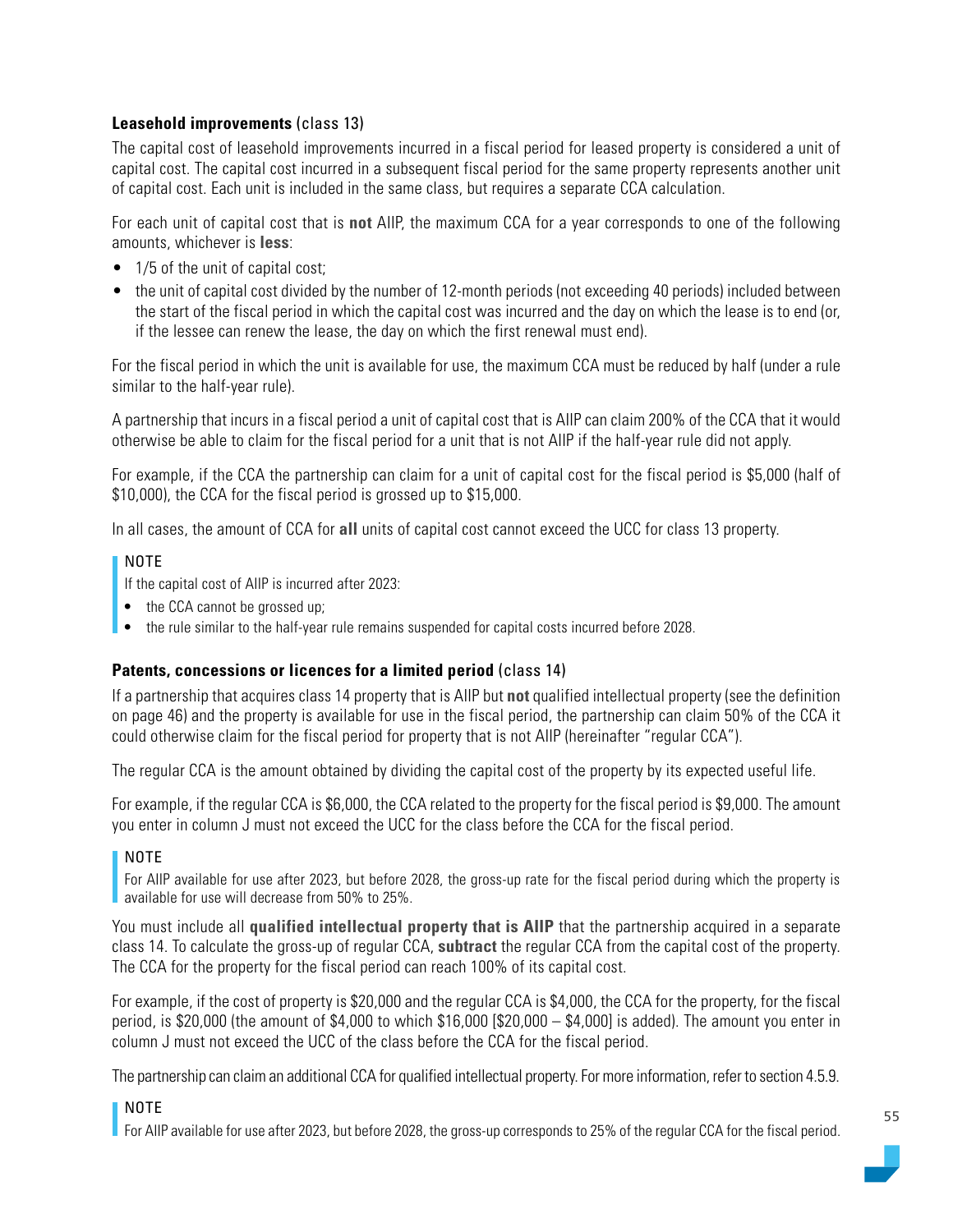## **Incorporeal capital property** (class 14.1)

This class includes:

- incorporeal capital property held by the partnership on January 1, 2017; and
- incorporeal capital property acquired on or after January 1, 2017.

The CCA rate for property in this class is 5%.

Property that is **qualified intellectual property** (see the definition on page 46) must be included in a separate class 14.1. The multiplier (column F.2.1) to be used to calculate the enhanced CCA is greater for qualified intellectual property. Also, the partnership can claim an additional CCA for such property. For more information, refer to section 4.5.9.

Additional CCA can be claimed with respect to the **UCC** of the property in this class on **January 1, 2017**.

## **Incorporeal capital property**

Incorporeal property used in carrying on a business. Incorporeal capital property includes the following:

- goodwill;
- trademarks:
- list of customers:
- costs related to a reorganization or merger;
- patents, franchises, concessions or licences of unlimited duration (except those in class 12);
- government rights or permits.

## NOTE

Certain incorporeal capital property is deemed to be acquired as goodwill (for example, costs related to a reorganization or merger). However, each business can only have a single goodwill. Therefore, the capital cost of a business's single goodwill is comprised of the costs of all incorporeal capital property that is goodwill (including deemed goodwill). This rule is used in the calculation of capital gains and CCA recapture upon the disposition of property, but is not used in the calculation of CCA.

## **Additional CCA with respect to the UCC of property on January 1, 2017**

For a fiscal period ending before January 1, 2027, a partnership may be entitled to additional CCA corresponding to 2% of the UCC in class 14.1 at the beginning of January 1, 2017, **minus:**

- the total CCA (including additional CCA) with respect to class 14.1 for the previous years; and
- three times any amounts added to the UCC of class 14.1 following the disposition of incorporeal capital property that the partnership held on January 1, 2017.

If the total CCA (including additional CCA) for the fiscal period is less than \$500, the additional CCA can be increased so that the partnership can claim a total CCA of \$500 with respect to class 14.1. However, the additional allowance cannot exceed the UCC of the property in class 14.1 on January 1, 2017, **minus** the additional allowances in previous years.

Enter in column J the total CCA (including additional CCA) that the partnership is claiming with respect to the property in class 14.1.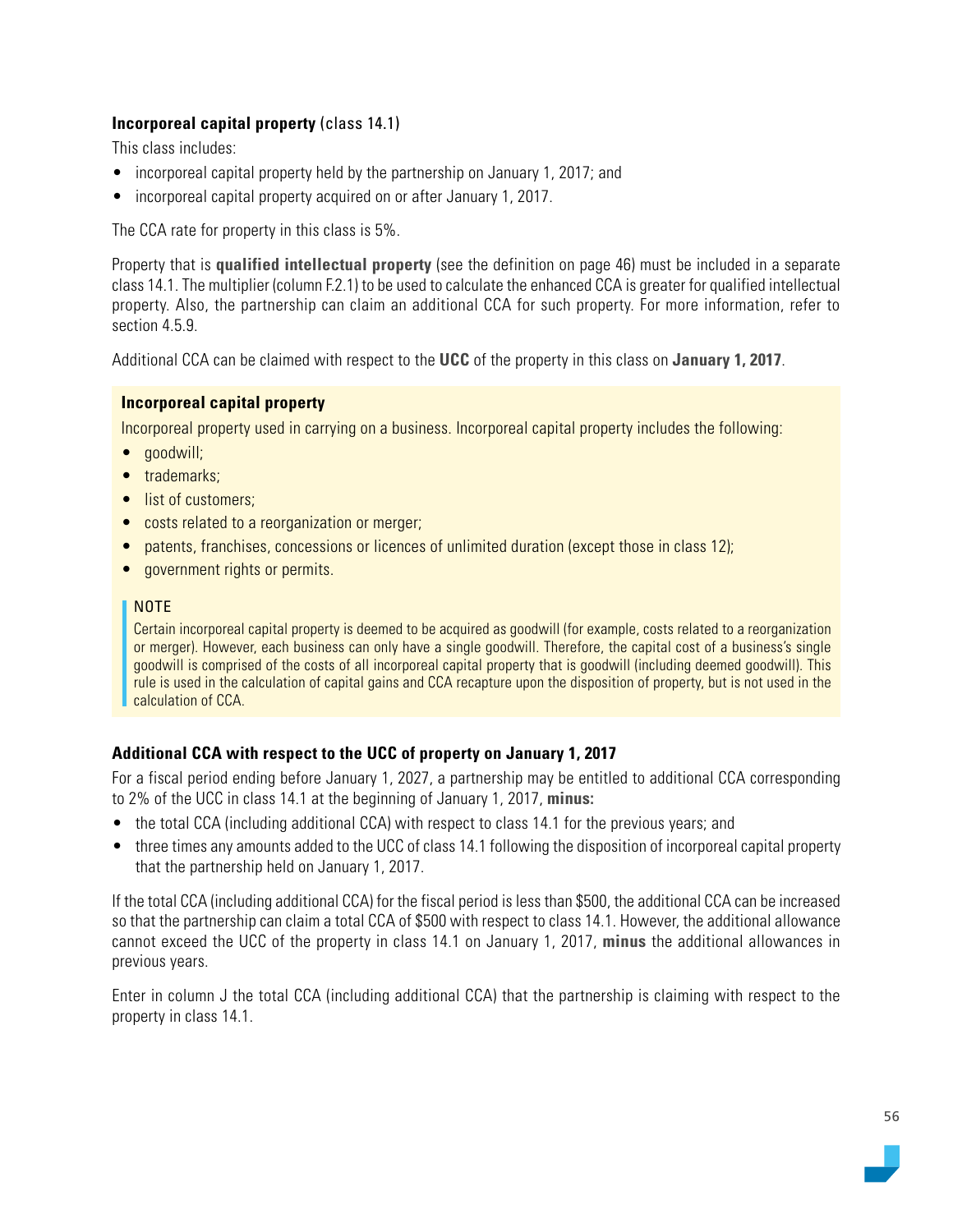## **Manufacturing and processing equipment and machinery** (class 43, 29 or 53)

As a rule, manufacturing and processing equipment and machinery are included in class 43 property and are eligible for a CCA rate of 30%.

However, any such property acquired before 2016 can be included in class 29, in which case it is eligible for a CCA rate of 50% using the straight-line depreciation method.

Property acquired after 2015 but before 2026 can be included in class 53, in which case it is eligible for a CCA rate of 50% using the declining-balance method.

A partnership that acquires property for use in manufacturing and processing activities in Québec can, under certain conditions, claim:

- a temporary additional CCA of 35% or 60%, if the property was acquired **before December 4, 2018**;
- a permanent additional CCA of 30%, if the property was acquired **after December 3, 2018**.

Property for which the **permanent additional CCA of 30%** can be claimed must be grouped in a **separate class 53**. The multiplier (column F.2.1) used to calculate the enhanced CCA is greater for such property.

For more information, refer to sections 4.5.8 and 4.5.9. *130R45–130R48*

## **Clean energy generation equipment and energy conservation equipment** (classes 43.1 and 43.2)

Clean energy generation equipment and energy conservation equipment acquired after March 3, 2010, is included in class 43.1 or, under certain conditions, in class 43.2. This equipment includes the following:

- pumped hydroelectric storage equipment;
- active solar heating equipment and ground-source heat pump systems;
- small-scale hydroelectric installations;
- wind energy conversion systems;
- electric vehicle charging equipment acquired after March 21, 2016;
- geothermal electrical generation equipment;
- geothermal heat production equipment acquired after March 21, 2017;
- equipment used to dispense hydrogen for use in hydrogen-powered automotive equipment and vehicles.

Class 43.1 property **acquired after December 3, 2018**, for which an additional CCA of 30% can be claimed (refer to section 4.5.9) must be grouped in a separate class 43.1.

Similarly, class 43.2 property **acquired after December 3, 2018**, for which an additional CCA of 30% can be claimed must be grouped in a separate class 43.2.

## NOTE

Class 43.2 will be eliminated for property acquired **after December 31, 2024**.

## **Patent or right to use patented information** (class 44)

Class 44 property that is **qualified intellectual property** (see the definition on page 46) must be included in a separate class 44. The multiplier (column F.2.1) used to calculate the enhanced CCA is greater for qualified intellectual property.

The partnership can claim an additional CCA for qualified intellectual property. For more information, refer to section 4.5.9.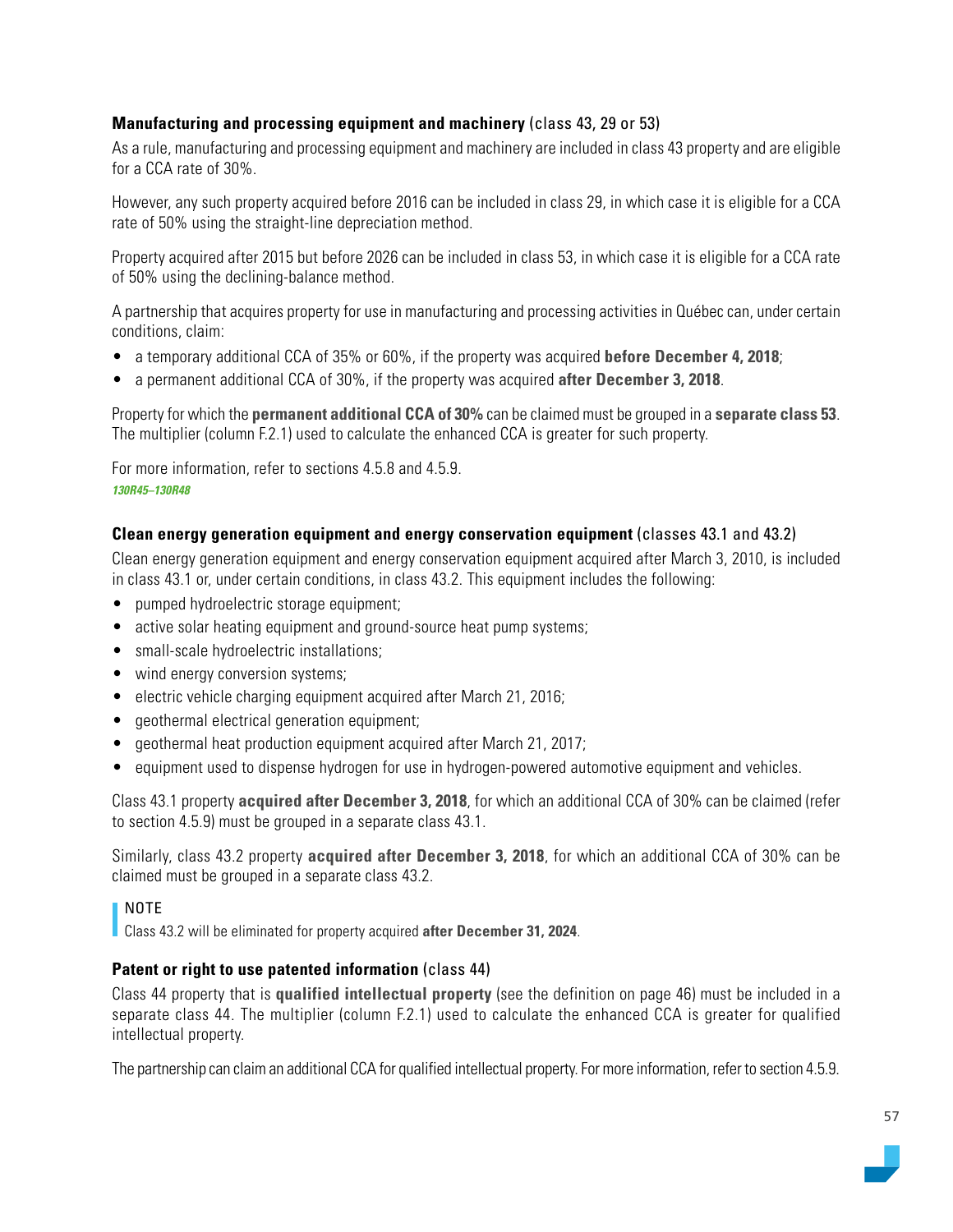## **Computer equipment (class 50)**

General-purpose electronic data processing equipment (computer) and systems software for that equipment, including ancillary data processing equipment, is included in class 50 and is eligible for a CCA rate of 55%.

A partnership that acquires property constituting computer equipment can, under certain conditions, claim:

- a temporary additional CCA of 35% or 60%, if the property is acquired **before December 4, 2018**;
- a permanent additional deduction of 30%, if the property is acquired **after December 3, 2018**.

Property in this class for which the **permanent additional CCA of 30%** can be claimed must be grouped in a **separate class 50**. The multiplier (column F.2.1) used to calculate the enhanced CCA is greater for such property.

For more information, refer to sections 4.5.8 and 4.5.9.

## **Zero-emission vehicles** (classes 54 and 55)

Zero-emission vehicles acquired and available for use after March 18, 2019, but before 2028, that would have been included in class 10 or class 10.1 had they been acquired before March 19, 2019, are class 54 property for which CCA at a rate of 30% can be claimed.

The capital cost of a vehicle in class 54 must not exceed \$55,000. However, a special rule applies on the sale of a vehicle subject to this limit. Under this rule, the proceeds of disposition is adjusted based on the ratio between the \$55,000 limit and the actual cost of the vehicle, which is subject to certain adjustments.

Zero-emission vehicles acquired and available for use after March 18, 2019, but before 2028, that would have been included in class 16 or class 18 had they been acquired before March 19, 2019, are class 55 property for which CCA at the rate of 40% can be claimed.

A partnership can choose to include a zero-emission vehicle in class 10, 10.1, 16 or 18, and forgo having the property treated as class 54 or 55 property.

The term "zero-emission vehicle" means a motor vehicle that is entirely electric, a plug-in hybrid equipped with a battery of at least 7 kWh or a hydrogen vehicle, that meets certain conditions, including the following:

- If the vehicle was acquired before March 2, 2020, and had not been used, or acquired for use, for any purpose before it was acquired by the partnership.
- The vehicle is not a vehicle in respect of which the partnership has received financial assistance from the Government of Canada.

*130a; 130R1, 130R3, 130R22, 130R23, 130R127*

#### **Zero-emission automotive equipment** (class 56)

Class 56 includes automotive equipment, except motor vehicles, that is **fully** electric or **fully** powered by hydrogen and is acquired and becomes available for use after March 1, 2020, and before 2028.

The cost of additions and modifications made by the partnership to convert automotive equipment (except motor vehicles) to run on 100% electric or hydrogen power may, under certain conditions, be included in class 56.

Class 56 property must meet the same conditions as AIIP (see the definition on page 48), even if it is not considered as accelerated investment incentive property.

The CCA rate for class 56 is 30%.

A partnership can elect to include a zero-emission vehicle or zero-emission automotive equipment in another class if the vehicle or equipment meets the requirements of the other class and in so doing renounce any tax treatment as class 56 property for the vehicle or equipment.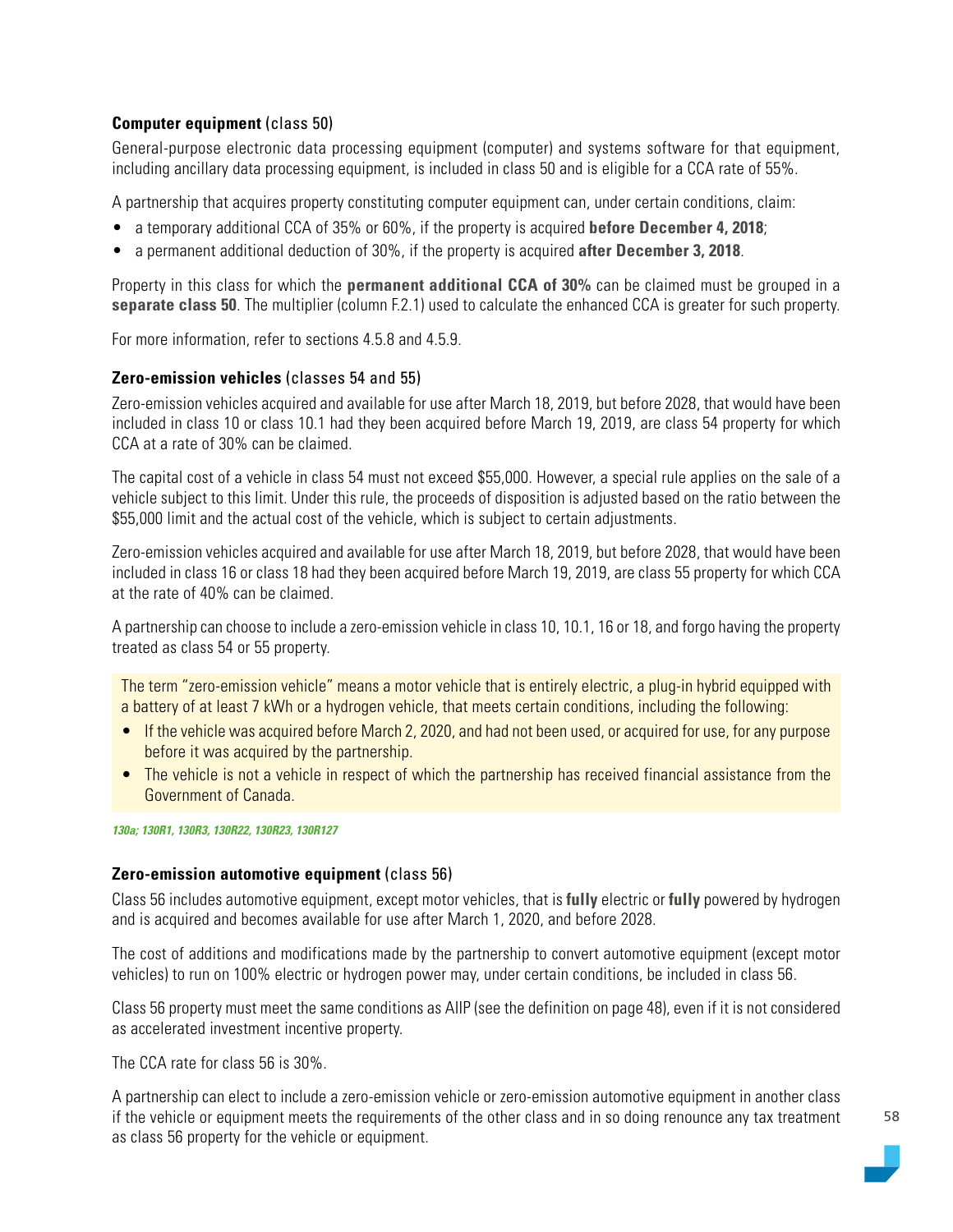# **4.3 Schedule D – Member Corporations' Shares of Paid-Up Capital**

Schedule D is to be completed by a partnership whose members include one or more corporations.

This schedule must contain the information that a member corporation has to use to calculate its paid-up capital in order to determine its eligibility for certain financial assistance measures (for example, the small business deduction) and calculate the amount of assistance to which it is entitled.

In **Part 1**, you must enter the amount of the partnership's debts.

In **Part 2**, you must enter the value of the partnership's qualified property for which a reduction of the paid-up capital can be claimed by a member corporation.

Enter on line 359 any amount receivable from another corporation (other than a financial institution):

- if, at the end of the fiscal period, the amount has been outstanding for more than six months; or
- if the payment of the amount is secured, in whole or in part, by property belonging to the other corporation (do not take into account a debt that has been outstanding for six months or less and that is either an account receivable for the sale of property or the provision of a service, or a tax receivable respecting the disposition of property or the provision of a service, in a situation where the sale or the provision gives rise to an account receivable or an account that would be an account receivable if the consideration for the disposition or the provision were outstanding).

In **Part 3**, you must enter the items that make up the partnership's assets. Use Part 2 to calculate the reduction of paid-up capital.

In **Part 4**, you must enter in column B each member corporation's share (calculated on the basis of the percentage interest) of the partnership's income (or loss), as well as each member corporation's share of the partnership's debts, qualified property and total assets.

*1136(3), 1138*

# **4.4 Schedule E – Summary of Certain Information to Enter on RL-15 Slips**

## **4.4.1 Resource expenses incurred by operating partnerships**

Complete Part 1 of Schedule E if the partnership directly incurred resource expenses as an operating partnership or as a member of an operating partnership. Enter in boxes 28 through 35 the aggregate of the amounts entered in boxes 28 through 35 of all the RL-15 slips that the partnership filed.

For resource expenses that the partnership is deemed to have incurred further to an investment in flow-through shares, complete Part 4 of Schedule E.

# **4.4.2 Tax credit**

**Part 2 of Schedule E** must be completed by an operating partnership that incurred eligible expenses that may entitle certain of its members to one of the following tax credits:

- the tax credit relating to resources (form CO-1029.8.36.EM);
- the tax credit for investment (form CO-1029.8.36.IN);
- the tax credit for salaries and wages (R&D) (form RD-1029.7-V).

You must first complete the applicable tax credit application form. Complete **only** the parts of the form concerning the information you must enter in Part 2 of Schedule E. Enclose the form with the partnership information return.

If the members of a partnership are entitled to more than one tax credit, complete a **separate copy of Schedule E**  for each tax credit.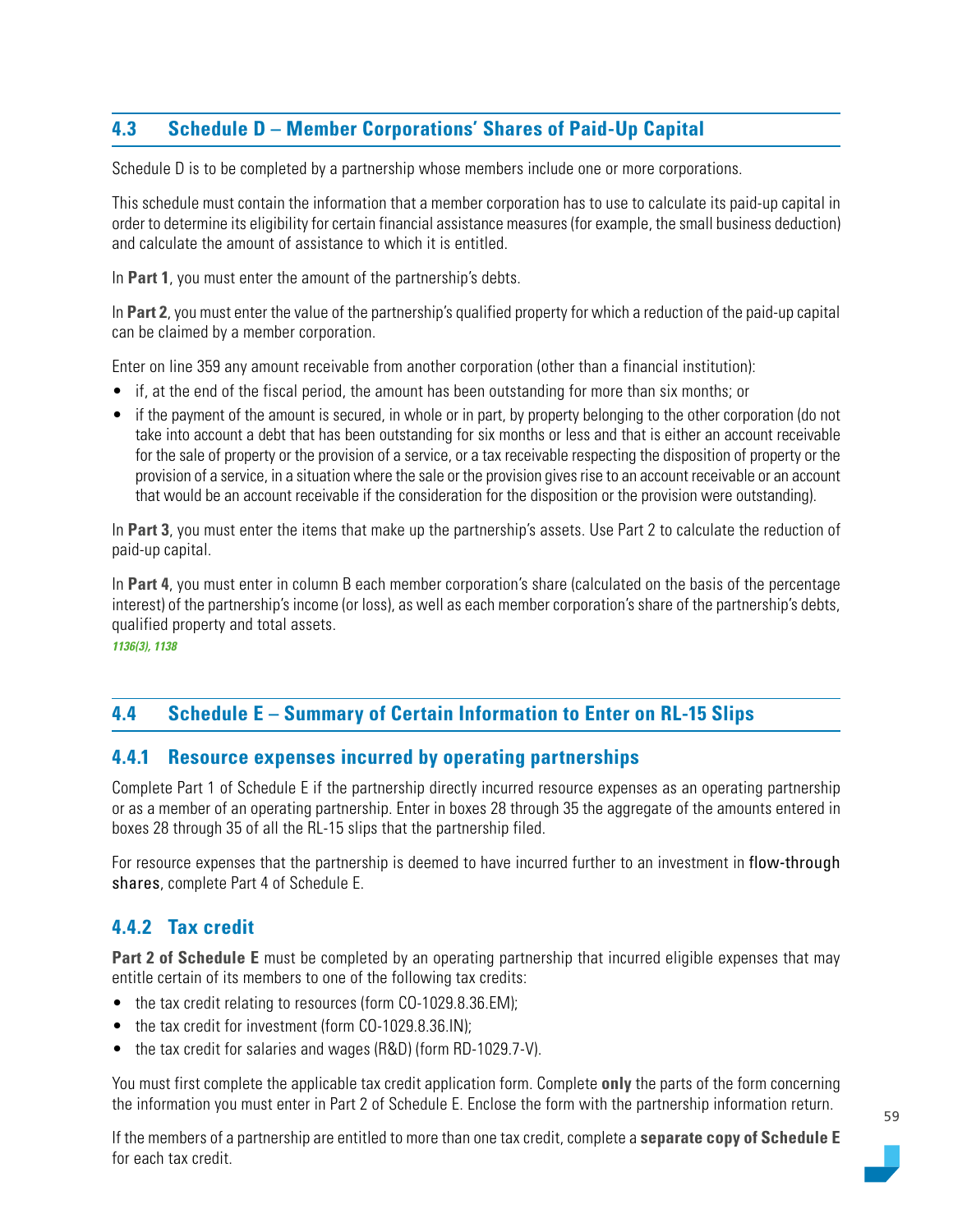You may have to complete several copies of a tax credit application form (for example, you may have to complete several copies of form CO-1029.8.36.IN). If this is the case, you must also complete a **separate copy of Schedule E**  for each copy of the tax credit form in question.

## **Tax credit relating to resources**

If a partnership incurs eligible expenses in a fiscal period, has an establishment in Québec and carries on a business in Québec, a member that is a qualified corporation can claim the tax credit relating to resources for its share of the partnership's eligible expenses for the taxation year in which the partnership's fiscal period ends.

Eligible expenses for a fiscal period are all the expenses the partnership incurred in that period that are attributable to certain Canadian exploration expenses that are related to mining, petroleum or gas resources and incurred in Québec, and to:

- certain Canadian development expenses incurred in Québec;
- expenses relating to natural resources (granite, sandstone, limestone, marble and slate), where the resources are used for the production of dimension stones, cemetery monuments, building stones, paving stones, curbing or roof tiles; and
- Canadian renewable and conservation expenses that are incurred in Québec.

If a development corporation issued flow-through shares and renounced the eligible expenses it incurred in favour of its investors, the expenses are not eligible expenses for the purpose of the tax credit relating to resources. *1029.8.36.167*

Table 5 shows the rates for the tax credit relating to resources.

|                                                               | <b>Tax credit rate</b>                                                           |                   |
|---------------------------------------------------------------|----------------------------------------------------------------------------------|-------------------|
| Type of resource for which eligible expenses<br>were incurred | Partnership that does not<br>operate a mineral resource<br>or an oil or gas well | Other partnership |
| Mineral resources in the Far North and Near North             | 38.75%                                                                           | 18.75%            |
| Oil and gas resources in the Far North and Near North         | 31%                                                                              | 15%               |
| Mineral, oil and gas resources elsewhere in Québec            | 28%                                                                              | 12%               |
| Renewable energy and energy conservation in Québec            | 28%                                                                              | 24%               |
| Other natural resources in Québec                             | 12%                                                                              | 12%               |

## TABLE 5 Rates for the tax credit relating to resources

Each corporation that is a member of the partnership must complete form CO-1029.8.36.EM, Crédit d'impôt relatif aux ressources, and enclose the form with its return to claim its share of the tax credit.

## **Tax credit for investment**

A qualified corporation that is a member of a partnership that incurred eligible expenses for the acquisition of qualified property during the fiscal period covered by the return or a previous fiscal period can claim a tax credit for investment for the taxation year in which the partnership's fiscal period ends.

The basic rate of the tax credit is 4% for eligible expenses incurred after December 31, 2019, but before January 1, 2023, to acquire qualified property for use primarily in a remote zone, in the eastern part of the Bas-Saint-Laurent region or in an intermediate zone.

These rates may be increased if a partnership's paid-up capital is less than \$500 million. See the paragraph "Increase and temporary additional increase in the basic rate of the tax credit" on page 61.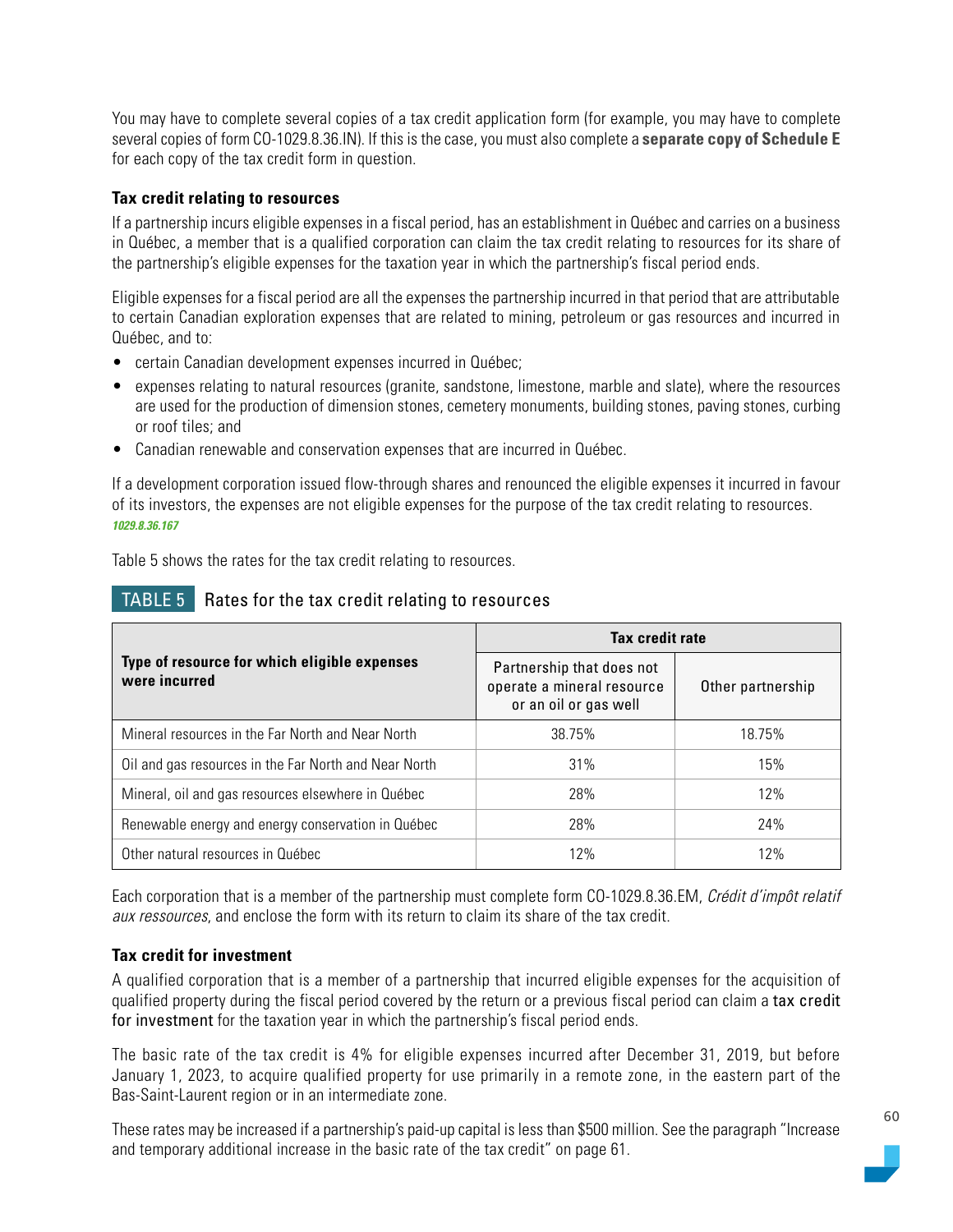## **Eligible expenses**

For a fiscal period, expenses included in the capital cost of the property that, among other things, were:

- **incurred and paid** during the fiscal period concerned;
- **incurred** during the fiscal period concerned and paid within 18 months of the end of that period; or
- **incurred** during a previous fiscal period during which the partnership was a qualified partnership and the expenses represent the amount by which the expenses **paid** during the fiscal period concerned exceed the portion of these expenses that member corporations took into account to determine their tax credit for a taxation year preceding the taxation year in which the fiscal period ends.

## **Qualified property**

Property acquired before January 1, 2023, that:

- belongs to class 29, class 43 or class 53 (manufacturing or processing equipment);
- would have belonged to class 43, if this class referred to smelting, refining and hydrometallurgy activities involving ore (other than ore from a gold or silver mine) extracted from a mineral source **located in Canada**;
- belongs to class 50 and is used primarily in the manufacturing or processing of goods for sale or lease.

The qualified property must also meet all of the following conditions:

- It is not used in operating a factory that produces ethanol or cellulosic ethanol.
- It is new property used solely in Québec and mainly in the course of carrying on a business, other than a recognized business that carried out or that is carrying out a large investment project.
- The partnership began to use the property within a reasonable time after acquiring it.
- The partnership uses the property a minimum of 730 consecutive days following the day the property is first put to use, except in the case of loss, major breakdown or involuntary destruction by fire, theft or water.

Property, other than property acquired to be used mainly in a remote zone, in the eastern part of the Bas-Saint-Laurent region or in an intermediate zone, is considered qualified property only if it is acquired after August 15, 2018, but before January 1, 2021.

## Excluded expense amount

A corporation claiming the tax credit as a member of a partnership must subtract the excluded expense amount from the eligible expenses incurred by the partnership for the acquisition of property.

The excluded expense amount is equal to the **lesser** of the following amounts:

- the amount of eligible expenses incurred for the property for the fiscal period;
- the amount by which the applicable exclusion threshold amount exceeds the total of the excluded expense amounts related to the property for previous fiscal periods, where applicable.

As a rule, the exclusion threshold amount related to a qualified property is \$12,500. However, if the partnership acquired the property as part of a joint venture, the exclusion threshold will be calculated on the basis of the partnership's share in the joint venture.

Note that subtracting the excluded expense amount from the eligible expenses related to a qualified property of a partnership will have no effect on the calculation of a member corporation's cumulative eligible expense limit balance.

#### Increase and temporary additional increase in the basic rate of the tax credit

If a partnership's paid-up capital for the previous fiscal period, calculated on a consolidated basis, is \$250 million or less, the rate of the tax credit is increased. Moreover, if a partnership meets this condition and more than 50% of its activities consist of metal processing, the partnership is granted a temporary additional increase in the rate of the tax credit for the eligible expenses it has incurred.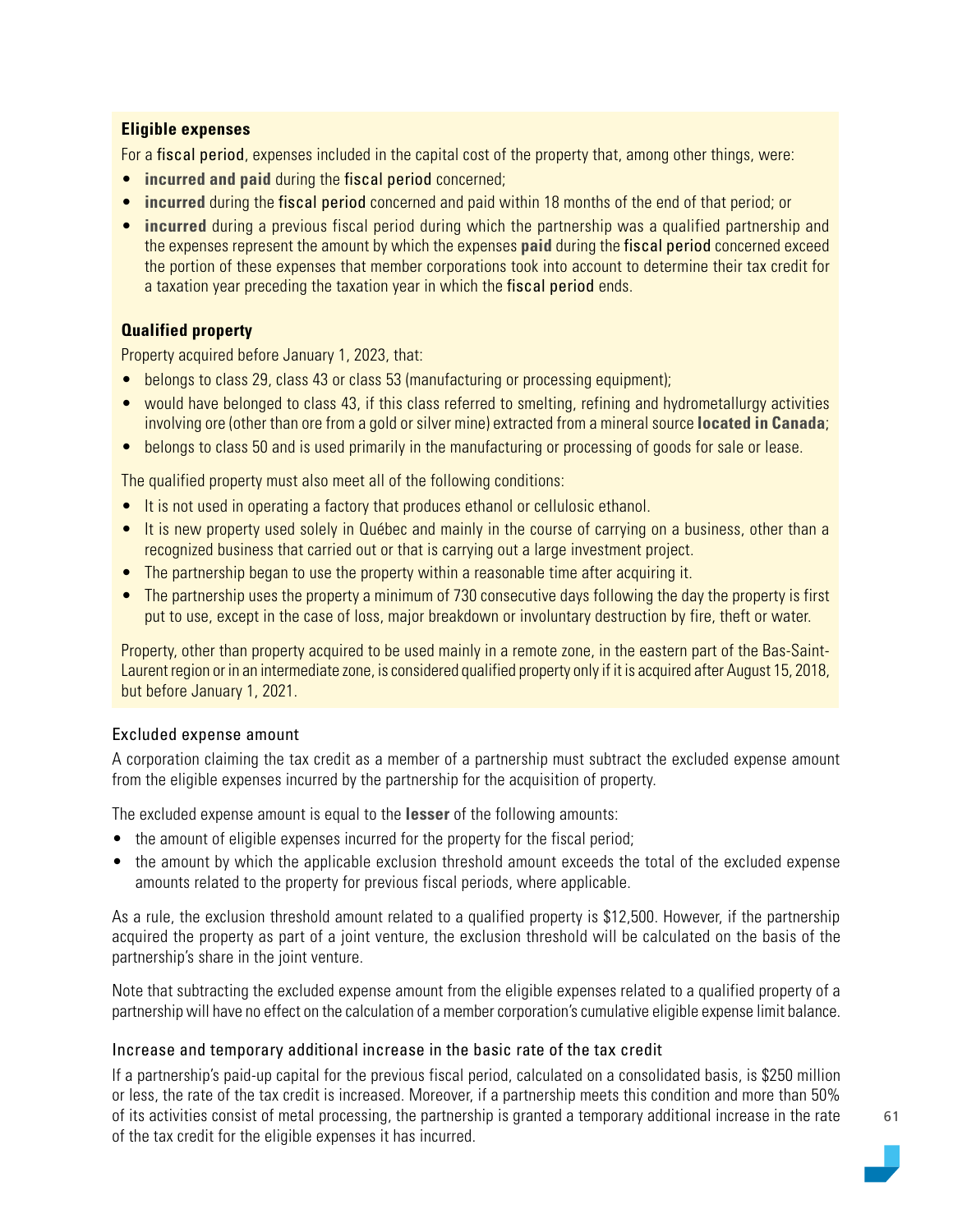If the corporation's paid-up capital for the previous fiscal period is between \$250 million and \$500 million, the increased rate (including the temporary additional increase) is reduced linearly. If the paid-up capital is \$500 million or more, the basic rate is not increased.

## NOTE

The paid-up capital must be calculated as if the partnership is a corporation. If the partnership is a member of an associated group, its paid-up capital must be calculated by including the paid-up capital of each of the members of the group, as well as corporations deemed to be members, in accordance with section 737.18.20 of the Taxation Act.

Table 6 shows the increased rate that applies to each region. Note that the terms "remote zone" ("zone éloignée"), "eastern part of the Bas-Saint-Laurent region" ("partie est de la région du Bas-Saint-Laurent") and "intermediate zone" ("zone intermédiaire") used in the table are defined in the Guide de la déclaration de revenus des sociétés (CO-17.G), in the instructions for lines 440p through 440y, under code 85, as well as in form CO-1029.8.36.IN, Crédit d'impôt pour investissement.

|                                                 | Maximum increased rate (paid-up capital \$250 million or less)              |                                                                           |                                                                             |  |
|-------------------------------------------------|-----------------------------------------------------------------------------|---------------------------------------------------------------------------|-----------------------------------------------------------------------------|--|
| <b>Region or zone</b>                           | Expenses incurred after<br>December 31, 2016, but<br>before August 16, 2018 | Expenses incurred after<br>August 15, 2018, but<br>before January 1, 2020 | Expenses incurred after<br>December 31, 2019, but<br>before January 1, 2023 |  |
| Remote zone                                     | 24%                                                                         | $40\%$ <sup>1</sup>                                                       | 24%                                                                         |  |
| Eastern part of<br>the Bas-Saint-Laurent region | 16%                                                                         | $30\%$ <sup>2</sup>                                                       | 16%                                                                         |  |
| Intermediate zone                               | 8%                                                                          | $20\%$ <sup>3</sup>                                                       | 8%                                                                          |  |
| Other regions                                   | $0\%$                                                                       | $10\%$ <sup>4</sup>                                                       | $0\%$                                                                       |  |

## TABLE 6 Maximum increased tax credit rate that applies to each region

## Cumulative limit of \$75 million

Eligible expenses incurred for the acquisition of qualified property that entitle a member corporation to the tax credit at the increased rate or to a refund of a portion of the credit are subject to the cumulative limit of \$75 million.

## Election for the tax credit for investment

A corporation that is a member of a partnership that has acquired property considered to be **qualified property** for the purposes of the **tax credit for investment** and **specified property** for the purposes of the **tax credit for investment and innovation** can elect, for the taxation year ended in the first fiscal period during which the partnership incurred expenses for the acquisition of this property, to have the property considered qualified property rather than specified property.

However, such an election cannot be made for a taxation year if the corporation has claimed the tax credit for investment and innovation for that taxation year or a prior taxation year.

If the corporation elects to claim the tax credit for investment, you must check the appropriate box on form CO-1029.8.36.IN, Crédit d'impôt pour investissement.

Each corporation that is a member of the partnership must complete form CO-1029.8.36.IN, Crédit d'impôt pour investissement, and enclose the form with its return to claim its share of the tax credit.

<sup>1.</sup> This rate increases to 45% if the temporary additional increase for businesses in the metal processing sector is applicable.

<sup>2.</sup> This rate increases to 35% if the temporary additional increase for businesses in the metal processing sector is applicable.

<sup>3.</sup> This rate increases to 25% if the temporary additional increase for businesses in the metal processing sector is applicable.

<sup>4.</sup> This rate increases to 20% if the temporary additional increase for businesses in the metal processing sector is applicable.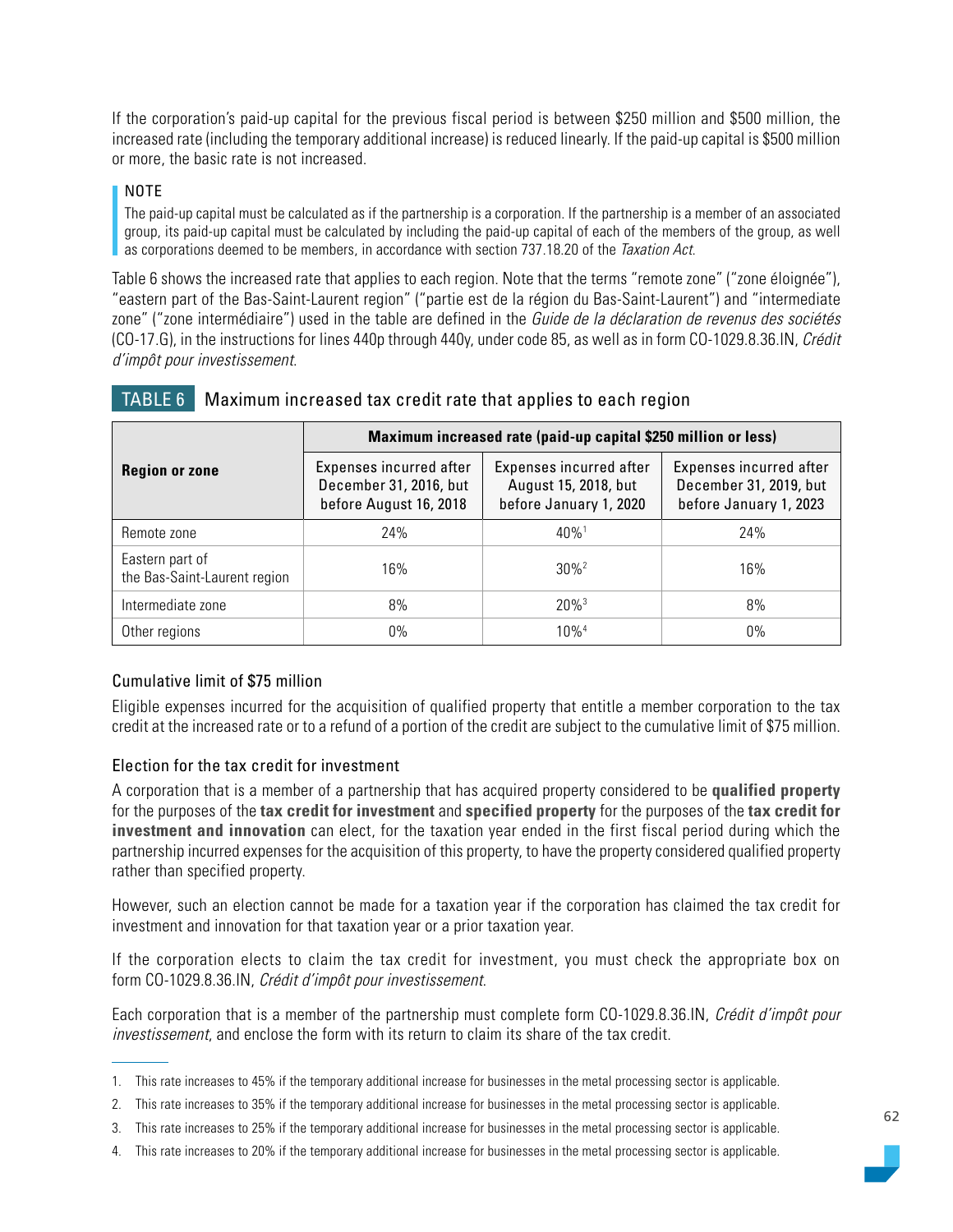## **Tax credit for salaries and wages (R&D)**

If, in its fiscal period, a partnership carries on a business in Canada and undertakes scientific research and experimental development (R&D) work in Québec or causes such work to be undertaken in Québec on its behalf, the partnership's members can claim a tax credit for salaries and wages (R&D) for their taxation year that ends in the partnership's taxation year.

## Amount of reducible expenditures

A partnership must subtract the amount of reducible expenditures from the salaries, wages or consideration it paid for R&D work.

The amount of reducible expenditures is equal to the **lesser** of the following amounts:

- the member's share of the applicable exclusion threshold amount;
- the member's share in the total reducible expenditures incurred by the partnership in its fiscal period.

## **Reducible expenditures**

All of the expenditures incurred in the fiscal period that are:

- salaries, wages or consideration for the tax credit for salaries and wages (R&D);
- qualified expenditures for the tax credit for university research or research carried out by a public research centre or a research consortium;
- qualified expenditures for the tax credit for private partnership pre-competitive research;
- qualified fees for the tax credit for fees and dues paid to a research consortium.

As a rule, the amount of the exclusion threshold for a fiscal period is \$50,000. It is linearly increased if the total assets of the partnership for the previous fiscal period are between \$50 and \$75 million. It is \$225,000 if the partnership's total assets for the previous fiscal period are \$75 million or more.

#### Rate of the tax credit

The rate of the tax credit for salaries and wages (R&D) is 14%.

Each member of the partnership must complete form RD-1029.7-V, Tax Credit for Salaries and Wages (R&D), and enclose the form with their return to claim their share of the tax credit. *1029.8, 1029.8.19.8, 1029.8.19.9, 1029.8.19.14*

# **Interposed partnerships**

An interposed partnership (see the definition in section 1.3.1) must provide its members with the same information it obtained from another partnership of which it is a member.

For example, if the eligible amount of the operating partnership is \$1 million and corporation X is a member of a partnership that is a member of another partnership that is a member of the operating partnership, the operating partnership and each of the interposed partnerships must produce RL-15 slips indicating the same eligible amount of \$1 million. Corporation X can use the RL-15 slip to calculate the tax credit on the basis of the eligible amount provided by the operating partnership. The corporation simply enters the amount of \$1 million on its tax credit application form, taking into account the instructions provided in the document RL-15 Slip: Amounts Allocated to the Members of a Partnership (courtesy translation RL-15.EX-T).

Consequently, the instructions for boxes 70 through 76 do not apply to an interposed partnership. *1029.6.0.1.8.3, 1029.6.0.1.8.4*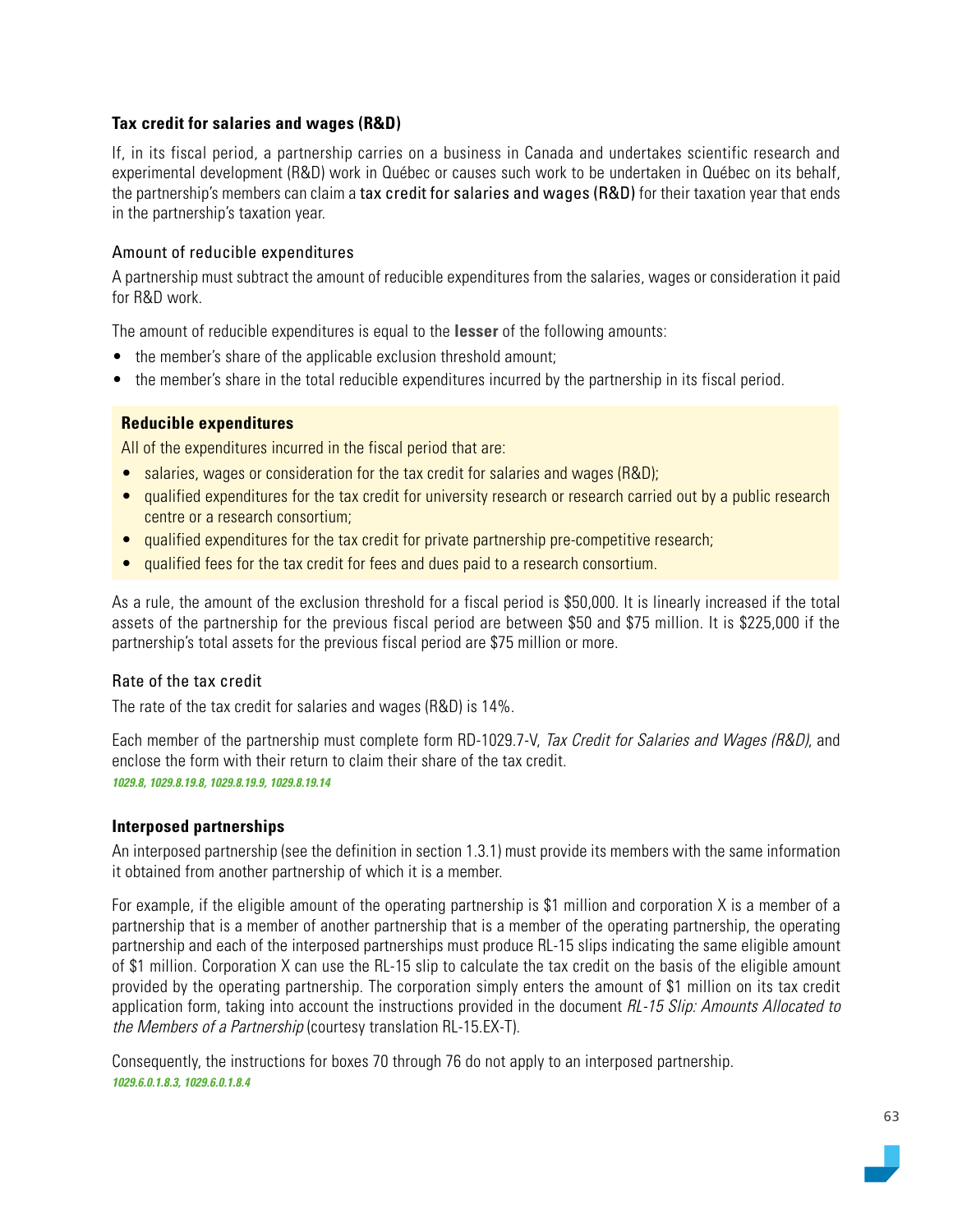## **Box 70 Tax credit code**

Enter the code corresponding to the tax credit for which you are entering an eligible amount in box 71.

## TABLE 7 Tax credit codes

| Tax credit relating to resources        |
|-----------------------------------------|
| Tax credit for investment               |
| Tax credit for salaries and wages (R&D) |

*1029.8, 1029.8.36.166.44, 1029.8.36.169, 1029.8.36.171*

#### **Box 71 Eligible amount**

The eligible amount corresponds to one of the following amounts (as applicable):

- in the case of the tax credit relating to resources, the amount of the partnership's eligible expenses calculated on line 12, 12g, 19, 19g, 26 or 33 of form CO-1029.8.36.EM;
- in the case of the tax credit for investment, the amount of the partnership's eligible expenses calculated on line 20 of form CO-1029.8.36.IN;
- in the case of the tax credit for salaries and wages (R&D), the amount of the partnership's qualified expenditures calculated on line 155 of form RD-1029.7-V.

The applicable limits and restrictions are taken into account in the calculation of the eligible amount of each tax credit. This amount must be reduced by any amount of assistance, benefit or advantage received with respect to the partnership's eligible expenses or qualified expenditures.

## **Box 72 Region or RCM code**

For purposes of the tax credit for investment, enter the code corresponding to the region or regional county municipality (RCM) in which the partnership acquired qualified property. The same code is entered on line 09 of form CO-1029.8.36.IN.

#### **Box 73 Expense code**

For purposes of the tax credit relating to resources, enter the code corresponding to the net amount of eligible exploration expenses entered in box 71. The same code is entered on lines 12, 12g, 19, 19g, 26 and 33 of form CO-1029.8.36.EM.

| A.1 or B.1  | Mining exploration expenses in the Near North and the Far North     |
|-------------|---------------------------------------------------------------------|
| A.2 or B.2  | Mining exploration expenses elsewhere in Québec                     |
| A11 or B11  | Oil or gas exploration expenses in the Near North and the Far North |
| A 21 or B21 | Oil or gas exploration expenses elsewhere in Québec                 |
| C           | Expenses relating to natural resources in Québec                    |
| D           | Renewable and conservation expenses in Québec                       |

## TABLE 8 Eligible exploration expense codes

You must also complete a **separate copy of Schedule E** if, on form CO-1029.8.36.EM, the partnership entered more than one code for resource expenses.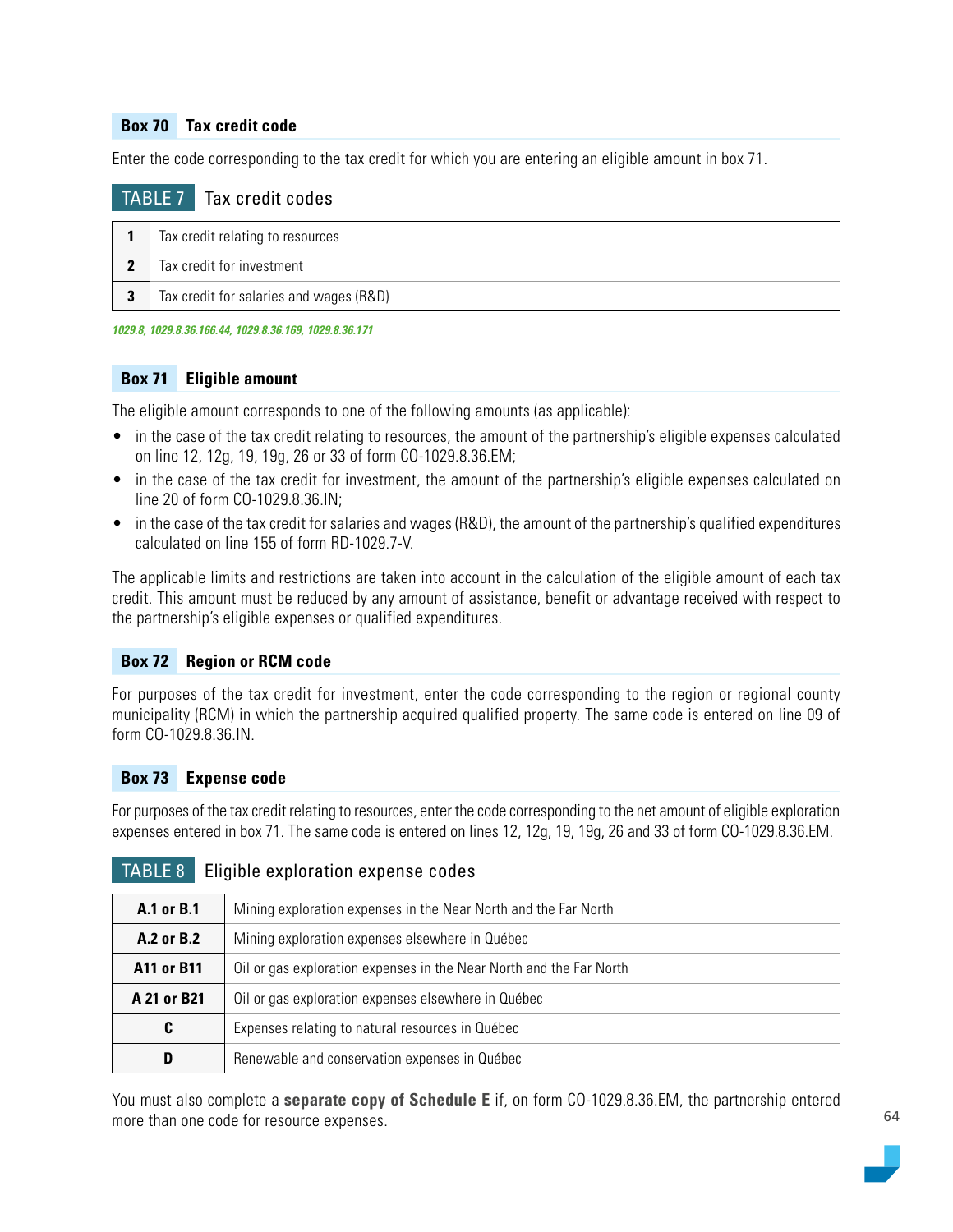## **Box 75 Date the property was acquired**

For purposes of the tax credit for investment, enter the date on which the property was acquired.

#### **Box 76 Date the property was used**

For purposes of the tax credit for investment, enter the date on which the property started being used.

#### **Assistance, benefits or advantages received**

The partnership may have incurred expenses that entitle its members to a tax credit (most of these tax credits are described in sections 4.4.2 and 4.4.5).

If, during the fiscal period covered by the return, the partnership repaid an amount of assistance, a benefit or an advantage that was previously used to reduce the amount of such expenses for the purpose of calculating the tax credit (that is, expenses from a previous fiscal period were reduced by the assistance, benefit or advantage), the repayment must be added to the amount of the expenses from the fiscal period covered that give entitlement to the tax credit.

If the partnership receives assistance, a benefit or an advantage for the expenses after its members have obtained the tax credit, the members must pay a special tax for the year in which the partnership received the assistance, benefit or advantage.

#### NOTE

The federal investment tax credit for the creation of apprenticeship jobs does not constitute assistance, a benefit or an advantage that can reduce the expenditures giving entitlement to the Québec tax credit for an on-the-job training period. Consequently, the above-mentioned rules do not apply if a partnership receives or repays the federal tax credit.

*1029.6.0.0.1 (2nd par., subpar. (b.1))*

#### **Other tax credits**

The partnership may have incurred expenses that entitle its members to tax credits other than those mentioned in the instructions for box 70. See section 4.4.5.

## **4.4.3 Tax shelter**

#### **Partnership that is a tax shelter**

Complete Part 3 of Schedule E if, during the fiscal period, an individual resident in Québec acquired an interest in the partnership and the interest constitutes a tax shelter. All interests with the same tax shelter identification number that were acquired during the fiscal period by individuals resident in Québec must be reported on the same schedule.

#### NOTE

Any partner who wishes to deduct a loss or claim a deduction or a tax credit respecting a tax shelter must file a duly completed copy of form TP-1079.6-V, Statement of Losses, Deductions and Tax Credits Respecting a Tax Shelter.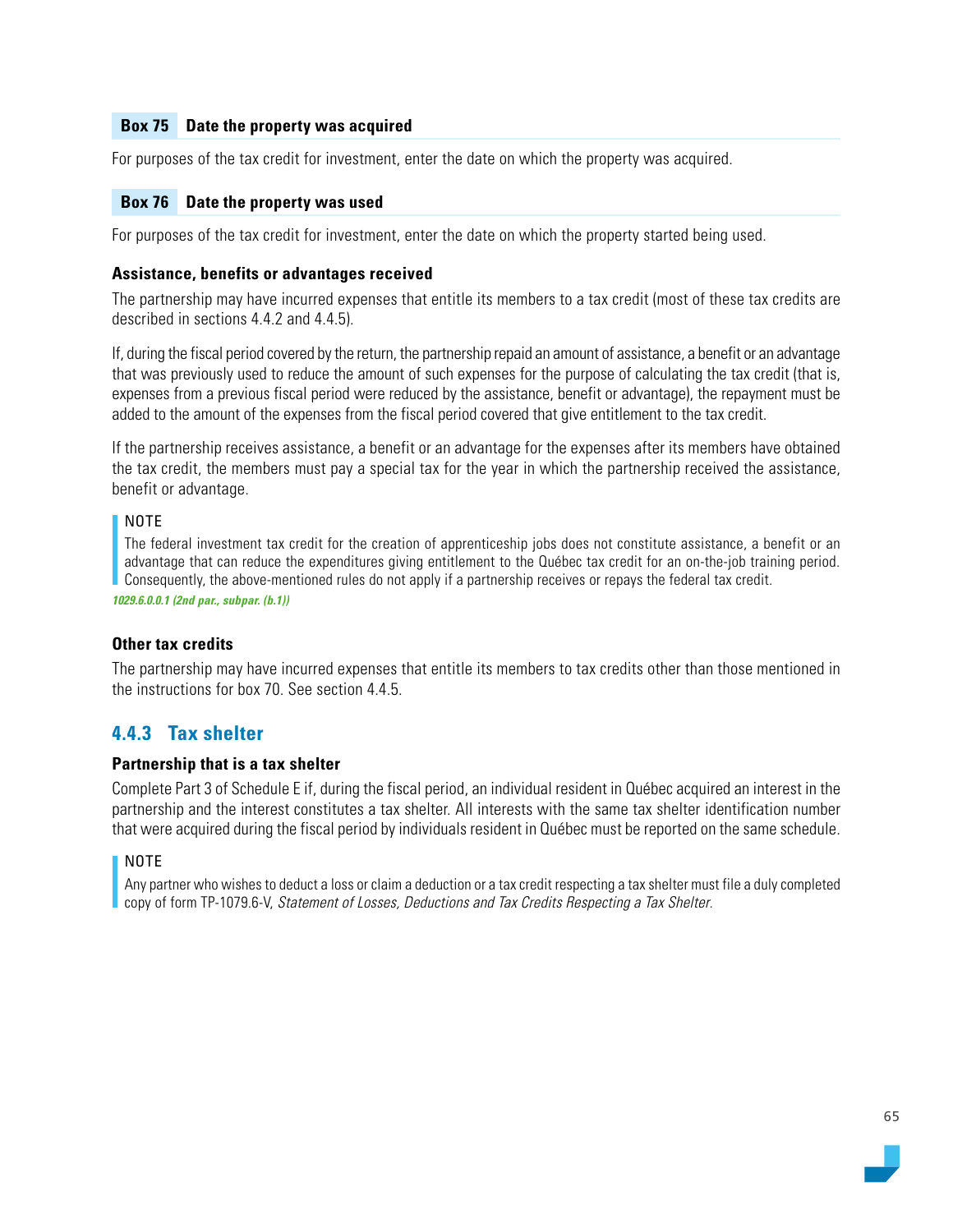## **Tax shelter**

The term "tax shelter" means property (including a right to income) for which, based on statements and representations relating to this property, it is reasonable to consider that, at the end of any taxation year ending in the four years following the date on which an interest in the property is acquired, the aggregate of the following amounts will be equal to or more than the cost of the property at the end of the year:

- the amount or, in the case of an interest in a partnership, the loss (including the amount or the loss related to the right to income) that the person who acquired an interest in the property is entitled to deduct in the taxation year or in a previous taxation year;
- any other amount related to the interest in the property that the person is entitled to deduct when calculating the income, taxable income or income tax payable and any amount deemed to have been paid as an instalment of income tax payable of the person.

The cost of the interest in the property is reduced by the amount of prescribed benefits that may be received or enjoyed, directly or indirectly, by the recipient or by a person with whom the recipient is not dealing at arm's length.

A tax shelter can also be a gifting arrangement under which, given the statements or representations made or proposed to be made in connection with this arrangement, it is reasonable to assume that one of the following situations would be possible:

- the person who acquired the property under the terms of the arrangement will donate the property as a gift to a qualified donee or as a contribution to an authorized Québec political party and, for the taxation years that end in the four years after the date of the arrangement, the total of the amounts deductible from the person's income, taxable income, income tax payable or any amount deemed to be an instalment of income tax payable is equal to or more than the cost of the property minus the prescribed benefits;
- the person who entered into the arrangement incurs a limited-recourse debt relating to a gift made to a qualified donee or a contribution made to an authorized Québec political party.

Prescribed benefits include federal tax credits, revenue guarantees, contingent liabilities, and exchange and conversion rights.

The following types of property are not considered tax shelters:

- flow-through shares;
- registered pension plans (RPP);
- registered retirement savings plans (RRSP);
- deferred profit-sharing plans (DPSP);
- registered retirement income funds (RRIF);
- registered education savings plans (RESP);
- shares in venture capital corporations (Québec business investment companies [QBIC], the Fédération des travailleurs et travailleuses du Québec [FTQ] and the Confédération des syndicats nationaux [CSN]);
- shares or securities eligible for the Stock Savings Plan II (SSP II);
- securities eligible for the Cooperative Investment Plan (CIP);
- Capital régional et coopératif Desjardins shares.

#### NOTE

The term "limited-recourse debt" refers to a limited-recourse amount (see the definition in box 53) or a secured debt, bonded debt or other similar secured liability. For further information on the restrictions that apply to a gifting arrangement, contact us.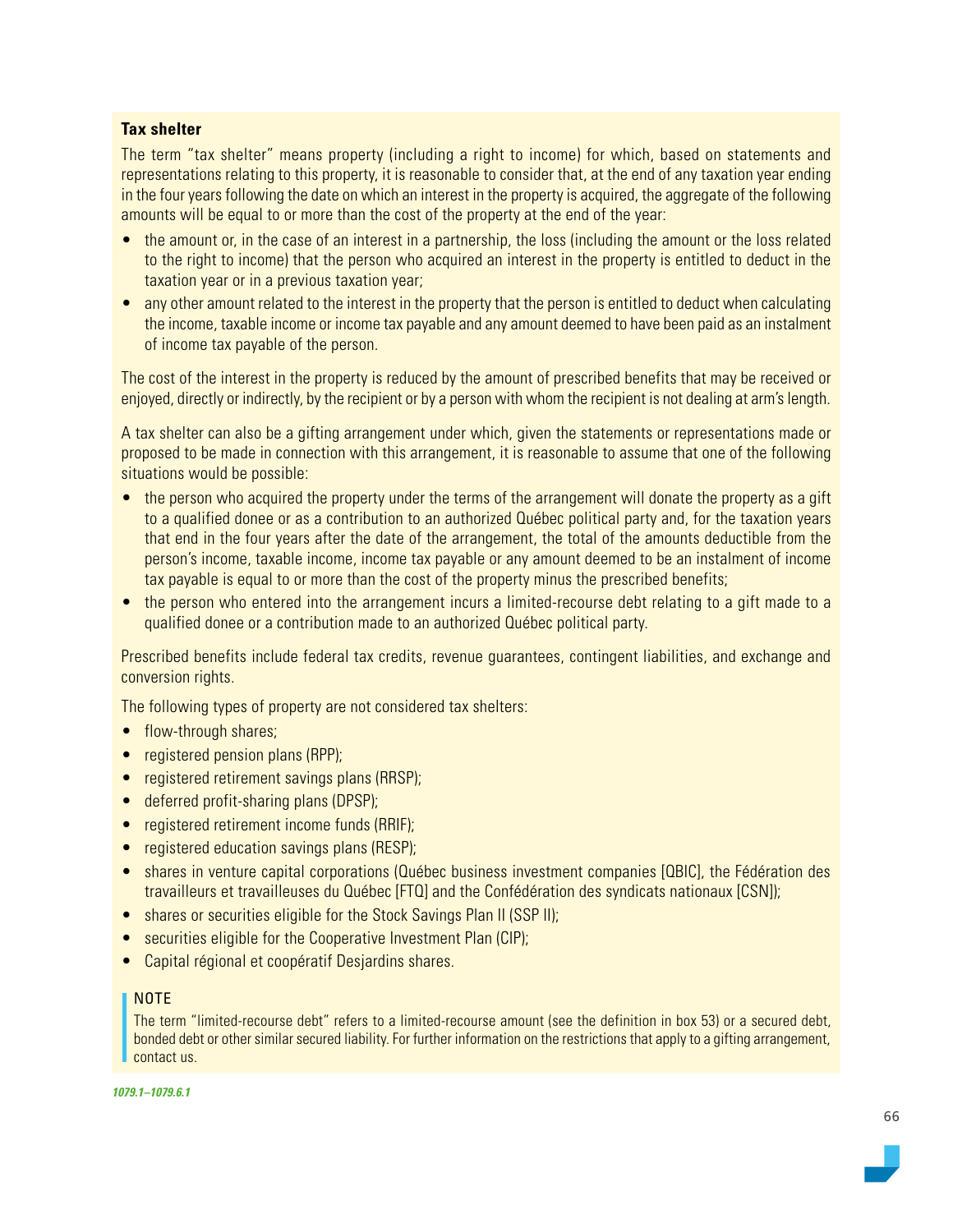## **Obligation to provide information**

A tax shelter promoter that accepts consideration at a particular time in a calendar year from an individual resident in Québec at that time, or acts as a mandatary with respect to such an acceptance, must file an RL-14 slip in the name of the individual (referred to as the "investor" on the slip) and the RL-14 summary. These documents must be filed by the last day of February of the following year.

If the partnership is a tax shelter and is required to file the *Partnership Information Return* (form TP-600-V) and RL-15 slips, it does not have to file RL-14 slips or the RL-14 summary where it files the return and the RL-15 slips by the prescribed deadline (see section 1.3.1). All the information on the RL-14 slips and the RL-14 summary is **included** on the RL-15 slip and in Schedule E (Part 3) of the return.

#### NOTE

If the partnership fails to comply with our request to file an RL-14 slip (or an RL-15 slip, as applicable) for an individual that acquired a share in a tax shelter, or fails to provide the amount paid by the individual for the share or any required information about the individual on such a slip, the partnership is liable to a penalty equal to:

- 25% of any consideration received or to be received from the individual; or
- 25% of the value of the property that the individual could donate to a qualified donee where the tax shelter is a gifting arrangement.

*1079.7, 1079.7.1, 1079.7.4.1*

#### **Extended time period for issuing a reassessment to a tax shelter investor**

Normally, we have three years from the later of the following dates to issue a reassessment for the taxpayer's taxation year:

- the date on which the original notice of assessment or notice that no income tax is payable for the taxation year was sent;
- the date on which the income tax return is filed for the taxation year.

The prescribed time period for issuing a reassessment or an additional assessment is extended by three years with regard to an individual who invested in a tax shelter while that person was resident in Québec, if the tax shelter promoter:

- did not file an RL-14 slip or an RL-15 slip, as applicable, for the individual within the prescribed time period;
- failed to file an RL-14 slip or an RL-15 slip.

The extended time period ends three years after the date on which the RL-14 slip or RL-15 slip, as applicable, was duly filed.

*1010(2) (par. (a.2))*

#### **Line 01c Tax shelter identification number**

Enter the tax shelter's identification number on line 01c.

Before issuing or selling an interest in a tax shelter or accepting consideration in respect of a tax shelter, the partnership, as the promoter, must apply for an identification number using form TP-1079.2-V, Application for a Tax Shelter Identification Number and Undertaking to Keep Registers, unless an application has already been filed by another promoter for the same tax shelter.

The fact that an identification number has been assigned does not confirm that an investor is entitled to claim tax benefits related to the tax shelter.

#### NOTE

If we assign an identification number to a tax shelter further to an application, we also indicate the calendar year to which the number applies. Consequently, the partnership must issue or sell shares in the tax shelter, or accept consideration related to the tax shelter, within that calendar year. The partnership will have to obtain a new identification number in order to issue or sell shares in the tax shelter or accept consideration related to the tax shelter in a subsequent calendar year.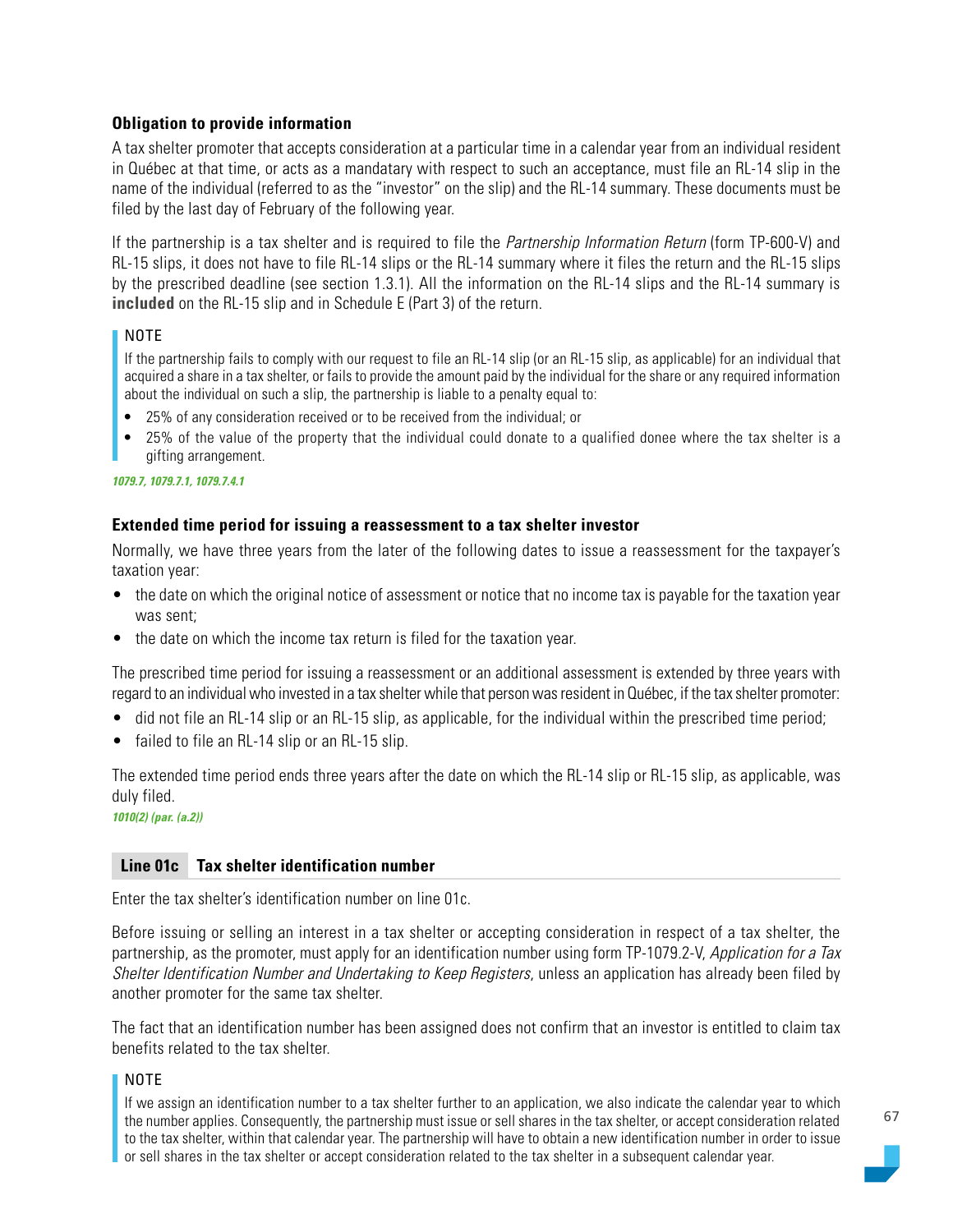## **Line 30c Tax shelter's principal business activity code**

Enter on line 30c the code corresponding most closely **to the principal business activity** of the partnership that is a tax shelter. Choose from the following codes:

| Code | <b>Description</b>                           |
|------|----------------------------------------------|
| 01   | Charters and rentals                         |
| 02   | Films, videos and other recordings           |
| 03   | Franchising                                  |
| 04   | Hotels and motels                            |
| 05   | Manufacturing                                |
| 06   | Real estate development and sales            |
| 07   | Recreation                                   |
| 08   | Real estate rentals                          |
| 09   | Research and development                     |
| 10   | Mutual fund limited partnership              |
| 11   | Seismic data collection                      |
| 12   | Software                                     |
| 13   | Farming                                      |
| 14   | Mining                                       |
| 15   | Oil and gas exploration (other than seismic) |
| 16   | Other                                        |

## TABLE 9 Business activity codes

#### **Lines 30d and 30e Income (or losses) from the tax shelter**

Enter on line 30d the gross income (or losses) and on line 30e the net income (or losses) from a partnership that is a tax shelter.

#### **Line 35**

#### **Boxes 1, 3, 5, 15a, 19 and 52**

Enter in boxes 1, 3, 5, 15a, 19 and 52 the requested information about the fiscal period of the partnership that is a tax shelter.

#### **Box 53 Limited-recourse amount**

Enter in box 53 the amount of the unpaid principal of the indebtedness of all members of the partnership (and, where applicable, of the persons not dealing at arm's length with the members) that can reasonably be considered to be related to the tax shelter, for which recourse against one of the members of the partnership is limited.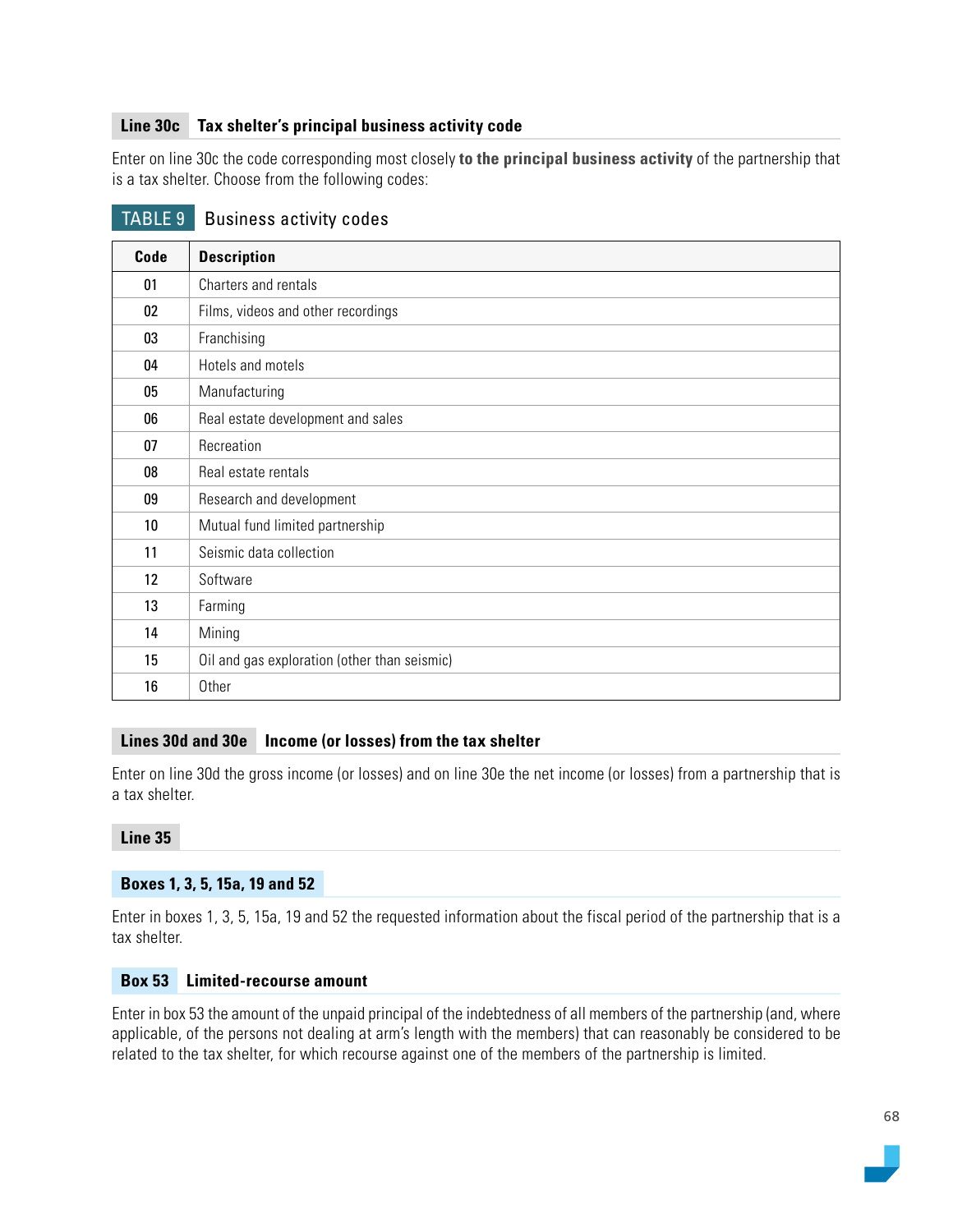#### **Limited-recourse amount**

The term "limited-recourse amount" means the unpaid principal of a taxpayer's indebtedness for which recourse is limited, either immediately or in the future and either absolutely or contingently.

In the case of a partnership, it is the unpaid principal amount of indebtedness for which recourse against one of the members of the partnership is limited, either immediately or in the future and either absolutely or contingently.

#### **Box 54 At-risk adjustment**

Enter in box 54 the total amount that the partners (and, where applicable, the persons not dealing at arm's length with the partners) are entitled to receive, including the value of any benefit they are entitled to receive.

#### **At-risk adjustment**

The term "at-risk adjustment" means any amount or benefit that a taxpayer (or another taxpayer not dealing at arm's length with the taxpayer) is entitled to receive, either immediately or in the future and either absolutely or contingently, whether by way of reimbursement, compensation, revenue guarantee, proceeds of disposition, loan or any other form of indebtedness, or in any other form in order to eliminate or reduce the impact of any loss from an expenditure or, where the expenditure is the cost or capital cost of property, to reduce the impact of any loss from the holding or disposition of the property.

#### NOTE

Any amount owed to a tax shelter promoter or a person not dealing at arm's length with the promoter is considered a benefit.

#### **Box 55 Other indirect reductions**

Enter any other limited-recourse amount or at-risk adjustment of other taxpayers who hold, whether directly or indirectly, an interest in the partnership.

## **4.4.4 Flow-through shares**

Complete Part 4 of Schedule E if the partnership invested in flow-through shares directly or through another partnership and, as applicable, it must:

- allocate to its members exploration and development expenses, share issue expenses or amounts of assistance renounced in its favour by a development corporation;
- correct the exploration and development expenses that it allocated previously; or
- allocate security issue expenses renounced in favour of a member that is an individual or a partnership of which an individual is a member. The renunciation, which is made on form CO-726.4.17.15, Sommaire de la renonciation à certains frais d'émission relatifs aux ressources québécoises, is possible only if the proceeds from the security issue were used to acquire flow-through shares.

If the information about exploration and development expenses or share issue expenses is not provided, the partnership is deemed not to have incurred the expenses; if the partnership omits to report amounts of assistance, it is deemed not to have incurred the portion of the expenses related to the amounts of assistance. In either case, the members of the partnership will not be able to deduct their share of the expenses in question.

#### **Flow-through share**

A share issued to an investor by a development corporation in accordance with a written agreement under which the corporation renounces its exploration or development expenses in favour of the investor, up to the amount of the consideration paid by the investor to acquire the share.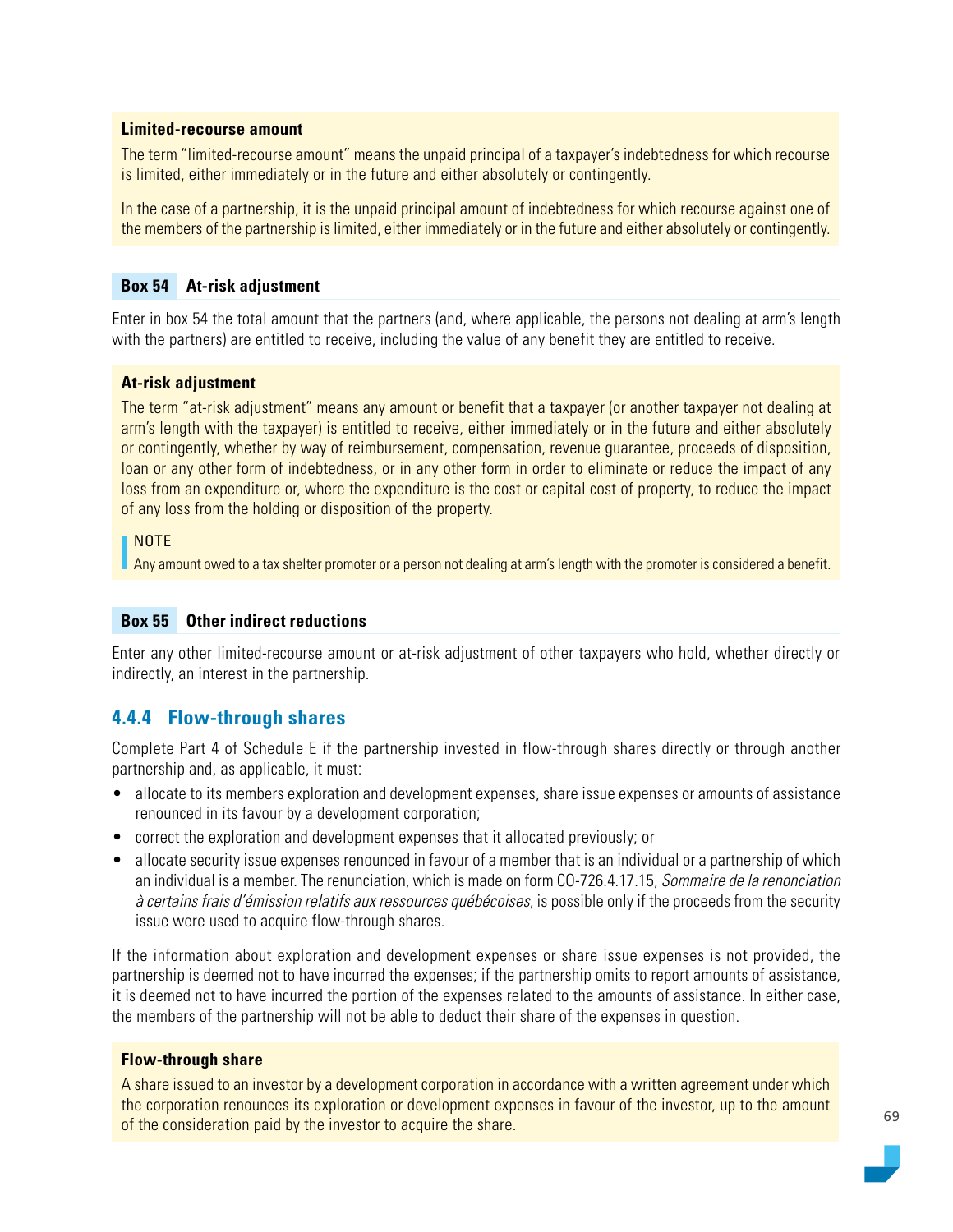## **Effective date**

The effective date is the date on which the renunciation is made by a development corporation. Enter, as applicable, either the effective date shown on the RL-11 slip that the partnership received from a development corporation, or the end date of the fiscal period entered on the RL-15 slip received from another partnership (one that invested in flow-through shares and in which the partnership holds an interest).

## **Identification number**

Enter the identification number shown on the RL-11 slip that the partnership received from a development corporation or on the RL-15 slip received from another partnership.

## **False statements or failure to report an amount of assistance**

A partnership that knowingly, or in circumstances amounting to gross negligence, makes a false statement or an omission respecting an amount of assistance is liable to a penalty equal to 25% of the amount.

## **RL-15 slips**

The partnership must indicate on the RL-15 slips:

- the amounts allocated to its members as:
	- Canadian exploration and development expenses and share issue expenses, that is, expenses renounced by a development corporation in favour of the partnership, or expenses allocated to the partnership by another partnership of which it is a member,
	- amounts of financial assistance that, as the mandatary of its members or former members, the partnership received or was entitled to receive for these expenses;
- the revised amounts of expenses previously allocated, where applicable.

Since its members may be eligible to claim certain benefits specific to Québec exploration expenses, the partnership must also provide information pertaining to such expenses on the RL-15 slips.

The partnership must also enter on the RL-15 slips the security issue expenses it renounced in favour of one of its members, if the member is an individual or a partnership one of whose members is an individual. The renunciation, made on form CO-726.4.17.15, Sommaire de la renonciation à certains frais d'émission relatifs aux ressources québécoises, is possible only if the proceeds of the security issue were used to acquire flow-through shares. *359.11, 359.11.1, 600(d), 726.4.17.13; 1086R43, 1086R44*

## **Late filing of required documents**

Schedule E and the RL-15 slips respecting the allocation of exploration and development expenses and amounts of assistance will be accepted and deemed to have been filed within the prescribed time period if the following conditions are met:

- The documents are filed:
	- by the 90th day after the end of the time allowed; or
	- after that date, if we consider that the circumstances are such that it would be just and equitable to permit the documents to be filed.
- The partnership includes payment of the penalty indicated below.

The penalty is equal to the median of the following three amounts:

- \$100;
- \$15,000; and
- 0.25% of the expenses or amounts of assistance concerned.

Enter the amount of the penalty in the appropriate space on Schedule E. *359.11, 359.11.1, 359.12.1, 359.12.2, 1049.0.1.1*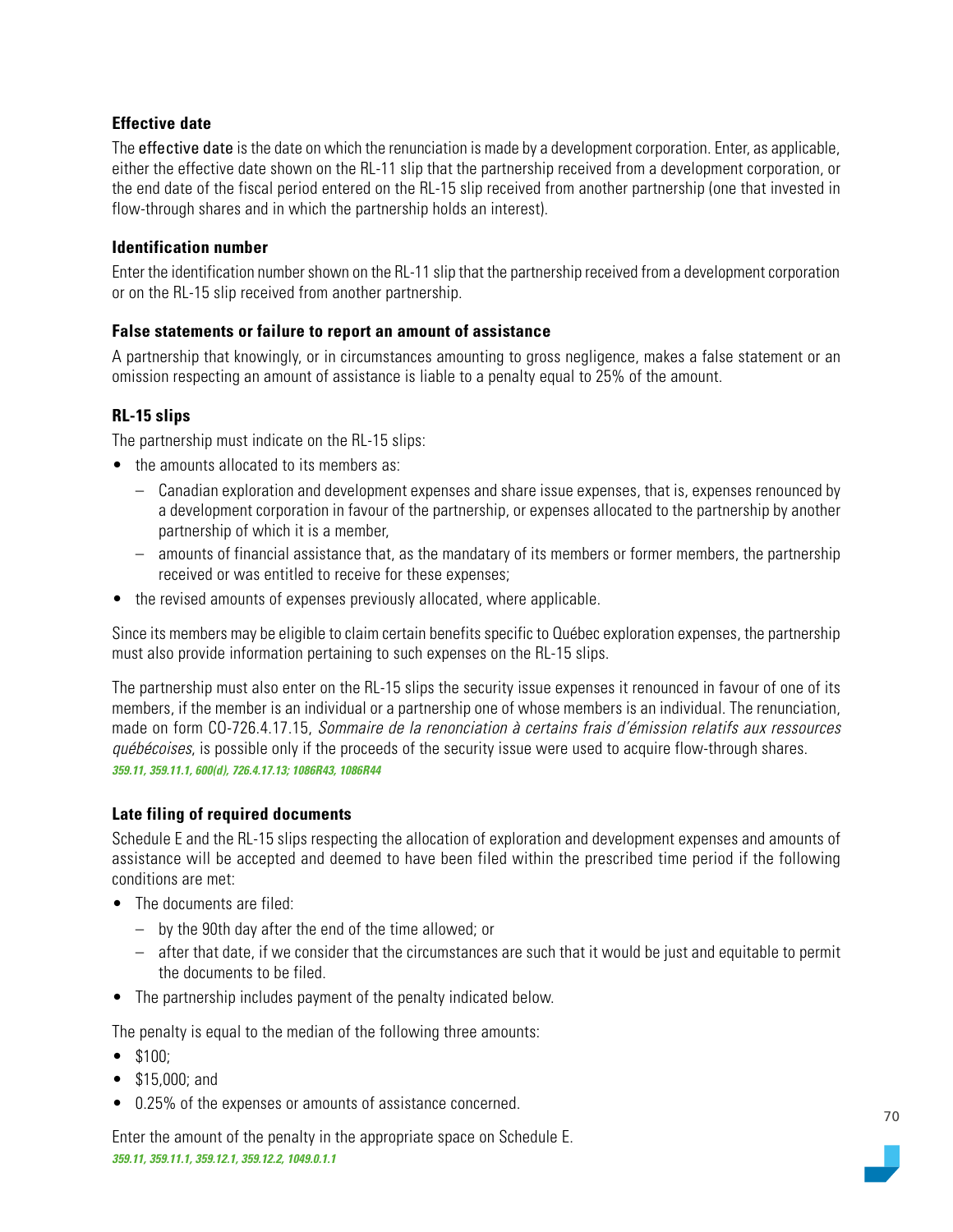# **4.4.5 Other tax credits**

A partnership may have incurred expenses that entitle its members to tax credits other than those mentioned in the instructions for box 70. Table 10 lists these credits and the forms that a partnership member must complete to claim them. For more information about one of these credits, refer to the corresponding form.

# TABLE 10 Summary of other tax credits

The tax credits have been grouped by topic in the table below.

Credits marked with an asterisk (\*) require certificates from government bodies to be claimed.

| <b>Title</b>                                           | <b>Form number</b> | <b>Expenses giving entitlement to the</b><br>credit (subject to certain conditions)                                                                 | <b>Members that</b><br>are eligible<br>for the credit | Legal<br>reference              |
|--------------------------------------------------------|--------------------|-----------------------------------------------------------------------------------------------------------------------------------------------------|-------------------------------------------------------|---------------------------------|
| Tax credit for<br>technological<br>adaptation services | CO-1029.8.21.22    | Fees related to liaison and transfer<br>services that are provided in Québec<br>by an eligible centre                                               | Corporations                                          | 1029.8.21.17<br>$-1029.8.21.30$ |
|                                                        |                    | Fees for training and information<br>activities that are offered in Québec<br>by an eligible centre and related to<br>liaison and transfer services |                                                       |                                 |

## **Technological adaptation and digital transformation**

## **Agriculture**

| Title                                                                                                                            | <b>Form number</b>                                                                                                                       | <b>Expenses giving entitlement</b><br>to the credit (subject to<br>certain conditions)                    | <b>Members that</b><br>are eligible<br>for the credit | Legal reference                           |
|----------------------------------------------------------------------------------------------------------------------------------|------------------------------------------------------------------------------------------------------------------------------------------|-----------------------------------------------------------------------------------------------------------|-------------------------------------------------------|-------------------------------------------|
| Tax credit for<br>interest on a loan<br>granted by a<br>sellerlender and<br>guaranteed by La<br>Financière agricole<br>du Québec | TP-1029.8.36.VP if<br>$\bullet$<br>the member is a<br>corporation<br>TP-1029.8.36.VP-V<br>$\bullet$<br>if the member is<br>an individual | Interest on a loan granted by a<br>seller-lender and guaranteed by<br>La Financière agricole<br>du Québec | Individuals and<br>corporations                       | 1029.8.36.53.20.1<br>$-1029.8.36.53.20.9$ |

## **Employment**

| <b>Title</b>                                                                                             | <b>Form number</b> | <b>Expenses giving entitlement</b><br>to the credit (subject to<br>certain conditions)                                                                      | <b>Members that</b><br>are eligible<br>for the credit | Legal reference                       |
|----------------------------------------------------------------------------------------------------------|--------------------|-------------------------------------------------------------------------------------------------------------------------------------------------------------|-------------------------------------------------------|---------------------------------------|
| Tax credit for small and<br>medium-sized businesses<br>to foster the retention of<br>experienced workers | CO-1029.8.33.TE    | Employer contributions for salary<br>or wages paid to employees<br>aged 60 or over                                                                          | Corporations                                          | 1029 8.36 59.49<br>$-1029.8.36.59.57$ |
| Tax credit for SMBs that<br>employ persons with a<br>severely limited capacity<br>for employment         | CO-1029.8.33.CS    | Employer contributions for salary<br>and wages paid to employees<br>with a severely limited capacity<br>for employment during a<br>calendar year after 2019 | Corporations                                          | 1029.8.36.59.58<br>$-1029.8.36.59.65$ |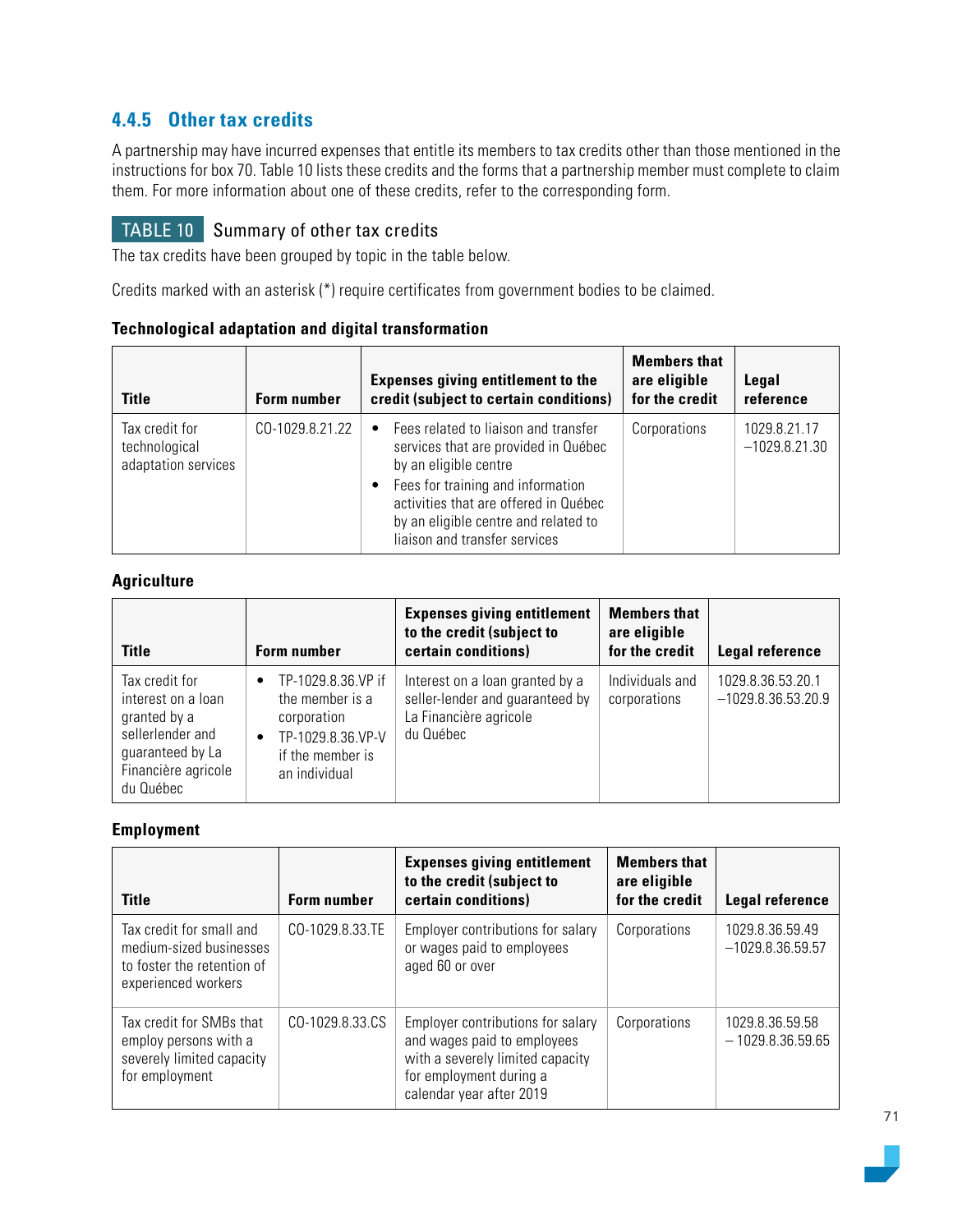# **Design**

| <b>Title</b>                                                                 | <b>Form number</b> | <b>Expenses giving entitlement to</b><br>the credit (subject to<br>certain conditions)                                                                                                                                             | <b>Members that</b><br>are eligible<br>for the credit | Legal<br>reference             |
|------------------------------------------------------------------------------|--------------------|------------------------------------------------------------------------------------------------------------------------------------------------------------------------------------------------------------------------------------|-------------------------------------------------------|--------------------------------|
| Tax credit for a design<br>activity carried out by an<br>outside consultant* | CO-1029.8.36.5     | Cost of a contract entered into<br>$\bullet$<br>with an outside consultant who<br>performs work in Québec<br>Wages paid by such a consultant<br>٠<br>to a qualified designer or a<br>qualified patternmaker, as the<br>case may be | Corporations                                          | 1029.8.36.4<br>$-1029.8.36.26$ |
| Tax credit for an in-house<br>design activity*                               | CO-1029.8.36.7     | Wages paid to a qualified designer or<br>a qualified patternmaker, as the case<br>may be                                                                                                                                           | Corporations                                          | 1029.8.36.4<br>$-1029.8.36.26$ |

#### **Environment**

| Title                                                              | <b>Form number</b>                                                                                                               | <b>Expenses giving entitlement</b><br>to the credit (subject to<br>certain conditions) | <b>Members that</b><br>are eligible<br>for the credit | Legal<br>reference              |
|--------------------------------------------------------------------|----------------------------------------------------------------------------------------------------------------------------------|----------------------------------------------------------------------------------------|-------------------------------------------------------|---------------------------------|
| Tax credit for the<br>income tax paid by an<br>environmental trust | CO-1029.8.36.53 if<br>$\bullet$<br>the member is a<br>corporation<br>CO-1029.8.36.53-V<br>٠<br>if the member is<br>an individual | Income tax paid by the<br>partnership as a beneficiary of<br>an environmental trust    | Individuals and<br>corporations                       | 1029.8.36.52<br>$-1029.8.36.53$ |

# **Training**

| Title                                                                           | <b>Form number</b>                                                                                                                     | <b>Expenses giving entitlement to</b><br>the credit (subject to<br>certain conditions)                                                                                                                                                                                                                      | <b>Members that</b><br>are eligible<br>for the credit | Legal<br>reference                    |
|---------------------------------------------------------------------------------|----------------------------------------------------------------------------------------------------------------------------------------|-------------------------------------------------------------------------------------------------------------------------------------------------------------------------------------------------------------------------------------------------------------------------------------------------------------|-------------------------------------------------------|---------------------------------------|
| Tax credit for an<br>on-the-job<br>training period*                             | CO-1029.8.33.6<br>$\bullet$<br>if the member is<br>a corporation<br>TP-1029.8.33.6-V<br>$\bullet$<br>if the member is<br>an individual | Salary or wages paid to a student<br>enrolled full time at a recognized<br>educational institution<br>Salary or wages paid for an<br>$\bullet$<br>on-the-job training period to an<br>apprentice enrolled in the<br>Workplace Apprenticeship Program<br>Salary or wages paid to the<br>trainee's supervisor | Individuals and<br>corporations                       | 1029.8.33.2<br>$-1029.8.33.10$        |
| Employee<br>training tax<br>credit for small<br>and medium-<br>sized businesses | CO-1029.8.36.FO                                                                                                                        | Salary or wages paid to an employee<br>attributable to eligible training<br>provided by a recognized<br>educational institution                                                                                                                                                                             | Corporations                                          | 1029.8.33.11.21<br>$-1029.8.33.11.29$ |

 $\overline{\phantom{0}}$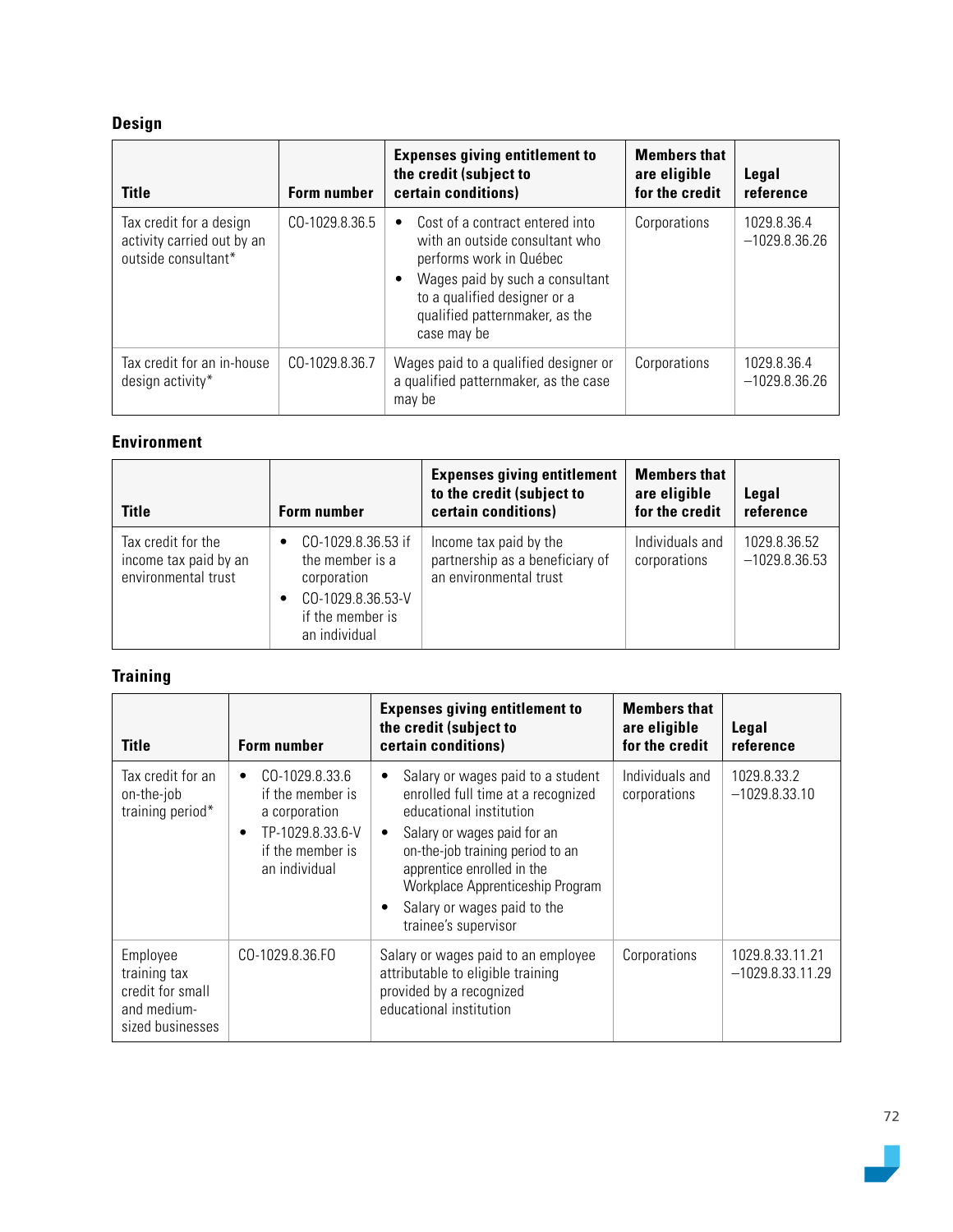#### **Investment**

| <b>Title</b>                                                        | <b>Form number</b> | <b>Expenses giving entitlement to</b><br>the credit (subject to<br>certain conditions)                                                                                                                                    | <b>Members that</b><br>are eligible<br>for the credit | Legal reference                               |
|---------------------------------------------------------------------|--------------------|---------------------------------------------------------------------------------------------------------------------------------------------------------------------------------------------------------------------------|-------------------------------------------------------|-----------------------------------------------|
| Tax credit for<br>investment and<br>innovation                      | CO-1029.8.36.II    | Capital expenditures incurred after<br>March 10, 2020, to acquire<br>manufacturing and processing<br>equipment, general-purpose electronic<br>data processing equipment and a<br>qualified management<br>software package | Corporations                                          | 1029.8.36.166.60.36-<br>1029.8.36.166.60.65   |
| Tax credit relating<br>to information<br>technology<br>integration* | CO-1029.8.36.TI    | Expenditures related to a qualified<br>information technology<br>integration contract                                                                                                                                     | Corporations                                          | 1029.8.36.166.60.19<br>$-1029.8.36.166.60.35$ |

## **Print media**

| <b>Title</b>                                                                    | <b>Form number</b> | <b>Expenses giving entitlement to</b><br>the credit (subject to<br>certain conditions)                                                                                                                                                                                                                                    | <b>Members that</b><br>are eligible<br>for the credit | <b>Legal reference</b>                   |
|---------------------------------------------------------------------------------|--------------------|---------------------------------------------------------------------------------------------------------------------------------------------------------------------------------------------------------------------------------------------------------------------------------------------------------------------------|-------------------------------------------------------|------------------------------------------|
| Tax credit for<br>the digital<br>transformation of<br>print media<br>companies* | CO-1029.8.36.PR    | Wages paid to eligible employees<br>٠<br>that are attributable to digital<br>conversion activities relating to an<br>eligible medium<br>Expenditures related to an eligible<br>٠<br>digital conversion contract that are<br>reasonably attributable to digital<br>conversion activities relating to an<br>eligible medium | Corporations                                          | 1029.8.36.0.3.88<br>$-1029.8.36.0.3.108$ |
| Tax credit to<br>support print<br>media<br>companies*                           | CO-1029.8.36.PS    | Salary or wages paid to eligible<br>employees                                                                                                                                                                                                                                                                             | Corporations                                          | 1029.8.36.0.3.109-<br>1029.8.36.0.3.119  |

 $\sim$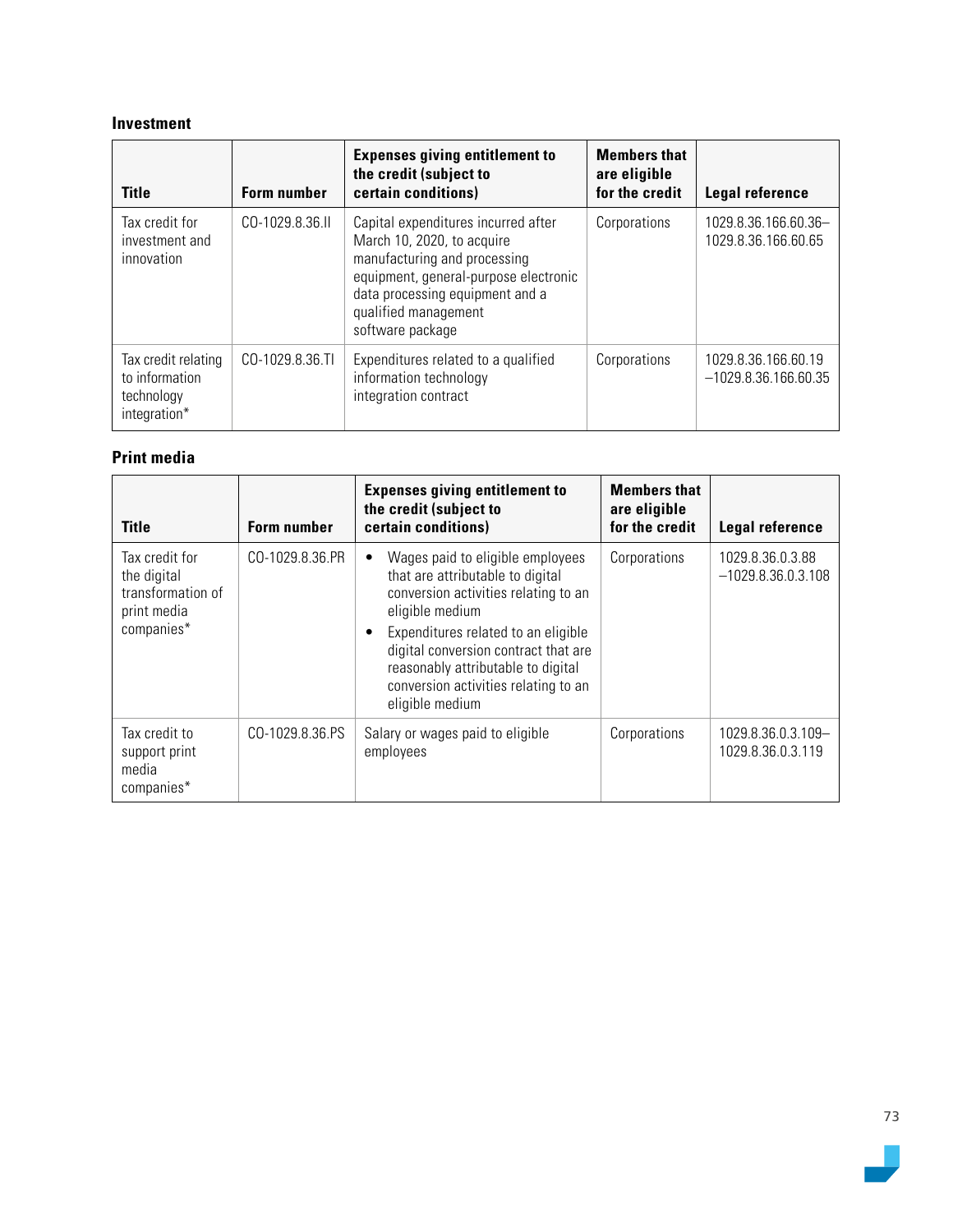## **Scientific research and experimental development (R&D)**

| <b>Title</b>                                                                                                                   | <b>Form number</b>                                                                                                                     | <b>Expenses giving entitlement to</b><br>the credit (subject to<br>certain conditions)                                                                                                                                                              | <b>Members that</b><br>are eligible<br>for the credit | Legal<br>reference                |
|--------------------------------------------------------------------------------------------------------------------------------|----------------------------------------------------------------------------------------------------------------------------------------|-----------------------------------------------------------------------------------------------------------------------------------------------------------------------------------------------------------------------------------------------------|-------------------------------------------------------|-----------------------------------|
| Tax credit for<br>university research<br>or research carried<br>out by a public<br>research centre or a<br>research consortium | RD-1029.8.6 if<br>$\bullet$<br>the member is a<br>corporation<br>RD-1029.8.6-V if<br>$\bullet$<br>the member is an<br>individual       | Amounts paid to the research entity<br>with which the partnership entered<br>into a research contract for research<br>carried out in Québec                                                                                                         | Individuals and<br>corporations                       | $1029.8.1 -$<br>1029.8.7          |
| Tax credit for<br>private partnership<br>pre-competitive<br>research*                                                          | RD-1029.8.16.1 if<br>$\bullet$<br>the member is a<br>corporation<br>RD-1029.8.16.1-V<br>$\bullet$<br>if the member is<br>an individual | Expenditures for R&D carried out<br>$\bullet$<br>in Québec by the partnership<br>under a private<br>partnership agreement<br>Amounts paid to a subcontractor<br>٠<br>for research carried out in<br>Québec under a private<br>partnership agreement | Individuals and<br>corporations                       | 1029.8.16.1.1<br>$-1029.8.16.1.9$ |
| Tax credit for fees<br>and dues paid to a<br>research consortium                                                               | RD-1029.8.9.03 if<br>$\bullet$<br>the member is a<br>corporation<br>RD-1029.8.9.03-V<br>$\bullet$<br>if the member is<br>an individual | Fees and dues paid to a research<br>consortium that holds a certificate<br>from the Ministère de l'Économie et<br>de l'Innovation                                                                                                                   | Individuals and<br>corporations                       | 1029.8.9.0.2<br>$-1029.8.9.0.4$   |

## **Restaurants, bars and hotels**

| <b>Title</b>                               | <b>Form number</b>                                                                                                    | <b>Expenses giving entitlement to</b><br>the credit (subject to<br>certain conditions)                                               | <b>Members that</b><br>are eligible<br>for the credit | Legal<br>reference              |
|--------------------------------------------|-----------------------------------------------------------------------------------------------------------------------|--------------------------------------------------------------------------------------------------------------------------------------|-------------------------------------------------------|---------------------------------|
| Tax credit for<br>the reporting<br>of tips | CO-1029.8.33.13 if the<br>$\bullet$<br>member is a corporation<br>TP-1029.8.33.13-V if the<br>member is an individual | Employer contributions and certain<br>indemnities paid under the Act<br>respecting labour standards that<br>are attributable to tips | Individuals and<br>corporations                       | 1029.8.33.12<br>$-1029.8.33.19$ |

## **Transportation**

| <b>Title</b>                  | <b>Form number</b>                                                                                        | <b>Expenses giving entitlement to</b><br>the credit (subject to<br>certain conditions) | <b>Members that</b><br>are eligible<br>for the credit | Legal<br>reference                      |
|-------------------------------|-----------------------------------------------------------------------------------------------------------|----------------------------------------------------------------------------------------|-------------------------------------------------------|-----------------------------------------|
| Tax credit for<br>taxi owners | TP-1029.9 if the<br>$\bullet$<br>member is a corporation<br>TP-1029.9-V if the<br>member is an individual | Credit of up to \$594 for the 2021<br>calendar year calculated on<br>taxi income       | Individuals and<br>corporations                       | 1029 9 and<br>$1029.9.2.1 -$<br>1029 94 |

 $\overline{\phantom{0}}$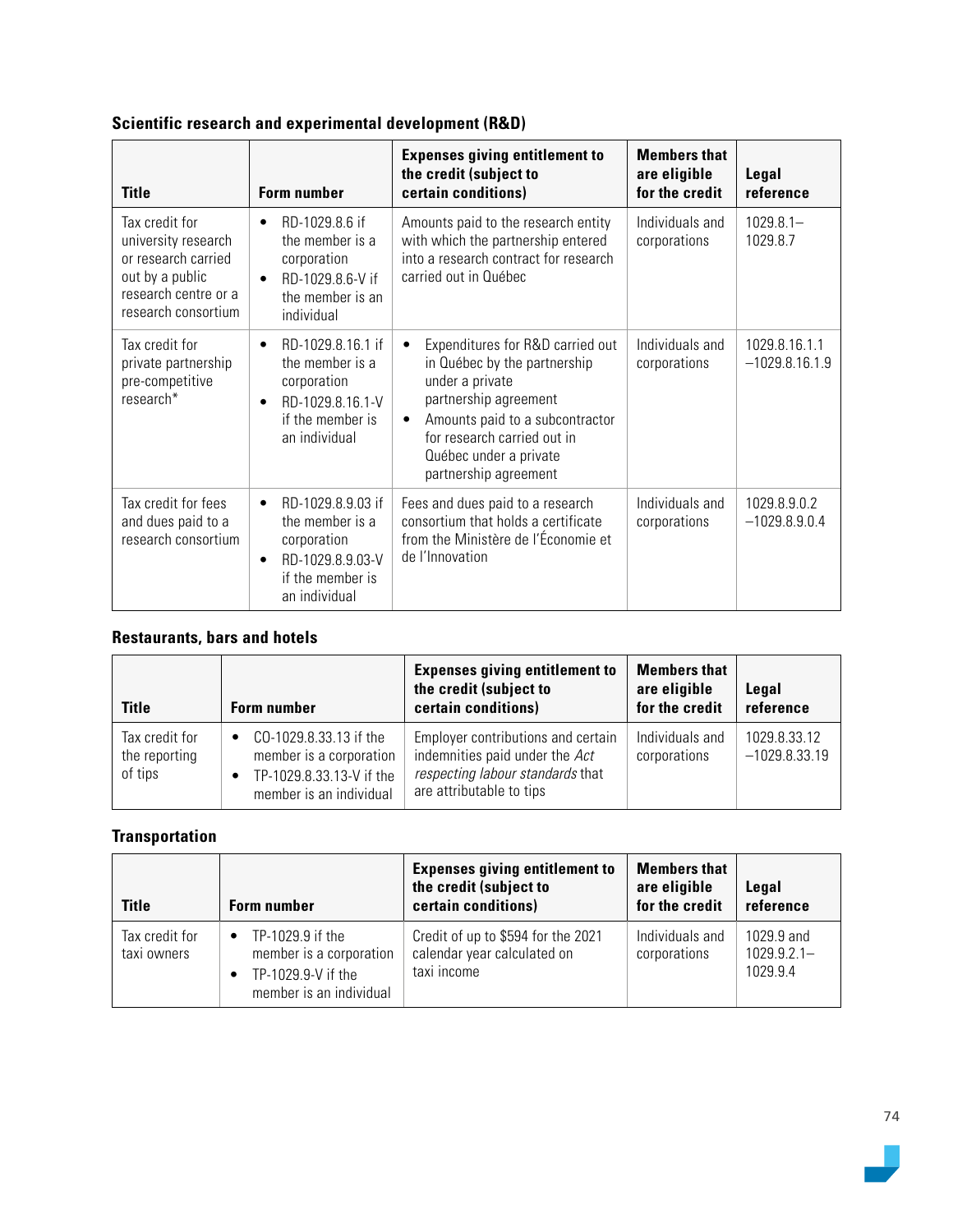## **4.5 Schedule F – Net Income for Income Tax Purposes**

Complete Schedule F to calculate the net income for income tax purposes of all the partners (line 94) and, if applicable, to apportion the net income between general partners (line 95) and specified members (line 100).

Enter all the elements that, under the *Taxation Act*, must be added to or subtracted from the net income (or net loss) shown in the financial statements.

A SIFT partnership must adjust certain income amounts before allocating them to its members (see the instructions on form TP-1129.71-V, Income Tax Payable by a SIFT Partnership).

## **4.5.1 Partnerships that carry on a farming or fishing business**

If, during the fiscal period, the partnership operated a farming or fishing business and it **elected** in its information return submitted to the CRA to replace the accrual method of accounting by the cash method, enter the value of the accrual inventory at the start and the end of the fiscal period on lines 37 and 73, respectively.

#### Farming business

If a partnership elected to use the cash method of accounting and it **sustained a loss** from the operation of a farming business in a given fiscal period, it must include in its income an amount called the "mandatory inventory adjustment for the fiscal period." This amount is equal to the lesser of the following amounts:

- the amount of the loss:
- the value of the property purchased during the fiscal period and listed in the inventory at the end of the fiscal period.

Enter this amount on line 38 of the copy of Schedule F filed for that fiscal period.

Such a partnership can include in its income an amount called "optional inventory adjustment for the fiscal period," which is equal to the amount by which the value of the inventory at the end of the fiscal period exceeds the amount on line 38. Enter this amount on line 39 of Schedule F.

Deduct these adjustment amounts on lines 74 and 75 of the copy of Schedule F that will be filed for the following fiscal period.

*194 (2nd par.)(b), 194 (2nd par.)(c), 194 (3rd par.)(b)*

#### NOTE

If a partner's main source of income is neither farming nor a combination of farming and another source of income, the rules governing restricted farm losses apply to partners individually rather than to the partnership.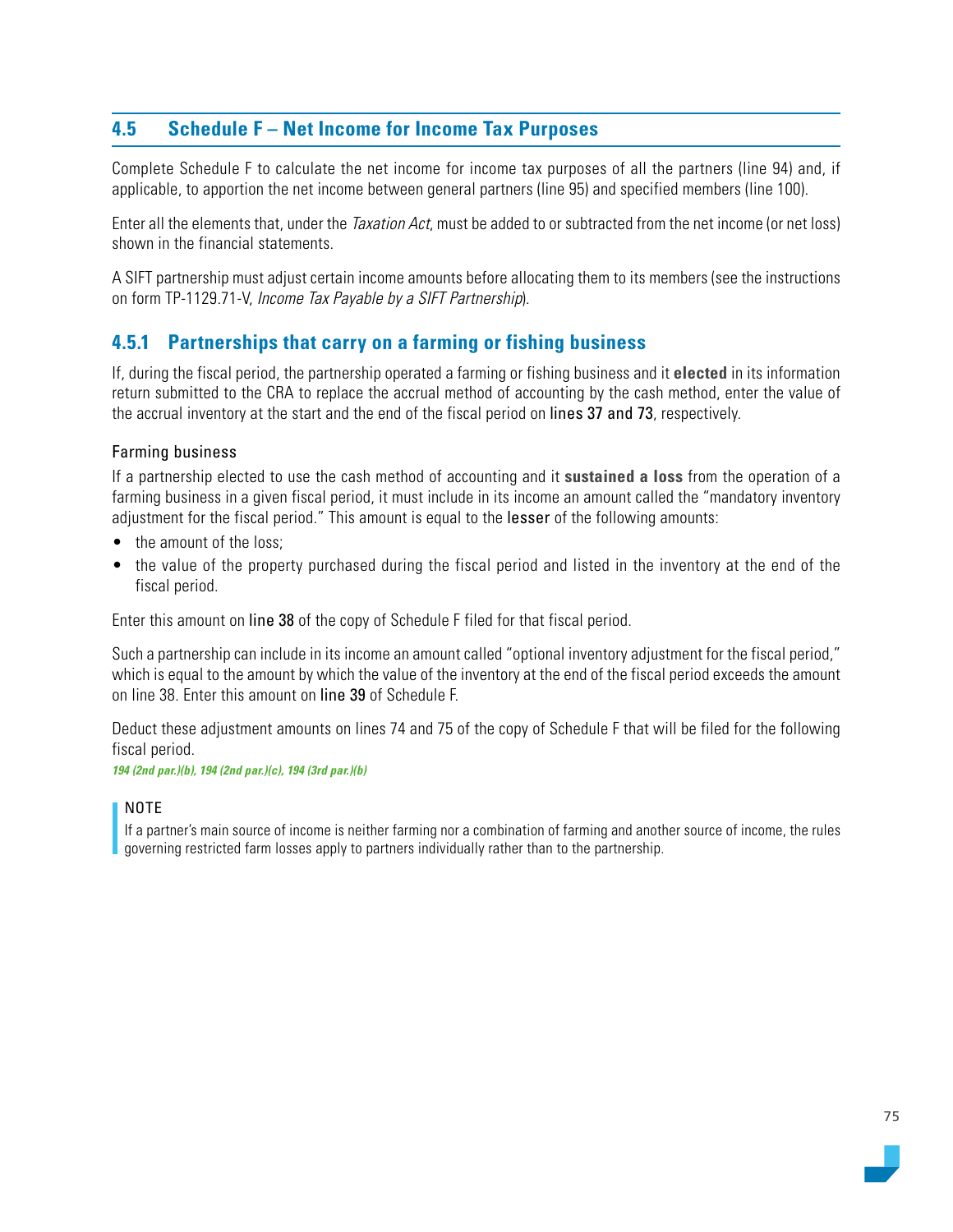## **4.5.2 Deductible financing expenses**

Deductible financing expenses are:

- any expenses incurred either to obtain a loan used to earn business or property income that is not tax-exempt income, or to contract a debt that constitutes an amount payable respecting property acquired to earn such an income;
- any expenses incurred in the course of rescheduling or restructuring a debt obligation or an assumption of a debt obligation, if the debt obligation is related to the loan or the debt in question.

The deductible amount of financing expenses for a given fiscal period is calculated on the basis of the ratio between the number of days in the fiscal period and 365. The amount is limited to 20% of the total expenses incurred during the fiscal period or a previous fiscal period. However, the deductible amount must not exceed the amount by which the total expenses incurred in the fiscal period or in a previous fiscal period exceed any deductible amount from a previous fiscal period.

Enter, on line 17, the financing expenses that were deducted in the financial statements and, on line 65, the financing expenses that are deductible.

No amount is deductible as financing expenses on line 65 if the partnership ceased to exist during the fiscal period. However, its members can deduct, for their taxation year that includes the time at which the partnership ceased to exist or for the following taxation year, their share in the amount that would otherwise be deductible for the partnership had it continued to exist.

*147, 147.1, 147.2, 176, 176.1, 176.3*

### **4.5.3 Resource expenses to be allocated to partners**

The partnership cannot deduct resource expenses such as Canadian exploration and development expenses, Canadian oil and gas property expenses or foreign resource expenses it incurred as an operating partnership, or as a member of an operating partnership.

The partnership cannot deduct Canadian exploration and development expenses that were renounced in its favour, further to an investment in flow-through shares.

However, all above expenses are deemed to have been incurred by the members of the partnership and must consequently be allocated to the members. Members can then deduct the amount of the expenses allocated to them in the calculation of their income, in accordance with the instructions for boxes 28, 29, 30 and 31 or boxes 60 and 61 of the RL-15 slip, as applicable. The instructions are given in the document RL-15 Slip: Amounts Allocated to the Members of a Partnership (courtesy translation RL-15.EX-T).

Enter on line 30 of Schedule F the resource expenses to be allocated to the partners if they were deducted in the financial statements. Refer to section 4.4.1 or section 4.4.4 for information about the expenses to allocate to partners. *600(d)*

## **4.5.4 Deduction of R&D expenditures**

To claim R&D expenditures for a fiscal period, a partnership must complete form RD-222-V, Deduction Respecting Scientific Research and Experimental Development Expenditures, and enclose it with the return. The deductible amount is the amount on line 90 of the RD-222-V form filed for the year.

Members of a partnership, other than specified members, can claim a refundable tax credit for certain R&D expenditures.

Enter, on line 12, the R&D expenditures that were deducted in the financial statements, and, on one of lines 77 through 84, the R&D expenditures deductible for the year that were determined using form RD-222-V. *222*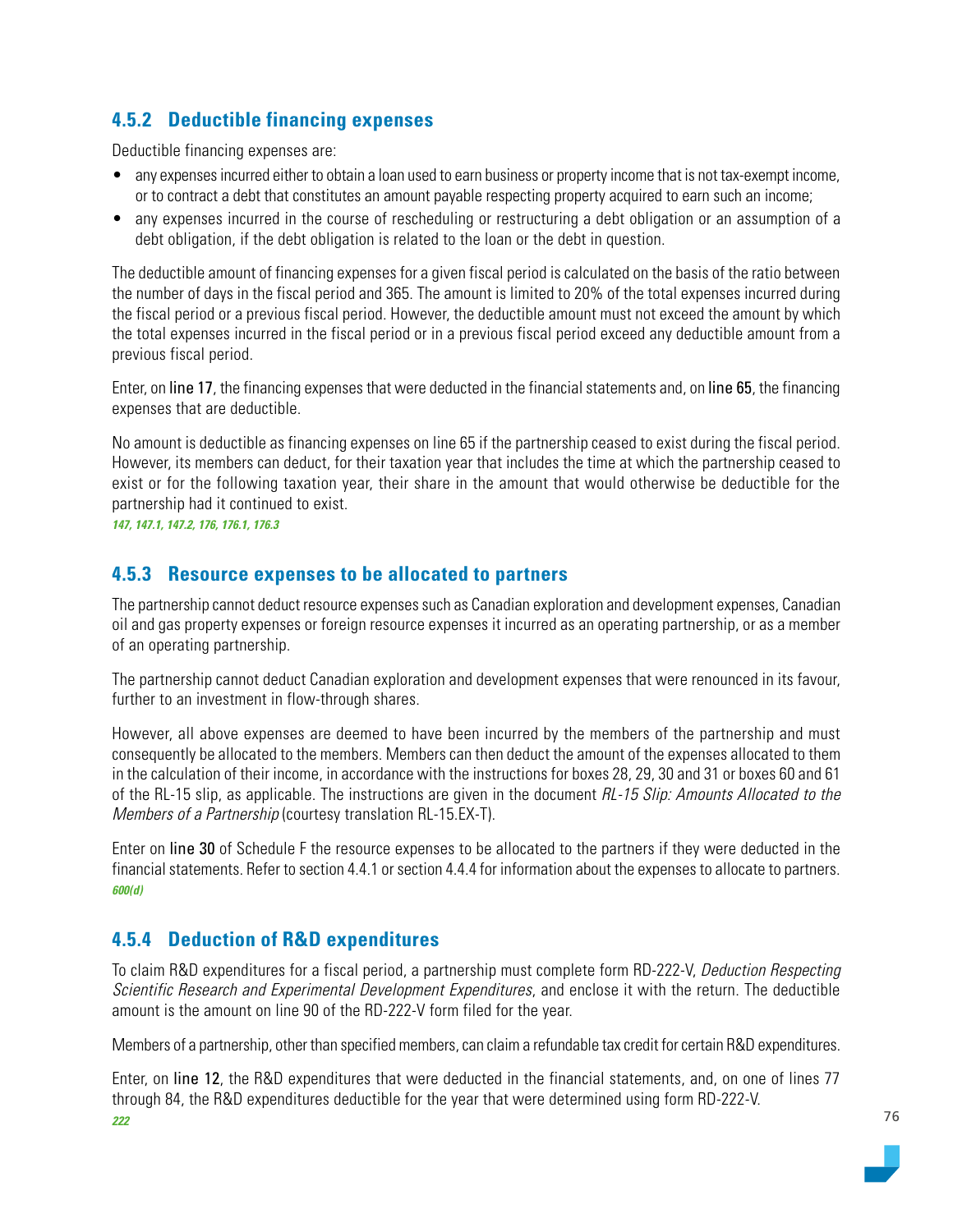## **4.5.5 Deduction of expenses relating to the use of a portion of a partner's home in the operation of a business**

Where a partnership uses a portion of the home of one of its members and pays rent to the member or incurs expenses for use of the member's home, the partnership can claim an amount for the space used ("work space"). However, the work space must be the partnership's principal establishment, or be used by the partnership exclusively to earn income and to meet clients, customers or patients on a regular and ongoing basis.

As a rule, the amount that the partnership can deduct for the work space is limited to:

- 50% of any amount otherwise deductible, other than as CCA (rent, maintenance and repair expenditures, mortgage interest, property taxes, insurance premiums, etc.), if the expenditures relate to both the work space and the rest of the home;
- 100% of any amount otherwise deductible as CCA (if a capital expenditure cannot reasonably be considered to be entirely attributable to the work space, only 50% of the expenditure can be taken into account);
- 100% of any amount otherwise deductible for expenditures made entirely for the work space, other than rent.

If the partnership holds the required permit and uses a space in the home of one of its members to operate a private residential home (such as a senior citizen's residence or a nursing home), a tourist home, a bed and breakfast establishment or an establishment within a hospitality village, the 50% limit mentioned above does not apply.

Whether or not the partnership operates a sleeping-accommodation establishment, the deduction must **not** create or increase a business loss. Any amount that cannot be deducted for the fiscal period because of this restriction can, in the next fiscal period, be considered an allowable amount in respect of expenditures made entirely for the work space.

Enter, on one of **lines 40 through 47**, the non-deductible portion of the rent for the work space used.

#### NOTE

Rent for the work space is deemed to pertain both to the space and to the other part of the home. *175.4 ff.*

### **4.5.6 Deduction of labour costs for work on an immovable**

Where a partnership incurred labour costs for the renovation, maintenance or repair of a building, a structure or land located in Québec and used to earn income, a designated member of the partnership must provide information about any person (other than an employee of the partnership) that carried out the work. To do so, the designated member must complete form TP-1086.R.23.12-V, Costs Incurred for Work on an Immovable, and file it with the designated member's income tax return for the taxation year during which the partnership's fiscal period ended. If the designated member of the partnership is not required to file an income tax return for the taxation year covered, a duly completed copy of form TP-1086.R.23.12-V must be filed by the date on which the designated member would be required to file the return if the designated member had income tax payable.

If no member of the partnership has been designated to file form TP-1086.R.23.12-V, each member is required to file the form.

A partnership is liable to a penalty of \$200 for each person regarding whom the required information is not provided on form TP-1086.R.23.12-V. *1086R88; TAA 59.0.2 (2nd par.)*

77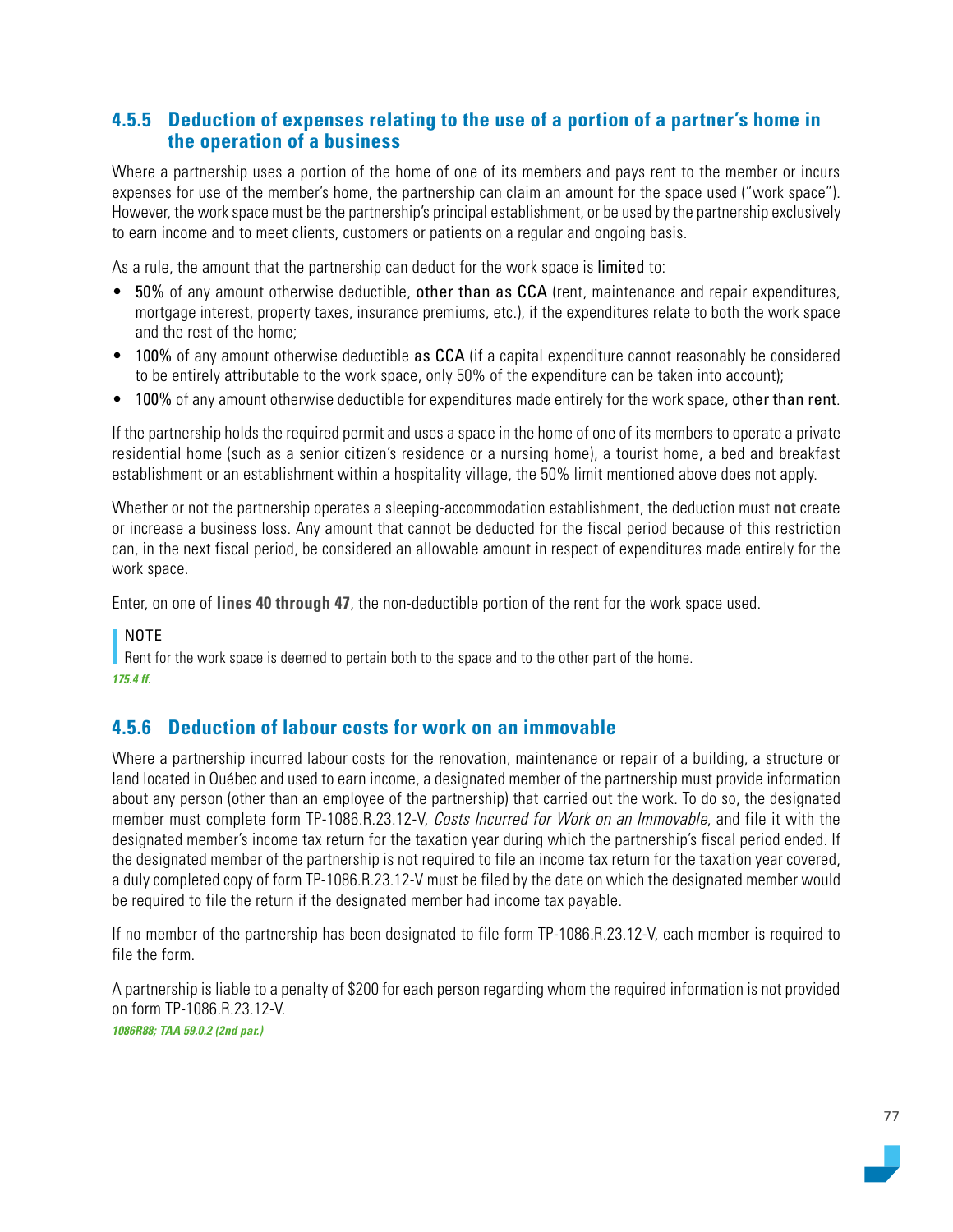## **4.5.7 Deduction of entertainment expenses**

As a rule, for the purposes of calculating the deduction for entertainment expenses related to a business or property of the partnership, the limits detailed below apply to the cost of entertainment, food and beverages.

- Only 50% of **the lesser** of the following amounts must be taken into account:
	- the amount of expenses incurred;
	- an amount considered reasonable under the circumstances.
- The result obtained is then subject to a limit based on the gross income derived from the business or property.

For each source of income, the limit is calculated as follows:

- 2% of the gross income, if the gross income is \$32,500 or less;
- \$650, if the gross income is greater than \$32,500, but less than \$52,000;
- 1.25% of the gross income, if the gross income is \$52,000 or more.

Partnership members who incurred expenses for entertainment, food or beverages for the business or property cannot deduct an amount for these expenses in the calculation of their income.

Enter, on line 21, the non-deductible portion of meal and entertainment expenses.

#### NOTE

- No limit applies to expenses related to certain events, such as:
	- a subscription including a set number of tickets for at least three separate cultural events giving entitlement to a deduction (concerts of a symphony orchestra or a classical music or jazz ensemble, as well as plays, operas, variety shows [performing arts], museum exhibitions or dance or vocal performances that take place in Québec in a place other than an amphitheatre normally used for sporting events);
	- the purchase of all or almost all of the tickets for a performance or show that gives entitlement to a deduction;
	- meals, beverages and entertainment offered to all the employees of one of the partnership's establishments. However, the expenses must not have been incurred for more than six special events in the calendar year.
- The limit based on gross income does not apply to food and beverage expenses incurred in a remote location, in the course of activities that are normally carried out at that location by a business. A location is considered remote if it is situated 40 kilometres or more from the business's establishment.

#### *175.6.1, 421.1, 421.2*

#### **4.5.8 Temporary additional capital cost allowance for property constituting computer equipment or used for manufacturing or processing activities**

A partnership that has acquired property constituting computer equipment or for use in manufacturing or processing activities can claim a **temporary** additional CCA corresponding to:

- **35%** of the CCA related to the property calculated in the partnership's business income, if the property was acquired after March 28, 2017, but before March 28, 2018;
- **60%** of the CCA related to the property, if the property was acquired:
	- − after March 27, 2018, but **before December 4, 2018**,
	- − after December 3, 2018, but before July 1, 2019, in accordance with a written agreement entered into before December 4, 2018,
	- − after December 3, 2018, but before July 1, 2019, if the construction of the property began before December 3, 2018.

CCA is limited if the property is acquired after November 20, 2018.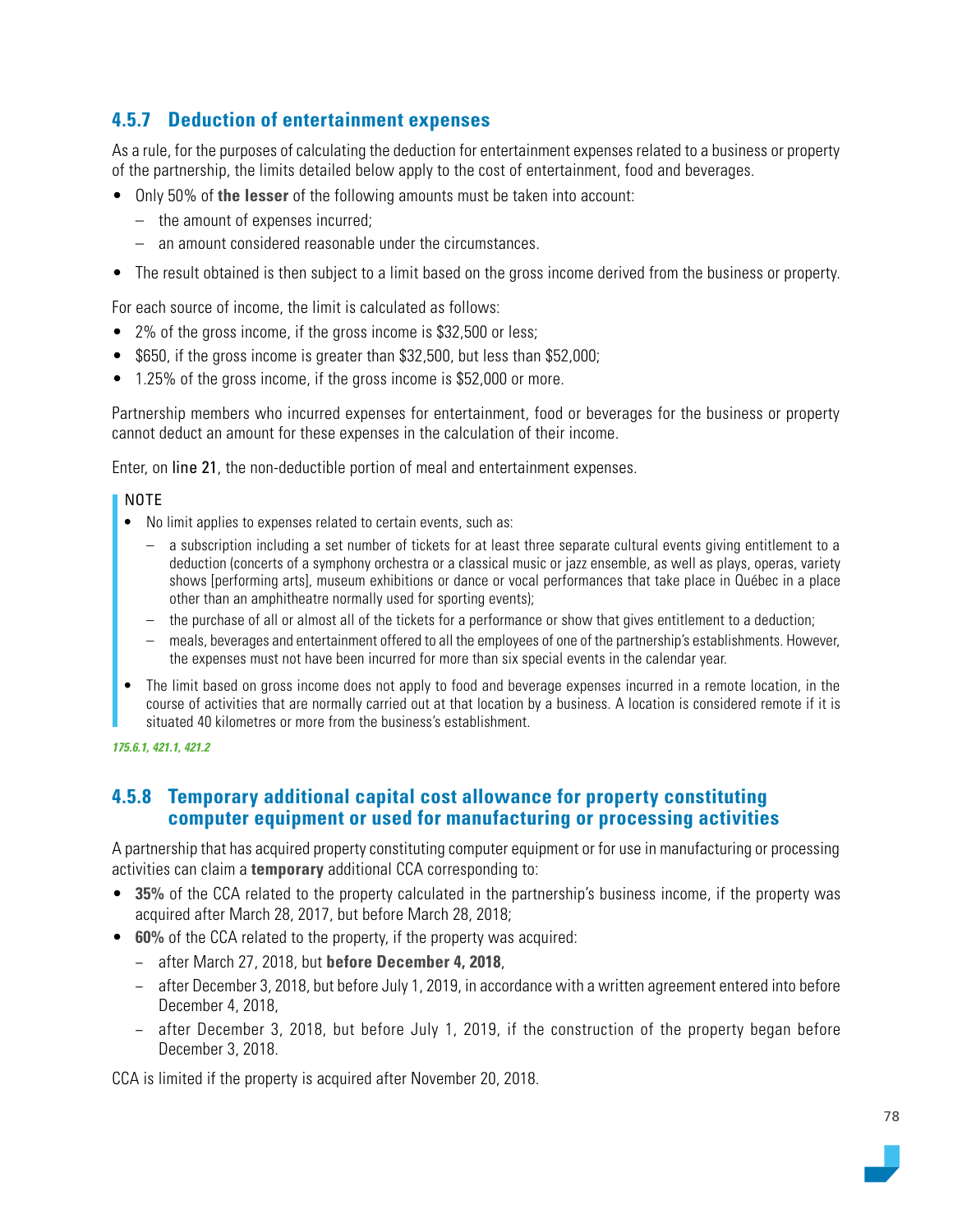To qualify, the property must meet the following conditions:

- If the property is used for manufacturing or processing activities, it is included in class 53 and the partnership claims the CCA at a rate of 50% on this property.
- If the property constitutes computer equipment, it is included in class 50 and the partnership claims the CCA at a rate of 55% on this property.
- It is first used within a reasonable time of its acquisition.
- It is used mainly by the partnership in the course of carrying on a business during a period of 730 consecutive days following the day the property is first put to use, except in the case of loss or involuntary destruction of the property.
- It is used mainly in Québec throughout the 730-day period.
- It is new at the time of its acquisition.

The additional CCA can be claimed **for two fiscal periods**: the fiscal period in which the property is available for use (first fiscal period) and the following fiscal period (second fiscal period).

#### **Calculation of the CCA for property acquired before November 21, 2018**

The additional CCA for the first fiscal period corresponds to the result of the following calculation:

| 35% or 60%                         | Amount of the CCA for the fiscal period                                                 | $50\% \times$ capital cost of the property                                                                 |
|------------------------------------|-----------------------------------------------------------------------------------------|------------------------------------------------------------------------------------------------------------|
| (based on the<br>acquisition date) | in respect of the <b>class to which the</b><br><b>property belongs (class 50 or 53)</b> | UCC of the <b>class</b> for the fiscal period (amount entered<br>in column H of Schedule B for this class) |

The additional CCA for the second fiscal period corresponds to the result of the following calculation:

| 35% or 60%<br>(based on the | $\times$ | Amount of the CCA for the fiscal period<br>in respect of the <b>class to which the</b> | UCC of the property (part of the amount entered in<br>column B of Schedule B that is attributable<br>to the property) |
|-----------------------------|----------|----------------------------------------------------------------------------------------|-----------------------------------------------------------------------------------------------------------------------|
| acquisition date)           |          | <b>property belongs (class 50 or 53)</b>                                               | UCC of the <b>class</b> for the fiscal period (amount entered<br>in column H of Schedule B for this class)            |

#### NOTE

If the fiscal period is less than 365 days, multiply the additional CCA by the ratio between the number of days in the fiscal period and 365.

Enter, on one of lines 77 through 84, the amount of the additional CCA.

#### **Calculation of the CCA for property acquired after November 20, 2018**

The two work charts below are used to calculate the additional CCA for property acquired:

- after November 20, 2018, but before December 4, 2018;
- after December 3, 2018, but before July 1, 2019, in accordance to a written agreement entered into before December 4, 2018;
- after December 3, 2018, but before July 1, 2019, if construction of the property began before December 3, 2018.

Complete Work Chart EF-1 to calculate the additional CCA for the first fiscal period and Work Chart EF-2 to calculate the additional CCA for the second fiscal period.

The columns shown in the work charts are those of the CCA table in Schedule B of the Partnership Information Return (TP-600-V).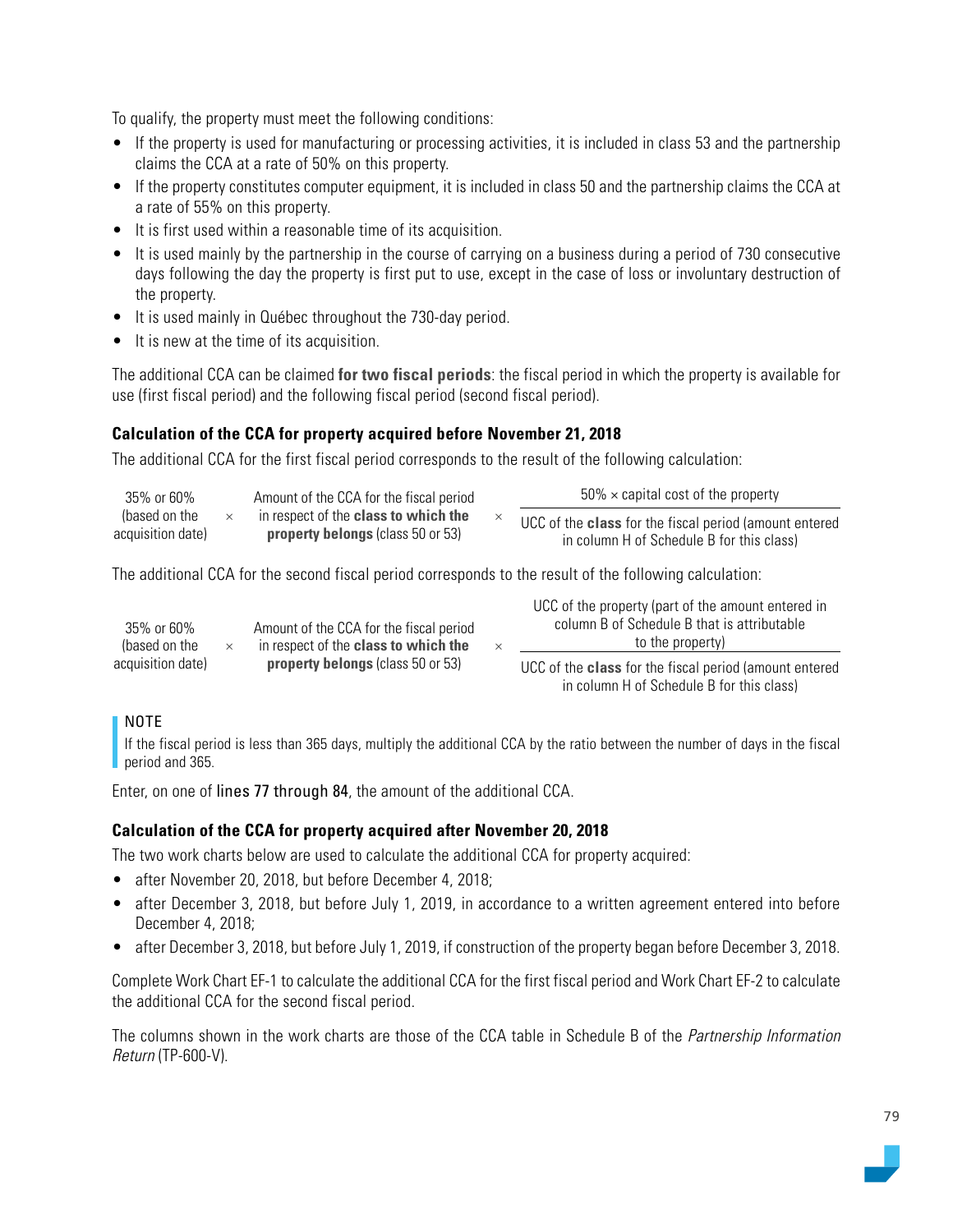| $EF-1$<br>Additional CCA for the first fiscal period                                                           |                                            |          |    |     |
|----------------------------------------------------------------------------------------------------------------|--------------------------------------------|----------|----|-----|
| Amount in column J for the class in which the property is included (50 or 53)                                  |                                            |          |    |     |
|                                                                                                                |                                            | $\times$ | 2  | 60% |
| Multiply line 1 by 60%.                                                                                        |                                            | $=$      | 3  |     |
| Portion of the amount in column H attributable to the property                                                 | 4                                          |          |    |     |
| Amount from column H                                                                                           | ÷<br>5                                     |          |    |     |
| Divide line 4 by line 5.                                                                                       | =                                          |          | 6  |     |
| Multiply line 3 by line 6.                                                                                     |                                            | $=$      |    |     |
| Capital cost of the property<br>Multiplication factor.<br>For class 50 property, enter 16.5%.                  |                                            |          | 8  |     |
| For class 53 property, enter 15%.                                                                              |                                            | $\times$ | 9  |     |
| Multiply line 8 by line 9.                                                                                     |                                            | $=$      | 10 |     |
| Number of days in the fiscal period                                                                            | 11<br>12<br>÷                              | 365      |    |     |
| Divide line 11 by 365.                                                                                         |                                            |          | 13 |     |
| Multiply line 10 by line 13.                                                                                   |                                            | $=$      | 14 |     |
| Enter the amount from line 7 or line 14, whichever is less.<br>Enter the amount on one of lines 77 through 84. | Additional CCA for the first fiscal period |          | 15 |     |

 $\overline{\phantom{a}}$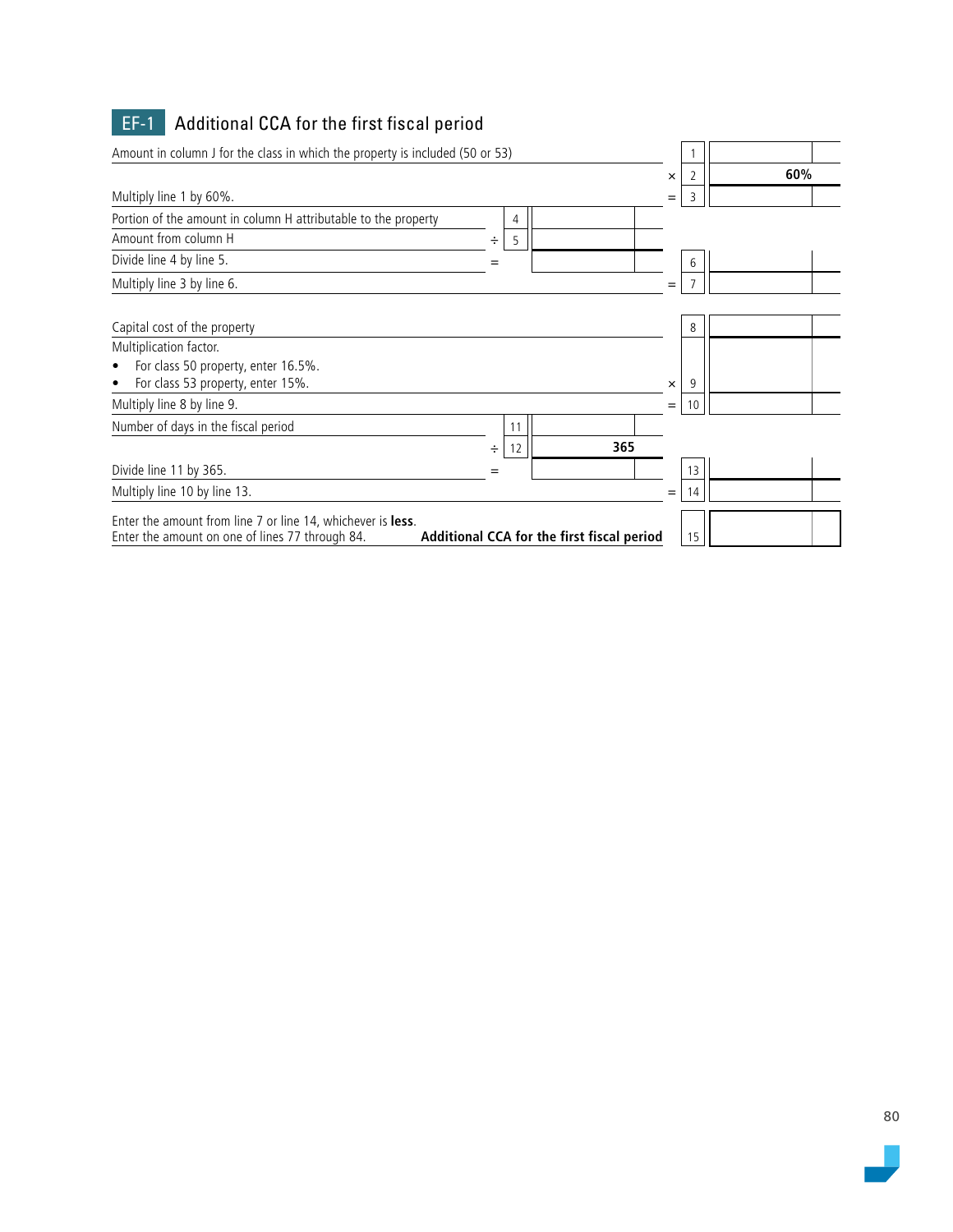| Amount in column J for the class in which the property is included (50 or 53)                                      |          |                |                                             |     |                |     |  |
|--------------------------------------------------------------------------------------------------------------------|----------|----------------|---------------------------------------------|-----|----------------|-----|--|
|                                                                                                                    |          |                |                                             | ×   | $\overline{2}$ | 60% |  |
| Multiply line 1 by 60%.                                                                                            |          |                |                                             |     | 3              |     |  |
| Capital cost of the property                                                                                       |          | 4              |                                             |     |                |     |  |
| Amount in column J related to the property for the previous<br>fiscal period                                       |          | 5              |                                             |     |                |     |  |
| Subtract line 5 from line 4. If the result is negative, enter 0.                                                   |          | 6              |                                             |     |                |     |  |
| Amount from column H                                                                                               | ÷        | $\overline{7}$ |                                             |     |                |     |  |
| Divide line 6 by line7.                                                                                            | $=$      |                |                                             |     | 8              |     |  |
| Multiply line 3 by line 8.                                                                                         |          |                |                                             | $=$ | 9              |     |  |
| Amount from line 7 of the work chart for the previous fiscal period<br>(Work Chart EF-1)                           |          | 10             |                                             |     |                |     |  |
| Amount from line 14 of the work chart for the previous fiscal period<br>(Work Chart EF-1)                          |          | 11             |                                             |     |                |     |  |
| Subtract line 11 from line 10. If the result is negative, enter 0.                                                 | $=$      |                |                                             |     | 12             |     |  |
| Add lines 9 and 12.                                                                                                |          |                |                                             | $=$ | 13             |     |  |
| Amount from line 11                                                                                                |          |                |                                             |     | 14             |     |  |
| Amount from line 10                                                                                                |          |                |                                             |     | 15             |     |  |
| Subtract line 15 from line 14. If the result is negative, enter 0.                                                 |          |                |                                             |     | 16             |     |  |
| Amount from line 4                                                                                                 |          | 17             |                                             |     |                |     |  |
| Multiplication factor.                                                                                             |          |                |                                             |     |                |     |  |
| For class 50 property, enter 23.9%.                                                                                |          |                |                                             |     |                |     |  |
| For class 53 property, enter 22.5%.<br>Multiply line 17 by line 18. If there are fewer than 365 days in the fiscal | $\times$ | 18             |                                             |     |                |     |  |
| period, complete lines 20 through 22. Otherwise, go to line 23 and                                                 |          |                |                                             |     |                |     |  |
| enter the amount from line 19.                                                                                     | $=$      | 19             |                                             |     |                |     |  |
|                                                                                                                    | ÷        | 20             | 365                                         |     |                |     |  |
| Divide line 19 by 365.                                                                                             |          | 21             |                                             |     |                |     |  |
| Number of days in the fiscal period                                                                                | ×        | 22             |                                             |     |                |     |  |
| Multiply line 21 by line 22.                                                                                       | $=$      |                |                                             |     | 23             |     |  |
| Add lines 16 and 23.                                                                                               |          |                |                                             | $=$ | 24             |     |  |
| Enter the amount from line 13 or line 24, whichever is less.<br>Enter the amount on one of lines 77 through 84.    |          |                | Additional CCA for the second fiscal period |     | 25             |     |  |

## **EF-2** Additional CCA for the second fiscal period

I NOTE

• The additional CCA does not reduce the property's UCC and cannot be recaptured when the property is disposed of.

• This additional CCA may be subject to a special tax if, during a period of 730 consecutive days after the property is first put to use, the property is not used mainly in carrying on a business or is not used mainly in Québec.

*156.7.4, 156.7.5, 1129.4.34*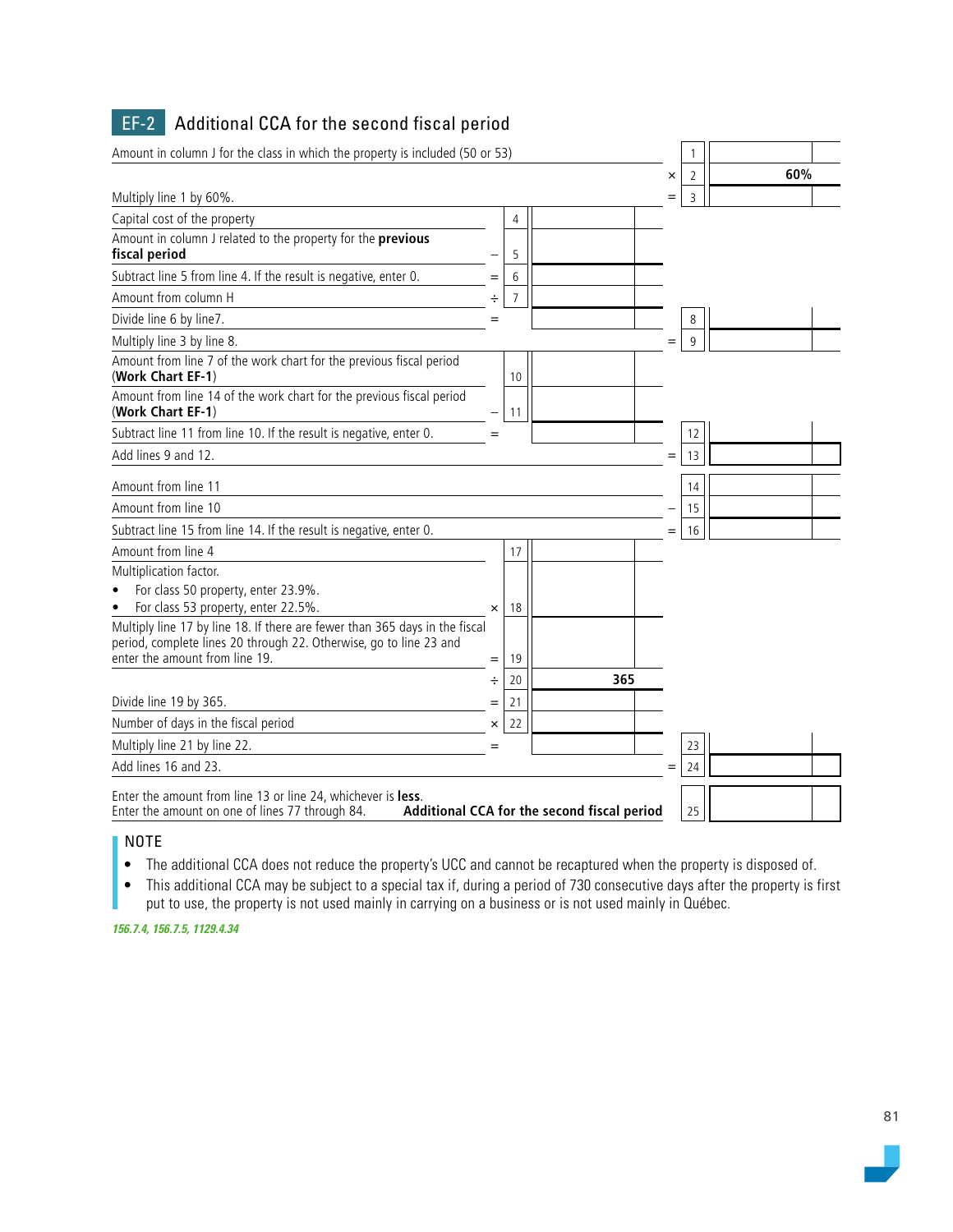## **4.5.9 Additional CCA of 30% for certain property in classes 14, 14.1, 43.1, 43.2, 44, 50 and 53**

A partnership that acquired, **after December 3, 2018**, property constituting manufacturing or processing equipment, clean energy generation equipment, computer equipment or intellectual property can, under certain conditions, claim the **permanent** additional CCA corresponding to **30%** of the CCA related to the property **for the previous fiscal period**.

Table 11 shows which conditions property must meet to qualify, **other than being acquired after December 3, 2018**. All property of a same class that qualifies for the additional CCA of 30% must be grouped in a separate class. For example, there will be a class 50 for property in that class acquired before December 4, 2018, and a separate class 50 for property in that class acquired after December 3, 2018, that qualifies for the additional CCA.

| <b>Type of property</b>                                           | <b>Conditions specific to the property</b>                                                                                                         | <b>Other conditions</b>                                                                                                                                                                                            |
|-------------------------------------------------------------------|----------------------------------------------------------------------------------------------------------------------------------------------------|--------------------------------------------------------------------------------------------------------------------------------------------------------------------------------------------------------------------|
| Property used for<br>manufacturing or<br>processing<br>activities | The property is in class 53.<br>The partnership did not claim the<br>$\bullet$<br>additional CCA of 60% for the property.                          | The property is first used within a reasonable<br>time of its acquisition.<br>The property is used mainly by the partnership in<br>the course of carrying on a business during a                                   |
| Clean energy<br>generation<br>equipment                           | The property is in class 43.1 or class 43.2.                                                                                                       | period of 730 consecutive days following the day<br>the property is first put to use, except in the case<br>of loss or involuntary destruction of the property.<br>The property is used mainly in Québec           |
| Computer<br>equipment                                             | The property is in class 50.<br>The partnership did not claim the<br>٠<br>additional CCA of 60% for the property.                                  | throughout the 730-day period.<br>The property is new at the time of its acquisition.<br>The property is not acquired from a person or<br>partnership that is not dealing at arm's length with<br>the partnership. |
| Intellectual<br>property                                          | The property is in class 14, class 14.1<br>or class 44.<br>The property is qualified intellectual<br>٠<br>property (see the definition on page 46) | N/A                                                                                                                                                                                                                |

TABLE 11 Conditions

*156.7.6*

## **4.5.10 Reduction of an expenditure related to a tax shelter investment**

If a partnership incurs an expenditure and either the expenditure itself or a partner's interest in the partnership constitutes a tax shelter investment, the partnership must reduce the expenditure by subtracting any limited-recourse amount or any at-risk adjustment considered to be related to the expenditure. If the amounts were not subtracted on the financial statements, enter them on one of lines 40 through 47.

*851.38–851.50*

82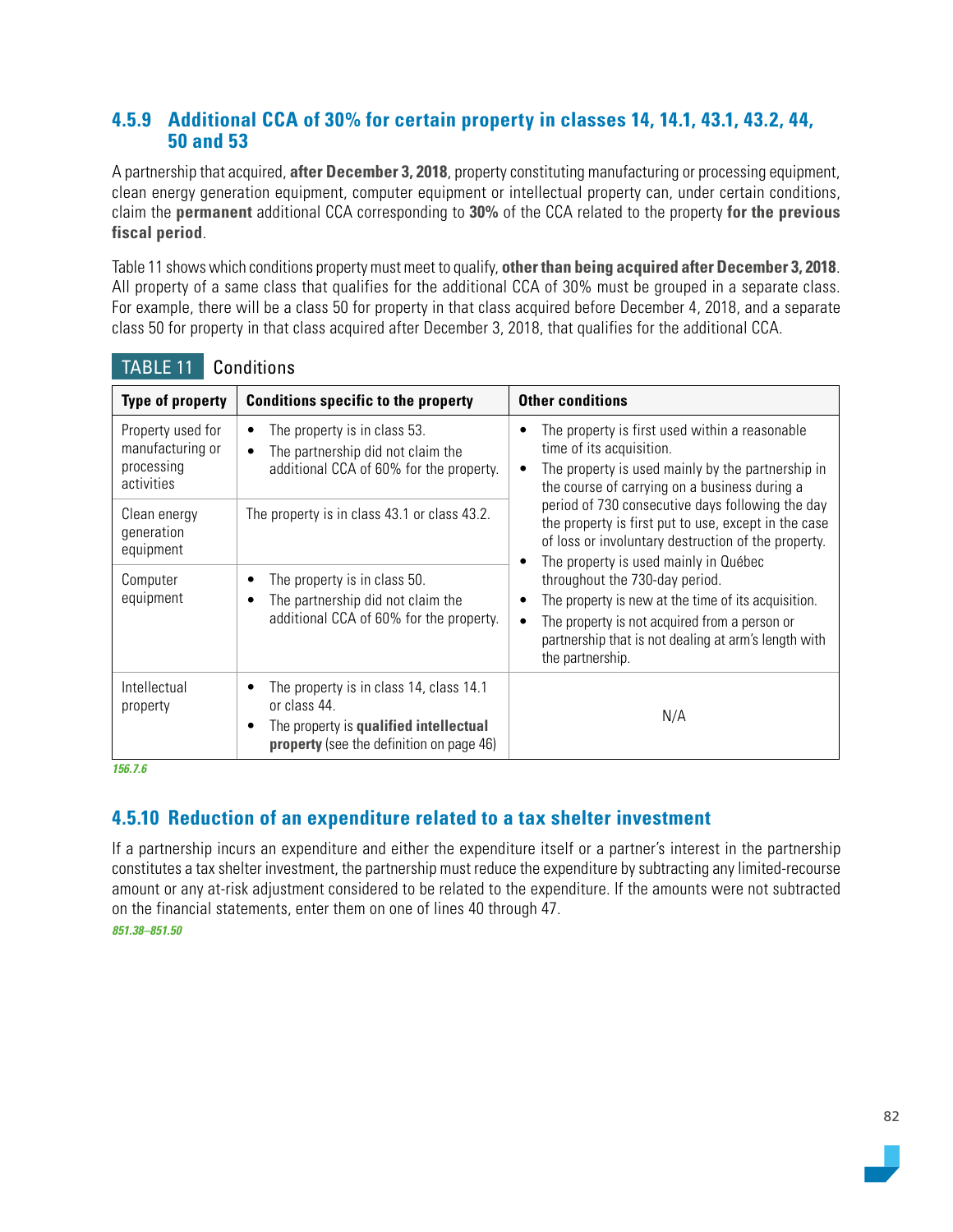## 5 PROVINCE, TERRITORY AND COUNTRY CODES

Table 12 gives the province and territory codes (two letters), and Table 13 gives the country codes (three letters). These codes must be used on line 10 of the return and in box C on line 11 of Schedule A.

| <b>Province or territory</b> | Code      |
|------------------------------|-----------|
| Alberta                      | AB        |
| British Columbia             | СB        |
| Manitoba                     | MB        |
| New Brunswick                | <b>NB</b> |
| Newfoundland and Labrador    | ΝI        |
| Northwest Territories        | ΝT        |
| Nova Scotia                  | ΝS        |

| <b>TABLE 12</b> Province and territory codes |
|----------------------------------------------|
|                                              |

| <b>Province or territory</b> | Code      |
|------------------------------|-----------|
| Nunavut                      | <b>NU</b> |
| Ontario                      | 0N        |
| Prince Edward Island         | <b>PE</b> |
| Québec                       | QC        |
| Saskatchewan                 | SΚ        |
| Yukon                        | VΤ        |
|                              |           |

## TABLE 13 Country codes

|   | Country             | Code       |
|---|---------------------|------------|
| A | Afghanistan         | AFG        |
|   | Aland Islands       | ALA        |
|   | Albania             | ALB        |
|   | Algeria             | DZA        |
|   | American Samoa      | <b>ASM</b> |
|   | Andorra             | AND        |
|   | Angola              | AG0        |
|   | Anguilla            | AIA        |
|   | Antarctica          | ATA        |
|   | Antigua and Barbuda | <b>ATG</b> |
|   | Argentina           | ARG        |
|   | Armenia             | ARM        |
|   | Aruba               | ABW        |
|   | Australia           | AUS        |
|   | Austria             | AUT        |
|   | Azerbaijan          | <b>AZE</b> |
|   | Azores              | AZ0        |
| R | Bahamas, The        | <b>BHS</b> |
|   | <b>Bahrain</b>      | BHR        |
|   | Bangladesh          | BGD        |

| <b>Country</b>                           | Code       |
|------------------------------------------|------------|
| <b>Barbados</b>                          | <b>BRB</b> |
| <b>Belarus</b>                           | BI R       |
| Belgium                                  | <b>BEL</b> |
| <b>Belize</b>                            | <b>BLZ</b> |
| <b>Benin</b>                             | <b>BFN</b> |
| Bermuda                                  | BMU        |
| Bhutan                                   | <b>BTN</b> |
| Bolivia                                  | <b>BOL</b> |
| Bonaire, Sint Eustatius<br>and Saba      | <b>BES</b> |
| Bosnia and Herzegovina                   | BIH        |
| Botswana                                 | <b>BWA</b> |
| <b>Bouvet Island</b>                     | <b>BVT</b> |
| <b>Brazil</b>                            | <b>BRA</b> |
| <b>British Indian Ocean</b><br>Territory | <b>IOT</b> |
| British Virgin Islands                   | VGB        |
| <b>Brunei</b>                            | BRN        |
| Bulgaria                                 | BGR        |
| Burkina Faso                             | BFA        |

|   | <b>Country</b>                  | Code       |
|---|---------------------------------|------------|
|   | Burundi                         | BDI        |
| C | Cabo Verde                      | CPV        |
|   | Cambodia                        | KHM        |
|   | Cameroon                        | CMR        |
|   | Campione d'Italia               | <b>CMP</b> |
|   | Canada                          | CAN        |
|   | Canary Islands                  | <b>CNP</b> |
|   | Cayman Islands                  | <b>CYM</b> |
|   | Central African<br>Republic     | C.AF       |
|   | Chad                            | <b>TCD</b> |
|   | Chile                           | CHI        |
|   | China                           | <b>CHN</b> |
|   | Christmas Island<br>(Australia) | CXR        |
|   | Cocos (Keeling) Islands         | CCK        |
|   | Colombia                        | COL        |
|   | Comoros                         | <b>COM</b> |
|   | Congo                           | COG        |
|   | Cook Islands                    | COK        |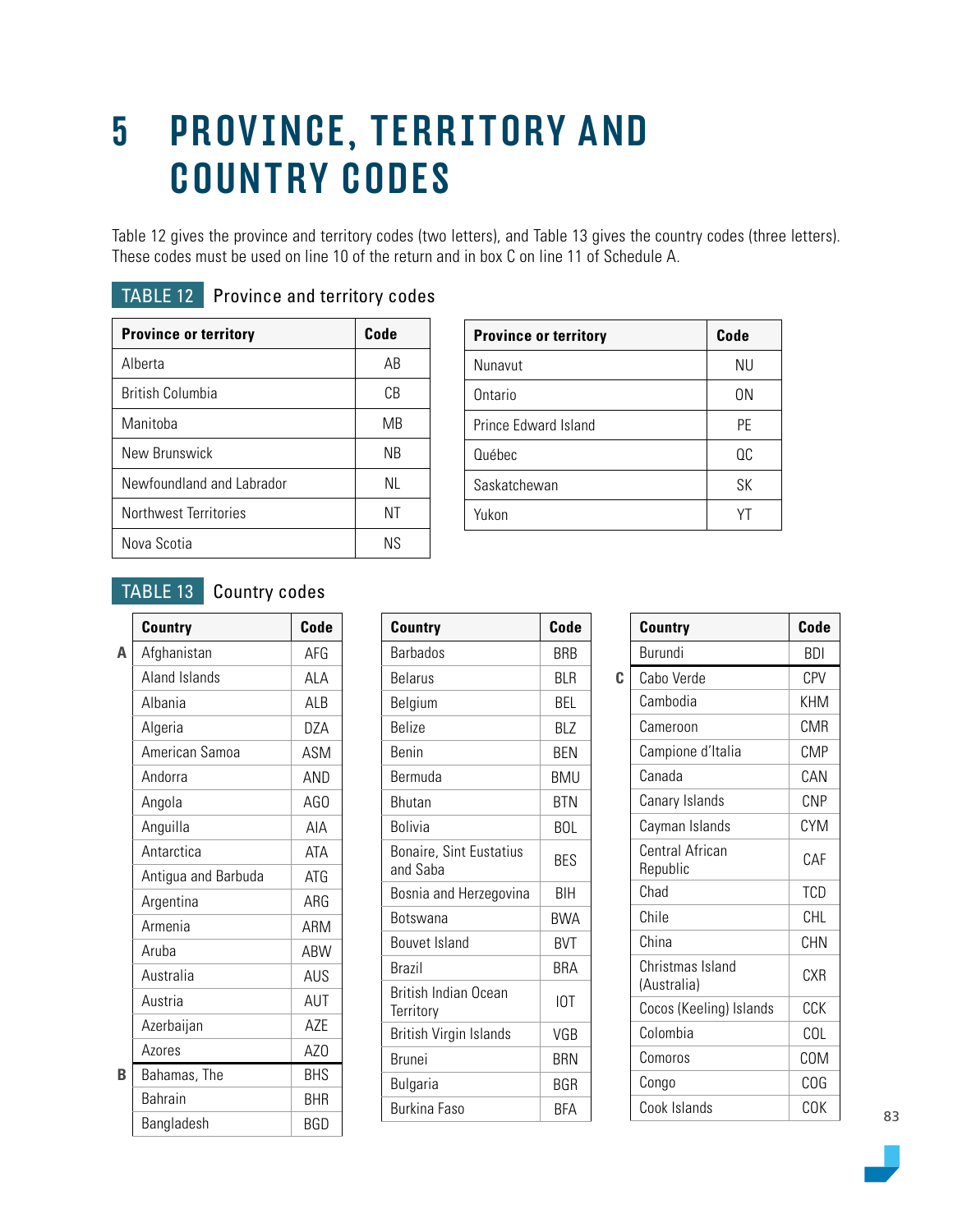|   | Country                                                 | Code             |
|---|---------------------------------------------------------|------------------|
|   | Costa Rica                                              | CRI              |
|   | Cote d'Ivoire                                           | CIV              |
|   | Croatia                                                 | <b>HRV</b>       |
|   | Cuba                                                    | <b>CUB</b>       |
|   | Curacao                                                 | CUW              |
|   | Cyprus                                                  | <b>CYP</b>       |
|   | Czech Republic                                          | CZE              |
| D | Democratic People's<br>Republic of Korea                | PRK              |
|   | Democratic Republic<br>of the Congo<br>(formerly Zaire) | COD              |
|   | Denmark                                                 | <b>DNK</b>       |
|   | Djibouti                                                | DJI              |
|   | Dominica                                                | <b>DMA</b>       |
|   | Dominican Republic                                      | D <sub>0</sub> M |
| F | Ecuador                                                 | ECU              |
|   | Egypt                                                   | EGY              |
|   | El Salvador                                             | <b>SLV</b>       |
|   | <b>Equatorial Guinea</b>                                | GNQ              |
|   | Eritrea                                                 | ERI              |
|   | Estonia                                                 | EST              |
|   | Ethiopia                                                | ETH              |
| F | Falkland Islands (Islas<br>Malvinas)                    | <b>FLK</b>       |
|   | Faroe Islands                                           | FR <sub>0</sub>  |
|   | Fiji                                                    | FJI              |
|   | Finland                                                 | <b>FIN</b>       |
|   | France                                                  | <b>FRA</b>       |
|   | French Guiana                                           | GUF              |
|   | French Polynesia                                        | <b>PYF</b>       |
|   | French Southern<br><b>Territories</b>                   | <b>ATF</b>       |
| G | Gabon                                                   | GAB              |
|   | Gambia                                                  | GMB              |
|   | Georgia                                                 | GE <sub>O</sub>  |
|   | Germany                                                 | DEU              |
|   | Ghana                                                   | GHA              |
|   | Gibraltar                                               | GIB              |
|   | Great Britain (including<br>Northern Ireland)           | GBR              |
|   | Greece                                                  | GRC              |

|   | <b>Country</b>                       | Code            |
|---|--------------------------------------|-----------------|
|   | Greenland                            | GRL             |
|   | Grenada                              | <b>GRD</b>      |
|   | Guadeloupe                           | GLP             |
|   | Guam                                 | GUM             |
|   | Guatemala                            | GTM             |
|   | Guernsey                             | GGY             |
|   | Guinea                               | GIN             |
|   | Guinea-Bissau                        | GNB             |
|   | Guyana                               | GUY             |
| H | Haiti                                | <b>HTI</b>      |
|   | Heard Island and<br>McDonald Islands | HMD             |
|   | Honduras                             | <b>HND</b>      |
|   | Hong Kong                            | <b>HKG</b>      |
|   | Hungary                              | <b>HUN</b>      |
| ı | Iceland                              | <b>ISL</b>      |
|   | India                                | <b>IND</b>      |
|   | Indonesia                            | <b>IDN</b>      |
|   | Iran                                 | <b>IRN</b>      |
|   | Iraq                                 | IRQ             |
|   | Ireland                              | <b>IRL</b>      |
|   | Isle of Man                          | <b>IMN</b>      |
|   | Israel                               | <b>ISR</b>      |
|   | Italy                                | ITA             |
| J | Jamaica                              | <b>JAM</b>      |
|   | Japan                                | <b>JPN</b>      |
|   | Jersey                               | <b>JEY</b>      |
|   | Jordan                               | J <sub>OR</sub> |
| K | Kazakhstan                           | KAZ             |
|   | Kenya                                | KEN             |
|   | Kiribati                             | <b>KIR</b>      |
|   | Kuwait                               | KWT             |
|   | Kyrgyzstan                           | KGZ             |
| L | Laos                                 | LA <sub>0</sub> |
|   | Latvia                               | <b>LVA</b>      |
|   | Lebanon                              | LBN             |
|   | Lesotho                              | LSO             |
|   | Liberia                              | LBR             |
|   | Libya                                | LBY             |
|   | Liechtenstein                        | LIE             |
|   | Lithuania                            | LTU             |

|   | Country                             | Code             |
|---|-------------------------------------|------------------|
|   | Luxembourg                          | LUX              |
| М | Macau                               | <b>MAC</b>       |
|   | Macedonia                           | <b>MKD</b>       |
|   | Madagascar                          | <b>MDG</b>       |
|   | Madeira                             | <b>MDR</b>       |
|   | Malawi                              | <b>MWI</b>       |
|   | Malaysia                            | <b>MYS</b>       |
|   | <b>Maldives</b>                     | <b>MDV</b>       |
|   | Mali                                | <b>MLI</b>       |
|   | Malta                               | <b>MLT</b>       |
|   | Marshall Islands                    | <b>MHL</b>       |
|   | Martinique                          | MT <sub>0</sub>  |
|   | Mauritania                          | <b>MRT</b>       |
|   | Mauritius                           | <b>MUS</b>       |
|   | Mayotte                             | <b>MYT</b>       |
|   | Mexico                              | <b>MEX</b>       |
|   | Micronesia<br>(Federated States of) | <b>FSM</b>       |
|   | Moldova                             | <b>MDA</b>       |
|   | Monaco                              | MC <sub>0</sub>  |
|   | Mongolia                            | <b>MNG</b>       |
|   | Montenegro                          | <b>MNE</b>       |
|   | Montserrat                          | <b>MSR</b>       |
|   | Morocco                             | MAR              |
|   | Mozambique                          | M <sub>0</sub> Z |
|   | Myanmar (Burma)                     | <b>MMR</b>       |
| Ν | Namibia                             | <b>NAM</b>       |
|   | Nauru                               | <b>NRU</b>       |
|   | Nepal                               | NPL              |
|   | Netherlands                         | NLD              |
|   | New Caledonia                       | NCL              |
|   | New Zealand                         | <b>NZL</b>       |
|   | Nicaragua                           | <b>NIC</b>       |
|   | Niger                               | <b>NER</b>       |
|   | Nigeria                             | NGA              |
|   | Niue                                | <b>NIU</b>       |
|   | Norfolk Island                      | <b>NFK</b>       |
|   | Northern Ireland                    | GBR              |
|   | Northern Mariana<br>Islands         | <b>MNP</b>       |
|   | Norway                              | NOR              |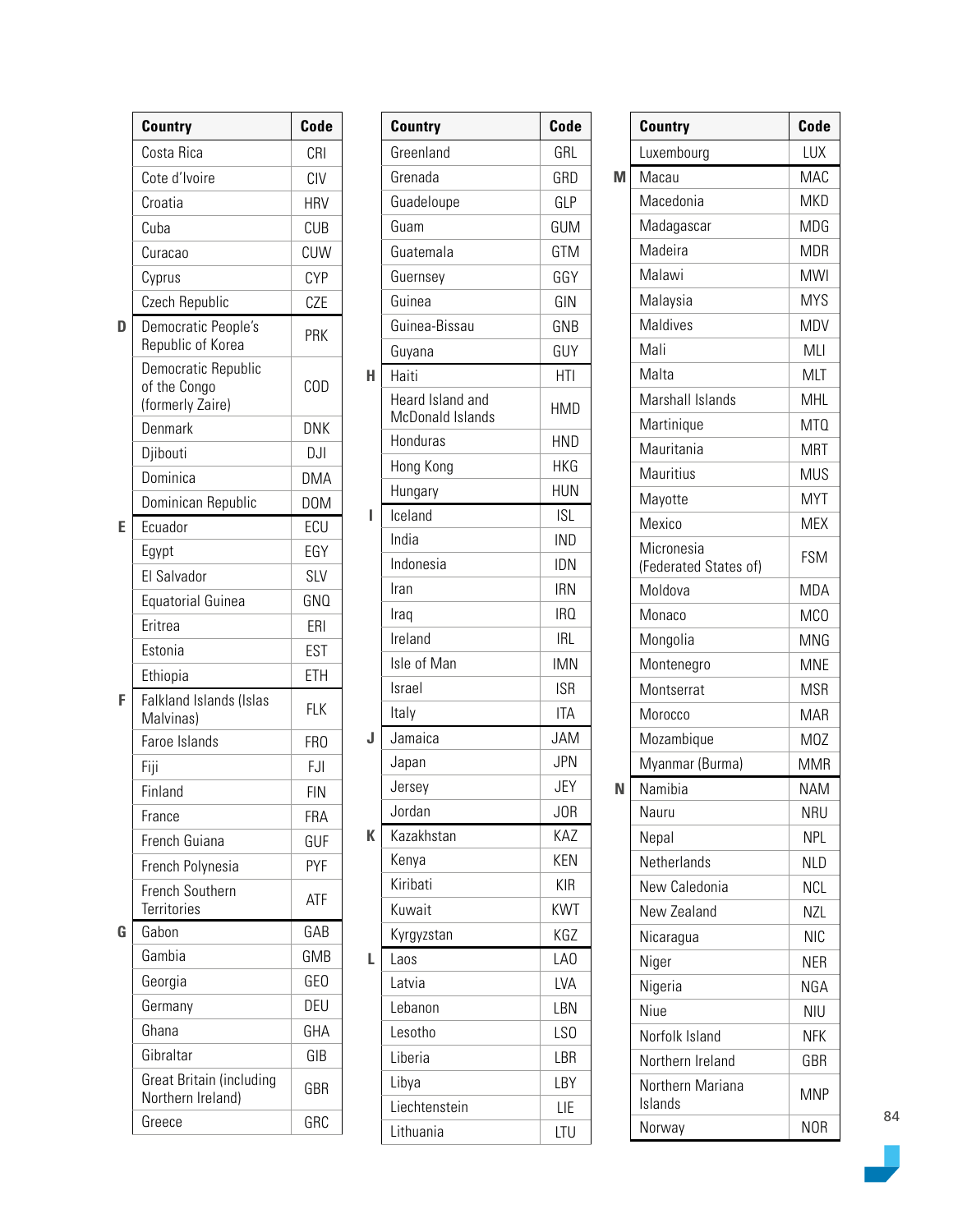|   | <b>Country</b>                                     | Code       |
|---|----------------------------------------------------|------------|
| 0 | Oman                                               | <b>OMN</b> |
| P | Pakistan                                           | PAK        |
|   | Palau                                              | PLW        |
|   | Panama                                             | PAN        |
|   | Papua New Guinea                                   | PNG        |
|   | Paraguay                                           | PRY        |
|   | Peru                                               | PER        |
|   | Philippines                                        | PHL        |
|   | Pitcairn                                           | <b>PCN</b> |
|   | Poland                                             | POL        |
|   | Portugal                                           | PRT        |
|   | Puerto Rico                                        | PRI        |
| O | 0atar                                              | <b>QAT</b> |
| R | Republic of Korea                                  | <b>KOR</b> |
|   | Reunion                                            | <b>REU</b> |
|   | Romania                                            | <b>ROM</b> |
|   | <b>Russian Federation</b>                          | <b>RUS</b> |
|   | Rwanda                                             | <b>RWA</b> |
| S | Saint Barthélemy                                   | <b>BLM</b> |
|   | Saint Helena,<br>Ascension and Tristan<br>de Cunha | <b>SHN</b> |
|   | Saint Kitts and Nevis                              | <b>KNA</b> |
|   | Saint Lucia                                        | LCA        |
|   | <b>Saint Martin</b><br>(French part)               | MAF        |
|   | Saint Pierre and<br>Miquelon                       | <b>SPM</b> |
|   | Saint Vincent and the<br>Grenadines                | <b>VCT</b> |
|   | Samoa                                              | <b>WSM</b> |
|   | San Marino                                         | <b>SMR</b> |
|   | Sao Tome and Principe                              | <b>STP</b> |

| <b>Country</b>                                  | Code       |
|-------------------------------------------------|------------|
| Saudi Arabia                                    | SAU        |
| Senegal                                         | <b>SEN</b> |
| Serbia                                          | <b>SRB</b> |
| Seychelles                                      | SYC        |
| Sierra Leone                                    | <b>SLE</b> |
| Singapore                                       | SGP        |
| Sint Maarten (Dutch<br>part)                    | <b>SXM</b> |
| Slovakia                                        | <b>SVK</b> |
| Slovenia                                        | <b>SVN</b> |
| Solomon Islands                                 | <b>SLB</b> |
| Somalia                                         | <b>SOM</b> |
| South Africa                                    | ZAF        |
| South Georgia and the<br>South Sandwich Islands | SGS        |
| South Sudan                                     | SSD        |
| Spain                                           | <b>ESP</b> |
| Sri Lanka                                       | LKA        |
| <b>State of Palestine</b>                       | <b>PSE</b> |
| Sudan                                           | <b>SDN</b> |
| Suriname                                        | <b>SUR</b> |
| Svalbard and Jan<br>Mayen                       | <b>SJM</b> |
| Swaziland                                       | SWZ        |
| Sweden                                          | SWE        |
| Switzerland                                     | CHE        |
| Syria                                           | SYR        |
| Tajikistan                                      | <b>TJK</b> |
| Taiwan                                          | <b>TWN</b> |
| Tanzania                                        | TZA        |
| Thailand                                        | <b>THA</b> |
| Timor-Leste                                     | <b>TLS</b> |

|   | Country                                        | Code            |
|---|------------------------------------------------|-----------------|
|   | Togo                                           | TGO             |
|   | Tokelau                                        | <b>TKL</b>      |
|   | Tonga                                          | <b>TON</b>      |
|   | Trinidad and Tobago                            | TT <sub>0</sub> |
|   | Tunisia                                        | <b>TUN</b>      |
|   | Turkey                                         | <b>TUR</b>      |
|   | Turkmenistan                                   | <b>TKM</b>      |
|   | <b>Turks and Caicos</b><br>Islands             | <b>TCA</b>      |
|   | Tuvalu                                         | TUV             |
| Ħ | Uganda                                         | UGA             |
|   | Ukraine                                        | UKR             |
|   | <b>United Arab Emirates</b>                    | ARE             |
|   | <b>United States</b>                           | <b>USA</b>      |
|   | <b>United States Minor</b><br>Outlying Islands | <b>UMI</b>      |
|   | <b>United States Virgin</b><br>Islands         | <b>VIR</b>      |
|   | Uruguay                                        | URY             |
|   | Uzbekistan                                     | <b>UZB</b>      |
|   | Vanuatu (New<br>Hebrides)                      | VUT             |
|   | Vatican City (Holy See)                        | VAT             |
|   | Venezuela                                      | <b>VEN</b>      |
|   | Vietnam                                        | <b>VNM</b>      |
| W | <b>Wallis and Futuna</b>                       | <b>WLF</b>      |
|   | Western Sahara                                 | <b>ESH</b>      |
|   | Yemen                                          | <b>YEM</b>      |
| Z | Zambia                                         | ZMB             |
|   | Zimbabwe                                       | ZWE             |
|   | All other countries                            | <b>OMC</b>      |